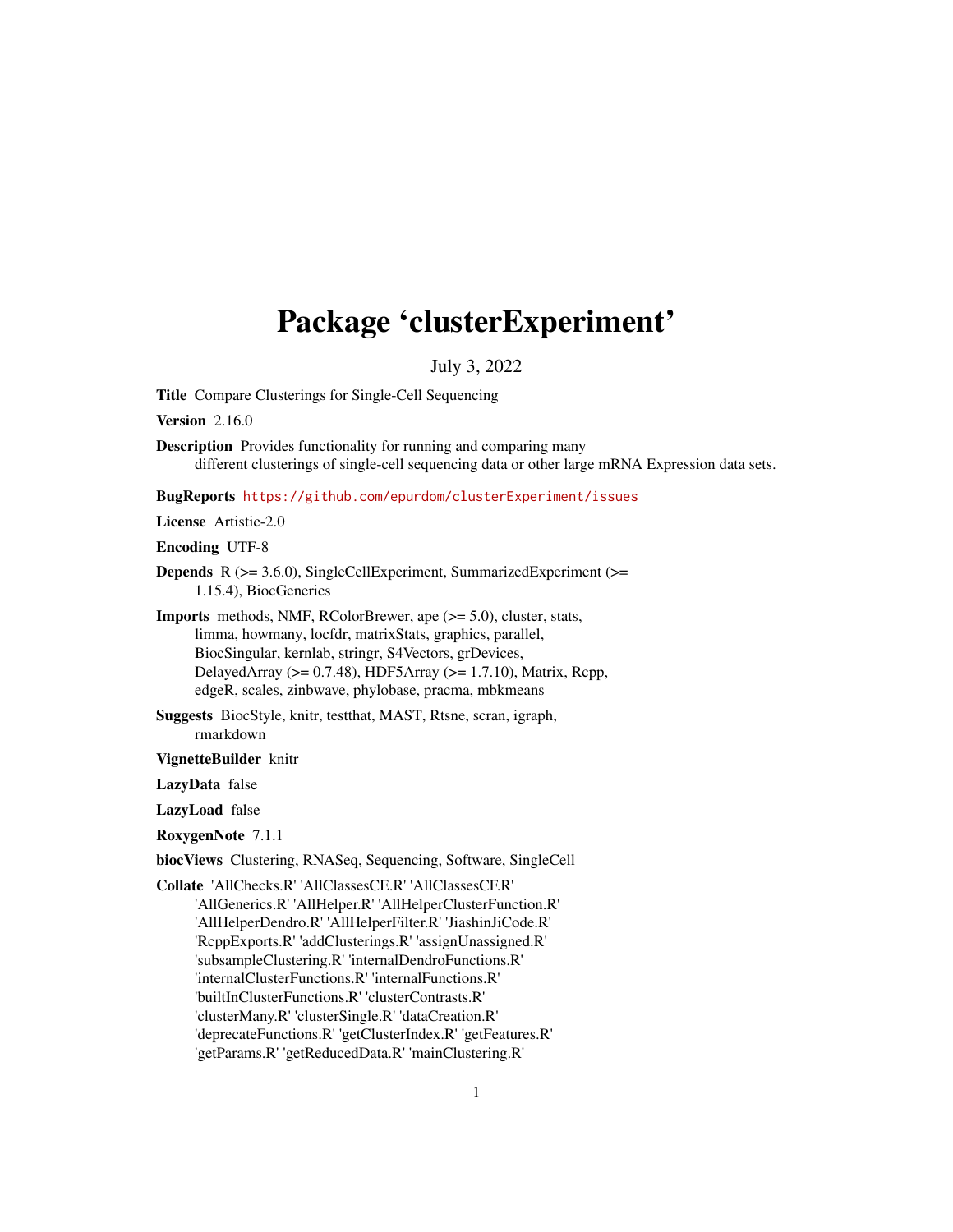'makeBlankData.R' 'makeConsensus.R' 'makeDendrogram.R' 'makeFilterStats.R' 'makeReducedDims.R' 'mergeClusters.R' 'plotBarplot.R' 'plotClusters.R' 'plotClustersTable.R' 'plotClustersWorkflow.R' 'plotContrastHeatmap.R' 'plotDendrogram.R' 'plotFeatureBoxplot.R' 'plotFeatureScatter.R' 'plotHeatmap.R' 'plotReduceDim.R' 'plottingHelpers.R' 'rsec.R' 'seqCluster.R' 'subsampleLoop.R' 'subset.R' 'transformFunction.R' 'updateObject.R' 'workflowClusters.R'

# LinkingTo Rcpp

git\_url https://git.bioconductor.org/packages/clusterExperiment

git\_branch RELEASE\_3\_15

git\_last\_commit c3f6d8e

git\_last\_commit\_date 2022-04-26

Date/Publication 2022-07-03

Author Elizabeth Purdom [aut, cre, cph], Davide Risso [aut]

Maintainer Elizabeth Purdom <epurdom@stat.berkeley.edu>

# R topics documented:

| $\mathbf{3}$ |
|--------------|
| 5            |
| 6            |
| 8            |
| 11           |
| 15           |
| -16          |
| 20           |
| 22           |
| 27           |
| 32           |
| -33          |
| 37           |
| 39           |
| 40           |
| 45           |
| 48           |
| 50           |
| 53           |
| 56           |
| 58           |
| 64           |
| 65           |
| 67           |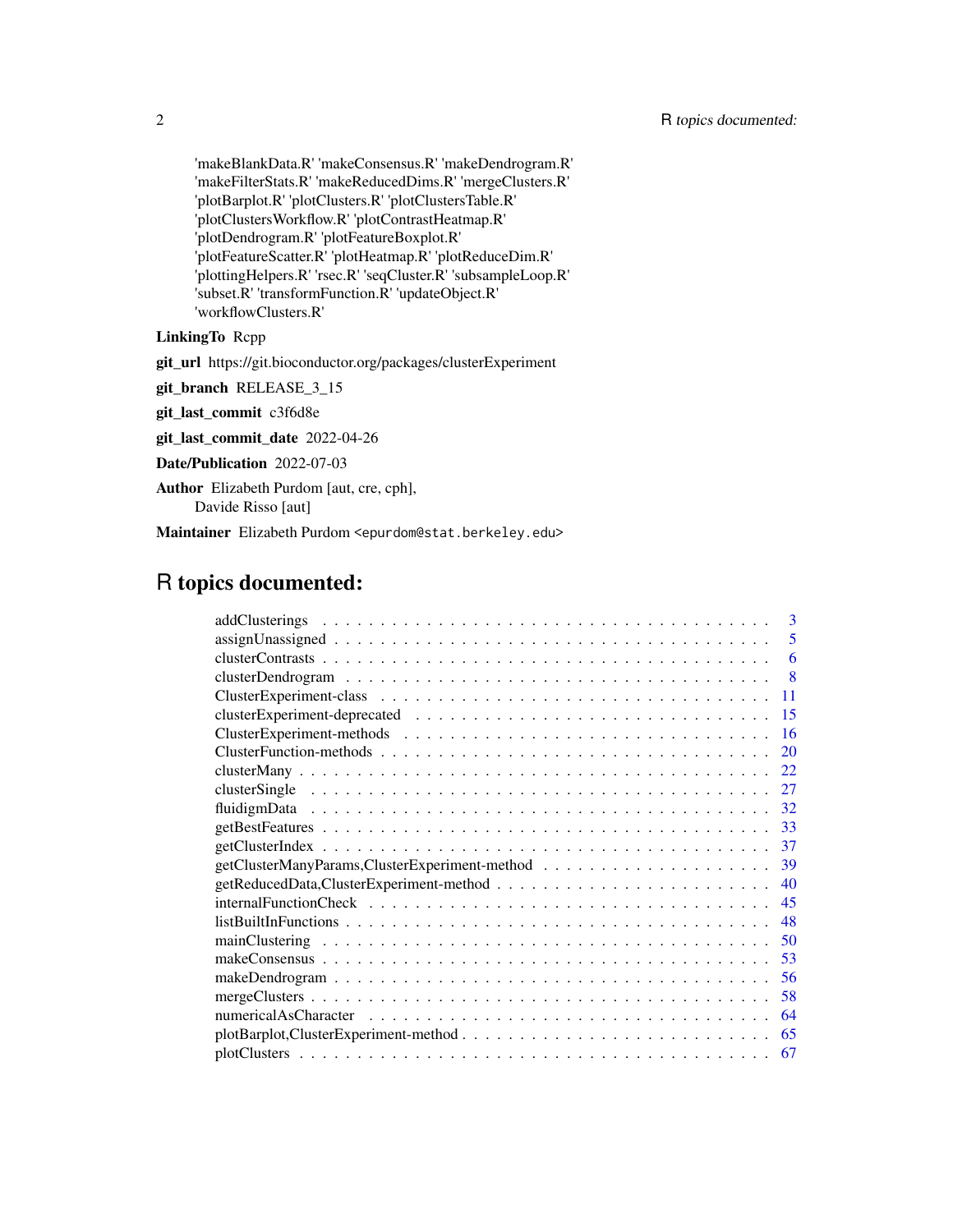<span id="page-2-0"></span>

| $plotClusterSTable \dots \dots \dots \dots \dots \dots \dots \dots \dots \dots \dots \dots \dots \dots \dots$<br>72 |
|---------------------------------------------------------------------------------------------------------------------|
| 76                                                                                                                  |
| 78                                                                                                                  |
|                                                                                                                     |
| 79                                                                                                                  |
| -82                                                                                                                 |
| -83                                                                                                                 |
| -84                                                                                                                 |
| 91                                                                                                                  |
|                                                                                                                     |
|                                                                                                                     |
|                                                                                                                     |
|                                                                                                                     |
|                                                                                                                     |
|                                                                                                                     |
|                                                                                                                     |
|                                                                                                                     |
|                                                                                                                     |
|                                                                                                                     |
|                                                                                                                     |
|                                                                                                                     |
|                                                                                                                     |
|                                                                                                                     |

#### **Index** 2008 **[118](#page-117-0)**

addClusterings *Add clusterings to ClusterExperiment object*

#### Description

Function for adding new clusterings in form of vector (single cluster) or matrix (multiple clusterings) to an existing ClusterExperiment object

# Usage

```
## S4 method for signature 'ClusterExperiment,matrix'
addClusterings(
 x,
 y,
 clusterTypes = "User",
 clusterLabels = NULL,
  clusterLegend = NULL
\mathcal{L}## S4 method for signature 'ClusterExperiment, ClusterExperiment'
addClusterings(x, y, transferFrom = c("x", "y"), mergeCEObjects = FALSE)
## S4 method for signature 'ClusterExperiment,vector'
addClusterings(x, y, makePrimary = FALSE, ...)
```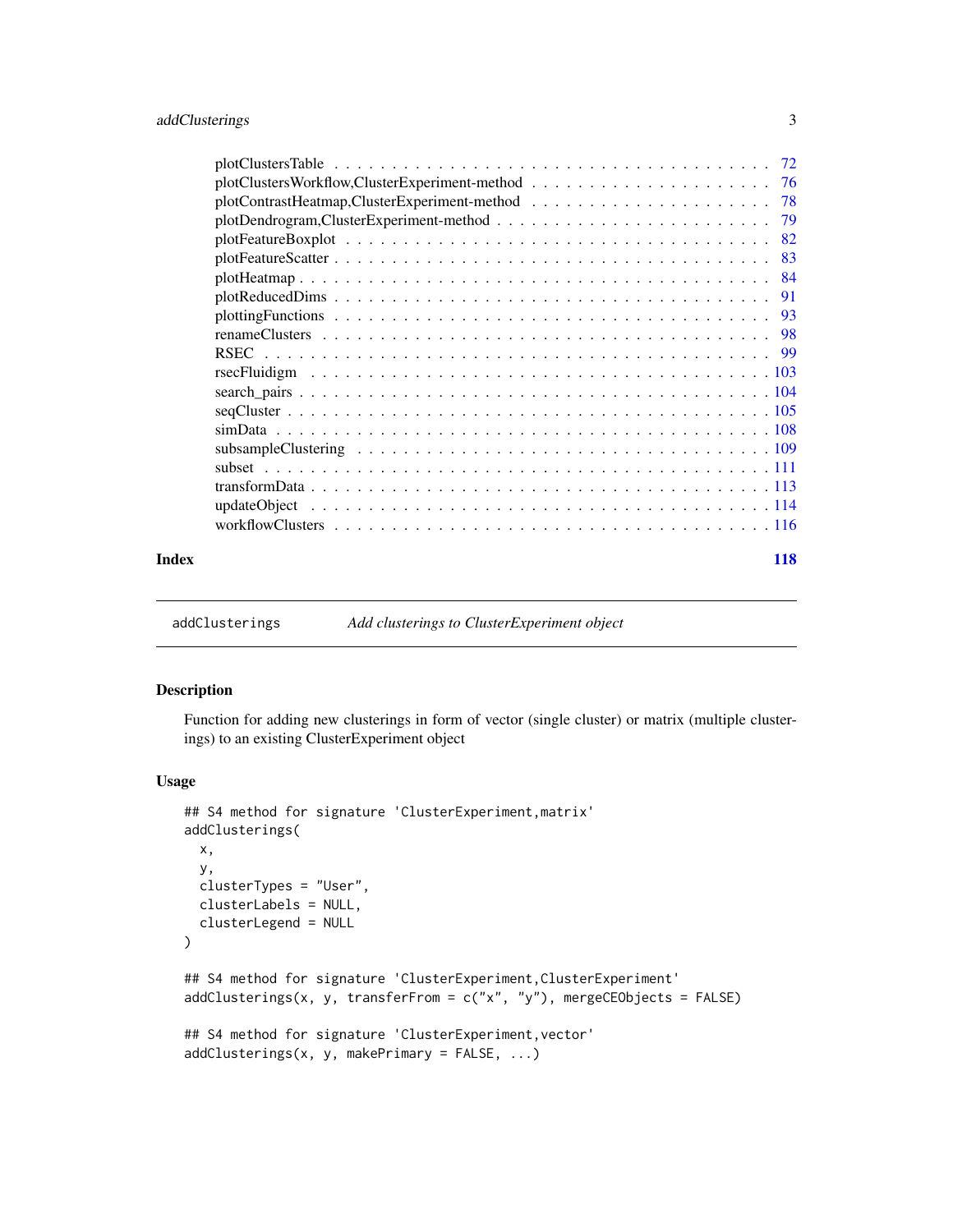# Arguments

| X              | a ClusterExperiment object                                                                                                                                                                                                                                                                                                                         |
|----------------|----------------------------------------------------------------------------------------------------------------------------------------------------------------------------------------------------------------------------------------------------------------------------------------------------------------------------------------------------|
| y              | additional clusters to add to x. Can be a Cluster Experiment object or a ma-<br>trix/vector of clusters.                                                                                                                                                                                                                                           |
| clusterTypes   | a string describing the nature of the clustering. The values 'clusterSingle',<br>'clusterMany', 'mergeClusters', 'makeConsensus' are reserved for the cluster-<br>ing coming from the package workflow and should not be used when creating a<br>new object with the constructor.                                                                  |
| clusterLabels  | $label(s)$ for the clusters being added. If y a matrix, the column names of that<br>matrix will be used by default, if clusterLabels is not given.                                                                                                                                                                                                 |
| clusterLegend  | a list giving the cluster legend for the clusters added.                                                                                                                                                                                                                                                                                           |
| transferFrom   | If x and y are both ClusterExperiment objects indicates from which object<br>the clustering info should be taken (regarding merging, dendrogram, etc). Does<br>not affect the order of the clusterings, which will always be the clusterings of<br>x, followed by those of y (along with slots 'clusterType', 'clusterInfo', 'cluster-<br>Legend') |
| mergeCEObjects | logical If x and y are both ClusterExperiment objects indicates as to whether<br>should try to grab in the information missing from x from y (or vice versa if<br>transferFrom=y).                                                                                                                                                                 |
| makePrimary    | whether to make the added cluster the primary cluster (only relevant if y is a<br>vector)                                                                                                                                                                                                                                                          |
| .              | For addClusterings, passed to signature ClusterExperiment, matrix. For [<br>(subsetting), passed to SingleCellExperiment subsetting function.                                                                                                                                                                                                      |

# Details

addClusterings adds y to x, and is thus not symmetric in the two arguments. In particular, the primaryCluster, all of the dendrogram information, the merge information, coClustering, and orderSamples are all kept from the x object, even if y is a ClusterExperiment.

# Value

A ClusterExperiment object.

# Examples

```
data(simData)
```

```
cl1 <- clusterSingle(simData, subsample=FALSE,
sequential=FALSE, mainClusterArgs=list(clusterArgs=list(k=3),
clusterFunction="pam"))
cl2 <- clusterSingle(simData, subsample=FALSE,
sequential=FALSE, mainClusterArgs=list(clusterArgs=list(k=3),
clusterFunction="pam"))
```
addClusterings(cl1, cl2)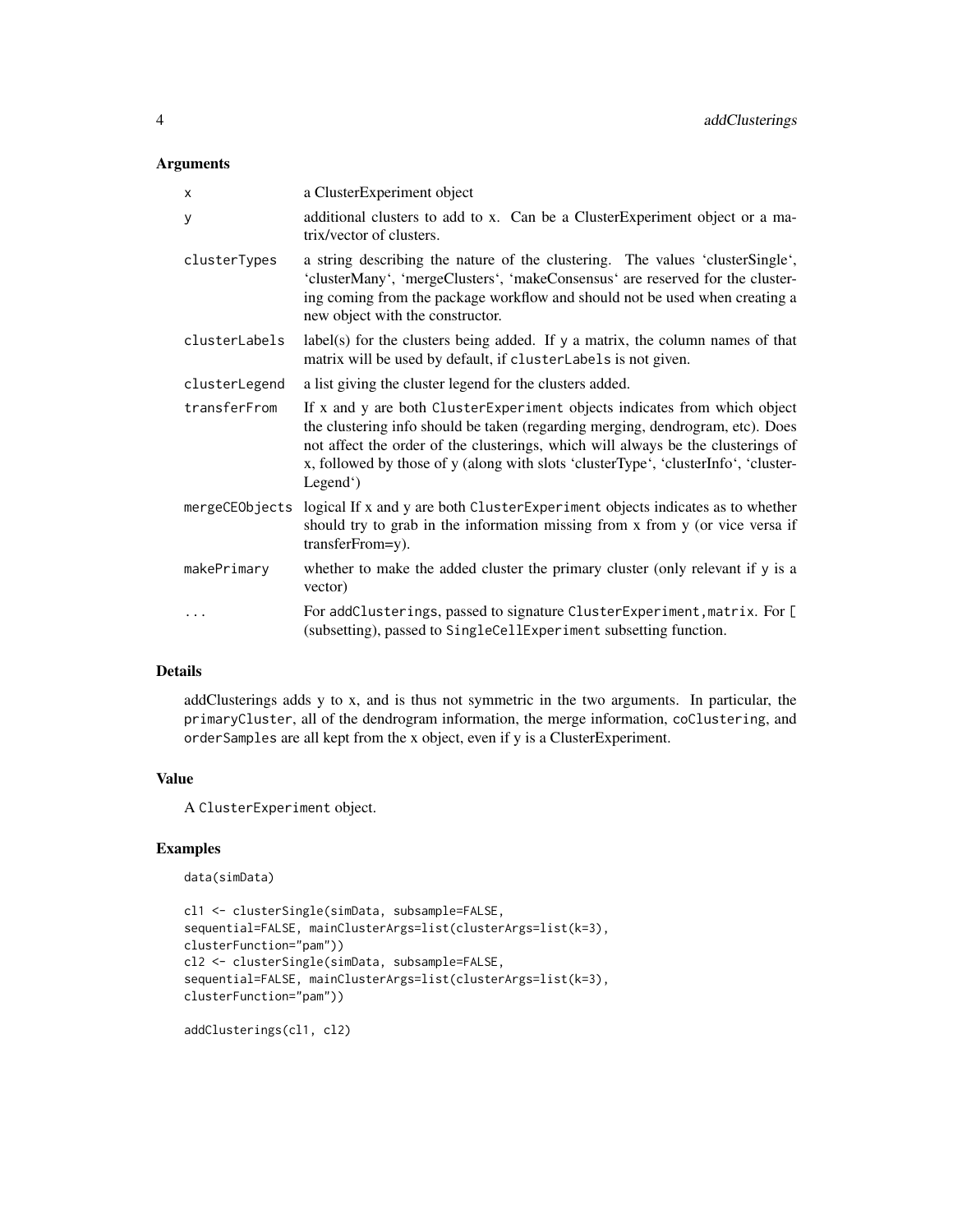<span id="page-4-0"></span>assignUnassigned *Assign unassigned samples to nearest cluster*

# <span id="page-4-1"></span>Description

Assigns the unassigned samples in a cluster to the nearest cluster based on distance to the medians of the clusters.

# Usage

```
## S4 method for signature 'ClusterExperiment'
assignUnassigned(
  object,
 whichCluster = "primary",
 clusterLabel,
 makePrimary = TRUE,
 whichAssay = 1,
  reduceMethod = "none",
  ...
\mathcal{L}
```
## S4 method for signature 'ClusterExperiment' removeUnassigned(object, whichCluster = "primary")

# Arguments

| object       | A Cluster Experiment object                                                                                                                                                                                                                                                                                                                                                                                                                    |
|--------------|------------------------------------------------------------------------------------------------------------------------------------------------------------------------------------------------------------------------------------------------------------------------------------------------------------------------------------------------------------------------------------------------------------------------------------------------|
| whichCluster | argument that can be a single numeric or character value indicating the <i>single</i><br>clustering to be used. Giving values that result in more than one clustering will<br>result in an error. See details of getClusterIndex.                                                                                                                                                                                                              |
| clusterLabel | if missing, the current cluster label of the cluster will be appended with the string<br>"_AllAssigned".                                                                                                                                                                                                                                                                                                                                       |
| makePrimary  | whether to make the added cluster the primary cluster (only relevant if y is a<br>vector)                                                                                                                                                                                                                                                                                                                                                      |
| whichAssay   | which assay to use to calculate the median per cluster and take dimensionality<br>reduction (if requested)                                                                                                                                                                                                                                                                                                                                     |
| reduceMethod | character. A method (or methods) for reducing the size of the data, either<br>by filtering the rows (genes) or by a dimensionality reduction method. Must<br>either be 1) must match the name of a built-in method, in which case if it<br>is not already existing in the object will be passed to make Filter Stats or<br>link{makeReducedDims}, or 2) must match a stored filtering statistic or di-<br>mensionality reduction in the object |
|              | arguments passed to getReducedData specifying the dimensionality reduction<br>(if any) to be taken of the data for calculating the medians of the clusters                                                                                                                                                                                                                                                                                     |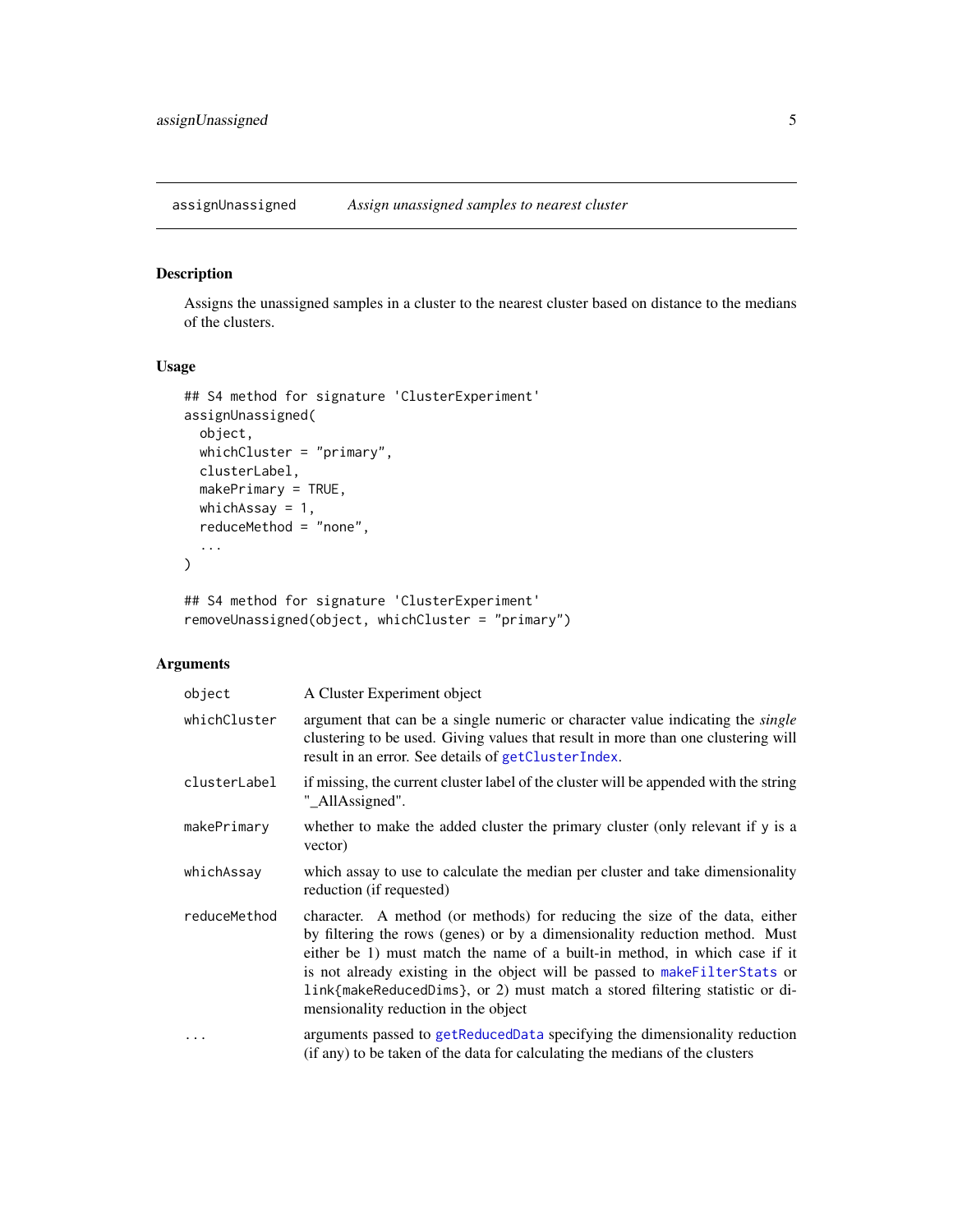# Details

The function assignUnassigned calculates the median values of each variable for each cluster, and then calculates the euclidean distance of each unassigned sample to the median of each cluster. Each unassigned sample is assigned to the cluster for which it closest to the median.

All unassigned samples in the cluster are given a clustering, regardless of whether they are classified as -1 or -2.

removeUnclustered removes all samples that are unclustered (i.e. -1 or -2 assignment) in the designated cluster of object (so they may be unclustered in other clusters found in clusterMatrix(object)).

# Value

The function assignUnassigned returns a ClusterExperiment object with the unassigned samples assigned to one of the existing clusters.

The function removeUnassigned returns a ClusterExperiment object with the unassigned samples removed.

# See Also

#### [getReducedData](#page-39-1)

#### Examples

```
#load CE object
data(rsecFluidigm)
smallCE<-rsecFluidigm[,1:50]
#assign the unassigned samples
assignUnassigned(smallCE, makePrimary=TRUE)
```

```
#note how samples are REMOVED:
removeUnassigned(smallCE)
```
<span id="page-5-1"></span>clusterContrasts *Create contrasts for testing DE of a cluster*

#### **Description**

Uses clustering to create different types of contrasts to be tested that can then be fed into DE testing programs.

#### Usage

```
## S4 method for signature 'ClusterExperiment'
clusterContrasts(cluster, contrastType, ...)
## S4 method for signature 'vector'
clusterContrasts(
 cluster,
```
<span id="page-5-0"></span>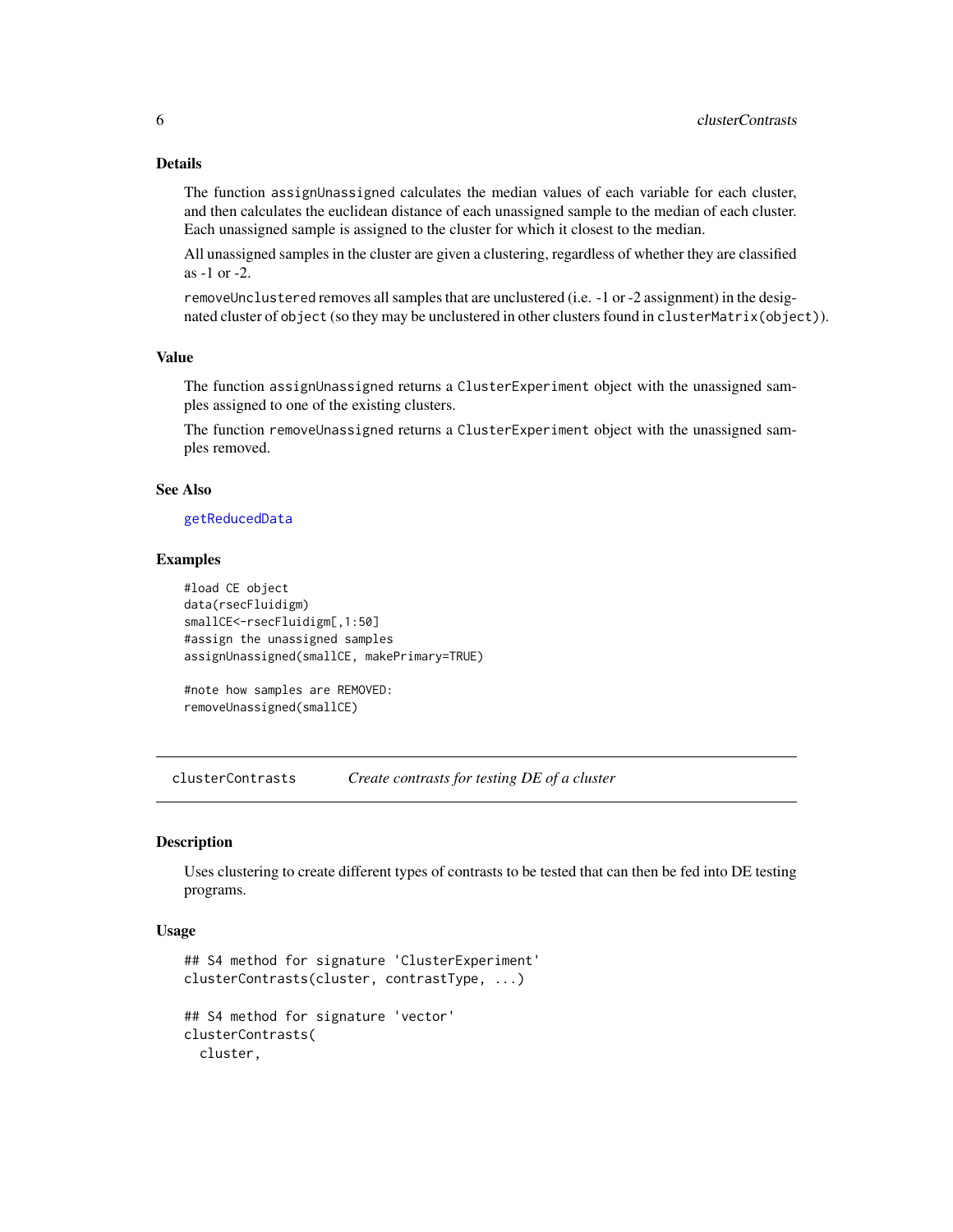# clusterContrasts 7

```
contrastType = c("Dendro", "Pairs", "OneAgainstAll"),
  dendro = NULL,
 pairMat = NULL,
 outputType = c("limma", "MAST"),
  removeUnassigned = TRUE
)
```
# Arguments

| cluster          | Either a vector giving contrasts assignments or a Cluster Experiment object                                                                                                                                                                                                                                            |  |
|------------------|------------------------------------------------------------------------------------------------------------------------------------------------------------------------------------------------------------------------------------------------------------------------------------------------------------------------|--|
| contrastType     | What type of contrast to create. 'Dendro' traverses the given dendrogram and<br>does contrasts of the samples in each side, 'Pairs' does pair-wise contrasts based<br>on the pairs given in pairMat (if pairMat=NULL, does all pairwise), and 'OneA-<br>gainstAll' compares each cluster to the average of all others. |  |
|                  | arguments that are passed to from the Cluster Experiment version to the most<br>basic numeric version.                                                                                                                                                                                                                 |  |
| dendro           | The dendrogram to traverse if contrastType="Dendro". Note that this should<br>be the dendrogram of the clusters, not of the individual samples, either of class<br>"dendrogram" or "phylo4"                                                                                                                            |  |
| pairMat          | matrix giving the pairs of clusters for which to do pair-wise contrasts (must<br>match to elements of cl). If NULL, will do all pairwise of the clusters in cluster<br>(excluding "-1" categories). Each row is a pair to be compared and must match<br>the names of the clusters in the vector cluster.               |  |
| outputType       | character string. Gives format for the resulting contrast matrix. Currently the<br>two options are the format appropriate for limma and MAST package.                                                                                                                                                                  |  |
| removeUnassigned |                                                                                                                                                                                                                                                                                                                        |  |
|                  | logical, whether to remove negative valued clusters from the design matrix. Ap-<br>propriate to pick TRUE (default) if design will be input into linear model on<br>samples that excludes -1.                                                                                                                          |  |

# Details

The input vector must be numeric clusters, but the external commands that make the contrast matrix (e.g. [makeContrasts](#page-0-0)) require syntatically valid R names. For this reason, the names of the levels will be "X1" instead of "1". And negative values (if removeUnassigned=FALSE) will be "X.1","X.2", etc.

# Value

List with components:

- contrastMatrix Contrast matrix, the form of which depends on outputType. If outputType=="limma", the result of running [makeContrasts](#page-0-0): a matrix with number of columns equal to the number of contrasts, and rows equal to the number of levels of the factor that will be fit in a linear model.
- contrastNamesA vector of names for each of the contrasts. NULL if no such additional names.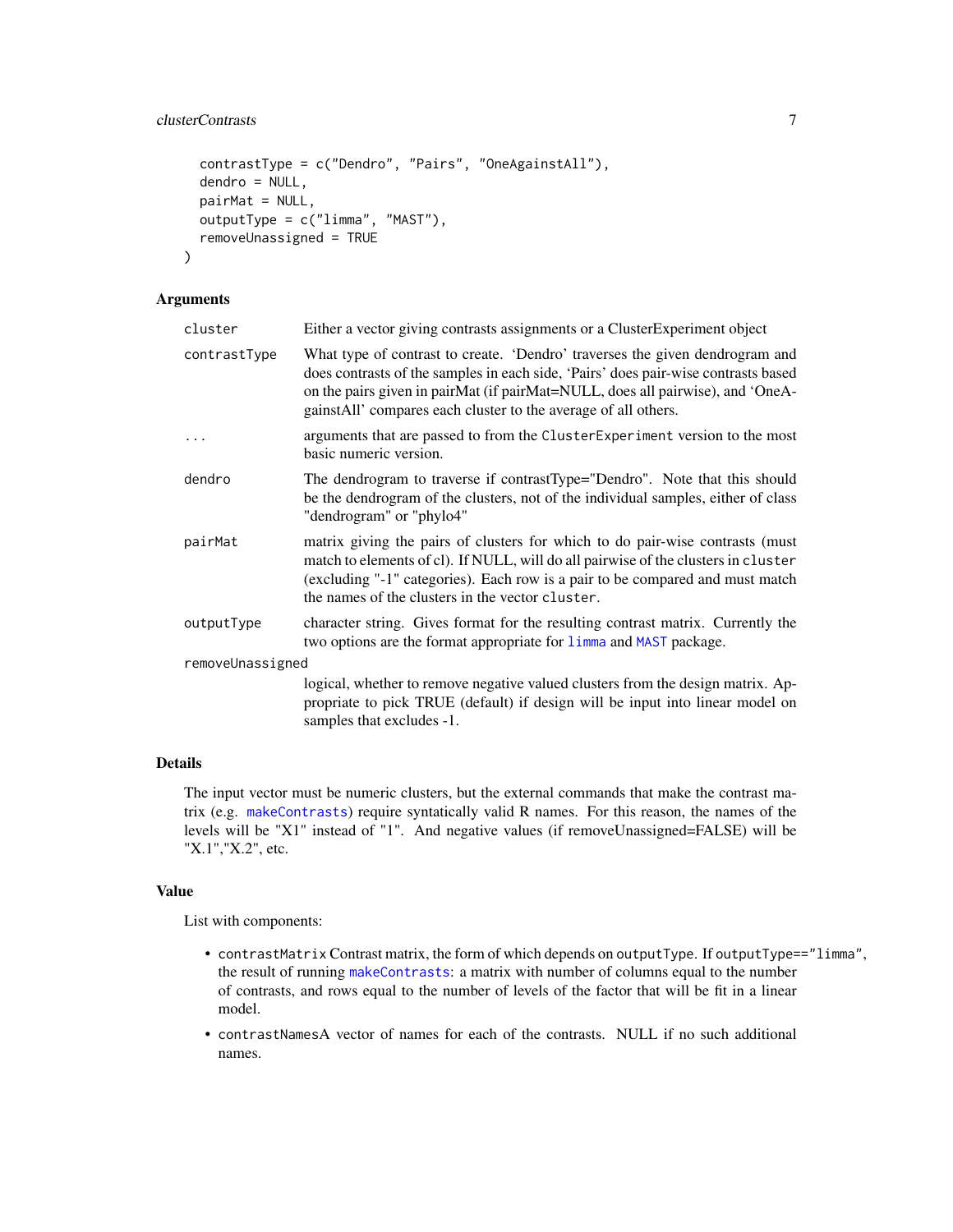#### <span id="page-7-0"></span>Author(s)

Elizabeth Purdom

#### References

Ritchie, ME, Phipson, B, Wu, D, Hu, Y, Law, CW, Shi, W, and Smyth, GK (2015). limma powers differential expression analyses for RNA-sequencing and microarray studies. Nucleic Acids Research 43, e47. http://nar.oxfordjournals.org/content/43/7/e47

Finak, et al. MAST: a flexible statistical framework for assessing transcriptional changes and characterizing heterogeneity in single-cell RNA sequencing data. Genome Biology (2015).

#### Examples

```
data(simData)
cl <- clusterMany(simData,nReducedDims=c(5,10,50),
reduceMethod="PCA", makeMissingDiss=TRUE,
clusterFunction="pam", ks=2:4, findBestK=c(FALSE), removeSil=TRUE,
subsample=FALSE)
#Pairs:
clusterContrasts(cl,contrastType="Pairs")
#Dendrogram
cl<-makeDendrogram(cl)
clusterContrasts(cl,contrastType="Pairs")
```
<span id="page-7-1"></span>clusterDendrogram *Accessing and manipulating the dendrograms*

#### <span id="page-7-2"></span>Description

These functions are for accessing and manipulating the dendrograms stored in a ClusterExperiment object. We also document the required format of these dendrograms here.

#### Usage

```
## S4 method for signature 'ClusterExperiment'
clusterDendrogram(x)
```
## S4 method for signature 'ClusterExperiment' sampleDendrogram(x)

## S4 method for signature 'ClusterExperiment' nInternalNodes(x)

## S4 method for signature 'ClusterExperiment' nTips(x)

## S4 method for signature 'ClusterExperiment'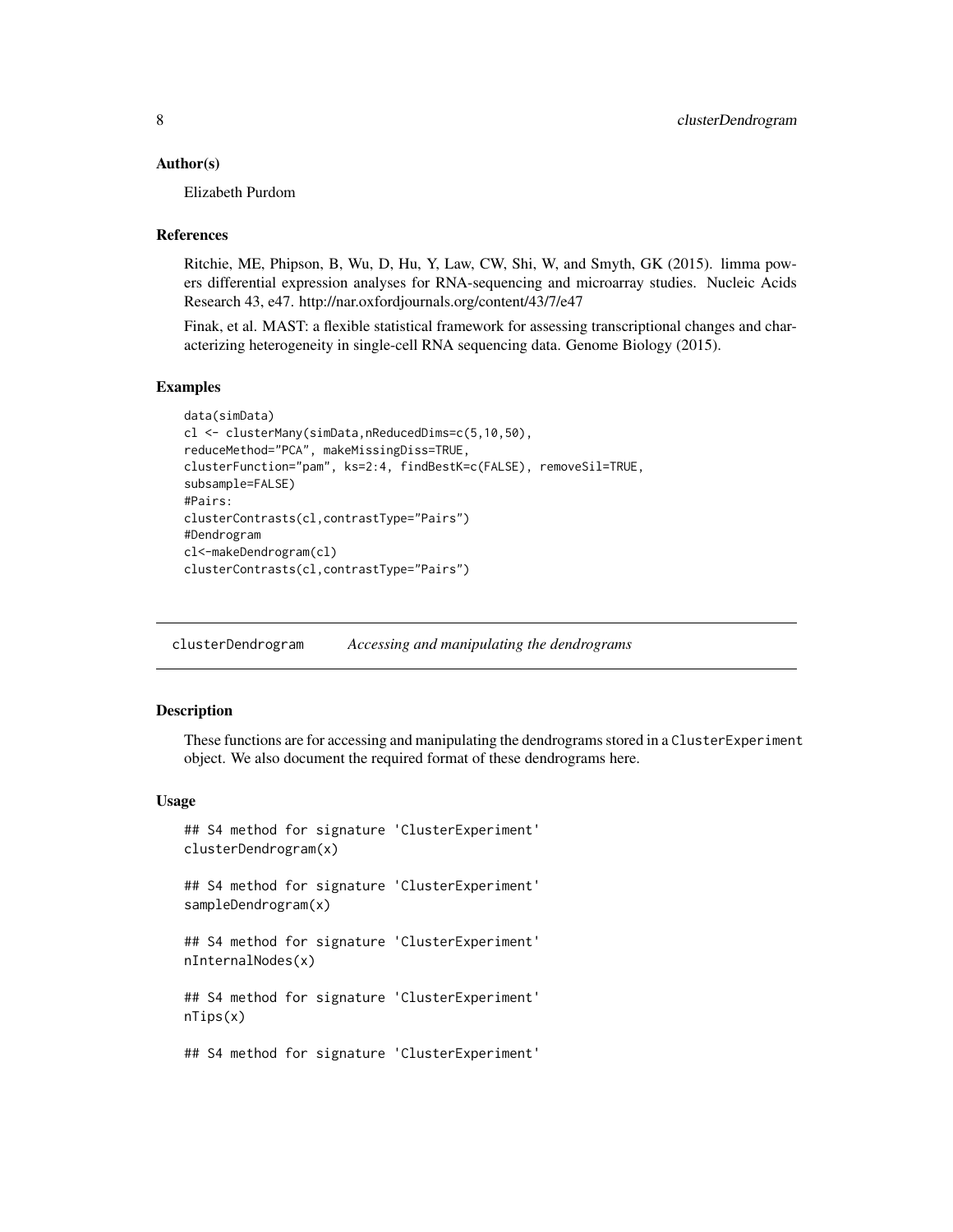# clusterDendrogram 9

nNodes(x) ## S4 replacement method for signature 'ClusterExperiment' nodeLabels(x, ...) <- value ## S4 method for signature 'ClusterExperiment, phylo4d, phylo4d' checkDendrogram(x, dendroCluster, dendroSample, whichCluster = "dendro") ## S4 method for signature 'ClusterExperiment' nodeLabels(x) ## S4 method for signature 'ClusterExperiment' nodeIds(x, type = c("all", "internal", "tip")) ## S4 method for signature 'ClusterExperiment'

#### Arguments

convertToDendrogram(x)

| $\mathsf{x}$  | a ClusterExperiment object                                                                                                                                                                                                        |
|---------------|-----------------------------------------------------------------------------------------------------------------------------------------------------------------------------------------------------------------------------------|
| $\ddots$      | additional options passed to nodeLabels <- (ignored)                                                                                                                                                                              |
| value         | replacement value for nodel abels. See details.                                                                                                                                                                                   |
| dendroCluster | a phylo4d to be check as for being cluster hierarchy                                                                                                                                                                              |
| dendroSample  | a phylo4d to be check as for being cluster hierarchy                                                                                                                                                                              |
| whichCluster  | argument that can be a single numeric or character value indicating the <i>single</i><br>clustering to be used. Giving values that result in more than one clustering will<br>result in an error. See details of getClusterIndex. |
| type          | the type of node to return results from. One of "all", "internal", and "tip".                                                                                                                                                     |

# Details

Two dendrograms are stored in a ClusterExperiment object. One is a dendrogram that describes the hierarchy between the clusters (@dendro\_clusters), and the other is a dendrogram that extends that hierarchy to include the clusters (@dendro\_samples). The clustering that is used to make these hierarchies is saved in as well (@dendro\_index)

The dendrograms stored in a ClusterExperiment object are required to be a [phylo4d-class](#page-0-0) from the package phylobase (which uses the basic format of the S3 class [phylo](#page-0-0) in the ape package to store the edges; phylobase makes it a S4 class with some useful helpers). This class allows storage of a data.frame of information corresponding to information on each node (see [tdata](#page-0-0)).

Additional requirements are made of these dendrograms to be a valid for the slots of the ClusterExperiment class, described below, regarding the data that must be stored with it and the labels which can be assigned. Possible dendrograms can be checked for validity with the function checkDendrogram. The reason for the restrictions on the labels is so as to not duplicate storage of the names, see below descriptions for where to save user-defined names.

• LabelsThe cluster dendrogram can only have labels on the *internal* nodes. Labels on the internal nodes of the cluster dendrogram can be set by the user (the function nodeLabels<-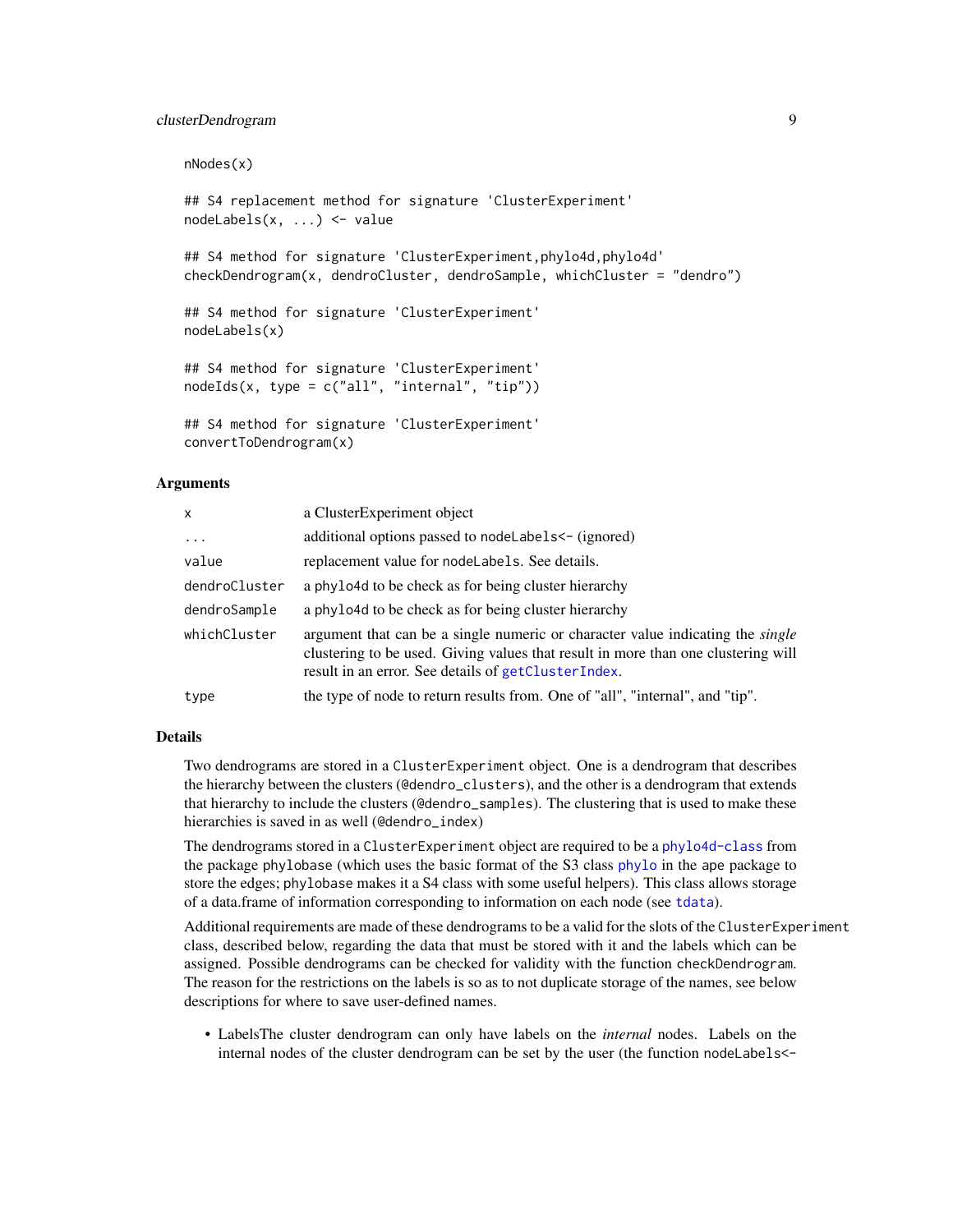is defined to work on a ClusterExperiment object to make this easy). The tips of the cluster dendrogram, corresponding to the clusters, cannot have labels; users can set the labels (e.g. for plotting, etc) in the [clusterLegend](#page-15-1) slot using the function [renameClusters](#page-97-1).

- Data The cluster hierarchy must have data stored with it that has the following columns (additional ones are allowed):
	- NodeIdThe permanent node id for the node. Must be of the format "NodeIdX" where "X" is a integer.
	- PositionThe type of node, in terms of its position. The internal nodes should have the values "cluster hierarchy node" while the tips should have "cluster hierarchy tip".
	- ClusterIdDendroOnly for tips of dendrogram, should have the id that corresponds to its cluster in the clustering of the @dendro\_index. Of the form "ClusterIdX", where "X" is the internal cluster id (see [clusterLegend](#page-15-1)). Internal nodes should have NA values.
	- ClusterIdMergeThe id that corresponds to the cluster in the clustering of the @merge\_index, if it exists. Of the form "ClusterIdX", where "X" is the internal cluster id (see [clusterLegend](#page-15-1)
- LabelsThe sample dendrogram is not allowed to have ANY labels. The names for those nodes that correspond to the cluster hierarchy will be pulled from the names in the cluster hierarchy for plotting, etc. and should be set there (see above). Sample names for the tips of the tree will be pulled from colnames of the object and should be set there.
- Data The cluster hierarchy must have data stored with it that has the following columns (additional ones are allowed):
	- NodeIdFor those nodes that correspond to a node in the cluster hierarchy, should have its permanent node id in this column. Other nodes should be NA.
	- PositionThe type of node, in terms of its position. The internal nodes should have the values "cluster hierarchy node" while the tips should have "cluster hierarchy tip".
	- SampleIndexOnly for tips of dendrogram, the index of the sample at that tip to the samples in the object.

For setting the node labels of the cluster dendrogram via nodeLabels <-, the replacement value has to have names that match the internal ids of the cluster dendrogram (the NodeId column).

#### Value

clusterDendrogram returns the dendrogram describing the clustering hierarchy.

sampleDendrogram returns the dendrogram that expands the cluster hierarchy to the samples.

nInternalNodes returns the number of *internal* nodes of the cluster hierarchy.

nTips returns the number of tips of the cluster hierarchy (same as number of non-negative clusters in the dendrogram clustering)

nNodes returns the number of total nodes of the cluster hierarchy

nodeLabels<- sets the node labels of the *cluster* dendrogram

checkClusterDendrogram checks if a phylo4d objects are valid for the cluster and sample dendrogram slots of the given ClusterExperiment object. Returns TRUE if there are no problems. Otherwise creates error.

nodeLabels returns the node labels of the *cluster* dendrogram

nodeIds returns the internal (permanent) node ids of the *cluster* dendrogram

convertToDendrogram returns the sample dendrogram converted to a [dendrogram](#page-0-0) class.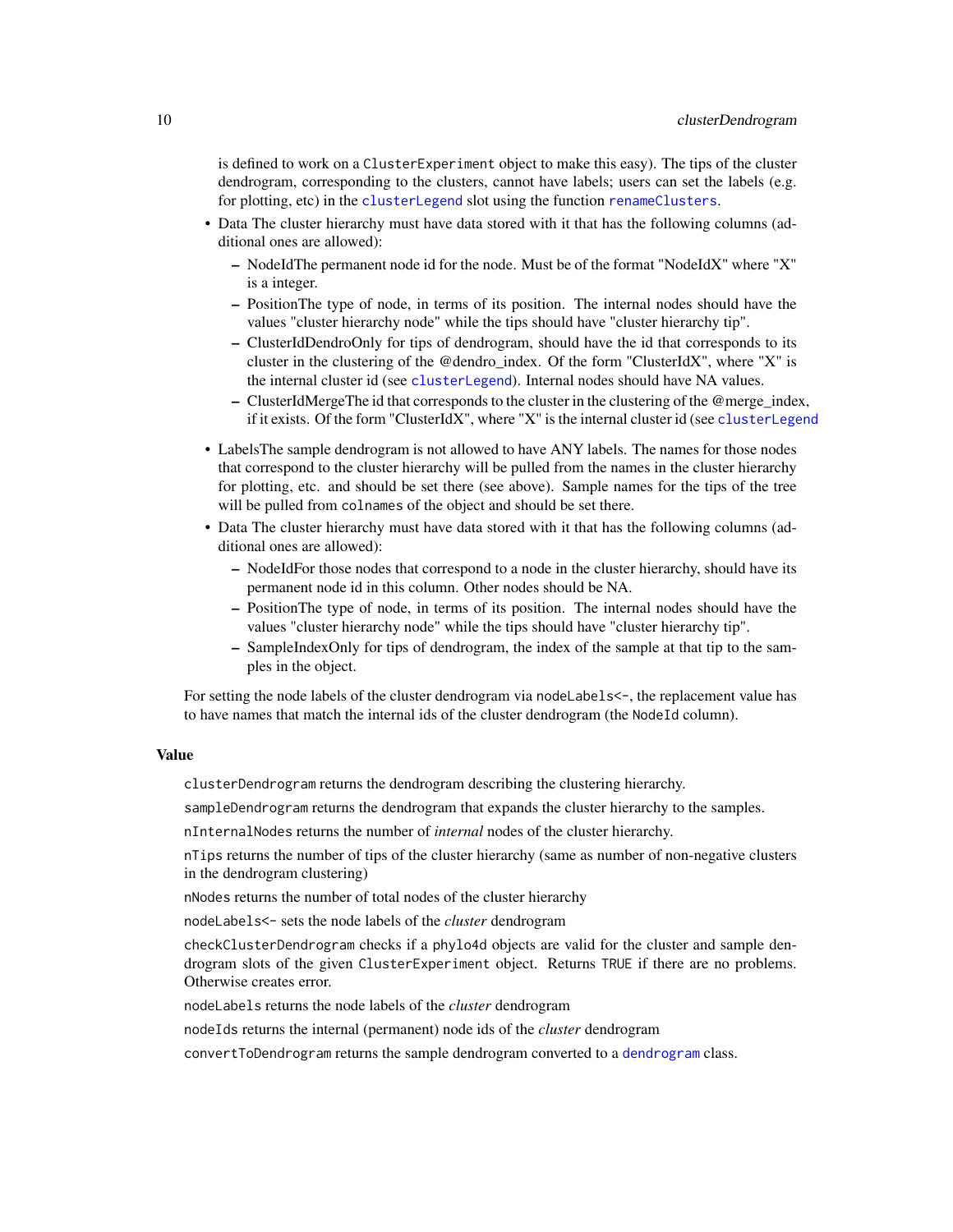# <span id="page-10-0"></span>The Stored Dendrograms

NA

#### Cluster Hierarchy

NA

# Sample Hierarchy

NA

# Helper Functions

NA

# See Also

[makeDendrogram](#page-55-1), [phylo4d-class](#page-0-0), [phylo](#page-0-0)

[dendrogram](#page-0-0)

# Examples

```
data(rsecFluidigm)
# retrieve the dendrogram of the clusters:
head(clusterDendrogram(rsecFluidigm),5)
# retrieve the dendrogram of the samples:
head(sampleDendrogram(rsecFluidigm),5)
# Return # internal nodes from cluster hierarchy
nInternalNodes(rsecFluidigm)
# Return # tips from cluster hierarchy (i.e. # clusters)
nTips(rsecFluidigm)
# Return internal node ids
nodeIds(rsecFluidigm,type="internal")
# Labels assigned to internal nodes
nodeLabels(rsecFluidigm)
# Assign new labels to the internal nodes of the cluster hierarchy
l1<-paste("A", 1:nInternalNodes(rsecFluidigm),sep=":")
names(l1)<-nodeIds(rsecFluidigm,type="internal")
nodeLabels(rsecFluidigm)<-l1
nodeLabels(rsecFluidigm)
```
<span id="page-10-1"></span>ClusterExperiment-class

*Class ClusterExperiment*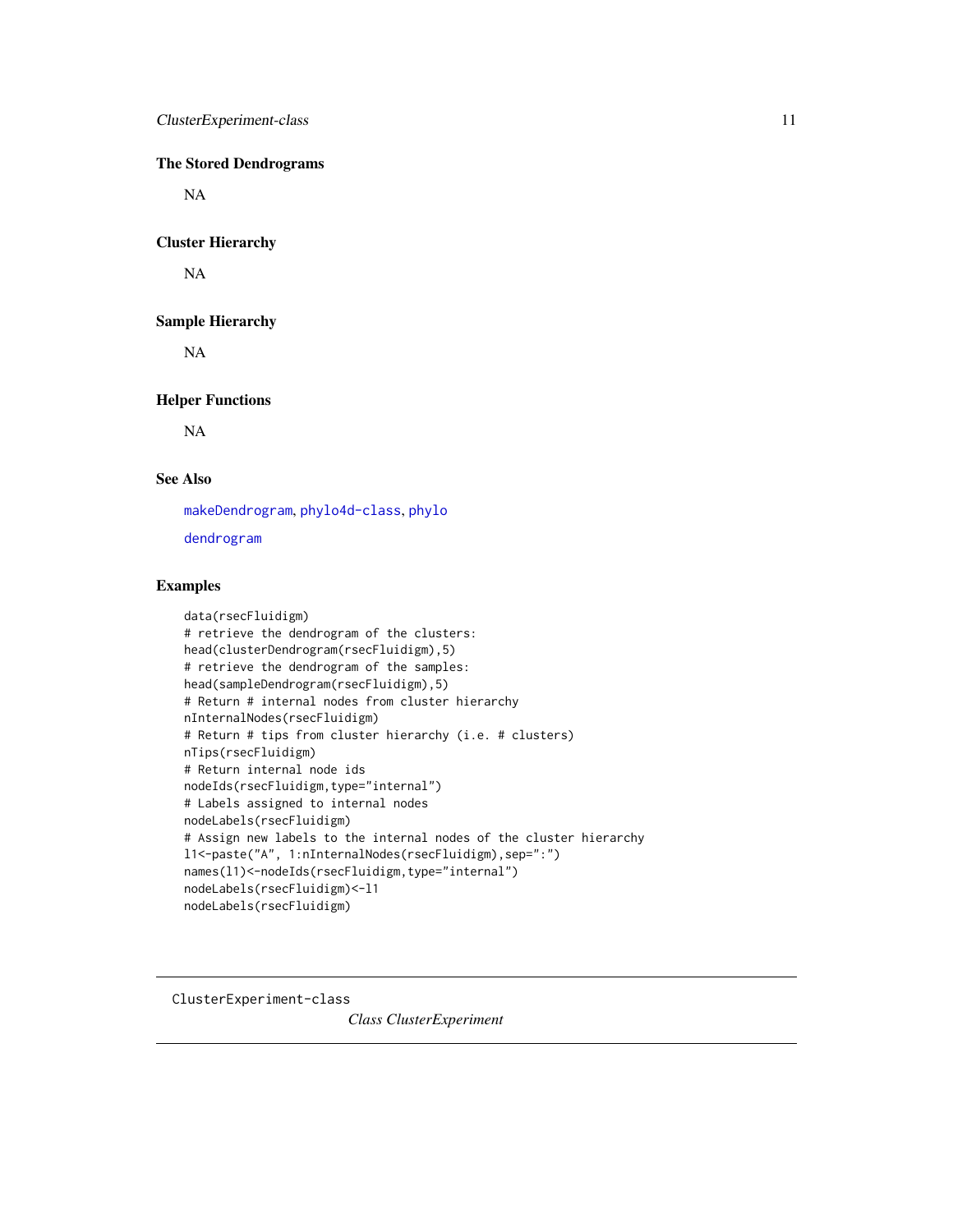#### Description

ClusterExperiment is a class that extends SingleCellExperiment and is used to store the data and clustering information.

In addition to the slots of the SingleCellExperiment class, the ClusterExperiment object has the additional slots described in the Slots section.

There are several methods implemented for this class. The most important methods (e.g., [clusterMany](#page-21-1), [makeConsensus](#page-52-1), ...) have their own help page. Simple helper methods are described in the Methods section. For a comprehensive list of methods specific to this class see the Reference Manual.

The constructor ClusterExperiment creates an object of the class ClusterExperiment. However, the typical way of creating these objects is the result of a call to [clusterMany](#page-21-1) or [clusterSingle](#page-26-1).

Note that when subsetting the data, the co-clustering and dendrogram information are lost.

#### Usage

```
ClusterExperiment(object, clusters, ...)
```

```
## S4 method for signature 'matrixOrHDF5,ANY'
ClusterExperiment(object, clusters, ...)
```

```
## S4 method for signature 'SummarizedExperiment,ANY'
ClusterExperiment(object, clusters, ...)
```

```
## S4 method for signature 'SingleCellExperiment,numeric'
ClusterExperiment(object, clusters, ...)
```

```
## S4 method for signature 'SingleCellExperiment, character'
ClusterExperiment(object, clusters, ...)
```

```
## S4 method for signature 'SingleCellExperiment,factor'
ClusterExperiment(object, clusters, ...)
```

```
## S4 method for signature 'SingleCellExperiment,matrix'
ClusterExperiment(
 object,
 clusters,
 transformation = function(x) { x },
 primaryIndex = 1,
 clusterTypes = "User",
 clusterInfo = NULL,
 orderSamples = seq_len(ncol(object)),
 dendro_samples = NULL,
 dendro_index = NA_real_dendro_clusters = NULL,
 coClustering = NULL,
 merge_index = NA_real_,
 merge\_cutoff = NA\_real_merge_dendrocluster_index = NA_real_,
```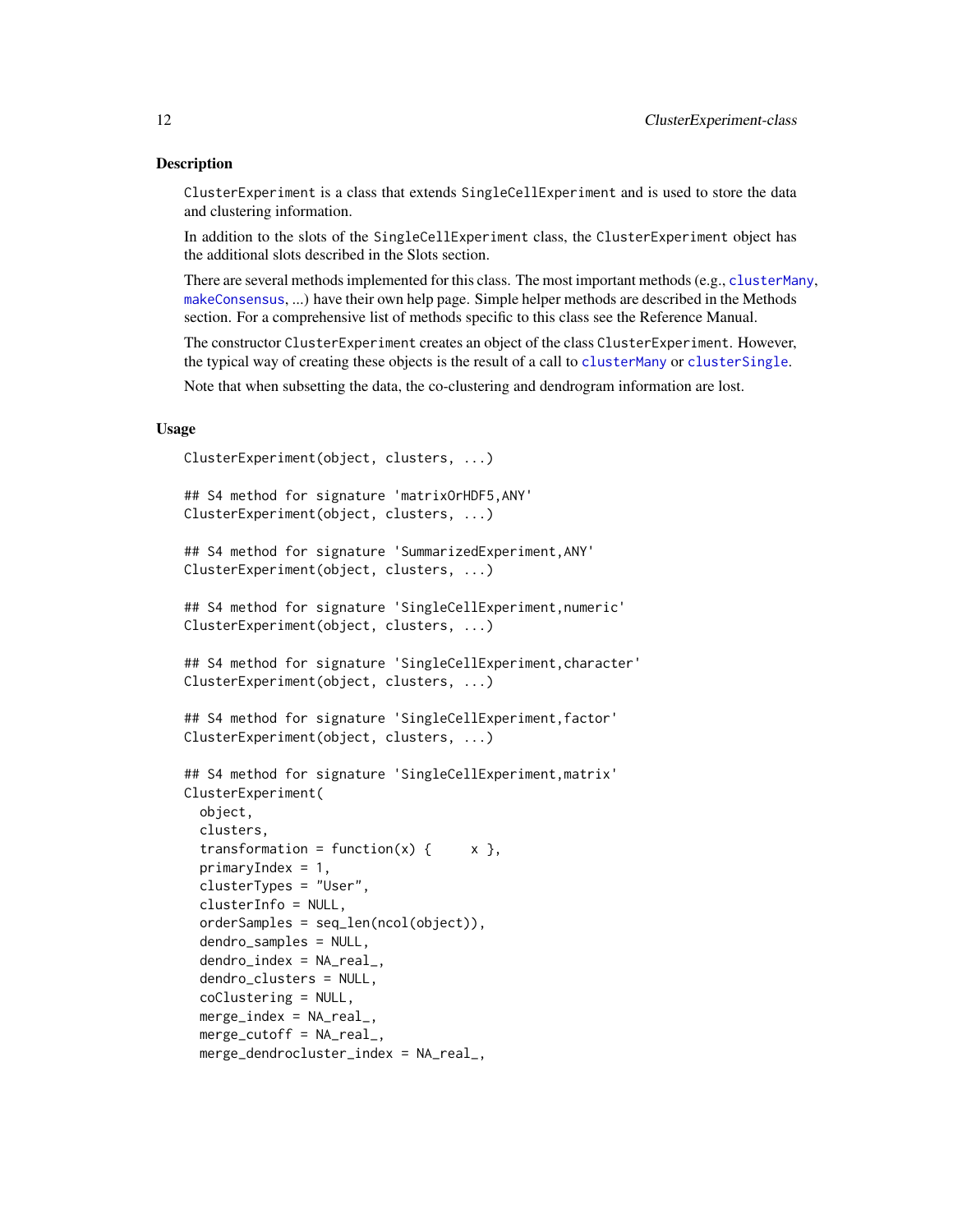# ClusterExperiment-class 13

```
merge_nodeProp = NULL,
merge_nodeMerge = NULL,
merge\_method = NA\_character_merge_demethod = NA_character_,
clusterLegend = NULL,
checkTransformAndAssay = TRUE
```
# Arguments

 $\mathcal{L}$ 

| object                          | a matrix or SummarizedExperiment or SingleCellExperiment containing the<br>data that was clustered.                                                                                                                                                                               |
|---------------------------------|-----------------------------------------------------------------------------------------------------------------------------------------------------------------------------------------------------------------------------------------------------------------------------------|
| clusters                        | can be either a numeric or character vector, a factor, or a numeric matrix, con-<br>taining the cluster labels.                                                                                                                                                                   |
| .                               | The arguments transformation, clusterTypes and clusterInfo to be passed<br>to the constructor for signature SingleCellExperiment, matrix.                                                                                                                                         |
|                                 | transformation function. A function to transform the data before performing steps that assume<br>normal-like data (i.e. constant variance), such as the log.                                                                                                                      |
| primaryIndex                    | integer. Sets the 'primaryIndex' slot (see Slots).                                                                                                                                                                                                                                |
| clusterTypes                    | a string describing the nature of the clustering. The values 'clusterSingle',<br>'clusterMany', 'mergeClusters', 'makeConsensus' are reserved for the cluster-<br>ing coming from the package workflow and should not be used when creating a<br>new object with the constructor. |
| clusterInfo                     | a list with information on the clustering (see Slots).                                                                                                                                                                                                                            |
| orderSamples                    | a vector of integers. Sets the 'orderSamples' slot (see Slots).                                                                                                                                                                                                                   |
| dendro_samples                  | phylo4 object. Sets the 'dendro_samples' slot (see Slots).                                                                                                                                                                                                                        |
| dendro_index<br>dendro_clusters | numeric. Sets the dendro_index slot (see Slots).                                                                                                                                                                                                                                  |
|                                 | phylo4 object. Sets the 'dendro_clusters' slot (see Slots).                                                                                                                                                                                                                       |
| coClustering                    | matrix. Sets the coClustering slot (see Slots).                                                                                                                                                                                                                                   |
| merge_index                     | integer. Sets the merge_index slot (see Slots)                                                                                                                                                                                                                                    |
| merge_cutoff                    | numeric. Sets the merge_cutoff slot (see Slots)                                                                                                                                                                                                                                   |
| merge_dendrocluster_index       |                                                                                                                                                                                                                                                                                   |
|                                 | integer. Sets the merge_dendrocluster_index slot (see Slots)                                                                                                                                                                                                                      |
| merge_nodeMerge                 | merge_nodeProp data.frame. Sets the merge_nodeProp slot (see Slots)                                                                                                                                                                                                               |
|                                 | data.frame. Sets the merge_nodeMerge slot (see Slots)                                                                                                                                                                                                                             |
| merge_method                    | character, Sets the merge_method slot (see Slots)                                                                                                                                                                                                                                 |
|                                 | merge_demethod character, Sets the merge_demethod slot (see Slots)                                                                                                                                                                                                                |
| clusterLegend                   | list, Sets the clusterLegend slot (see details).                                                                                                                                                                                                                                  |
| checkTransformAndAssay          |                                                                                                                                                                                                                                                                                   |
|                                 | logical. Whether to check the content of the assay and given transformation<br>function for whether they are valid.                                                                                                                                                               |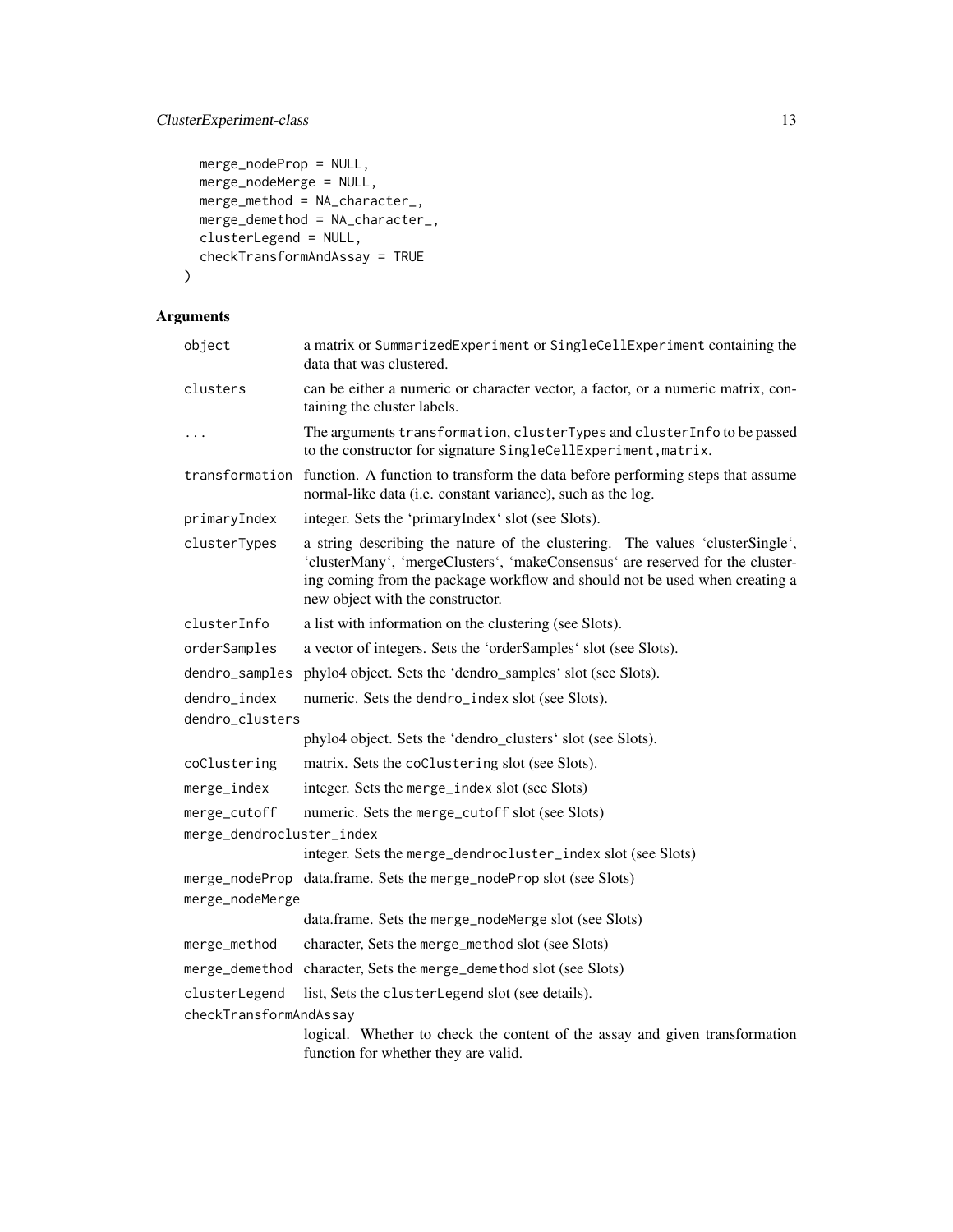# Details

The clusterLegend argument to ClusterExperiment must be a valid clusterLegend format and match the values in clusters, in that the "clusterIds" column must matches the value in the clustering matrix clusters. If names(clusterLegend)==NULL, it is assumed that the entries of clusterLegend are in the same order as the columns of clusters. Generally, this is not a good way for users to set the clusterLegend slot.

The ClusterExperiment constructor function gives clusterLabels based on the column names of the input matrix/SingleCellExperiment. If missing, will assign labels "cluster1","cluster2", etc.

Note that the validity check when creating a new ClusterExperiment object with new is less extensive than when using ClusterExperiment function with checkTransformAndAssay=TRUE (the default). Users are advised to use ClusterExperiment to create new ClusterExperiment objects.

# Value

A ClusterExperiment object.

#### **Slots**

- transformation function. Function to transform the data by when methods that assume normallike data (e.g. log)
- clusterMatrix matrix. A matrix giving the integer-valued cluster ids for each sample. The rows of the matrix correspond to clusterings and columns to samples. The integer values are assigned in the order that the clusters were found, if found by setting sequential=TRUE in clusterSingle. "-1" indicates the sample was not clustered.

primaryIndex numeric. An index that specifies the primary set of labels.

- clusterInfo list. A list with info about the clustering. If created from [clusterSingle](#page-26-1), clusterInfo will include the parameter used for the call, and the call itself. If sequential = TRUE it will also include the following components.
	- clusterInfoif sequential=TRUE and clusters were successfully found, a matrix of information regarding the algorithm behavior for each cluster (the starting and stopping K for each cluster, and the number of iterations for each cluster).
	- whyStopif sequential=TRUE and clusters were successfully found, a character string explaining what triggered the algorithm to stop.

merge\_index index of the current merged cluster

merge\_cutoff value for the cutoff used to determine whether to merge clusters

merge\_dendrocluster\_index index of the cluster merged with the current merge

merge\_nodeMerge data.frame of information about nodes merged in the current merge. See [mergeClusters](#page-57-1)

merge\_nodeProp data.frame of information of proportion estimated non-null at each node of dendrogram. See [mergeClusters](#page-57-1)

merge\_method character indicating method used for merging. See [mergeClusters](#page-57-1)

merge\_demethod character indicating the DE method used for merging. See [mergeClusters](#page-57-1)

clusterTypes character vector with the origin of each column of clusterMatrix.

dendro\_samples [phylo4d](#page-0-0) object. A dendrogram containing the cluster relationship (leaves are samples; see [clusterDendrogram](#page-7-1) for details).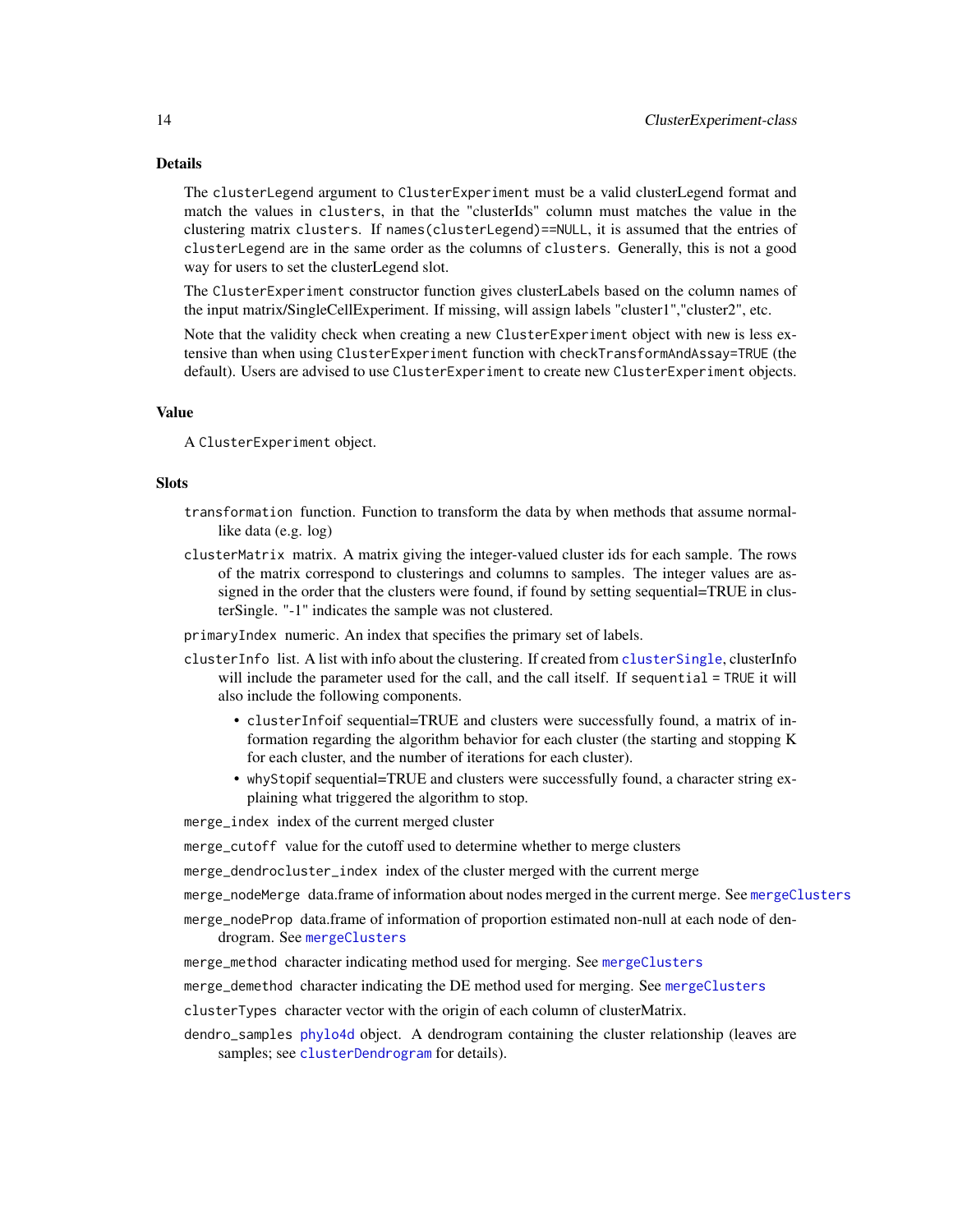- <span id="page-14-0"></span>dendro\_clusters [phylo4d](#page-0-0) object. A dendrogram containing the cluster relationship (leaves are clusters; see see [sampleDendrogram](#page-7-2) for details).
- dendro\_index numeric. An integer giving the cluster that was used to make the dendrograms. NA\_real\_ value if no dendrograms are saved.

coClustering One of

- NULL, i.e. empty
- a numeric vector, signifying the indices of the clusterings in the clusterMatrix that were used for makeConsensus. This allows for the recreation of the distance matrix (using hamming distance) if needed for function plotClusters but doesn't require storage of full NxN matrix.
- a [sparseMatrix](#page-0-0) object a sparse representation of the NxN matrix with the cluster co-occurrence information; this can either be based on subsampling or on co-clustering across parameter sets (see clusterMany). The matrix is a square matrix with number of rows/columns equal to the number of samples.
- clusterLegend a list, one per cluster in clusterMatrix. Each element of the list is a matrix with nrows equal to the number of different clusters in the clustering, and consisting of at least two columns with the following column names: "clusterId" and "color".
- orderSamples a numeric vector (of integers) defining the order of samples to be used for plotting of samples. Usually set internally by other functions.

#### See Also

[sparseMatrix](#page-0-0) [phylo4d](#page-0-0)

#### Examples

```
sce <- matrix(data=rnorm(200), ncol=10)
labels \leftarrow gl(5, 2)
```

```
cc <- ClusterExperiment(sce, as.numeric(labels), transformation =
function(x){x})
```
clusterExperiment-deprecated

*Deprecated functions in package 'clusterExperiment'*

#### Description

These functions are provided for compatibility with older versions of 'clusterExperiment' only, and will be defunct at the next release.

#### Usage

```
## S4 method for signature 'ANY'
combineMany(x, ...)
```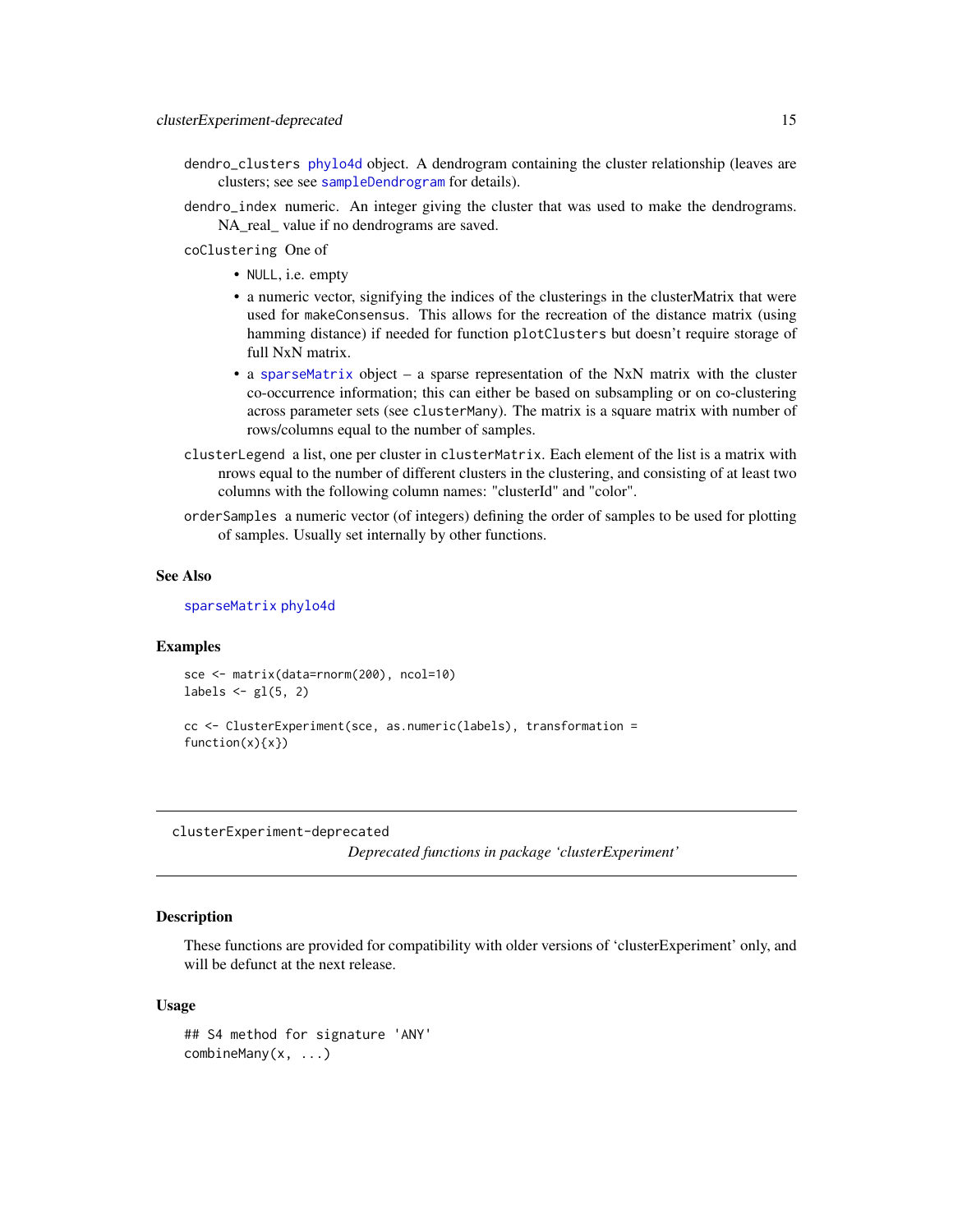#### **Arguments**

| X        | any object           |
|----------|----------------------|
| $\cdots$ | additional arguments |

# Details

The following functions are deprecated and will be made defunct; use the replacement indicated below:

- combineMany: [makeConsensus](#page-52-1)
- removeUnclustered: [removeUnassigned](#page-4-1)

ClusterExperiment-methods

*Helper methods for the ClusterExperiment class*

#### <span id="page-15-1"></span>Description

This is a collection of helper methods for the ClusterExperiment class.

### Usage

```
## S4 method for signature 'ClusterExperiment'
show(object)
```
## S4 method for signature 'ClusterExperiment' transformation(x)

## S4 replacement method for signature 'ClusterExperiment,'function'' transformation(object) <- value

## S4 method for signature 'ClusterExperiment' nClusterings(x)

## S4 method for signature 'ClusterExperiment' nClusters(x, ignoreUnassigned = TRUE)

## S4 method for signature 'ClusterExperiment' nFeatures(x)

## S4 method for signature 'ClusterExperiment' nSamples(x)

```
## S4 method for signature 'ClusterExperiment'
clusterMatrixNamed(x, whichClusters = "all")
```
<span id="page-15-0"></span>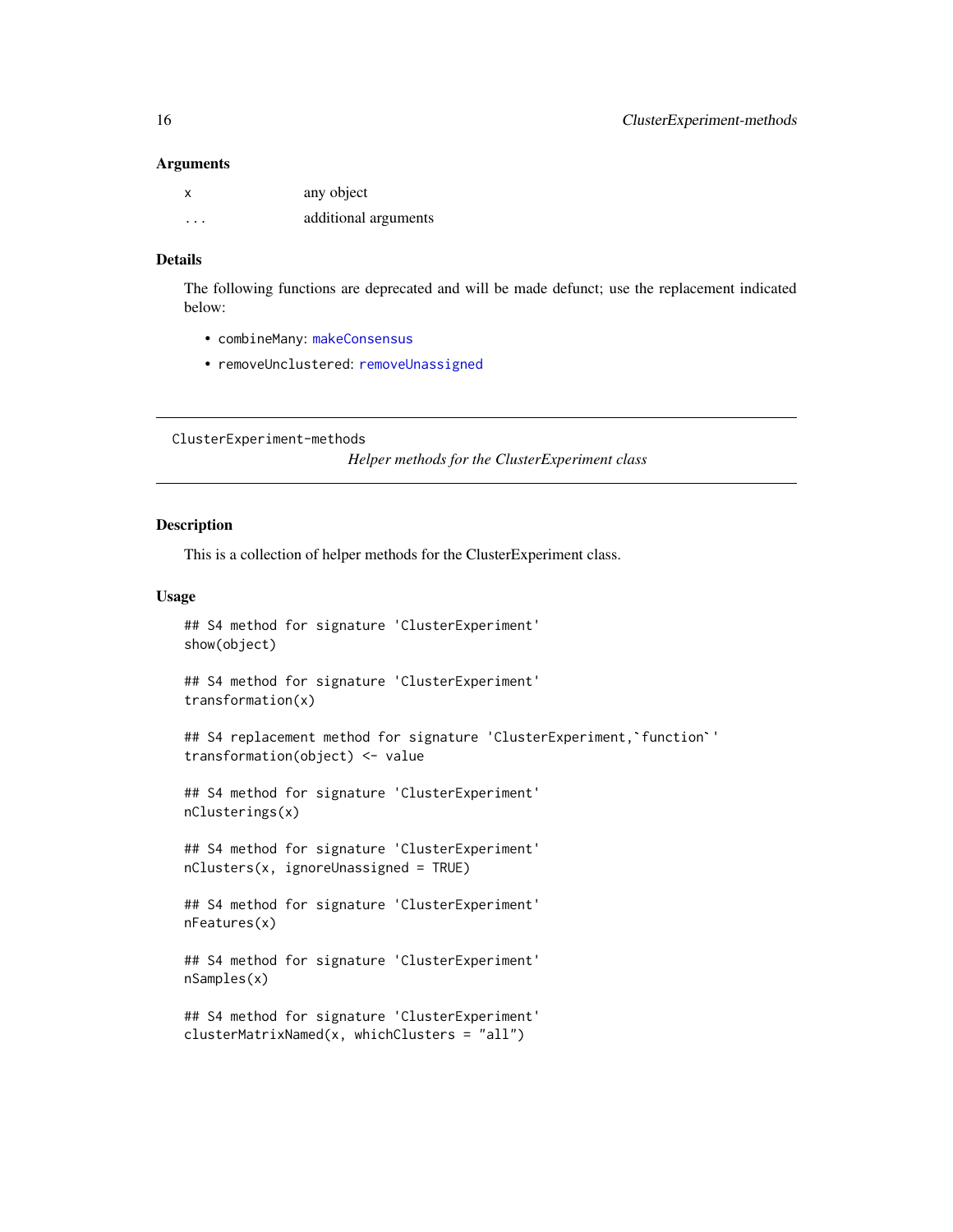```
## S4 method for signature 'ClusterExperiment'
clusterMatrixColors(x, whichClusters = "all")
## S4 method for signature 'ClusterExperiment'
clusterMatrix(x, whichClusters)
## S4 method for signature 'ClusterExperiment'
primaryCluster(x)
## S4 method for signature 'ClusterExperiment'
primaryClusterIndex(x)
## S4 method for signature 'ClusterExperiment'
primaryClusterLabel(x)
## S4 method for signature 'ClusterExperiment'
primaryClusterNamed(x)
## S4 method for signature 'ClusterExperiment'
primaryClusterType(x)
## S4 replacement method for signature 'ClusterExperiment,numeric'
primaryClusterIndex(object) <- value
## S4 method for signature 'ClusterExperiment'
dendroClusterIndex(x)
## S4 method for signature 'ClusterExperiment'
coClustering(x)
## S4 replacement method for signature 'ClusterExperiment,matrix'
coClustering(object) <- value
## S4 replacement method for signature 'ClusterExperiment,dsCMatrix'
coClustering(object) <- value
## S4 replacement method for signature 'ClusterExperiment,numeric'
coClustering(object) <- value
## S4 method for signature 'ClusterExperiment'
clusterTypes(x)
## S4 method for signature 'ClusterExperiment'
clusteringInfo(x)
## S4 method for signature 'ClusterExperiment'
clusterLabels(x)
```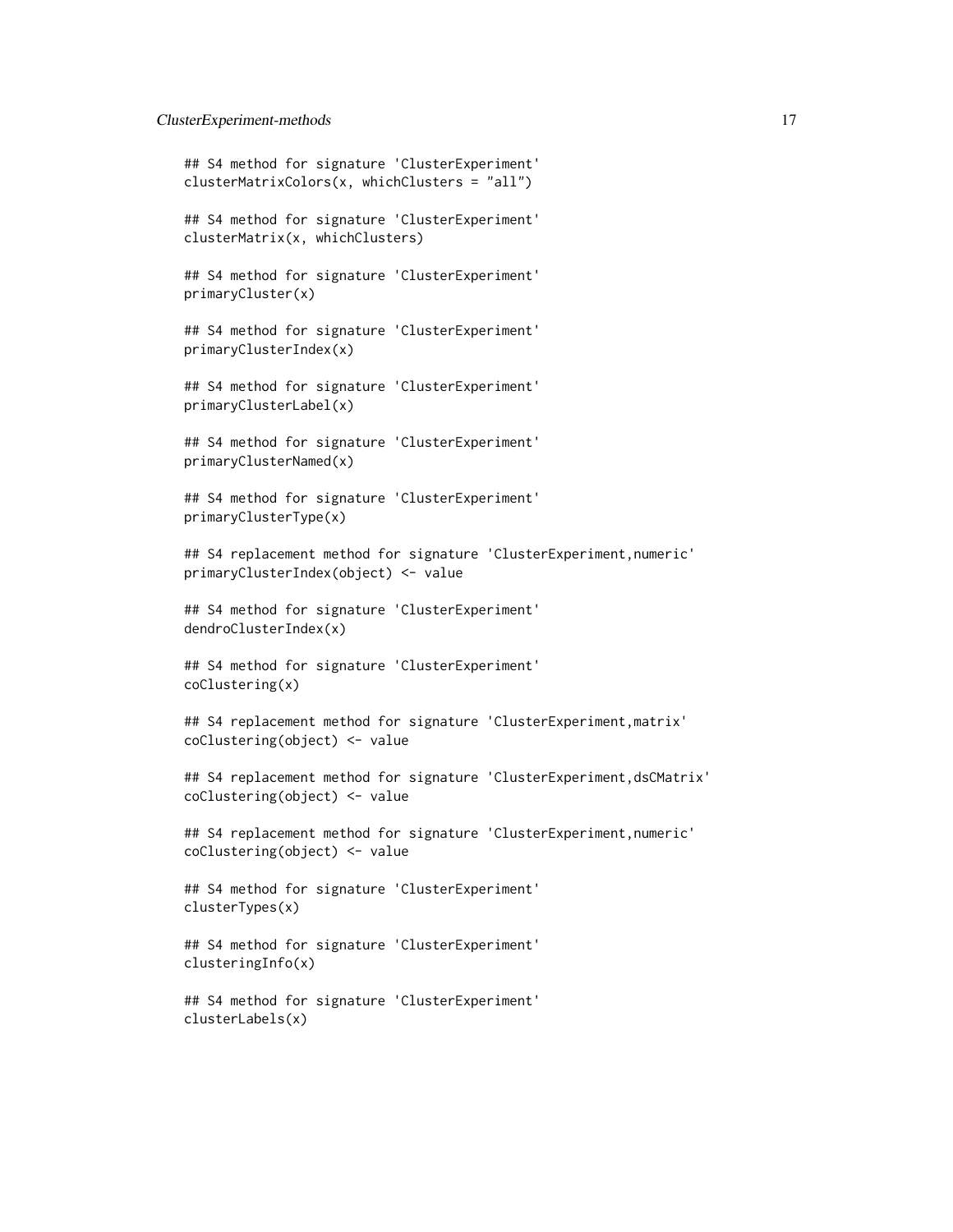```
## S4 replacement method for signature 'ClusterExperiment, character'
clusterLabels(object) <- value
```

```
## S4 method for signature 'ClusterExperiment'
clusterLegend(x)
```

```
## S4 replacement method for signature 'ClusterExperiment,list'
clusterLegend(object) <- value
```

```
## S4 method for signature 'ClusterExperiment'
orderSamples(x)
```

```
## S4 replacement method for signature 'ClusterExperiment, numeric'
orderSamples(object) <- value
```

```
## S4 replacement method for signature 'ClusterExperiment,character'
clusterTypes(object) <- value
```

```
## S4 method for signature 'ClusterExperiment'
addToColData(object, ...)
```

```
## S4 method for signature 'ClusterExperiment'
colDataClusters(
 object,
 whichClusters = "primary",
 useNames = TRUE,makeFactor = TRUE,
  ...
```

```
\mathcal{L}
```
# Arguments

| x, object        | a ClusterExperiment object.                                                                                                                                                                                                                           |
|------------------|-------------------------------------------------------------------------------------------------------------------------------------------------------------------------------------------------------------------------------------------------------|
| value            | The value to be substituted in the corresponding slot. See the slot descriptions<br>in ClusterExperiment for details on what objects may be passed to these func-<br>tions.                                                                           |
| ignoreUnassigned |                                                                                                                                                                                                                                                       |
|                  | logical. If true, ignore the clusters with -1 or -2 assignments in calculating the<br>number of clusters per clustering.                                                                                                                              |
| whichClusters    | argument that can be either numeric or character vector indicating the clusterings<br>to be used. See details of getClusterIndex.                                                                                                                     |
| $\cdot$          | For addToColData, arguments passed to colDataClusters.                                                                                                                                                                                                |
| useNames         | for tableClusters, whether the output should be tabled with names (useNames=TRUE)<br>or ids (useNames=FALSE)                                                                                                                                          |
| makeFactor       | logical for colDataClusters. If TRUE the clustering will be added to the<br>colData slot as a factor. If FALSE, the clustering will be added to the colData<br>slot as a character vector if useNames=TRUE and as a numeric vector if useNames=FALSE. |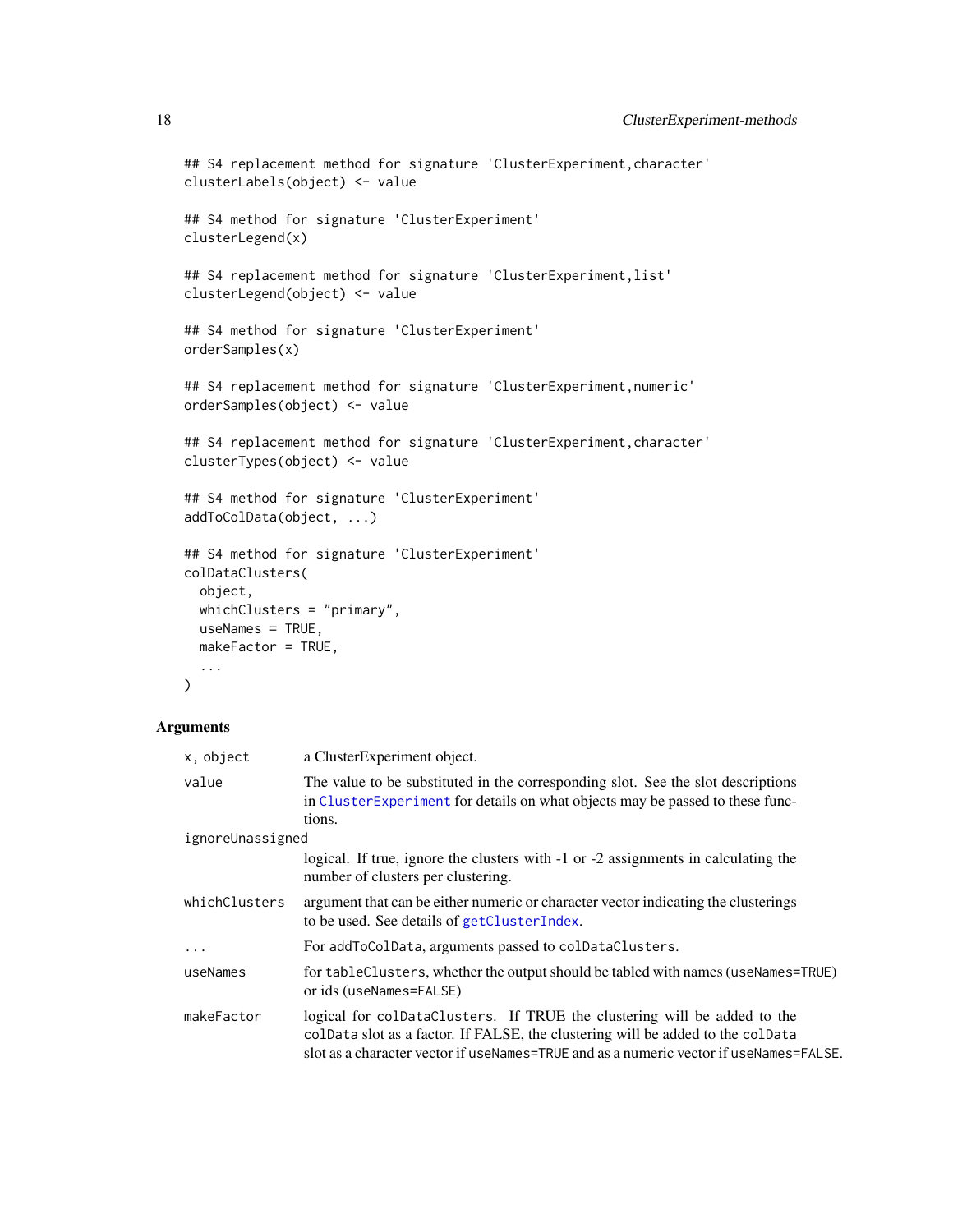#### Details

Note that redefining the transformation function via transformation $(x)$  < will check the validity of the transformation on the data assay. If the assay is large, this may be time consuming. Consider using a call to ClusterExperiment, which has the option as to whether to check the validity of the transformation.

# Value

transformation prints the function used to transform the data prior to clustering.

nClusterings returns the number of clusterings (i.e., ncol of clusterMatrix).

nClusters returns the number of clusters per clustering

nFeatures returns the number of features (same as 'nrow').

nSamples returns the number of samples (same as 'ncol').

clusterMatrixNamed returns a matrix with cluster labels.

clusterMatrixColors returns the matrix with all the clusterings, using the internally stored colors for each cluster

clusterMatrix returns the matrix with all the clusterings.

primaryCluster returns the primary clustering (as numeric).

primaryClusterIndex returns/sets the primary clustering index (i.e., which column of clusterMatrix corresponds to the primary clustering).

primaryClusterIndex returns/sets the primary clustering index (i.e., which column of clusterMatrix corresponds to the primary clustering).

primaryClusterNamed returns the primary cluster (using cluster labels).

primaryClusterIndex returns/sets the primary clustering index (i.e., which column of clusterMatrix corresponds to the primary clustering).

dendroClusterIndex returns/sets the clustering index of the clusters used to create dendrogram (i.e., which column of clusterMatrix corresponds to the clustering).

coClustering returns/sets the co-clustering matrix.

clusterTypes returns/sets the clusterTypes slot.

clusteringInfo returns the clusterInfo slot.

clusterLabels returns/sets the column names of the clusterMatrix slot.

clusterLegend returns/sets the clusterLegend slot.

orderSamples returns/sets the orderSamples slot.

addToColData returns a ClusterExperiment object with the clusterings in clusterMatrix slot added to the colData slot

colDataClusters returns a DataFrame object that has the clusterings in clusterMatrix slot added to the DataFrame in the colData slot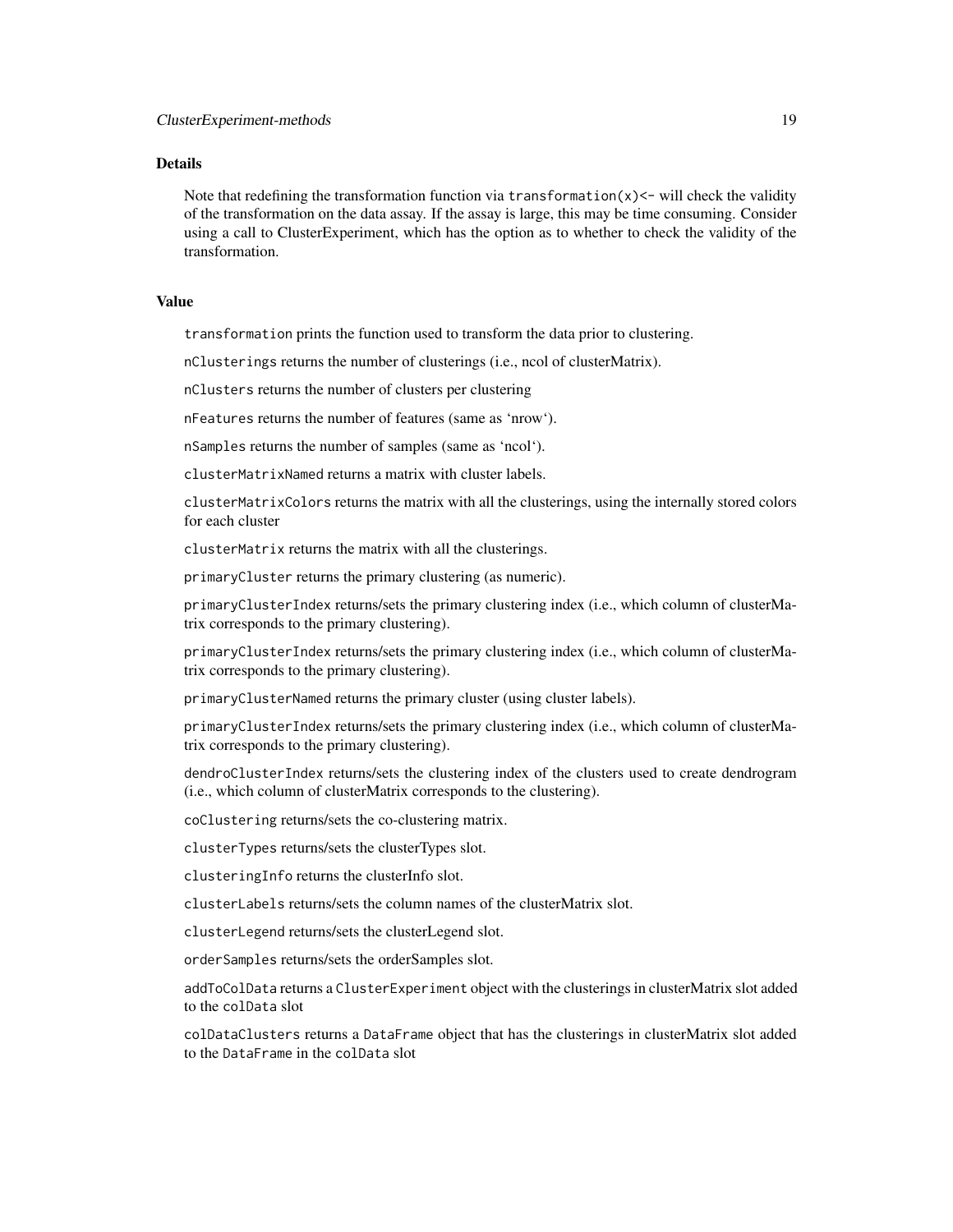# <span id="page-19-0"></span>Examples

```
# load data:
data(rsecFluidigm)
show(rsecFluidigm)
#Number of clusterings
nClusterings(rsecFluidigm)
# Number of clusters per clustering
nClusters(rsecFluidigm)
# Number of features/samples
nSamples(rsecFluidigm)
nFeatures(rsecFluidigm)
# retrieve all clustering assignments
# (either as cluster ids, cluster names or cluster colors)
head(clusterMatrix(rsecFluidigm)[,1:5])
head(clusterMatrixNamed(rsecFluidigm)[,1:5])
head(clusterMatrixColors(rsecFluidigm)[,1:5])
# clustering Types/Labels
clusterTypes(rsecFluidigm)
clusterLabels(rsecFluidigm)
# Add a clustering assignment to the colData of the object
# (useful if working with function that relies on colData)
colData(rsecFluidigm)
test<-addToColData(rsecFluidigm,whichCluster="primary")
colData(test)
```
ClusterFunction-methods

*Helper methods for the ClusterFunction class*

# <span id="page-19-1"></span>Description

This is a collection of helper methods for the ClusterExperiment class.

#### Usage

```
## S4 method for signature 'character'
requiredArgs(object)
```
## S4 method for signature 'ClusterFunction' requiredArgs(object, genericOnly = FALSE)

## S4 method for signature 'list' requiredArgs(object)

## S4 method for signature 'character' requiredArgs(object)

## S4 method for signature 'character'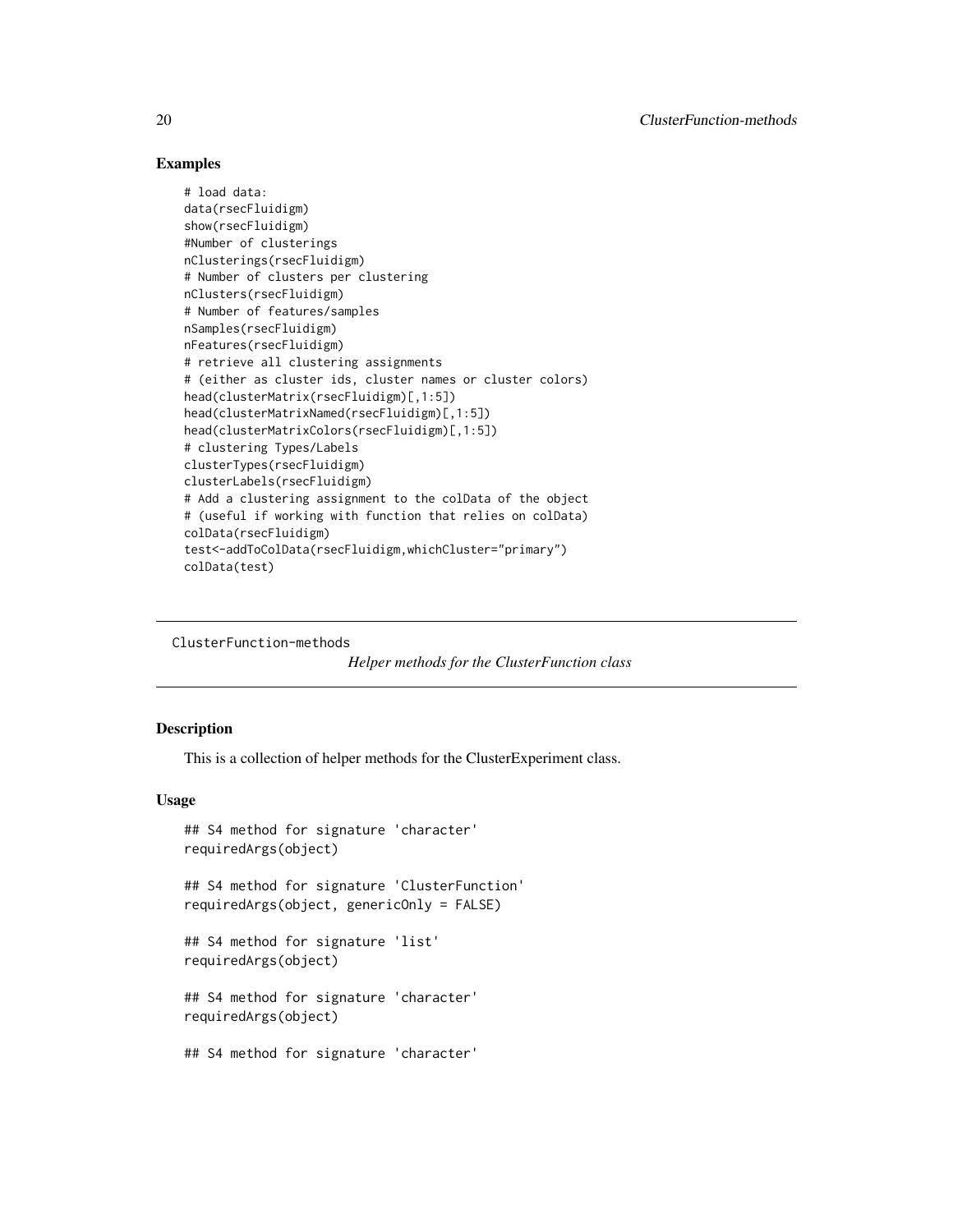# ClusterFunction-methods 21

requiredArgs(object)

## S4 method for signature 'factor' requiredArgs(object)

## S4 method for signature 'ClusterFunction' algorithmType(object)

## S4 method for signature 'character' algorithmType(object)

## S4 method for signature 'factor' algorithmType(object)

## S4 method for signature 'list' algorithmType(object)

## S4 method for signature 'ClusterFunction' inputType(object)

## S4 method for signature 'list' inputType(object)

## S4 method for signature 'character' inputType(object)

```
## S4 method for signature 'factor'
inputType(object)
```
#### Arguments

| object      | input to the method, either a ClusterFunction class or a character describing     |
|-------------|-----------------------------------------------------------------------------------|
|             | a built-in ClusterFunction object. Can also be a list of ClusterFunction          |
|             | objects, in which case the list must have names for each function.                |
| genericOnly | logical If TRUE, return only the generic required arguments (i.e. those required  |
|             | by the algorithm type) and not the arguments specific to that clustering found in |
|             | the slot required args. If FALSE both sets of arguments are returned.             |

# Details

Note that when subsetting the data, the dendrogram information and the co-clustering matrix are lost.

# Value

requiredArgs returns a list of the required args of a function (via a call to [requiredArgs](#page-19-1)) algorithmType returns a character value giving the type of clustering function ("01" or "K") inputType returns a character value giving the input type of the object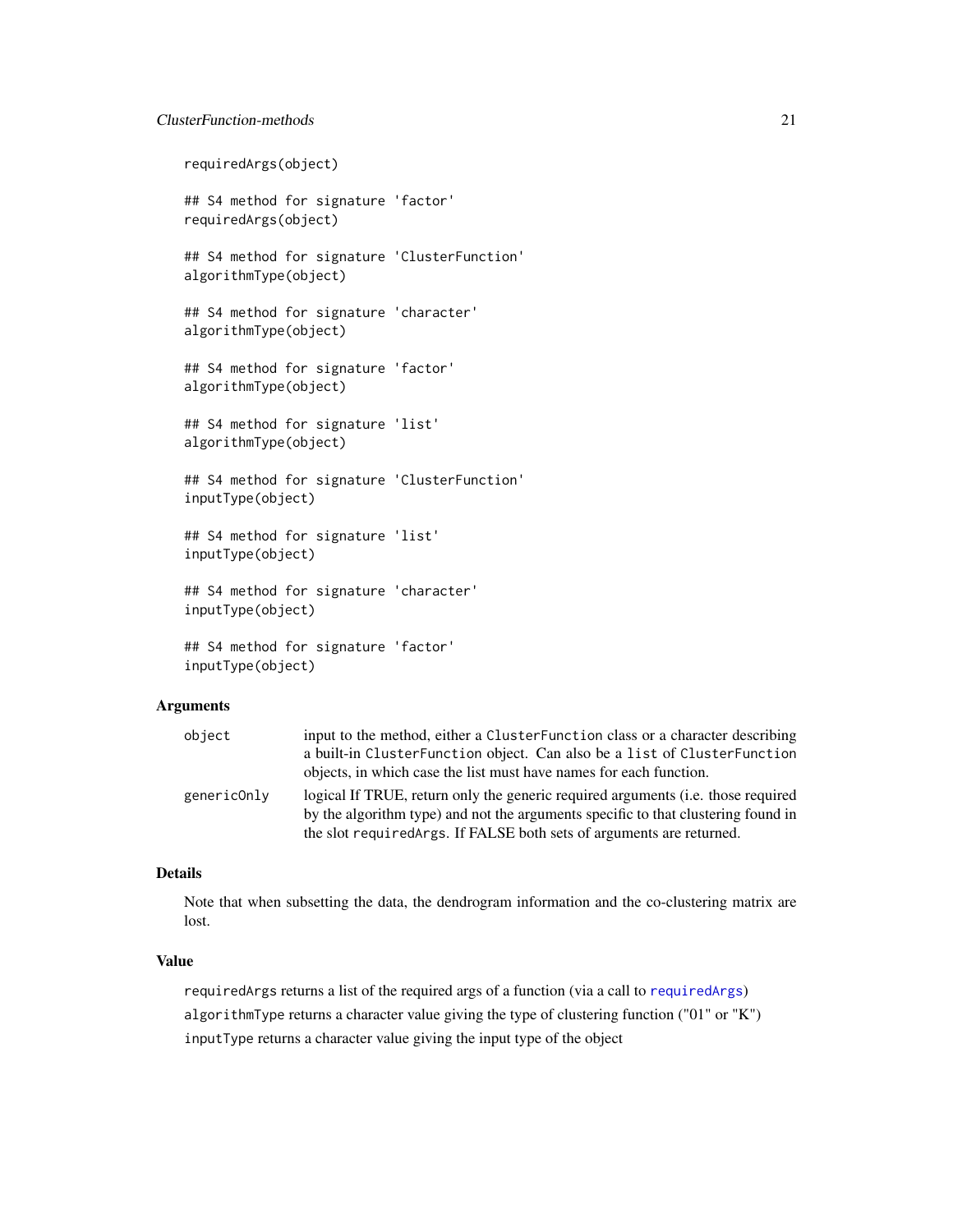<span id="page-21-1"></span><span id="page-21-0"></span>

#### Description

Given a range of parameters, this function will return a matrix with the clustering of the samples across the range, which can be passed to plotClusters for visualization.

#### Usage

```
## S4 method for signature 'matrixOrHDF5'
clusterMany(
  x,
  reduceMethod = "none",
 nReducedDims = NA,
  transFun = NULL,
  isCount = FALSE,...
\lambda## S4 method for signature 'SingleCellExperiment'
clusterMany(
  x,
 ks = NA,
 clusterFunction,
  reduceMethod = "none",
  nFilterDims = defaultNDims(x, reduceMethod, type = "filterStats"),
  nReducedDims = defaultNDims(x, reduceMethod, type = "reducedDims"),
  alphas = 0.1,
  findBestK = FALSE,
  sequential = FALSE,
  removeSi1 = FALSE,subsample = FALSE,
  silCutoff = 0,distFunction = NA,
 betas = 0.9,
 minSizes = 1,
  transFun = NULL,
  isCount = FALSE,verbose = TRUE,
  parameterWarnings = FALSE,
  mainClusterArgs = NULL,
  subsampleArgs = NULL,
  seqArgs = NULL,whichAssay = 1,
  makeMissingDiss = if (ncol(x) < 1000) TRUE else FALSE,
  ncores = 1,
```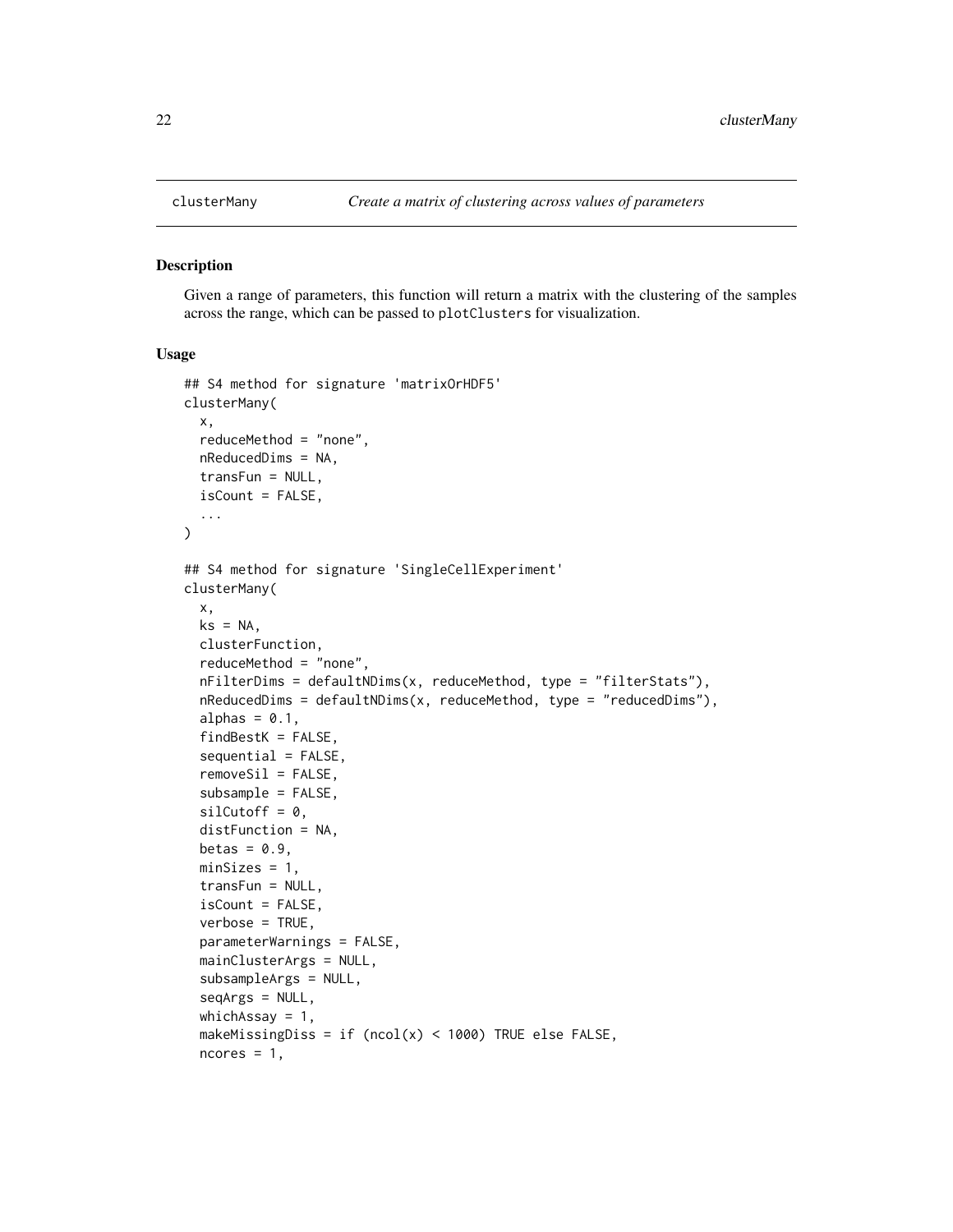# clusterMany 23

```
random.seed = NULL,
 run = TRUE,...
)
## S4 method for signature 'ClusterExperiment'
clusterMany(
 x,
 reduceMethod = "none",
 nFilterDims = defaultNDims(x, reduceMethod, type = "filterStats"),
 nReducedDims = defaultNDims(x, reduceMethod, type = "reducedDims"),
 eraseOld = FALSE,
  ...
\mathcal{L}## S4 method for signature 'SummarizedExperiment'
clusterMany(x, ...)
## S4 method for signature 'data.frame'
clusterMany(x, ...)
```
# Arguments

| X            | the data matrix on which to run the clustering. Can be object of the following<br>classes: matrix (with genes in rows), SummarizedExperiment, SingleCellExperiment<br>or ClusterExperiment.                                                                                                                                                                                 |
|--------------|-----------------------------------------------------------------------------------------------------------------------------------------------------------------------------------------------------------------------------------------------------------------------------------------------------------------------------------------------------------------------------|
| reduceMethod | character A character identifying what type of dimensionality reduction to per-<br>form before clustering. Options are 1) "none", 2) one of listBuiltInReduced-<br>Dims() or listBuiltInFitlerStats OR 3) stored filtering or reducedDim values in<br>the object.                                                                                                           |
| nReducedDims | vector of the number of dimensions to use (when reduce Method gives a dimen-<br>sionality reduction method).                                                                                                                                                                                                                                                                |
| transFun     | a transformation function to be applied to the data. If the transformation applied<br>to the data creates an error or NA values, then the function will throw an error.<br>If object is of class ClusterExperiment, the stored transformation will be used<br>and giving this parameter will result in an error.                                                            |
| isCount      | if transFun=NULL, then isCount=TRUE will determine the transformation as de-<br>fined by function(x) $\{log2(x+1)\}$ , and isCount=FALSE will give a transfor-<br>mation function $f$ unction $(x)$ {x}. Ignored if transFun=NULL. If object is of<br>class ClusterExperiment, the stored transformation will be used and giving<br>this parameter will result in an error. |
| $\ddotsc$    | For signature matrix, arguments to be passed on to mclapply (if ncores>1).<br>For all the other signatures, arguments to be passed to the method for signature<br>matrix.                                                                                                                                                                                                   |
| ks           | the range of k values (see details for the meaning of k for different choices of<br>other parameters).                                                                                                                                                                                                                                                                      |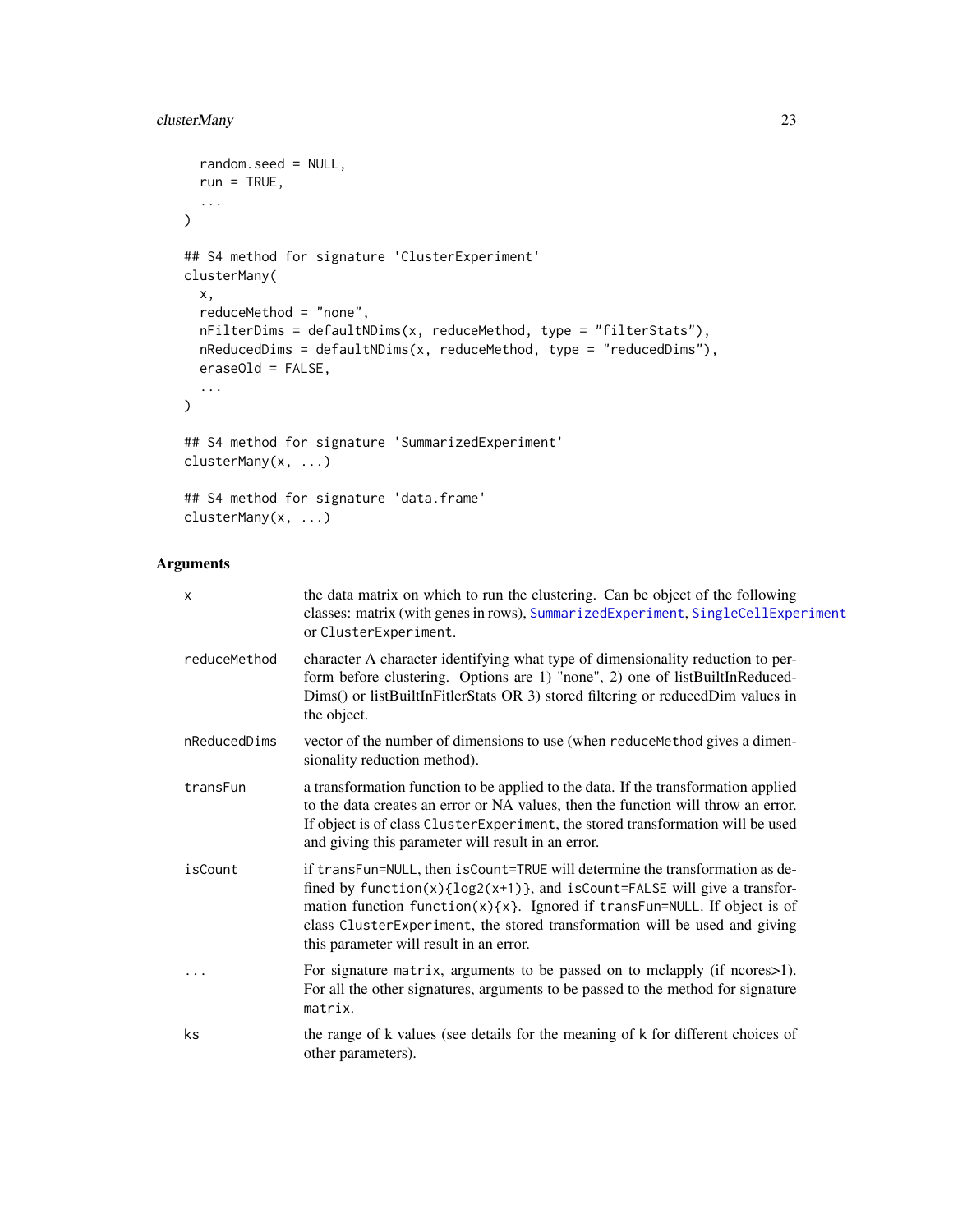| clusterFunction   |                                                                                                                                                                                                                                                                                                                                                                                                                                                                                                                                                                                               |  |
|-------------------|-----------------------------------------------------------------------------------------------------------------------------------------------------------------------------------------------------------------------------------------------------------------------------------------------------------------------------------------------------------------------------------------------------------------------------------------------------------------------------------------------------------------------------------------------------------------------------------------------|--|
|                   | function used for the clustering. This must be either 1) a character vector of<br>built-in clustering techniques, or 2) a named list of ClusterFunction objects.<br>Current functions can be found by typing listBuiltInFunctions() into the<br>command-line.                                                                                                                                                                                                                                                                                                                                 |  |
| nFilterDims       | vector of the number of the most variable features to keep (when "var", "abscv",<br>or "mad" is identified in reduceMethod).                                                                                                                                                                                                                                                                                                                                                                                                                                                                  |  |
| alphas            | values of alpha to be tried. Only used for clusterFunctions of type '01'. Deter-<br>mines tightness required in creating clusters from the dissimilarity matrix. Takes<br>on values in [0,1]. See documentation of ClusterFunction.                                                                                                                                                                                                                                                                                                                                                           |  |
| findBestK         | logical, whether should find best K based on average silhouette width (only used<br>when cluster Function of type "K").                                                                                                                                                                                                                                                                                                                                                                                                                                                                       |  |
| sequential        | logical whether to use the sequential strategy (see details of seqCluster). Can<br>be used in combination with subsample=TRUE or FALSE.                                                                                                                                                                                                                                                                                                                                                                                                                                                       |  |
| removeSil         | logical as to whether remove when silhouette < silCutoff (only used if cluster-<br>Function of type "K")                                                                                                                                                                                                                                                                                                                                                                                                                                                                                      |  |
| subsample         | logical as to whether to subsample via subsampleClustering. If TRUE, clus-<br>tering in mainClustering step is done on the co-occurance between clusterings<br>in the subsampled clustering results. If FALSE, the mainClustering step will be<br>run directly on x/diss                                                                                                                                                                                                                                                                                                                      |  |
| silCutoff         | Requirement on minimum silhouette width to be included in cluster (only for<br>combinations where removeSil=TRUE).                                                                                                                                                                                                                                                                                                                                                                                                                                                                            |  |
| distFunction      | a vector of character strings that are the names of distance functions found in<br>the global environment. See the help pages of clusterSingle for details about<br>the required format of distance functions. Currently, this distance function must<br>be applicable for all clusterFunction types tried. Therefore, it is not possible in<br>clusterMany to intermix type "K" and type "01" algorithms if you also give<br>distances to evaluate via distFunction unless all distances give 0-1 values for<br>the distance (and hence are possible for both type "01" and "K" algorithms). |  |
| betas             | values of beta to be tried in sequential steps. Only used for sequential=TRUE.<br>Determines the similarity between two clusters required in order to deem the<br>cluster stable. Takes on values in $[0,1]$ . See documentation of seqCluster.                                                                                                                                                                                                                                                                                                                                               |  |
| minSizes          | the minimimum size required for a cluster (in the mainClustering step). Clus-<br>ters smaller than this are not kept and samples are left unassigned.                                                                                                                                                                                                                                                                                                                                                                                                                                         |  |
| verbose           | logical. If TRUE it will print informative messages.                                                                                                                                                                                                                                                                                                                                                                                                                                                                                                                                          |  |
| parameterWarnings |                                                                                                                                                                                                                                                                                                                                                                                                                                                                                                                                                                                               |  |
|                   | logical, as to whether warnings and comments from checking the validity of the<br>parameter combinations should be printed.                                                                                                                                                                                                                                                                                                                                                                                                                                                                   |  |
| mainClusterArgs   |                                                                                                                                                                                                                                                                                                                                                                                                                                                                                                                                                                                               |  |
|                   | list of arguments to be passed for the mainClustering step, see help pages of<br>mainClustering.                                                                                                                                                                                                                                                                                                                                                                                                                                                                                              |  |
| subsampleArgs     | list of arguments to be passed to the subsampling step (if subsample=TRUE), see<br>help pages of subsampleClustering.                                                                                                                                                                                                                                                                                                                                                                                                                                                                         |  |
| seqArgs           | list of arguments to be passed to seqCluster.                                                                                                                                                                                                                                                                                                                                                                                                                                                                                                                                                 |  |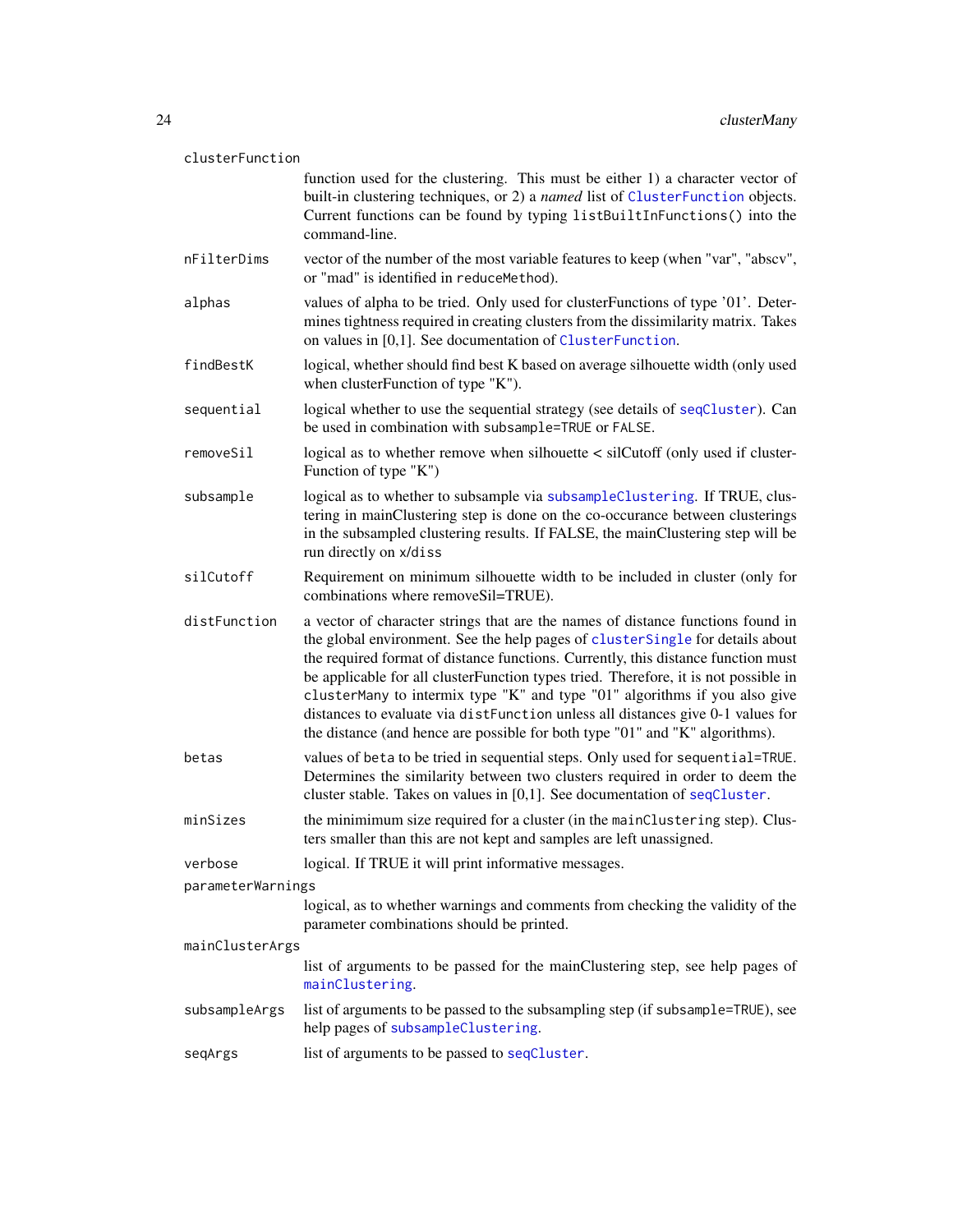| whichAssay      | numeric or character specifying which assay to use. See assay for details.                                                                                                                                                                                                                                                                                                                                                                                     |  |
|-----------------|----------------------------------------------------------------------------------------------------------------------------------------------------------------------------------------------------------------------------------------------------------------------------------------------------------------------------------------------------------------------------------------------------------------------------------------------------------------|--|
| makeMissingDiss |                                                                                                                                                                                                                                                                                                                                                                                                                                                                |  |
|                 | logical. Whether to calculate necessary distance matrices needed when input<br>is not "diss". If TRUE, then when a clustering function calls for a inputType<br>"diss", but the given matrix is of type "X", the function will calculate a distance<br>function. A dissimilarity matrix will also be calculated if a post-processing ar-<br>gument like findBestK or removeSil is chosen, since these rely on calcualting<br>silhouette widths from distances. |  |
| ncores          | the number of threads                                                                                                                                                                                                                                                                                                                                                                                                                                          |  |
| random.seed     | a value to set seed before each run of clusterSingle (so that all of the runs are<br>run on the same subsample of the data). Note, if 'random.seed' is set, argument<br>'ncores' should NOT be passed via subsampleArgs; instead set the argument<br>'ncores' of clusterMany directly (which is preferred for improving speed any-<br>way).                                                                                                                    |  |
| run             | logical. If FALSE, doesn't run clustering, but just returns matrix of parameters<br>that will be run, for the purpose of inspection by user (with rownames equal<br>to the names of the resulting column names of clMat object that would be re-<br>turned if run=TRUE). Even if run=FALSE, however, the function will create the<br>dimensionality reductions of the data indicated by the user input.                                                        |  |
| eraseOld        | logical. Only relevant if input x is of class ClusterExperiment. If TRUE,<br>will erase existing workflow results (clusterMany as well as mergeClusters and<br>makeConsensus). If FALSE, existing workflow results will have "_i" added<br>to the clusterTypes value, where i is one more than the largest such existing<br>workflow clusterTypes.                                                                                                             |  |

# Details

Some combinations of these parameters are not feasible. See the documentation of [clusterSingle](#page-26-1) for important information on how these parameter choices interact.

While the function allows for multiple values of clusterFunction, the code does not reuse the same subsampling matrix and try different clusterFunctions on it. This is because if sequential=TRUE, different subsample clusterFunctions will create different sets of data to subsample so it is not possible; if sequential=FALSE, we have not implemented functionality for this reuse. Setting the random.seed value, however, should mean that the subsampled matrix is the same for each, but there is no gain in computational complexity (i.e. each subsampled co-occurence matrix is recalculated for each set of parameters).

The argument ks is interpreted differently for different choices of the other parameters. When/if sequential=TRUE, ks defines the argument  $k\theta$  of [seqCluster](#page-104-1). Otherwise, ks values are the k values for **both** the mainClustering and subsampling step (i.e. assigned to the subsampleArgs and mainClusterArgs that are passed to [mainClustering](#page-49-1) and [subsampleClustering](#page-108-1) unless k is set appropriately in subsampleArgs. The passing of these arguments via subsampleArgs will only have an effect if 'subsample=TRUE'. Similarly, the passing of mainClusterArgs[["k"]] will only have an effect when the clusterFunction argument includes a clustering algorithm of type "K". When/if "findBestK=TRUE", ks also defines the kRange argument of [mainClustering](#page-49-1) unless kRange is specified by the user via the mainClusterArgs; note this means that the default option of setting kRange that depends on the input k (see [mainClustering](#page-49-1)) is not available in clusterMany, only in [clusterSingle](#page-26-1).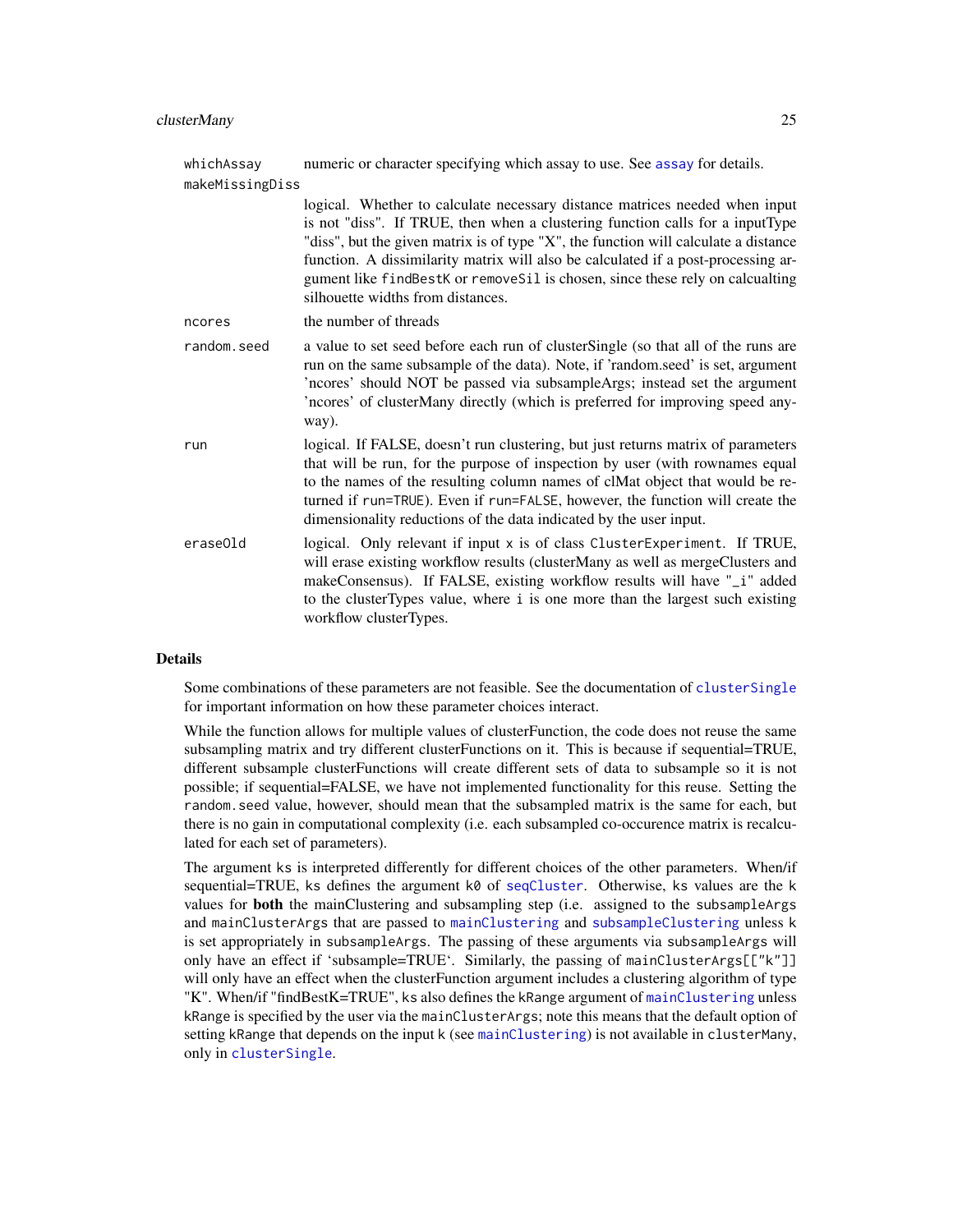If the input is a ClusterExperiment object, current implementation is that existing orderSamples,coClustering or the many dendrogram slots will be retained.

If run=FALSE, the function will still calculate reduced dimensions or filter statistics if not already calculated and saved in the object. Moreover the results of these calculations will not be save. Therefore, if these steps are lengthy for large datasets it is recommended to do them before calling the function.

The given reduceMethod values must either be *all* precalculated filtering/dimensionality reduction stored in the appropriate location, or must *all* be character values giving a built-in filtering/dimensionality reduction methods to be calculated. If some of the filtering/dimensionality methods are already calculated and stored, but not all, then they will *all* be recalculated (and if they are not all built-in methods, this will give an error). So to save computational time with pre-calculated dimensionality reduction, the user must make sure they are *all* precalculated. Also, user-defined values (i.e. not built-in functions) cannot be mixed with built-in functions unless they have already been precalculated (see [makeFilterStats](#page-39-1) or [makeReducedDims](#page-39-1)).

#### Value

If run=TRUE will return a ClusterExperiment object, where the results are stored as clusterings with clusterTypes clusterMany. Depending on eraseOld argument above, this will either delete existing such objects, or change the clusterTypes of existing objects. See argument eraseOld above. Arbitrarily the first clustering is set as the primaryClusteringIndex.

If run=FALSE a list with elements:

- paramMatrix a matrix giving the parameters of each clustering, where each column is a possible parameter set by the user and passed to [clusterSingle](#page-26-1) and each row of paramMatrix corresponds to a clustering in clMat
- mainClusterArgs a list of (possibly modified) arguments to mainClusterArgs
- seqArgs=seqArgsa list of (possibly modified) arguments to seqArgs
- subsampleArgsa list of (possibly modified) arguments to subsampleArgs

#### Examples

#### data(simData)

```
#Example: clustering using pam with different dimensions of pca and different
#k and whether remove negative silhouette values
#check how many and what runs user choices will imply:
checkParams <- clusterMany(simData,reduceMethod="PCA", makeMissingDiss=TRUE,
  nReducedDims=c(5,10,50), clusterFunction="pam", isCount=FALSE,
  ks=2:4,findBestK=c(TRUE,FALSE),removeSil=c(TRUE,FALSE),run=FALSE)
print(head(checkParams$paramMatrix))
#Now actually run it
cl <- clusterMany(simData,reduceMethod="PCA", nReducedDims=c(5,10,50), isCount=FALSE,
  clusterFunction="pam",ks=2:4,findBestK=c(TRUE,FALSE),makeMissingDiss=TRUE,
  removeSil=c(TRUE,FALSE))
print(cl)
head(colnames(clusterMatrix(cl)))
```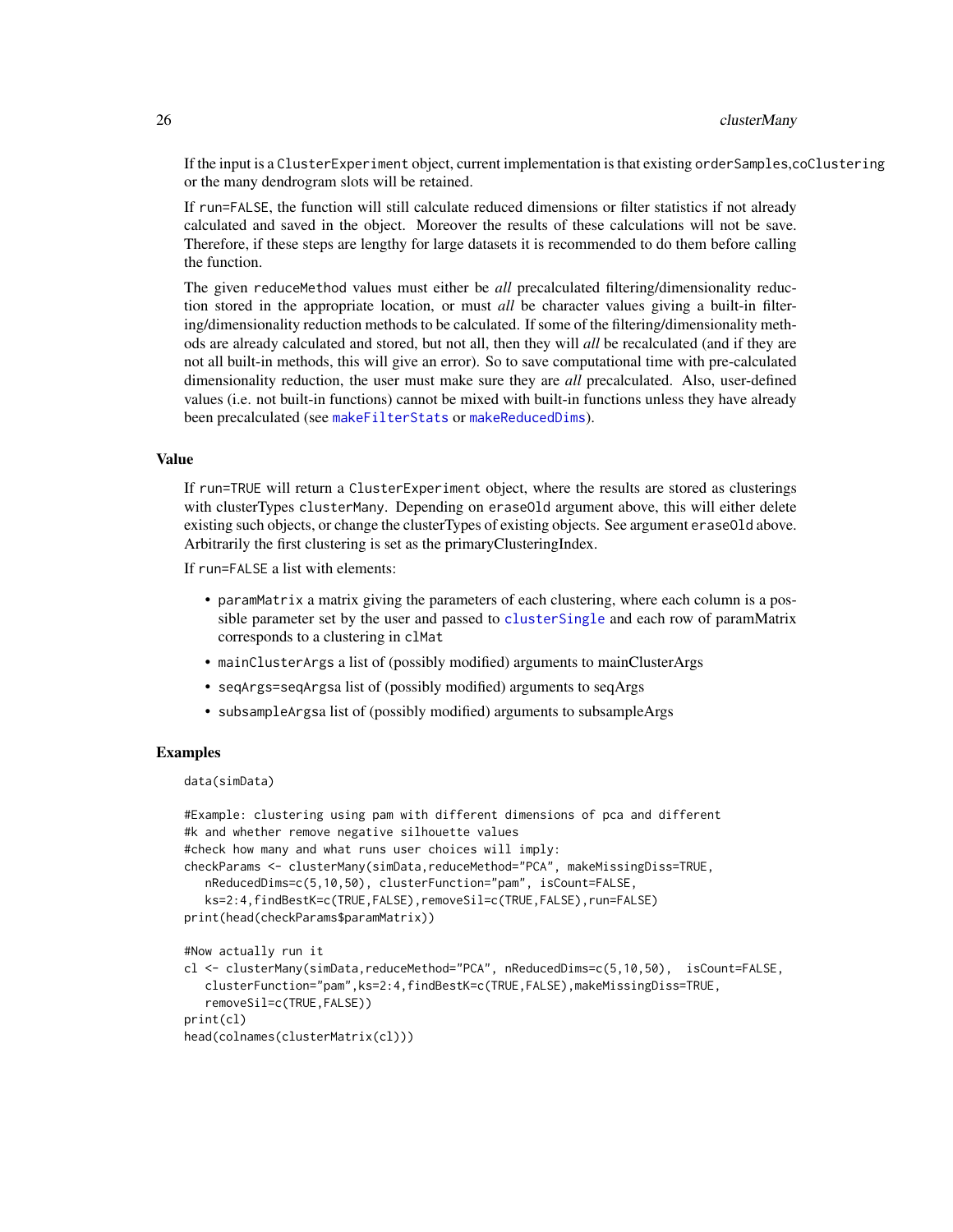# <span id="page-26-0"></span>clusterSingle 27

```
#make names shorter for plotting
clNames <- clusterLabels(cl)
clNames <- gsub("TRUE", "T", clNames)
clNames <- gsub("FALSE", "F", clNames)
clNames <- gsub("k=NA,", "", clNames)
par(mar=c(2, 10, 1, 1))
plotClusters(cl, axisLine=-2,clusterLabels=clNames)
## Not run:
#following code takes around 1+ minutes to run because of the subsampling
#that is redone each time:
system.time(clusterTrack <- clusterMany(simData, ks=2:15,
    alphas=c(0.1,0.2,0.3), findBestK=c(TRUE,FALSE), sequential=c(FALSE),
    subsample=c(FALSE), removeSil=c(TRUE), clusterFunction="pam",
    makeMissingDiss=TRUE,
    mainClusterArgs=list(minSize=5, kRange=2:15), ncores=1, random.seed=48120))
## End(Not run)
```
<span id="page-26-1"></span>

clusterSingle *General wrapper method to cluster the data*

#### Description

Given input data, this function will find clusters, based on a single specification of parameters.

#### Usage

```
## S4 method for signature 'SummarizedExperiment'
clusterSingle(inputMatrix, ...)
## S4 method for signature 'ClusterExperiment'
clusterSingle(inputMatrix, ...)
## S4 method for signature 'SingleCellExperiment'
clusterSingle(
  inputMatrix,
  reduceMethod = "none",
  nDims = defaultNDims(inputMatrix, reduceMethod),
  whichAssay = 1,
  ...
)
## S4 method for signature 'matrixOrHDF5OrNULL'
clusterSingle(
  inputMatrix,
```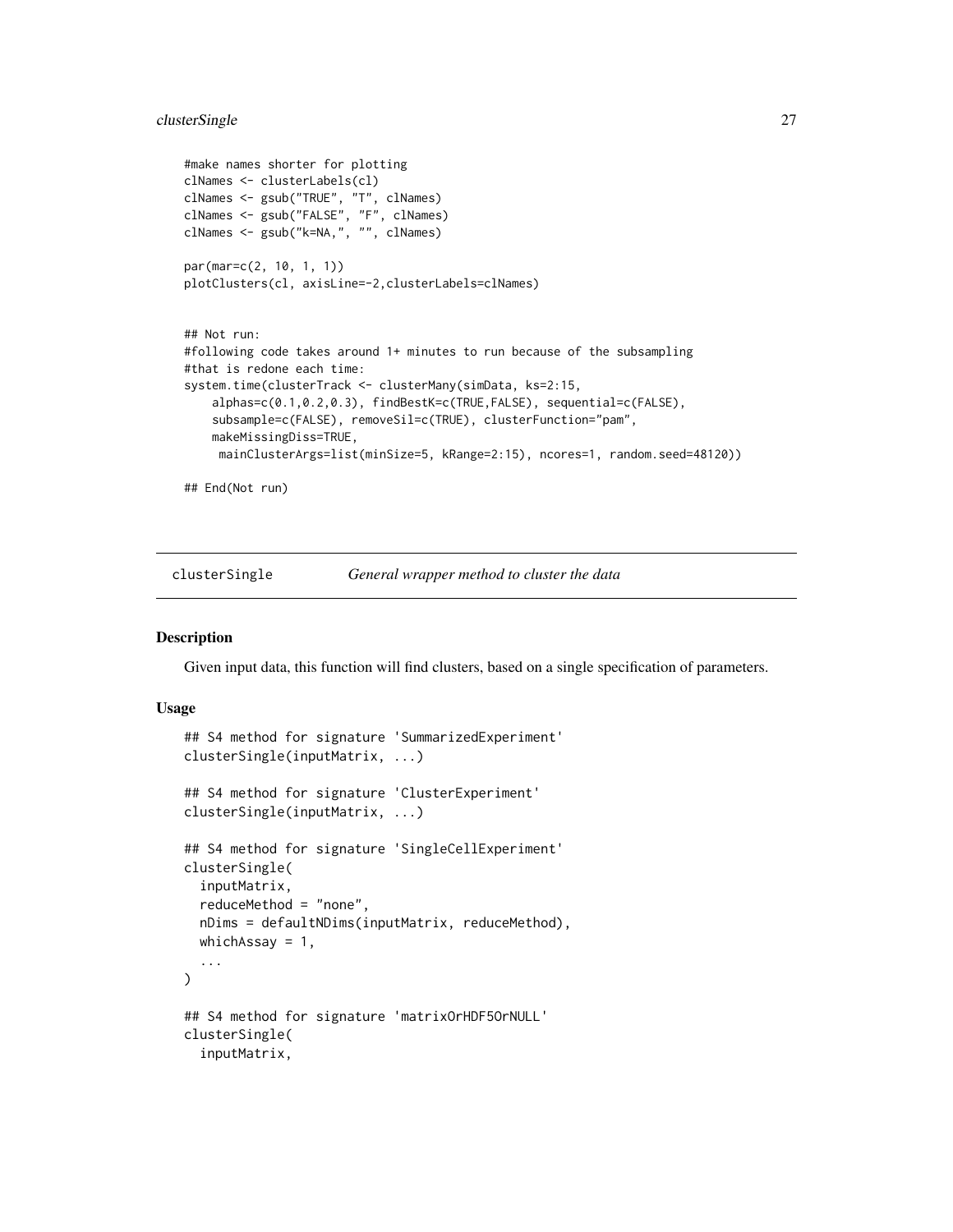```
inputType = "X",subsample = FALSE,
  sequential = FALSE,distFunction = NA,
 mainClusterArgs = NULL,
  subsampleArgs = NULL,
  seqArgs = NULL,
  isCount = FALSE,
  transFun = NULL,
  reduceMethod = "none",
 nDims = defaultNDims(inputMatrix, reduceMethod),
 makeMissingDiss = if (ncol(inputMatrix) < 1000) TRUE else FALSE,
 clusterLabel = "clusterSingle",
  saveSubsamplingMatrix = FALSE,
 checkDiss = FALSE,
 warnings = TRUE
\mathcal{L}
```
# Arguments

| inputMatrix  | numerical matrix on which to run the clustering or a SummarizedExperiment,<br>SingleCellExperiment, or ClusterExperiment object.                                                                                                                                                                                                                                                                                                                                                                                                                        |
|--------------|---------------------------------------------------------------------------------------------------------------------------------------------------------------------------------------------------------------------------------------------------------------------------------------------------------------------------------------------------------------------------------------------------------------------------------------------------------------------------------------------------------------------------------------------------------|
| $\cdots$     | arguments to be passed on to the method for signature matrix.                                                                                                                                                                                                                                                                                                                                                                                                                                                                                           |
| reduceMethod | character A character identifying what type of dimensionality reduction to per-<br>form before clustering. Options are 1) "none", 2) one of listBuiltInReduced-<br>Dims() or listBuiltInFitlerStats OR 3) stored filtering or reducedDim values in<br>the object.                                                                                                                                                                                                                                                                                       |
| nDims        | integer An integer identifying how many dimensions to reduce to in the reduc-<br>tion specified by reduceMethod. Defaults to output of defaultNDims                                                                                                                                                                                                                                                                                                                                                                                                     |
| whichAssay   | numeric or character specifying which assay to use. See assay for details.                                                                                                                                                                                                                                                                                                                                                                                                                                                                              |
| inputType    | a character vector defining what type of input is given in the inputMatrix ar-<br>gument. Must consist of values "diss", "X", or "cat" (see details). "X" and "cat"<br>should be indicate matrices with features in the row and samples in the col-<br>umn; "cat" corresponds to the features being numerical integers corresponding<br>to categories, while "X" are continuous valued features. "diss" corresponds to an<br>inputMatrix that is a NxN dissimilarity matrix. "cat" is largely used internally<br>for clustering of sets of clusterings. |
| subsample    | logical as to whether to subsample via subsampleClustering. If TRUE, clus-<br>tering in mainClustering step is done on the co-occurance between clusterings<br>in the subsampled clustering results. If FALSE, the mainClustering step will be<br>run directly on x/diss                                                                                                                                                                                                                                                                                |
| sequential   | logical whether to use the sequential strategy (see details of seqCluster). Can<br>be used in combination with subsample=TRUE or FALSE.                                                                                                                                                                                                                                                                                                                                                                                                                 |
| distFunction | a distance function to be applied to inputMatrix. Only relevant if inputType="X".<br>See details of clusterSingle for the required format of the distance function.                                                                                                                                                                                                                                                                                                                                                                                     |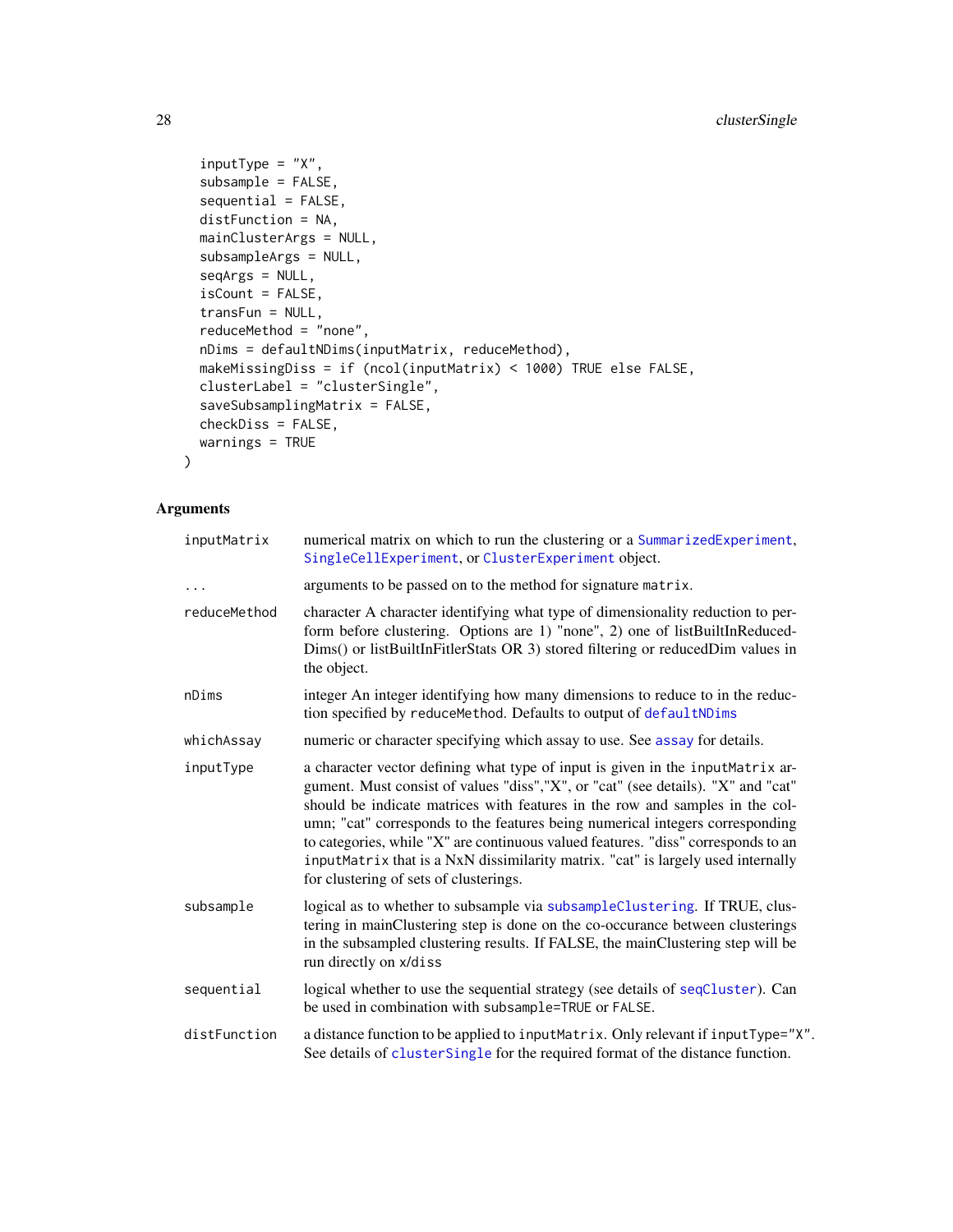# clusterSingle 29

| mainClusterArgs       |                                                                                                                                                                                                                                                                                                                                                                                                                                                                |
|-----------------------|----------------------------------------------------------------------------------------------------------------------------------------------------------------------------------------------------------------------------------------------------------------------------------------------------------------------------------------------------------------------------------------------------------------------------------------------------------------|
|                       | list of arguments to be passed for the mainClustering step, see help pages of<br>mainClustering.                                                                                                                                                                                                                                                                                                                                                               |
| subsampleArgs         | list of arguments to be passed to the subsampling step (if subsample=TRUE), see<br>help pages of subsampleClustering.                                                                                                                                                                                                                                                                                                                                          |
| seqArgs               | list of arguments to be passed to seqCluster.                                                                                                                                                                                                                                                                                                                                                                                                                  |
| isCount               | if transFun=NULL, then isCount=TRUE will determine the transformation as de-<br>fined by $function(x)\{log2(x+1)\}$ , and $isCount=False$ will give a transfor-<br>mation function function(x){x}. Ignored if transFun=NULL. If object is of<br>class ClusterExperiment, the stored transformation will be used and giving<br>this parameter will result in an error.                                                                                          |
| transFun              | a transformation function to be applied to the data. If the transformation applied<br>to the data creates an error or NA values, then the function will throw an error.<br>If object is of class ClusterExperiment, the stored transformation will be used<br>and giving this parameter will result in an error.                                                                                                                                               |
| makeMissingDiss       |                                                                                                                                                                                                                                                                                                                                                                                                                                                                |
|                       | logical. Whether to calculate necessary distance matrices needed when input<br>is not "diss". If TRUE, then when a clustering function calls for a inputType<br>"diss", but the given matrix is of type "X", the function will calculate a distance<br>function. A dissimilarity matrix will also be calculated if a post-processing ar-<br>gument like findBestK or removeSil is chosen, since these rely on calcualting<br>silhouette widths from distances. |
| clusterLabel          | a string used to describe the clustering. By default it is equal to "clusterSingle",<br>to indicate that this clustering is the result of a call to clusterSingle.                                                                                                                                                                                                                                                                                             |
| saveSubsamplingMatrix |                                                                                                                                                                                                                                                                                                                                                                                                                                                                |
|                       | logical. If TRUE, the co-clustering matrix resulting from subsampling is re-<br>turned in the coClustering slot (and replaces any existing coClustering object in<br>the slot coClustering if input object is a ClusterExperiment object.)                                                                                                                                                                                                                     |
| checkDiss             | logical. Whether to check whether the dissimilarities matrices are valid (whether<br>given by the user or calculated because makeMissingDiss=TRUE).                                                                                                                                                                                                                                                                                                            |
| warnings              | logical. Whether to print out the many possible warnings and messages regard-<br>ing checking the internal consistency of the parameters.                                                                                                                                                                                                                                                                                                                      |
|                       |                                                                                                                                                                                                                                                                                                                                                                                                                                                                |

# Details

clusterSingle is an 'expert-oriented' function, intended to be used when a user wants to run a single clustering and/or have a great deal of control over the clustering parameters. Most users will find [clusterMany](#page-21-1) more relevant. However, [clusterMany](#page-21-1) makes certain assumptions about the intention of certain combinations of parameters that might not match the user's intent; similarly [clusterMany](#page-21-1) does not directly take a dissimilarity matrix but only a matrix of values x (though a user can define a distance function to be applied to x in [clusterMany](#page-21-1)).

Unlike [clusterMany](#page-21-1), most of the relevant arguments for the actual clustering algorithms in clusterSingle are passed to the relevant steps via the arguments mainClusterArgs, subsampleArgs, and seqArgs. These arguments should be *named* lists with parameters that match the corresponding functions: [mainClustering](#page-49-1),[subsampleClustering](#page-108-1), and [seqCluster](#page-104-1). These three functions are not meant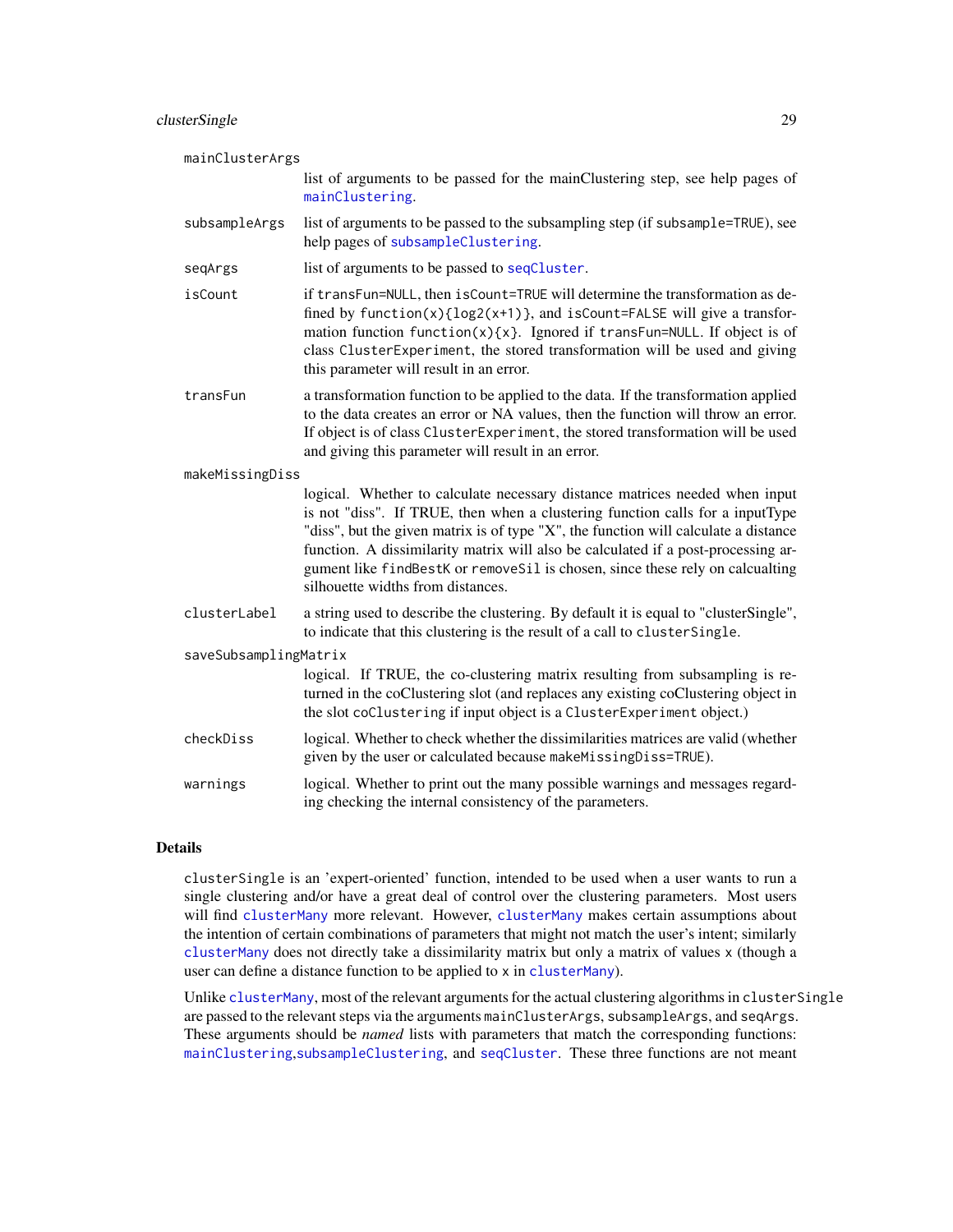to be called by the user, but rather accessed via calls to clusterSingle. But the user can look at the help files of those functions for more information regarding the parameters that they take.

Only certain combinations of parameters are possible for certain choices of sequential and subsample. These restrictions are documented below.

- clusterFunction for mainClusterArgs: The choice of subsample=TRUE also controls what algorithm type of clustering functions can be used in the mainClustering step. When subsample=TRUE, then resulting co-clustering matrix from subsampling is converted to a dissimilarity (specificaly 1-coclustering values) and is passed to diss of [mainClustering](#page-49-1). For this reason, the ClusterFunction object given to [mainClustering](#page-49-1) via the argument mainClusterArgs must take input of the form of a dissimilarity. When subsample=FALSE and sequential=TRUE, the clusterFunction passed in clusterArgs element of mainClusterArgs must define a ClusterFunction object with algorithmType 'K'. When subsample=FALSE and sequential=FALSE, then there are no restrictions on the ClusterFunction and that clustering is applied directly to the input data.
- clusterFunction for subsampleArgs: If the ClusterFunction object given to the clusterArgs of subsamplingArgs is missing the algorithm will use the default for [subsampleClustering](#page-108-1) (currently "pam"). If sequential=TRUE, this ClusterFunction object must be of type 'K'.
- Setting k for subsampling: If subsample=TRUE and sequential=TRUE, the current K of the sequential iteration determines the 'k' argument passed to [subsampleClustering](#page-108-1) so setting 'k=' in the list given to the subsampleArgs will not do anything and will produce a warning to that effect (see documentation of [seqCluster](#page-104-1)).
- Setting k for mainClustering step: If sequential=TRUE then the user should not set k in the clusterArgs argument of mainClusterArgs because it must be set by the sequential code, which has a iterative reseting of the parameters. Specifically if subsample=FALSE, then the sequential method iterates over choices of k to cluster the input data. And if subsample=TRUE, then the k in the clustering of mainClustering step (assuming the clustering function is of type 'K') will use the k used in the subsampling step to make sure that the k used in the mainClustering step is reasonable.
- Setting findBestK in mainClusterArgs: If sequential=TRUE and subsample=FALSE, the user should not set 'findBestK=TRUE' in mainClusterArgs. This is because in this case the sequential method changes k; an error message will be given if this combination of options are set. However, if sequential=TRUE and subsample=TRUE, then passing either 'find-BestK=TRUE' or 'findBestK=FALSE' via mainClusterArgs will function as expected (assuming the clusterFunction argument passed to mainClusterArgs is of type 'K'). In particular, the sequential step will set the number of clusters k for clustering of each subsample. If findBestK=FALSE, that same k will be used for mainClustering step that clusters the resulting co-occurance matrix after subsampling. If findBestK=TRUE, then [mainClustering](#page-49-1) will search for best k. Note that the default 'kRange' over which [mainClustering](#page-49-1) searches when findBestK=TRUE depends on the input value of k which is set by the sequential method if sequential=TRUE), see above. The user can change kRange to not depend on k and to be fixed across all of the sequential steps by setting kRange explicitly in the mainClusterArgs list.

To provide a distance matrix via the argument distFunction, the function must be defined to take the distance of the rows of a matrix (internally, the function will call dist Function $(t(x))$ . This is to be compatible with the input for the dist function. as.matrix will be performed on the output of distFunction, so if the object returned has a as.matrix method that will convert the output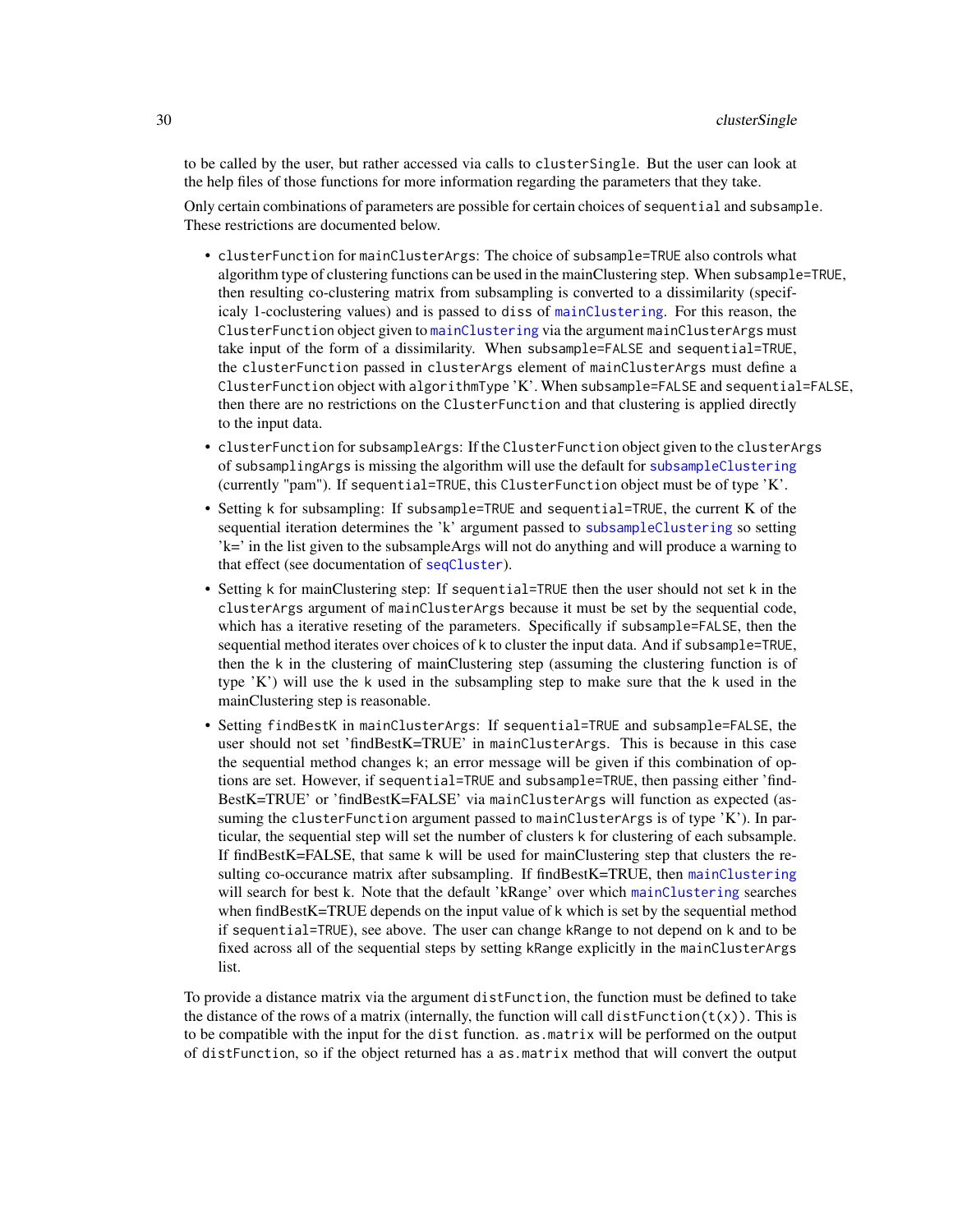#### clusterSingle 31

into a symmetric matrix of distances, this is fine (for example the class dist for objects returned by dist have such a method). If distFunction=NA, then a default distance will be calculated based on the type of clustering algorithm of clusterFunction. For type "K" the default is to take dist as the distance function. For type "01", the default is to take the  $(1-cor(x))/2$ .

#### Value

A [ClusterExperiment](#page-10-1) object if inputType is of type "X".

If input was not of type  $X''$ , then the result is a list with values

- clustering: The vector of clustering results
- clusterInfo: A list with information about the parameters run in the clustering
- coClusterMatrix: (only if saveSubsamplingMatrix=TRUE, NxB set of clusterings obtained after B subsamples.

#### See Also

[clusterMany](#page-21-1) to compare multiple choices of parameters, and [mainClustering](#page-49-1),[subsampleClustering](#page-108-1), and [seqCluster](#page-104-1) for the underlying functions called by clusterSingle.

#### Examples

data(simData)

```
## Not run:
#following code takes some time.
#use clusterSingle to do sequential clustering
#(same as example in seqCluster only using clusterSingle ...)
set.seed(44261)
clustSeqHier_v2 <- clusterSingle(simData,
     sequential=TRUE, subsample=TRUE,
     subsampleArgs=list(resamp.n=100, samp.p=0.7,
     clusterFunction="kmeans", clusterArgs=list(nstart=10)),
     seqArgs=list(beta=0.8, k0=5), mainClusterArgs=list(minSize=5,
     clusterFunction="hierarchical01",clusterArgs=list(alpha=0.1)))
## End(Not run)
#use clusterSingle to do just clustering k=3 with no subsampling
clustObject <- clusterSingle(simData,
    subsample=FALSE, sequential=FALSE,
    mainClusterArgs=list(clusterFunction="pam", clusterArgs=list(k=3)))
#compare to standard pam
pamOut<-cluster::pam(t(simData),k=3,cluster.only=TRUE)
```

```
all(pamOut==primaryCluster(clustObject))
```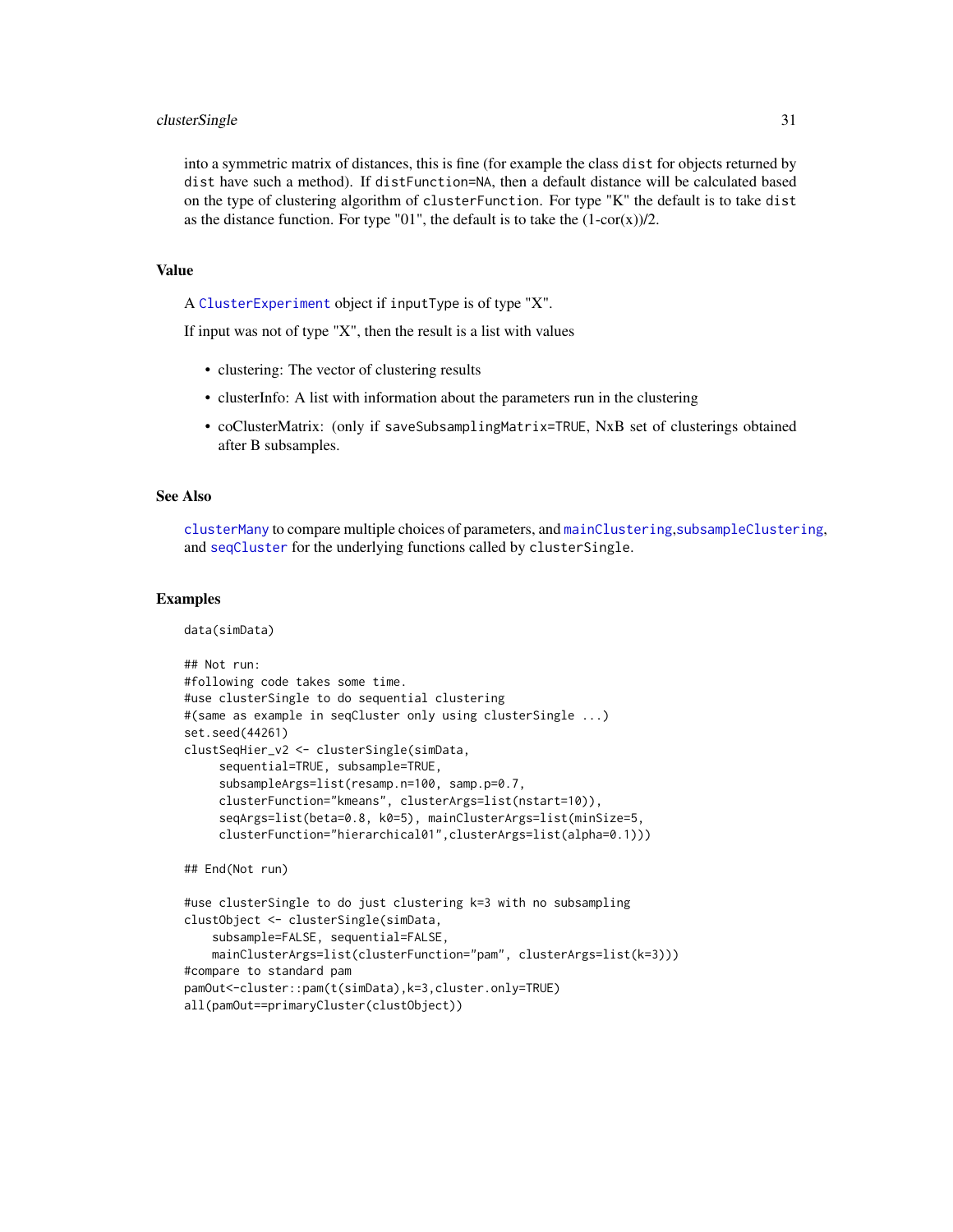<span id="page-31-0"></span>

# Description

Subset of fluidigm data

#### Format

subset of fluidigm data used in vignette package.

# Details

fluidigmData and fluidigmColData are portions of the fluidigm data distributed in the package scRNAseq package. We have subsetted to only the cells sequenced under high depth, and limited our selves to only two of the four gene estimates provided by scRNAseq ("tophat\_counts" and "rsem\_tpm").

# Author(s)

Elizabeth Purdom <epurdom@stat.berkeley.edu>

# See Also

#### [fluidigm](#page-0-0)

#### Examples

```
#code used to create objects:
## Not run:
library(scRNAseq)
if(packageVersion("scRNAseq")>="1.11.0") fluidigm <- ReprocessedFluidigmData() else data(fluidigm)
fluidSubset<- fluidigm[,colData(fluidigm)[,"Coverage_Type"]=="High"]
fluidigmData<-assays(fluidSubset)[c("tophat_counts","rsem_tpm")]
fluidigmColData<-as.data.frame(colData(fluidSubset))
usethis::use_data(fluidigmData, fluidigmColData, overwrite=FALSE)
```
## End(Not run)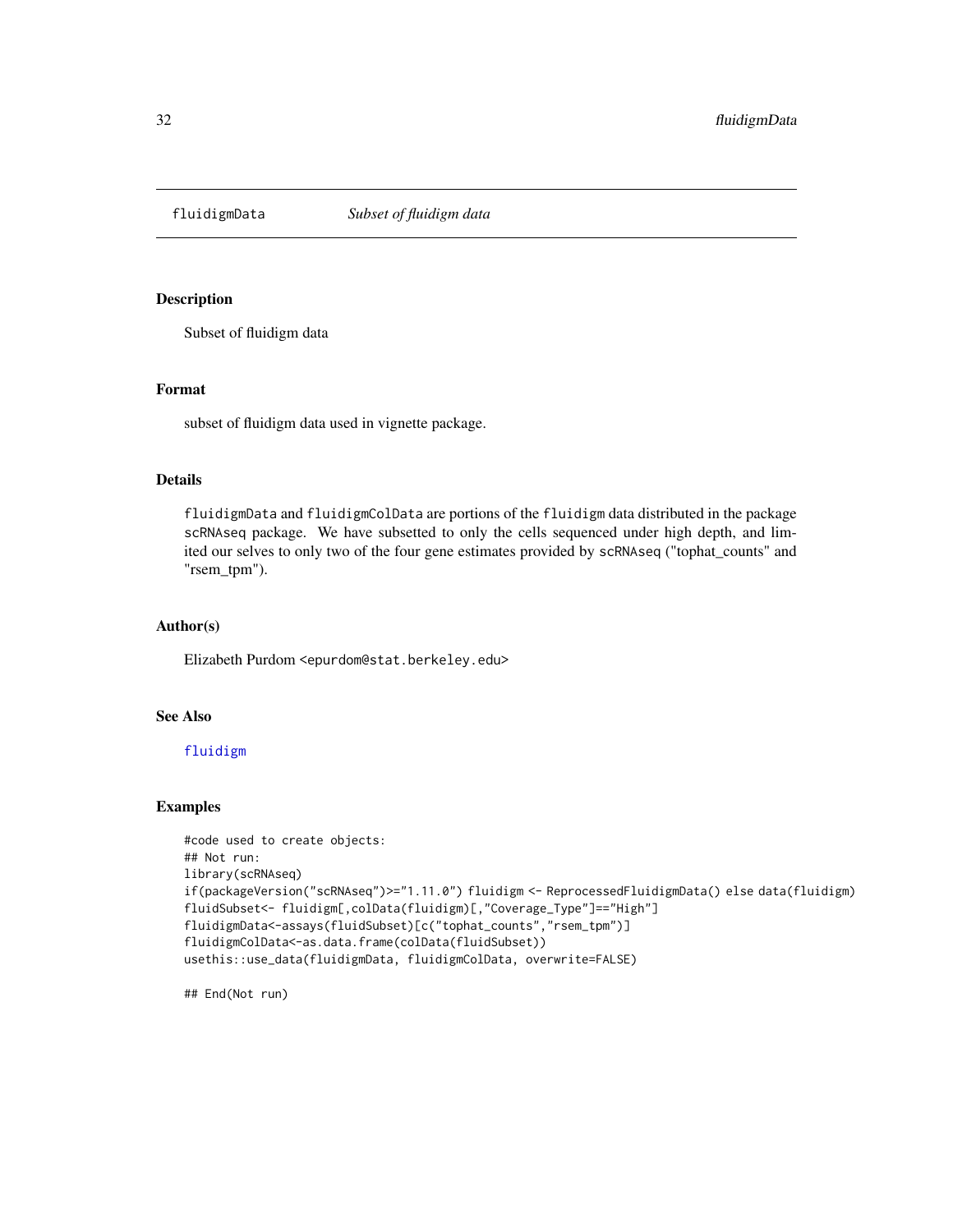# <span id="page-32-0"></span>Description

Calls limma on input data to determine features most associated with found clusters (based on an F-statistic, pairwise comparisons, or following a tree that clusters the clusters).

#### Usage

```
## S4 method for signature 'matrixOrHDF5'
getBestFeatures(
 x,
  cluster,
  contrastType = c("F", "Dendro", "Pairs", "OneAgainstAll"),
  dendro = NULL,
 pairMat = NULL,
 weights = NULL,contrastAdj = c("All", "PerContrast", "AfterF"),
  DEMethod = c("edgeR", "limma", "limma-voom"),
  dgeArgs = NULL,
  ...
)
## S4 method for signature 'ClusterExperiment'
getBestFeatures(
  x,
  contrastType = c("F", "Dendro", "Pairs", "OneAgainstAll"),
 whichCluster = "primary",
 whichAssay = 1,
 DEMethod,
 weights = if ("weights" %in% assayNames(x)) "weights" else NULL,
  ...
)
```
#### Arguments

| X            | data for the test. Can be a numeric matrix or a Cluster Experiment.                                                                                                                                                                                                                                                                                                           |
|--------------|-------------------------------------------------------------------------------------------------------------------------------------------------------------------------------------------------------------------------------------------------------------------------------------------------------------------------------------------------------------------------------|
| cluster      | A numeric vector with cluster assignments. "-1" indicates the sample was not<br>assigned to a cluster.                                                                                                                                                                                                                                                                        |
| contrastType | What type of test to do. 'F' gives the omnibus F-statistic, 'Dendro' traverses the<br>given dendrogram and does contrasts of the samples in each side, 'Pairs' does<br>pair-wise contrasts based on the pairs given in pairMat (if pairMat=NULL, does<br>all pairwise), and 'OneAgainstAll' compares each cluster to the average of all<br>others. Passed to clusterContrasts |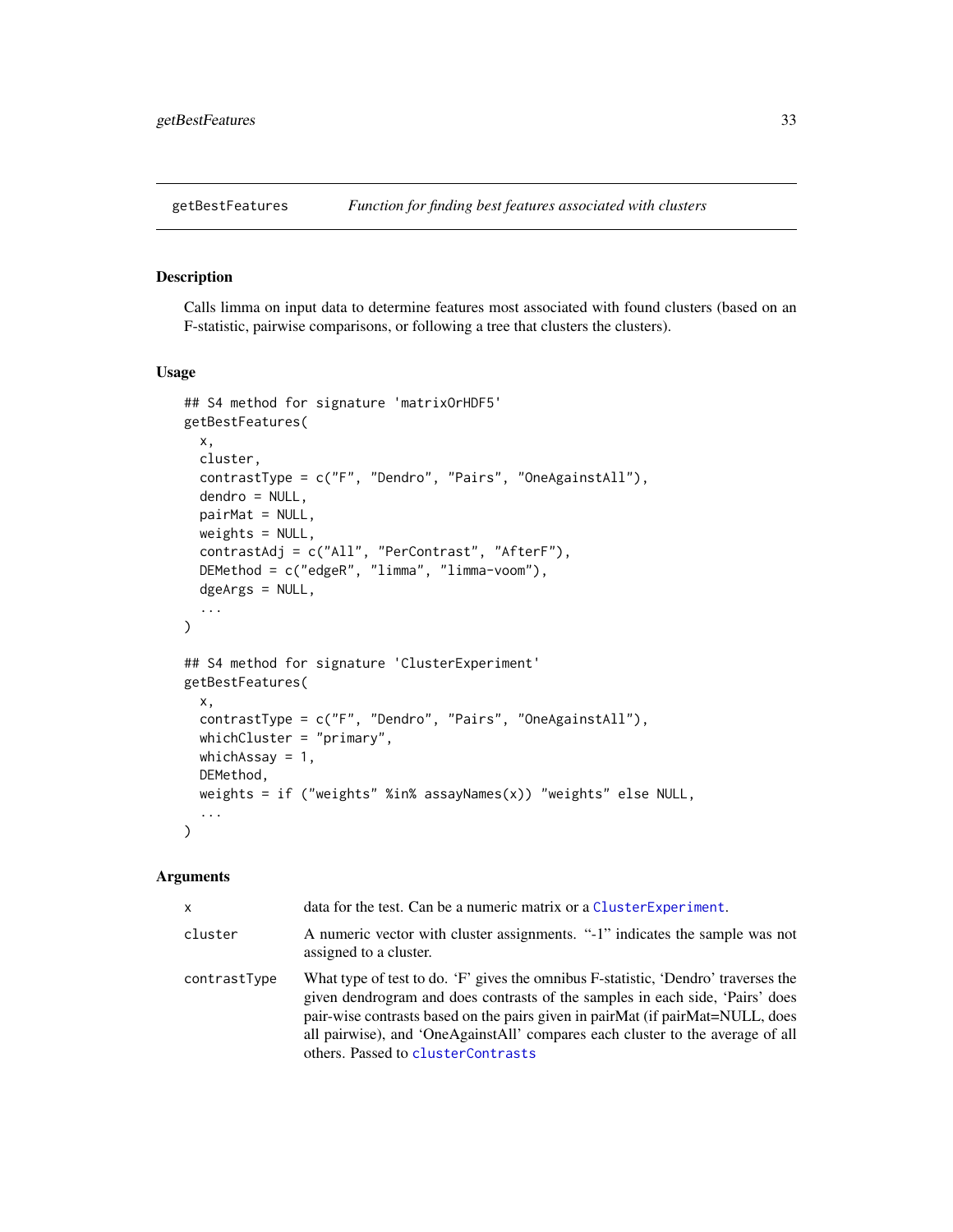| dendro       | The dendrogram to traverse if contrastType="Dendro". Note that this should<br>be the dendrogram of the clusters, not of the individual samples, either of class<br>"dendrogram" or "phylo4"                                                                                                                                                                                                                                                                                                                                                                          |
|--------------|----------------------------------------------------------------------------------------------------------------------------------------------------------------------------------------------------------------------------------------------------------------------------------------------------------------------------------------------------------------------------------------------------------------------------------------------------------------------------------------------------------------------------------------------------------------------|
| pairMat      | matrix giving the pairs of clusters for which to do pair-wise contrasts (must<br>match to elements of cl). If NULL, will do all pairwise of the clusters in cluster<br>(excluding "-1" categories). Each row is a pair to be compared and must match<br>the names of the clusters in the vector cluster.                                                                                                                                                                                                                                                             |
| weights      | weights to use in by edgeR. If $x$ is a matrix, then weights should be a matrix<br>of weights, of the same dimensions as x. If x is a ClusterExperiment object<br>weights can be a either a matrix, as previously described, or a character or<br>numeric index to an assay in x that contains the weights. We recommend that<br>weights be stored as an assay with name "weights" so that the weights will also<br>be used with mergeClusters, and this is the default. Setting weights=NULL<br>ensures that weights will NOT be used, and only the standard edgeR. |
| contrastAdj  | What type of FDR correction to do for contrasts tests (i.e. if contrastType='Dendro'<br>or 'Pairs').                                                                                                                                                                                                                                                                                                                                                                                                                                                                 |
| DEMethod     | character vector describing how the differential expression analysis should be<br>performed (replaces previous argument isCount. See details.                                                                                                                                                                                                                                                                                                                                                                                                                        |
| dgeArgs      | a list of arguments to pass to DGEL is t which is the starting point for both edgeR<br>and limma-voom methods of DE. This includes normalization factors/total count<br>values etc.                                                                                                                                                                                                                                                                                                                                                                                  |
| .            | If x is a matrix, these are options to pass to topTable (see limma package). If<br>x is a ClusterExperiment object, these arguments can also be those to pass to<br>the matrix version.                                                                                                                                                                                                                                                                                                                                                                              |
| whichCluster | argument that can be a single numeric or character value indicating the <i>single</i><br>clustering to be used. Giving values that result in more than one clustering will<br>result in an error. See details of getClusterIndex.                                                                                                                                                                                                                                                                                                                                    |
| whichAssay   | numeric or character specifying which assay to use. See assay for details.                                                                                                                                                                                                                                                                                                                                                                                                                                                                                           |

# Details

getBestFeatures returns the top ranked features corresponding to a cluster assignment. It uses either limma or edgeR to fit the models, and limma/edgeR functions [topTable](#page-0-0) to find the best features. See the options of this function to put better control on what gets returned (e.g. only if significant, only if log-fc is above a certain amount, etc.). In particular, set 'number=' to define how many significant features to return (where number is per contrast for the 'Pairs' or 'Dendro' option)

DEMethod triggers what type of differential expression analysis will be performed. Three options are available: limma, edgeR, and limma with a voom corrections. The last two options are only appropriate for count data. If the input x is a ClusterExperiment object, and DEMethod="limma", then the data analyzed for DE will be *after* taking the transformation of the data (as given in the transformation slot of the object). For the options "limma-voom" and "edgeR", the transformation slot will be ignored and only the counts data (as specified by the whichAssay slot) will be passed to the programs. Note that for "limma-voom" this implies that the data will be transformed by voom with the function  $log2(x+0.5)$ . If weights is not NULL, and DEMethod="edgeR", then the function glmWeightedF from the zinbwave package is run; otherwise glmLRT from edgeR.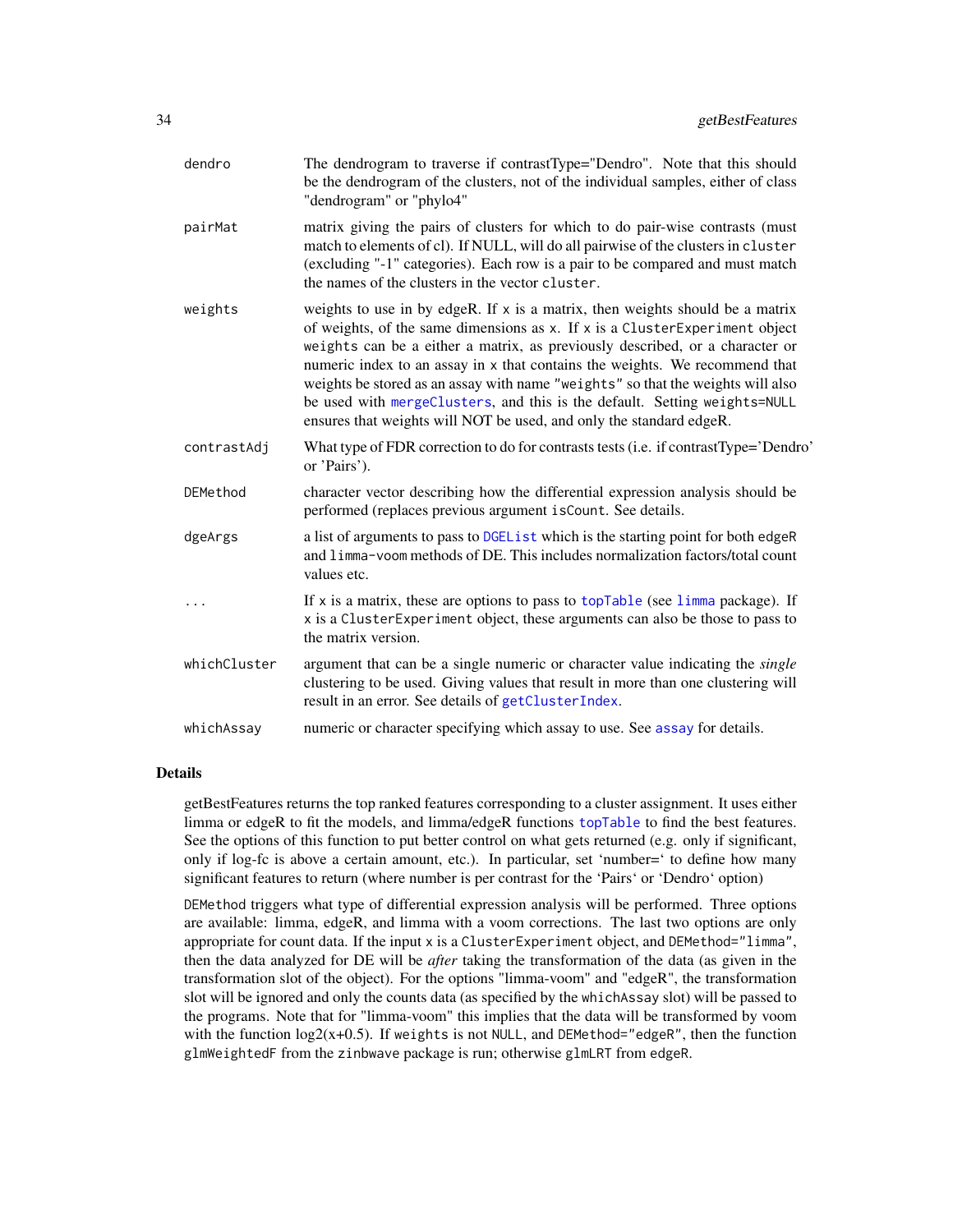#### getBestFeatures 35

Note that the argument DEMethod replaces the previous option isCount, to decide on the method of DE.

When 'contrastType' argument implies that the best features should be found via contrasts (i.e. 'contrastType' is 'Pairs' or 'Dendro'), then then 'contrastAdj' determines the type of multiple testing correction to perform. 'PerContrast' does FDR correction for each set of contrasts, and does not guarantee control across all the different contrasts (so probably not the preferred method). 'All' calculates the corrected p-values based on FDR correction of all of the contrasts tested. 'AfterF' controls the FDR based on a hierarchical scheme that only tests the contrasts in those genes where the omnibus F statistic is significant. If the user selects 'AfterF', the user must also supply an option 'p.value' to have any effect, and then only those significant at that p.value level will be returned. Note that currently the correction for 'AfterF' is not guaranteed to control the FDR; improvements will be added in the future.

Note that the default option for [topTable](#page-0-0) is to not filter based on adjusted p-values (p. value =  $1$ ) and return only the top 10 most significant (number  $= 10$ ) – these are options the user can change (these arguments are passed via the ... in getBestFeatures). In particular, it only makes sense to set requireF = TRUE if p. value is meaningful (e.g. 0.1 or 0.05); the default value of p. value = 1 will not result in any effect on the adjusted p-value otherwise.

#### Value

A data.frame in the same format as [topTable](#page-0-0), or [topTags](#page-0-0). The output differs between these two programs, mainly in the naming of columns. Furthermore, if weights are used, an additional column padjFilter is included as the result of running [glmWeightedF](#page-0-0) with default option independentFiltering = TRUE. The following column names are the same between all of the DE methods.

- Feature This is the column called 'ProbeID' by [topTable](#page-0-0)
- IndexInOriginal Gives the index of the feature to the original input dataset, x
- Contrast The contrast that the results corresponds to (if applicable, depends on contrastType argument)
- ContrastName The name of the contrast that the results corresponds to. For dendrogram searches, this will be the node of the tree of the dendrogram. If  $x$  is a Cluster Experiment object, this name will make use of the user defined names of the cluster or node in x.
- InternalName Only present if x is a ClusterExperiment object. In this case this column will give the name of the contrast using the internal ids of the clusters and nodes, not the user-defined names. This provides stability in matching the contrast if the user has changed the names since running getBestFeatures
- P.Value The unadjusted p-value (changed from PValue in topTags)
- adj.P.Val The adjusted p-value (changed from FDR or FWER in topTags)

#### References

Ritchie, ME, Phipson, B, Wu, D, Hu, Y, Law, CW, Shi, W, and Smyth, GK (2015). limma powers differential expression analyses for RNA-sequencing and microarray studies. Nucleic Acids Research 43, e47. http://nar.oxfordjournals.org/content/43/7/e47

Law, CW, Chen, Y, Shi, W, and Smyth, GK (2014). Voom: precision weights unlock linear model analysis tools for RNA-seq read counts. Genome Biology 15, R29. http://genomebiology.com/2014/15/2/R29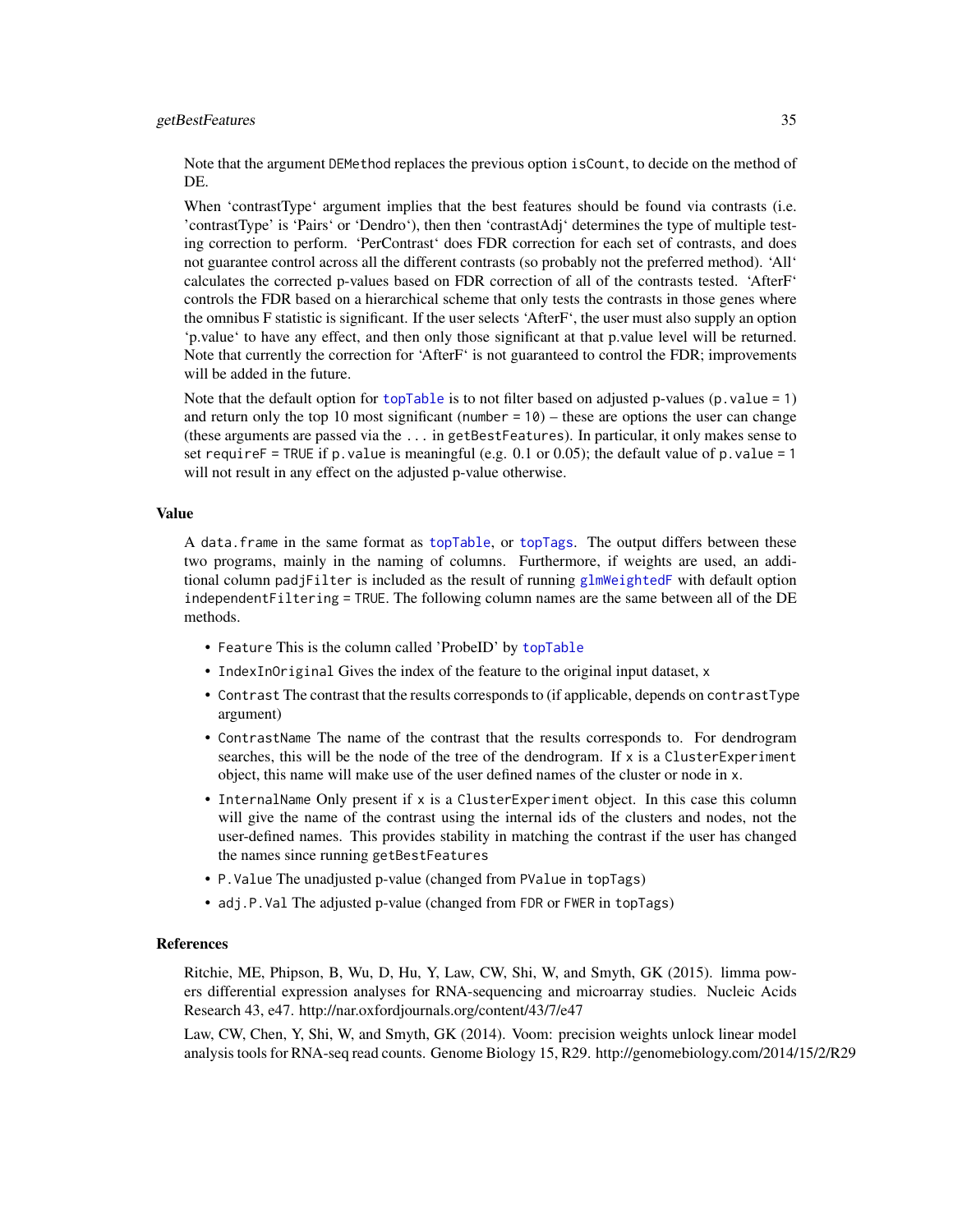Smyth, G. K. (2004). Linear models and empirical Bayes methods for assessing differential expression in microarray experiments. Statistical Applications in Genetics and Molecular Biology, Volume 3, Article 3. http://www.statsci.org/smyth/pubs/ebayes.pdf

# See Also

[glmLRT](#page-0-0) [glmWeightedF](#page-0-0) [topTable](#page-0-0) [topTags](#page-0-0)

#### Examples

data(simData)

```
#create a clustering, for 8 clusters (truth was 4)
cl <- clusterSingle(simData, subsample=FALSE,
sequential=FALSE, mainClusterArgs=list(clusterFunction="pam", clusterArgs=list(k=8)))
#basic F test, return all, even if not significant:
testF <- getBestFeatures(cl, contrastType="F", number=nrow(simData),
DEMethod="limma")
#Do all pairwise, only return significant, try different adjustments:
pairsPerC <- getBestFeatures(cl, contrastType="Pairs", contrastAdj="PerContrast",
p.value=0.05, DEMethod="limma")
pairsAfterF <- getBestFeatures(cl, contrastType="Pairs", contrastAdj="AfterF",
p.value=0.05, DEMethod="limma")
pairsAll <- getBestFeatures(cl, contrastType="Pairs", contrastAdj="All",
p.value=0.05, DEMethod="limma")
#not useful for this silly example, but could look at overlap with Venn
allGenes <- paste("Row", 1:nrow(simData),sep="")
if(require(limma)){
vennC <- vennCounts(cbind(PerContrast= allGenes %in% pairsPerC$Feature,
AllJoint=allGenes %in% pairsAll$Feature, FHier=allGenes %in%
pairsAfterF$Feature))
vennDiagram(vennC, main="FDR Overlap")
}
#Do one cluster against all others
oneAll <- getBestFeatures(cl, contrastType="OneAgainstAll", contrastAdj="All",
p.value=0.05,DEMethod="limma")
#Do dendrogram testing
hcl <- makeDendrogram(cl)
allDendro <- getBestFeatures(hcl, contrastType="Dendro", contrastAdj=c("All"),
number=ncol(simData), p.value=0.05,DEMethod="limma")
# do DE on counts using voom
# compare results to if used simData instead (not on count scale).
testFVoom <- getBestFeatures(simCount, primaryCluster(cl), contrastType="F",
number=nrow(simData), DEMethod="limma-voom")
plot(testF$P.Value[order(testF$Index)],
testFVoom$P.Value[order(testFVoom$Index)],log="xy")
```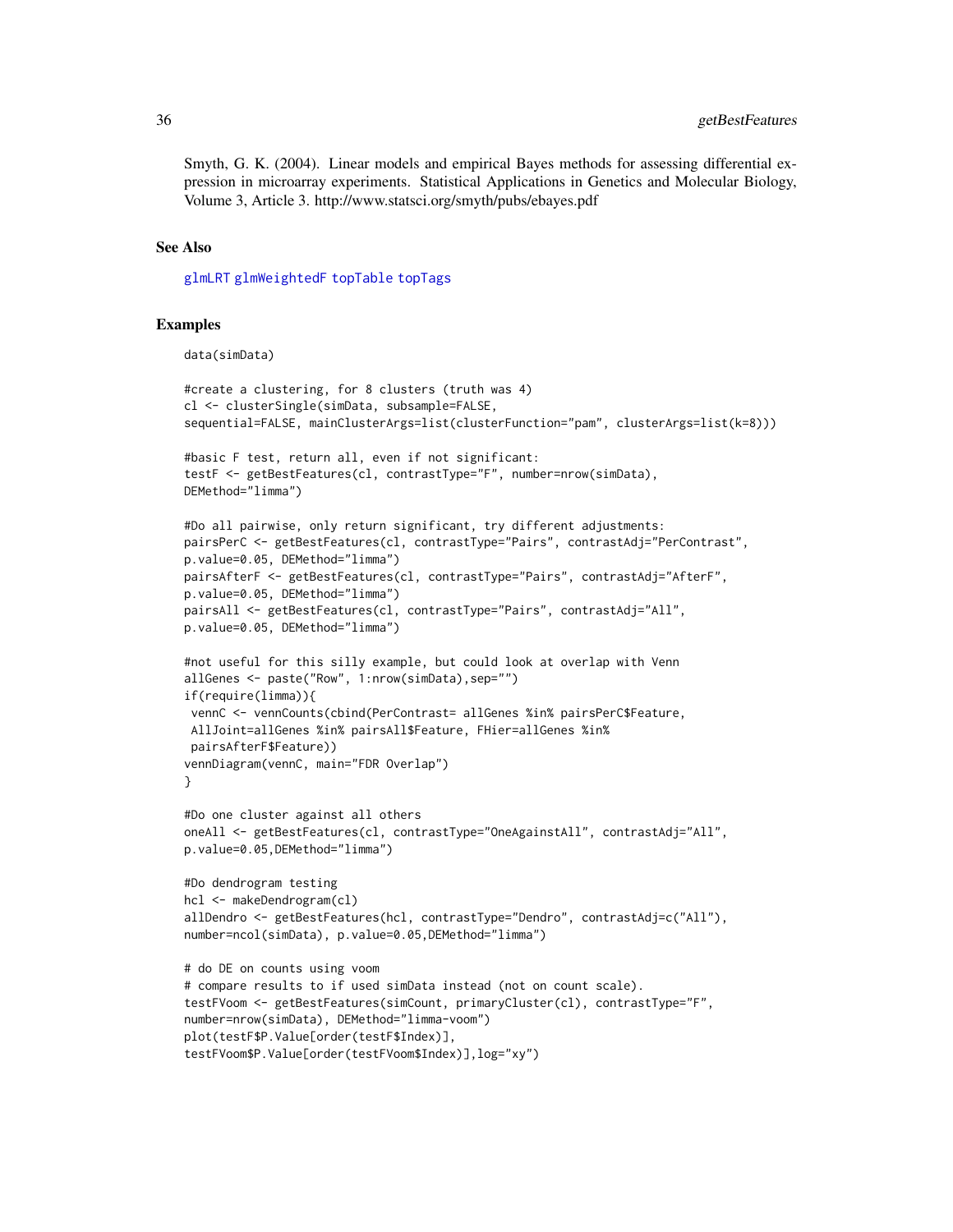```
# do DE on counts using edgeR, compare voom
testFEdge <- getBestFeatures(simCount, primaryCluster(cl), contrastType="F",
n=nrow(simData), DEMethod="edgeR")
plot(testFVoom$P.Value[order(testFVoom$Index)],
testFEdge$P.Value[order(testFEdge$Index)],log="xy")
```
<span id="page-36-0"></span>getClusterIndex *getClusterIndex*

#### Description

Finds index of clustering in clusterMatrix slot of object based on descriptions of clusters.

# Usage

```
## S4 method for signature 'ClusterExperiment'
getClusterIndex(
 object,
 whichClusters,
  noMatch = c("silentlyRemove", "throwError")
\mathcal{E}## S4 method for signature 'ClusterExperiment'
getSingleClusterIndex(object, whichCluster, passedArgs = NULL, ...)
```
# Arguments

| object        | a ClusterExperiment object                                                                                                                                                                                                                                                                                                                                          |
|---------------|---------------------------------------------------------------------------------------------------------------------------------------------------------------------------------------------------------------------------------------------------------------------------------------------------------------------------------------------------------------------|
| whichClusters | argument that can be either numeric or character vector indicating the clusterings<br>to be used. See details of getClusterIndex.                                                                                                                                                                                                                                   |
| noMatch       | how to handle if there is no match to an given value of whichClusters. "silent-<br>lyRemove" means that no error will be given, and the result will be just those<br>that do match (resulting in a vector of length zero if there are none that match).<br>"throwError" means that the function will stop with an error describing the prob-<br>lem with the match. |
| whichCluster  | argument that can be a single numeric or character value indicating the <i>single</i><br>clustering to be used. Giving values that result in more than one clustering will<br>result in an error. See details of getClusterIndex.                                                                                                                                   |
| passedArgs    | other arguments passed to the function (only used internally)                                                                                                                                                                                                                                                                                                       |
| .             | Not for user use. Argument allows function get Single Cluster Index to catch<br>the wrong argument (the plural which Clusters argument rather than singular<br>whichCluster).                                                                                                                                                                                       |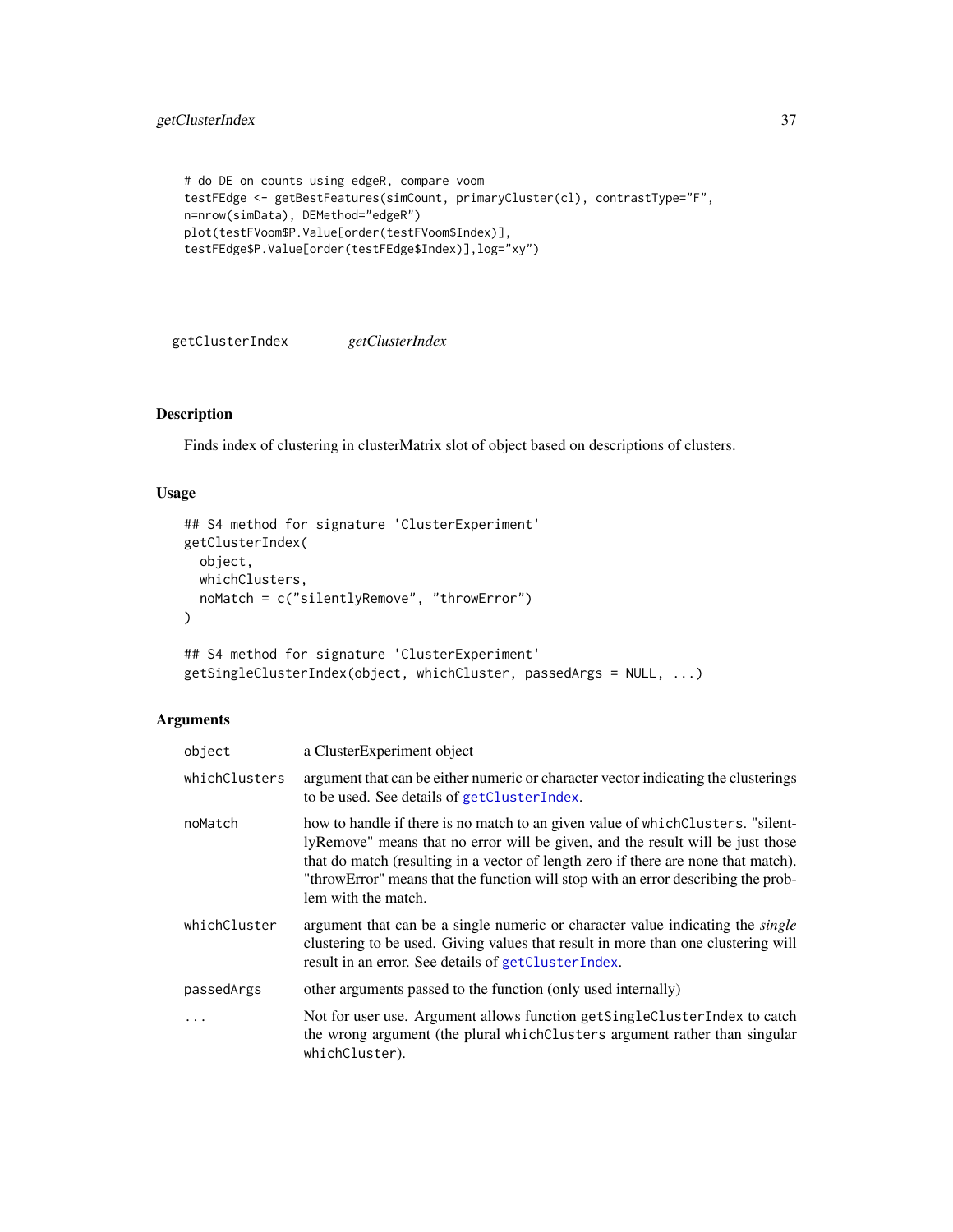The function getClusterIndex is largely used internally to parse the argument whichClusters which is used as an argument extensively across functions in this package. Note that some functions require the match return a single clustering, in which case those functions use the function getSingleClusterIndex with the singular argument whichCluster and returns an error if it indicates more than one clustering. Furthermore getSingleClusterIndex does not allow for any mismatches (noMatch="throwError". Otherwise the parsing of the two arguments whichClusters and whichCluster is the same, and is described in what follows.

If whichClusters is numeric, then the function just returns the numeric values of whichClusters, after checking that they are valid. If any are invalid, they are silently removed if silentlyRemove=TRUE. The values will be returned *in the order given*, so this argument can also be used to defined by functions to give an ordering for the clusterings (as relevant).

If whichClusters is a character value, then it the function attempts to use the character value to identify the clustering. The value of the argument is first matched against a set of "special" values: "workflow","all","none","primaryCluster","dendro" using the argument [match.arg](#page-0-0), which does partial matching. If whichClusters is a vector of values, only the first value of the vector is matched against these values and if it matches, the remaining values are ignored. If it matches one of these values, then the cluster indices are given as follows.

- "workflow"all clusterings in the current workflow (see [workflowClusters](#page-115-0))
- "all"all clusterings, with the primary clustering put first.
- "none"no clusterings
- "primaryCluster"the primary clustering index as given by [primaryClusterIndex](#page-15-0)
- "dendro"the index of the clustering given to create the cluster dendrogram, if it exists

@details If whichClusters is a character value, but its first element does not match these predesignated values, then all the values of whichClusters are attempted to be matched to the [clusterTypes](#page-15-0) of the object. Note that there may be more than one clustering that matches a given type. For any entries that do not match a value in clusterTypes(object) are then matched based on the value of [clusterLabels](#page-15-0) of the object.

# Value

getClusterIndex returns a vector of all numeric indices that are indicated by the requested whichClusters. Note that there is not a one-to-one match between input values and returned values since there may be more than one value for a given value of whichClusters or no value at all.

### Examples

```
#load CE object
data(rsecFluidigm)
# get the cluster index from mergeClusters step
getClusterIndex(rsecFluidigm,whichClusters="mergeClusters")
# get the cluster indices from mergeClusters step
getClusterIndex(rsecFluidigm,whichClusters="clusterMany")
```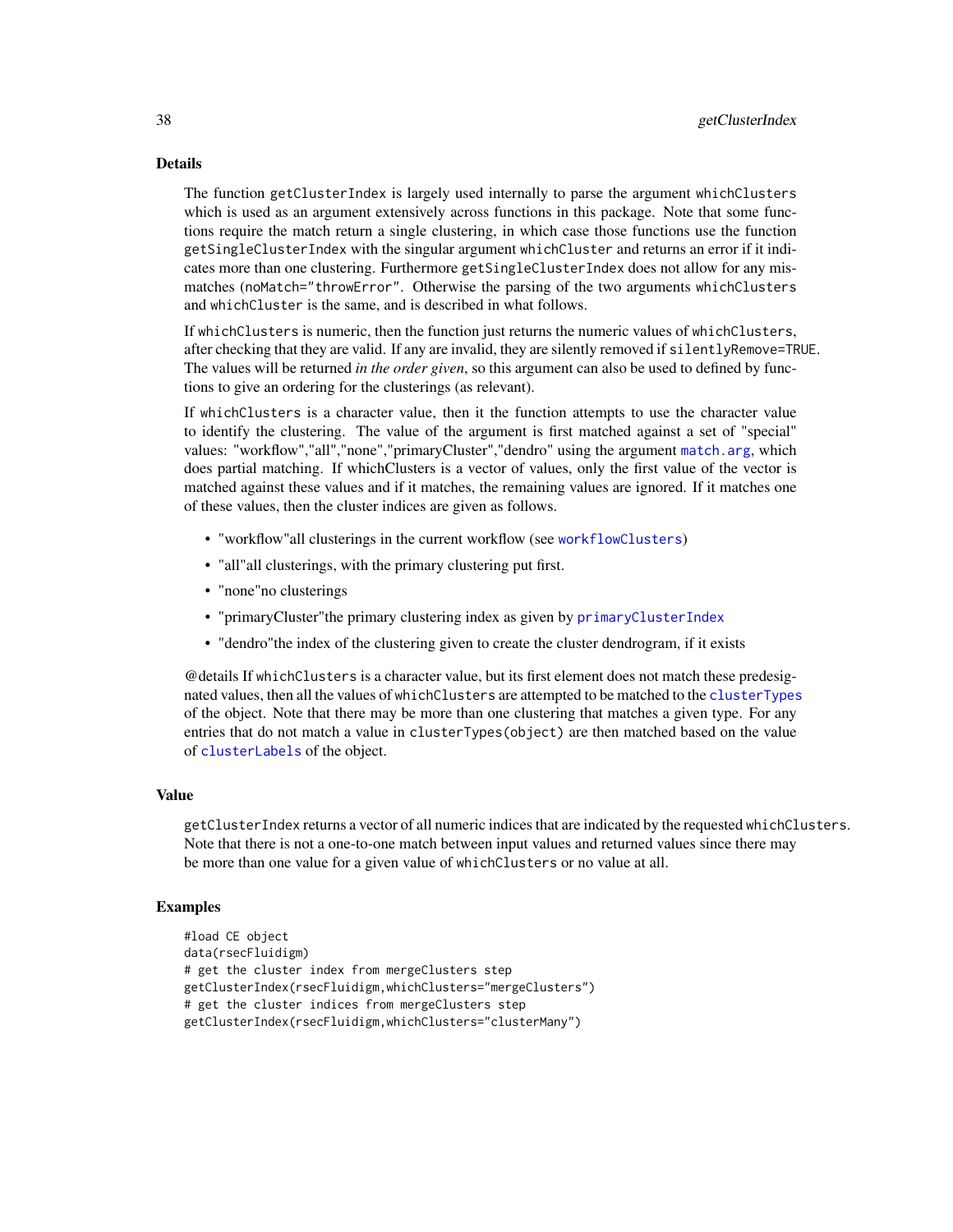getClusterManyParams,ClusterExperiment-method *Get parameter values of clusterMany clusters*

# Description

Takes an input a ClusterExperiment object and returns the parameter values used in creating the clusters that were created by 'clusterMany'

### Usage

```
## S4 method for signature 'ClusterExperiment'
getClusterManyParams(
  x,
 whichClusters = "clusterMany",
  searchAll = FALSE,
  simplify = TRUE
)
```
# Arguments

| $\mathsf{x}$  | a Cluster Experiment object that contains clusterings from running cluster Many.                                                                                                                                                   |
|---------------|------------------------------------------------------------------------------------------------------------------------------------------------------------------------------------------------------------------------------------|
| whichClusters | argument that can be either numeric or character vector indicating the clusterings<br>to be used. See details of getClusterIndex.                                                                                                  |
| searchAll     | logical, indicating whether all clusterings with clusterMany label should be al-<br>lowed (i.e. including those from previous ones with labels like clusterMany.1),<br>or only limited to those in most recent workflow (default). |
| simplify      | logical. Whether to simplify the output so as to remove features that do not<br>change across the clusterings.                                                                                                                     |

# Details

The method simply parses the clusterLabels of the indicated clusterings, relying on the specific format used by clusterMany to create labels. The function will only allow the parsing to be performed on those clusterings with a 'clusterMany' clusterType. If the user has manipulated the clusterLabels manually or manually identified the clusterType of a clustering as 'clusterMany', this function may create unexpected results or errors. Similarly, it cannot be used on 'clusterMany' results from an old iteration (e.g. that have type 'clusterMany.1')

Specifically, it splits the label of each clustering by the character ",", as indicating the different parameters; this should return a value of form "ABC=123". The function then pulls out the numeric value ('123') and associates that value as the value of the parameter ('ABC')

### Value

Returns a data.frame where the column names are the parameter names, and the entries are the values of the parameter for the indicated clustering. The column 'clusteringIndex' identifies the index of the clustering in the full set of clusterings of the given ClusterExperiment object.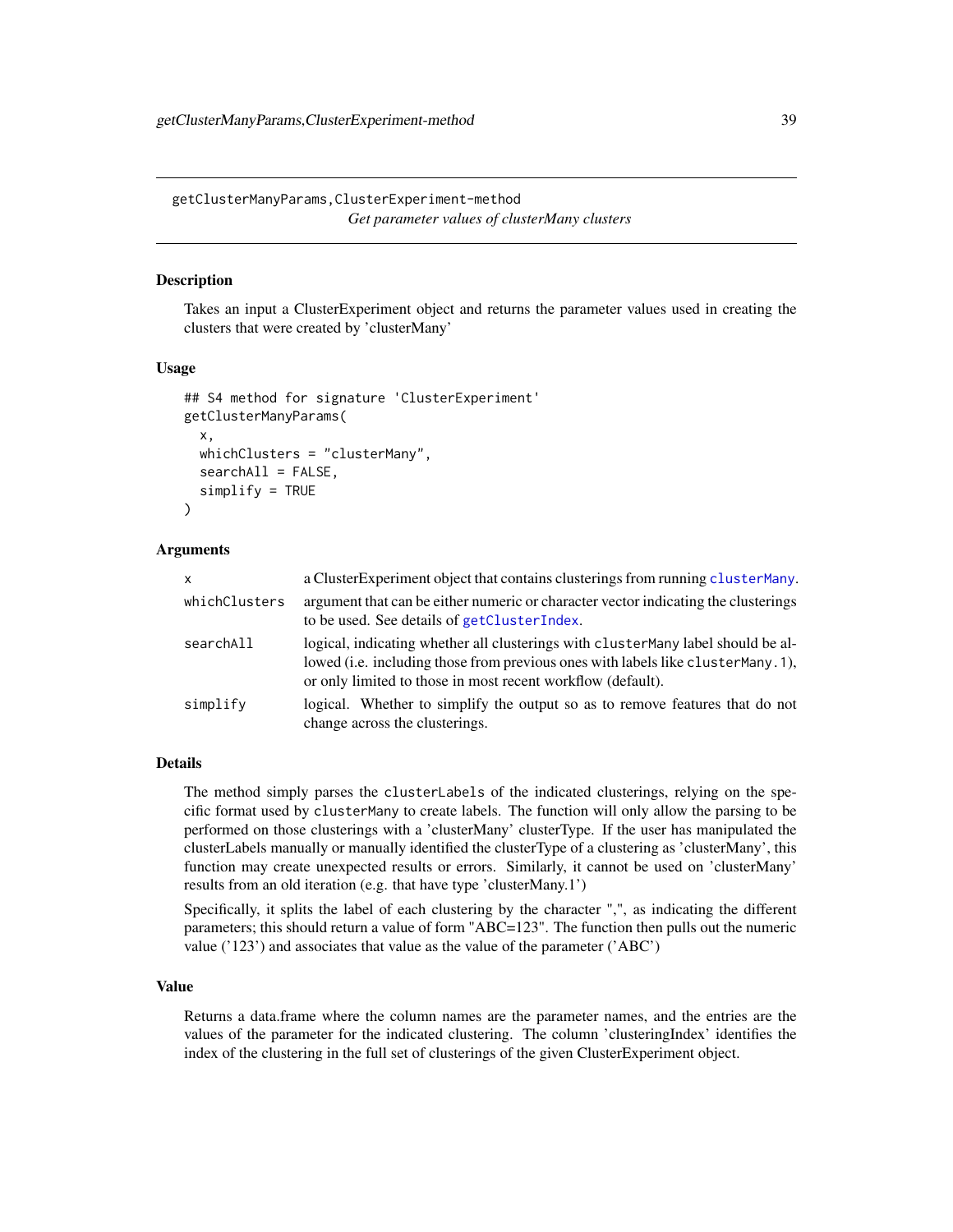# Examples

```
data(simData)
```

```
cl <- clusterMany(simData, nReducedDims=c(5, 10), reduceMethod="PCA",
     clusterFunction="pam", ks=2:4, findBestK=c(TRUE,FALSE),
     makeMissingDiss=TRUE, removeSil=c(TRUE,FALSE))
getClusterManyParams(cl)
```
getReducedData,ClusterExperiment-method

*Return matrix from ClusterExperiment with reduced dimensions*

# <span id="page-39-0"></span>**Description**

Returns a matrix of data from a ClusterExperiment object based on the choices of dimensionality reduction given by the user.

Functions for calculating and manipulating either filtering statistics, stored in rowData, or the dimensionality reduction results, stored in reducedDims.

#### Usage

```
## S4 method for signature 'ClusterExperiment'
getReducedData(
 object,
  reduceMethod,
  filterIgnoresUnassigned,
  nDims = defaultNDims(object, reduceMethod),
 whichCluster = "primary",
 whichAssay = 1,
  returnValue = c("object", "list"),
  reducedDimName
)
## S4 method for signature 'SingleCellExperiment'
defaultNDims(object, reduceMethod, typeToShow)
## S4 method for signature 'matrixOrHDF5'
defaultNDims(object, ...)
## S4 method for signature 'SummarizedExperiment'
makeFilterStats(
  object,
  filterStats = listBuiltInFilterStats(),
  transFun = NULL,
  isCount = FALSE,filterNames = NULL,
 whichAssay = 1
```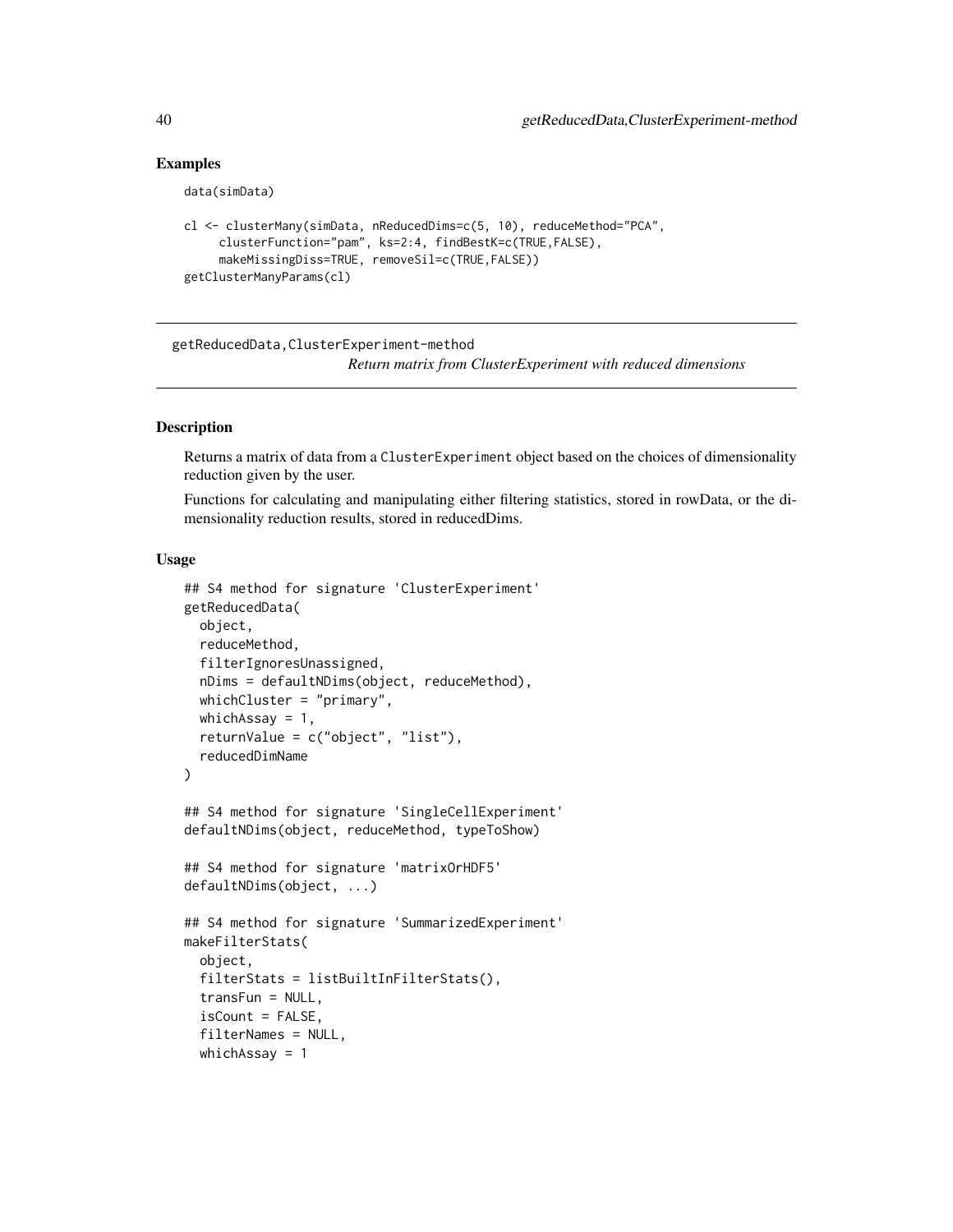```
\mathcal{L}## S4 method for signature 'matrixOrHDF5'
makeFilterStats(object, ...)
## S4 method for signature 'ClusterExperiment'
makeFilterStats(
  object,
 whichClusterIgnoreUnassigned = NULL,
  filterStats = listBuiltInFilterStats(),
  ...
\mathcal{L}listBuiltInFilterStats()
## S4 method for signature 'SummarizedExperiment'
filterData(
  object,
  filterStats,
  cutoff,
  percentile,
  absolute = FALSE,
  keepLarge = TRUE,
  whichAssay = 1
)
## S4 method for signature 'SummarizedExperiment'
filterNames(object)
## S4 method for signature 'SingleCellExperiment'
makeReducedDims(
  object,
  reducedDims = "PCA",
  maxDims = 500,
  transFun = NULL,
  isCount = FALSE,
 whichAssay = 1
\mathcal{L}## S4 method for signature 'matrixOrHDF5'
makeReducedDims(object, ...)
## S4 method for signature 'SummarizedExperiment'
makeReducedDims(object, ...)
## S4 method for signature 'ClusterExperiment'
makeReducedDims(object, ...)
```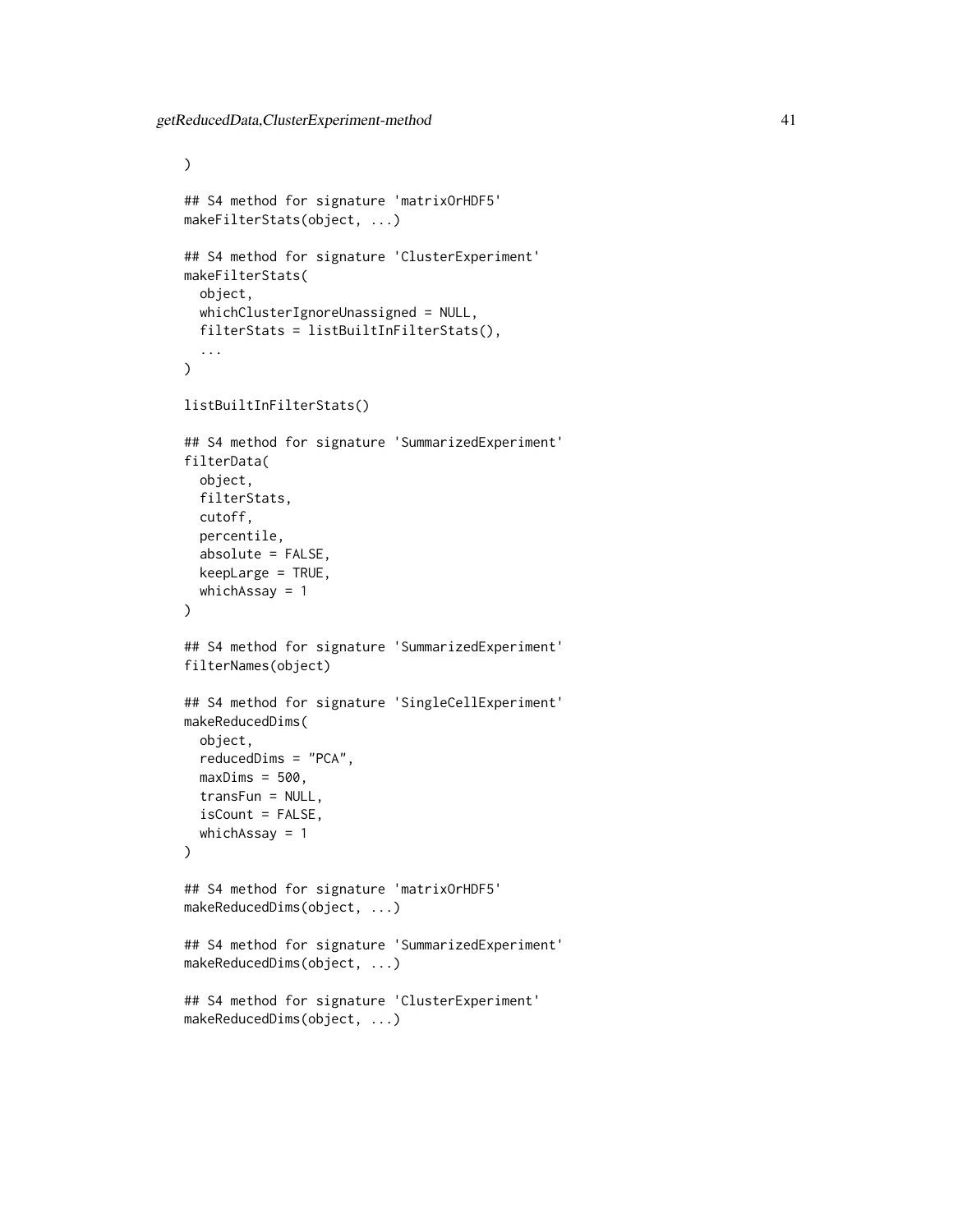listBuiltInReducedDims()

# Arguments

| object                  | FormakeReducedDims, makeFilterStats, defaultNDims either matrix-like, SingleCellExperiment,<br>or ClusterExperiment object. For getReducedData only a ClusterExperiment<br>object allowed.                                                                                                                                                                                                                                                   |
|-------------------------|----------------------------------------------------------------------------------------------------------------------------------------------------------------------------------------------------------------------------------------------------------------------------------------------------------------------------------------------------------------------------------------------------------------------------------------------|
| reduceMethod            | character. A method (or methods) for reducing the size of the data, either<br>by filtering the rows (genes) or by a dimensionality reduction method. Must<br>either be 1) must match the name of a built-in method, in which case if it<br>is not already existing in the object will be passed to makeFilterStats or<br>link{makeReducedDims}, or 2) must match a stored filtering statistic or di-<br>mensionality reduction in the object |
| filterIgnoresUnassigned |                                                                                                                                                                                                                                                                                                                                                                                                                                              |
|                         | logical. Whether filtering statistics should ignore the unassigned samples within<br>the clustering. Only relevant if 'reduceMethod' matches one of built-in filtering<br>statistics in listBuiltInFilterStats(), in which case the clustering identi-<br>fied in whichCluster is passed to makeFilterStats and the unassigned sam-<br>ples are excluded in calculating the statistic. See makeFilterStats for more<br>details.              |
| nDims                   | The number of dimensions to keep from reduce Method. If missing calls default NDims.                                                                                                                                                                                                                                                                                                                                                         |
| whichCluster            | argument that can be a single numeric or character value indicating the <i>single</i><br>clustering to be used. Giving values that result in more than one clustering will<br>result in an error. See details of getClusterIndex.                                                                                                                                                                                                            |
| whichAssay              | numeric or character specifying which assay to use. See assay for details.                                                                                                                                                                                                                                                                                                                                                                   |
| returnValue             | The format of output. Users will generally want to keep the default (see details)                                                                                                                                                                                                                                                                                                                                                            |
| reducedDimName          | The name given to the reduced Dims slot storing result (if return Value="object").<br>If missing, the function will create a default name: if reduce Method is a dimen-<br>sionality reduction, then reduce Method will be given as the name; if a filtering<br>statistic, "filteredBy_" followed by reduceMethod.                                                                                                                           |
| typeToShow              | character (optional). If given, should be one of "filterStats" or "reducedDims" to<br>indicate of the values in the reduceMethod vector, only show those correspond-<br>ing to "filterStats" or "reducedDims" options.                                                                                                                                                                                                                       |
|                         | Values passed on the the 'SingleCellExperiment' method.                                                                                                                                                                                                                                                                                                                                                                                      |
| filterStats             | character vector of statistics to calculate. Must be one of the character values<br>given by listBuildInFilterStats().                                                                                                                                                                                                                                                                                                                       |
| transFun                | a transformation function to be applied to the data. If the transformation applied<br>to the data creates an error or NA values, then the function will throw an error.<br>If object is of class ClusterExperiment, the stored transformation will be used<br>and giving this parameter will result in an error.                                                                                                                             |
| isCount                 | if transFun=NULL, then isCount=TRUE will determine the transformation as de-<br>fined by $function(x)\{log2(x+1)\}$ , and $isCount=False$ will give a transfor-<br>mation function $f$ unction $(x)$ $\{x\}$ . Ignored if transFun=NULL. If object is of<br>class ClusterExperiment, the stored transformation will be used and giving<br>this parameter will result in an error.                                                            |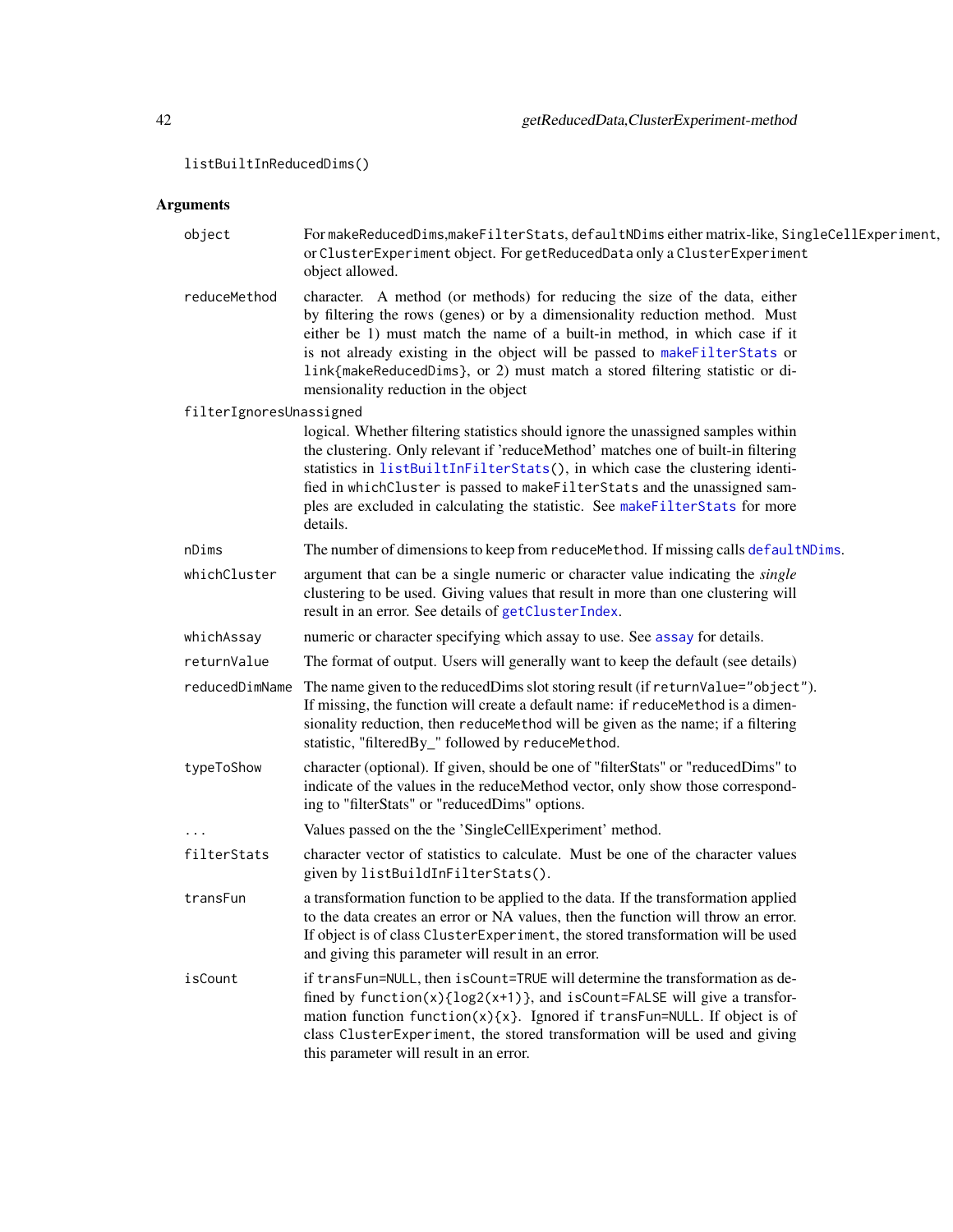| filterNames                  | if given, defines the names that will be assigned to the filtering statistics in the<br>rowData of the object. If missing, will be just the value of filterStats argu-                                                                                                                                                                                                                                                                           |
|------------------------------|--------------------------------------------------------------------------------------------------------------------------------------------------------------------------------------------------------------------------------------------------------------------------------------------------------------------------------------------------------------------------------------------------------------------------------------------------|
|                              | ment                                                                                                                                                                                                                                                                                                                                                                                                                                             |
| whichClusterIgnoreUnassigned |                                                                                                                                                                                                                                                                                                                                                                                                                                                  |
|                              | indicates clustering that should be used to filter out unassigned samples from the<br>calculations. If NULL no filtering of samples will be done. See details for more<br>information.                                                                                                                                                                                                                                                           |
| cutoff                       | numeric. A value at which to filter the rows (genes) for the test statistic                                                                                                                                                                                                                                                                                                                                                                      |
| percentile                   | numeric. Either a number between 0,1 indicating what percentage of the rows<br>(genes) to keep or an integer value indicated the number of rows (genes) to keep                                                                                                                                                                                                                                                                                  |
| absolute                     | whether to take the absolute value of the filter statistic                                                                                                                                                                                                                                                                                                                                                                                       |
| keepLarge                    | logical whether to keep rows (genes) with large values of the test statistic or<br>small values of the test statistic.                                                                                                                                                                                                                                                                                                                           |
| reducedDims                  | a vector of character values indicating the methods of dimensionality reduction<br>to be performed. Currently only "PCA" is implemented.                                                                                                                                                                                                                                                                                                         |
| maxDims                      | Numeric vector of integer giving the number of PC dimensions to calculate.<br>$maxDim$ can also take values between $(0,1)$ to indicate keeping the number of<br>dimensions necessary to account for that proportion of the variance. maxDims<br>should be of same length as reduced Dims, indicating the number of dimensions<br>to keep for each method (if maxDims is of length 1, the same number of dimen-<br>sions will be used for each). |

getReducedData determines the matrix of values that can be used for computation based on the user's choice of dimensionality methods. The methods can be either of the filtering kind or the more general dimensionality reduction. The function will first look at any stored ReducedDims or filtering statistics already present in the data, and if missing, will assume that reduceMethod is one of the built-in method provided by the package and calculate the necessary. Note that if reduceMethod is a filtering statistic, in addition to filtering the features, the function will also perform the stored transformation of the data.

Note that this is used internally by functions, but is mainly only of interest for the user if they want to have the filtered, transformed data available as a matrix for continual use.

If returnValue="object", then the output is a single, updated ClusterExperiment object with the reduced data matrix stored as an element of the list in reducedDims slot (with name given by reducedDimName if given). If "list", then a list with one element that is the object and the other that is the reduced data matrix. Either way, the object returned in the list will be updated to contain with the filtering statistics or the dimensionality reduction. The only difference is that if "list", the reduced dimension matrix is NOT saved in the object (and so only really makes a difference if the reduceMethod argument is a filtering method). The option "list" is mainly for internal use, where we do not want to continually save subseted datasets.

If nDims is missing, it will be given a default value depending on the value of reduceMethod. See [defaultNDims](#page-39-0) for details.

If filterIgnoresUnassigned is missing, then it is set to TRUE *unless*: reduceMethod matches a stored filtering statistic in rowData AND does not match a built-in filtering method provided by the package.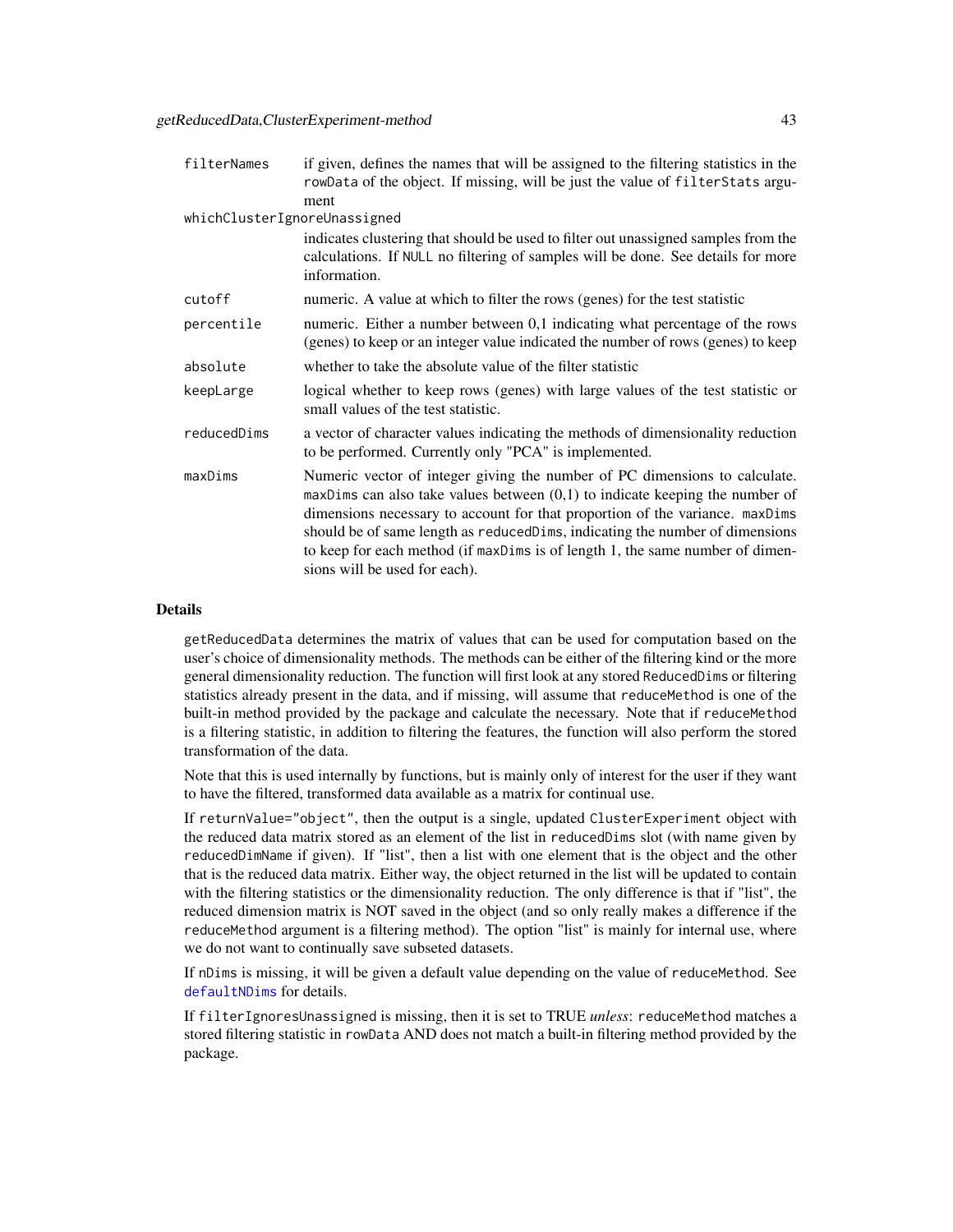For a reduceMethod that corresponds to a filtering statistics the current default is 1000 (or the length of the number of features, if less). For a dimensionality reduction saved in the reducedDims slot the default is 50 or the maximum number of dimensions if less than 50.

reduceMethod will first be checked to see if it corresponds with an existing saved filtering statistic or a dimensionality reduction to determine which of these two types it is. If it does not match either, then it will be checked against the built in functions provided by the package. @examples se<- SingleCellExperiment(matrix(rnorm(5000\*100),nrow=5000,ncol=100)) defaultNDims(se,"PCA") defaultNDims(se,"mad")

whichClusterIgnoreUnassigned is only an option when applied to a ClusterExperiment classs and indicates that the filtering statistics should be calculated based on samples that are unassigned by the designated clustering. The name given to the filter in this case is of the form <filterStats>\_<clusterLabel>, i.e. the clustering label of the clustering is appended to the standard name for the filtering statistic.

Note that filterData returns a SingleCellExperiment object. To get the actual data out use either assay or [transformData](#page-112-0) if transformed data is desired.

The PCA method uses either prcomp from the stats package or svds from the RSpectra package to perform PCA. Both are called on t(assay(x)) with center=TRUE and scale=TRUE (i.e. the feature are centered and scaled), so that it is performing PCA on the correlation matrix of the features.

Note that this function does not check if such a reduceDim value already exists, and will recalculate (and overwrite) if it does.

### Value

If returnValue="object", a ClusterExperiment object.

If returnValue="list" a list with elements:

- objectUpdateobject, potentially updated if had to calculate dimensionality reduction or filtering statistic
- dataMatrixthe reduced dimensional matrix with the samples in columns, features in rows

defaultNDims returns a numeric vector giving the default dimensions the methods in clusterExperiment will use for reducing the size of the data. If typeToShow is missing, the resulting vector will be equal to the length of reduceMethod. Otherwise, it will be a vector with all the unique valid default values for the typeToShow (note that different dimensionality reduction methods can have different maximal dimensions, so the result may not be of length one in this case).

makeFilterStats returns a [SummarizedExperiment](#page-0-0) object with the requested filtering statistics will be added to the DataFrame in the rowData slot and given names corresponding to the filterStats values. Warning: the function will overwrite existing columns in rowData with the same name. Columns in the rowData slot with different names should not be affected.

filterData returns a SingleCellExperiment object with the rows (genes) removed based on filters

filterNames returns a vector of the columns of the rowData that are considered valid filtering statistics. Currently any numeric column in rowData is a valid filtering statistic.

makeReducedDims returns a [SingleCellExperiment](#page-0-0) containing the calculated dimensionality reduction in the reduceDims with names corresponding to the name given in reducedDims.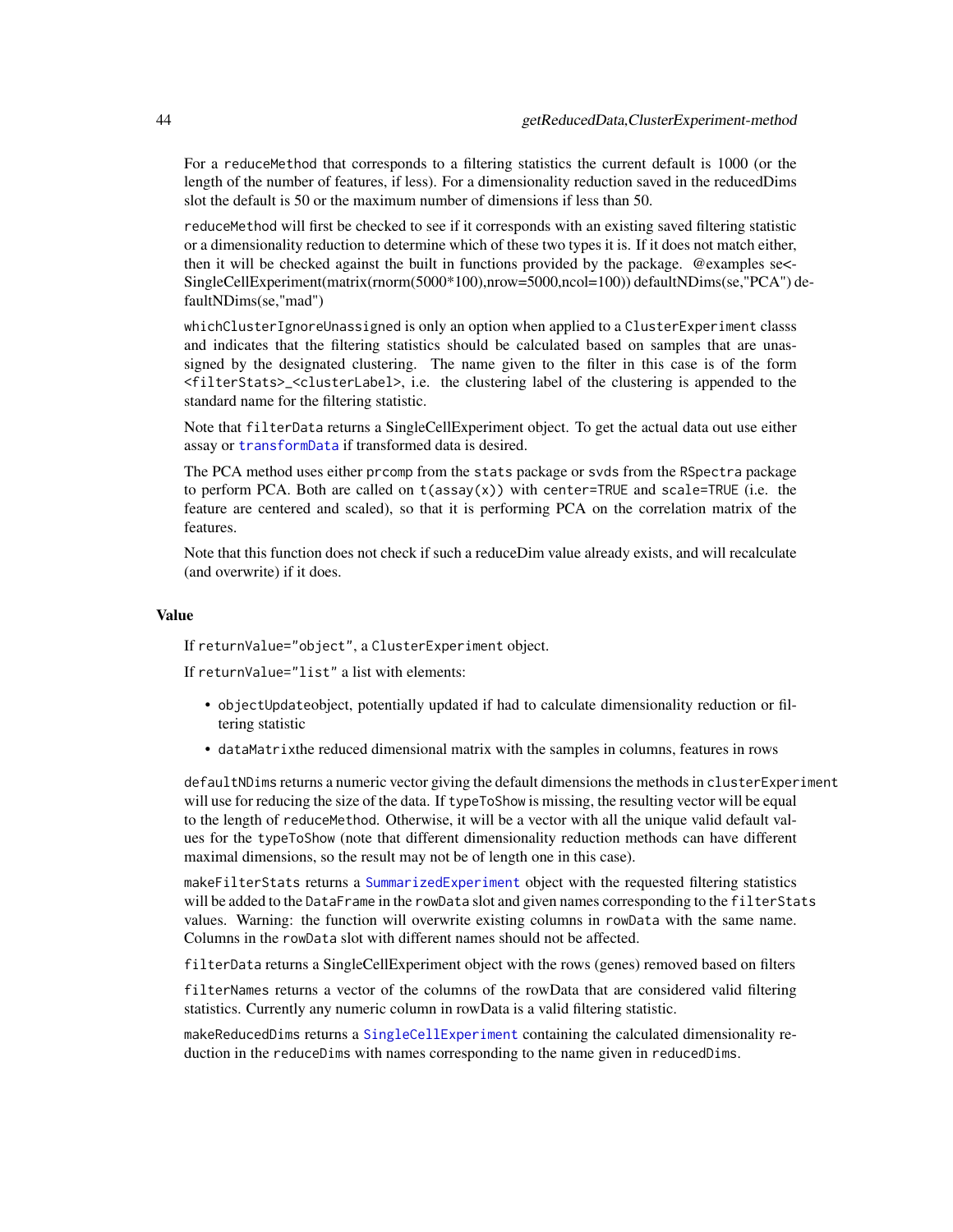internalFunctionCheck 45

# See Also

[makeFilterStats](#page-39-0),[makeReducedDims](#page-39-0), [filterData](#page-39-0), [reducedDim](#page-0-0)

# Examples

```
data(simData)
listBuiltInFilterStats()
scf<-makeFilterStats(simData,filterStats=c("var","mad"))
scf
scfFiltered<-filterData(scf,filterStats="mad",percentile=10)
scfFiltered
assay(scfFiltered)[1:10,1:10]
data(simData)
listBuiltInReducedDims()
scf<-makeReducedDims(simData, reducedDims="PCA", maxDims=3)
scf
```
internalFunctionCheck *Class ClusterFunction*

#### <span id="page-44-0"></span>Description

ClusterFunction is a class for holding functions that can be used for clustering in the clustering algorithms in this package.

The constructor ClusterFunction creates an object of the class ClusterFunction.

# Usage

```
internalFunctionCheck(clusterFUN, inputType, algorithmType, outputType)
```

```
ClusterFunction(clusterFUN, ...)
```

```
## S4 method for signature '`function`'
ClusterFunction(
  clusterFUN,
  inputType,
  outputType,
  algorithmType,
  inputClassifyType = NA_character_,
  requiredArgs = NA_character_,
 classifyFUN = NULL,
  checkFunctions = TRUE
)
```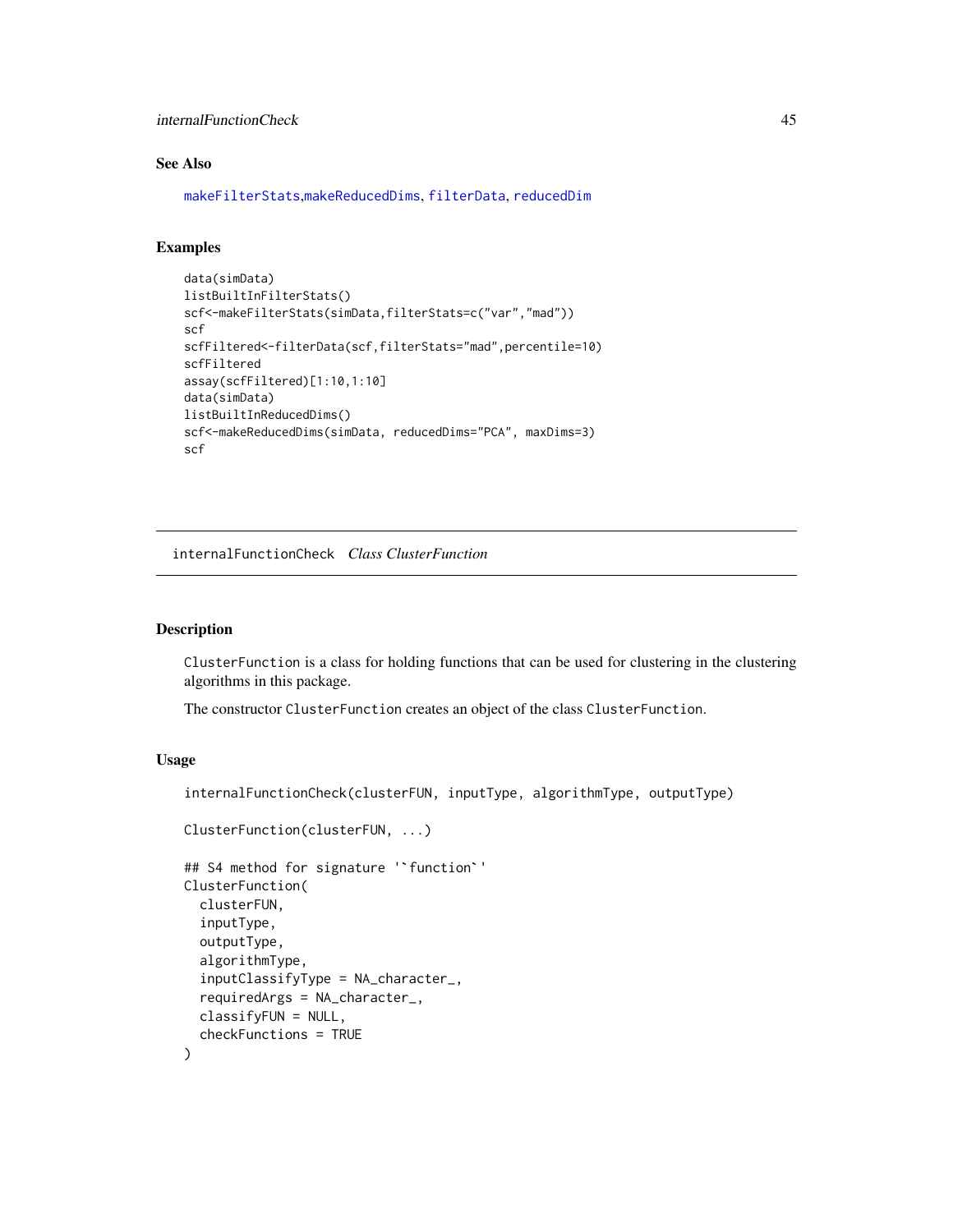# Arguments

| clusterFUN        | function passed to slot cluster FUN.                                           |  |
|-------------------|--------------------------------------------------------------------------------|--|
| inputType         | character for slot input Type                                                  |  |
| algorithmType     | character for slot inputType                                                   |  |
| outputType        | character for slot outputType                                                  |  |
| $\cdot$           | arguments passed to different methods of ClusterFunction                       |  |
| inputClassifyType |                                                                                |  |
|                   | character for slot inputClassifyType                                           |  |
| requiredArgs      | character for slot required Args                                               |  |
| classifyFUN       | function for slot classifyFUN                                                  |  |
| checkFunctions    | logical for whether to check the input functions with internal Functions Check |  |

# Details

internalFunctionCheck is the function that is called by the validity check of the ClusterFunction constructor (if checkFunctions=TRUE). It is available as an S3 function for the user to be able to test their functions and debug them, which is difficult to do with a S4 validity function.

clusterFUN: The following arguments are required to be accepted for clusterFUN – higher-level code may pass these arguments (but the function can ignore them or just have be handled with a ... )

- "inputMatrix"will be the matrix of data
- "inputType"one of "X", "diss", or "cat". If "X", then inputMatrix is assumed to be nfeatures x nsamples (like assay(CEObj) would give). If "cat" then nfeatures x nsamples, but all entries should be categorical levels, encoded by positive integers, with -1/-2 types of NA (like a clusterMatrix slot, but with dimensions switched). If "diss", then inputMatrix should be a nxn dissimilarity matrix.
- "checkArgs"logical argument. If checkArgs=TRUE, the clusterFUN should check if the arguments passed in ... are valid and return an error if not; otherwise, no error will be given, but the check should be done and only valid arguments in ... passed along. This is necessary for the function to work with clusterMany which passes all arguments to all functions without checking.
- "cluster.only"logical argument. If cluster.only=TRUE, then clusterFUN should return only the vector of cluster assignments (or list if outputType="list"). If cluster.only=FALSE then the clusterFUN should return a named list where one of the elements entitled clustering contains the vector described above (no list allowed!); anything else needed by the classifyFUN to classify new data should be contained in the output list as well. cluster.only is set internally depending on whether classifyFUN will be later used by subsampling or only for clustering the final product.
- "..."Any additional arguments specific to the algorithm used by clusterFUN should be passed via ... and NOT passed via arguments to clusterFUN
- "Other required arguments"clusterFUN must also accept arguments required for its algorithmType (see Details below).

classifyFUN: The following arguments are required to be accepted for classifyFUN (if not NULL)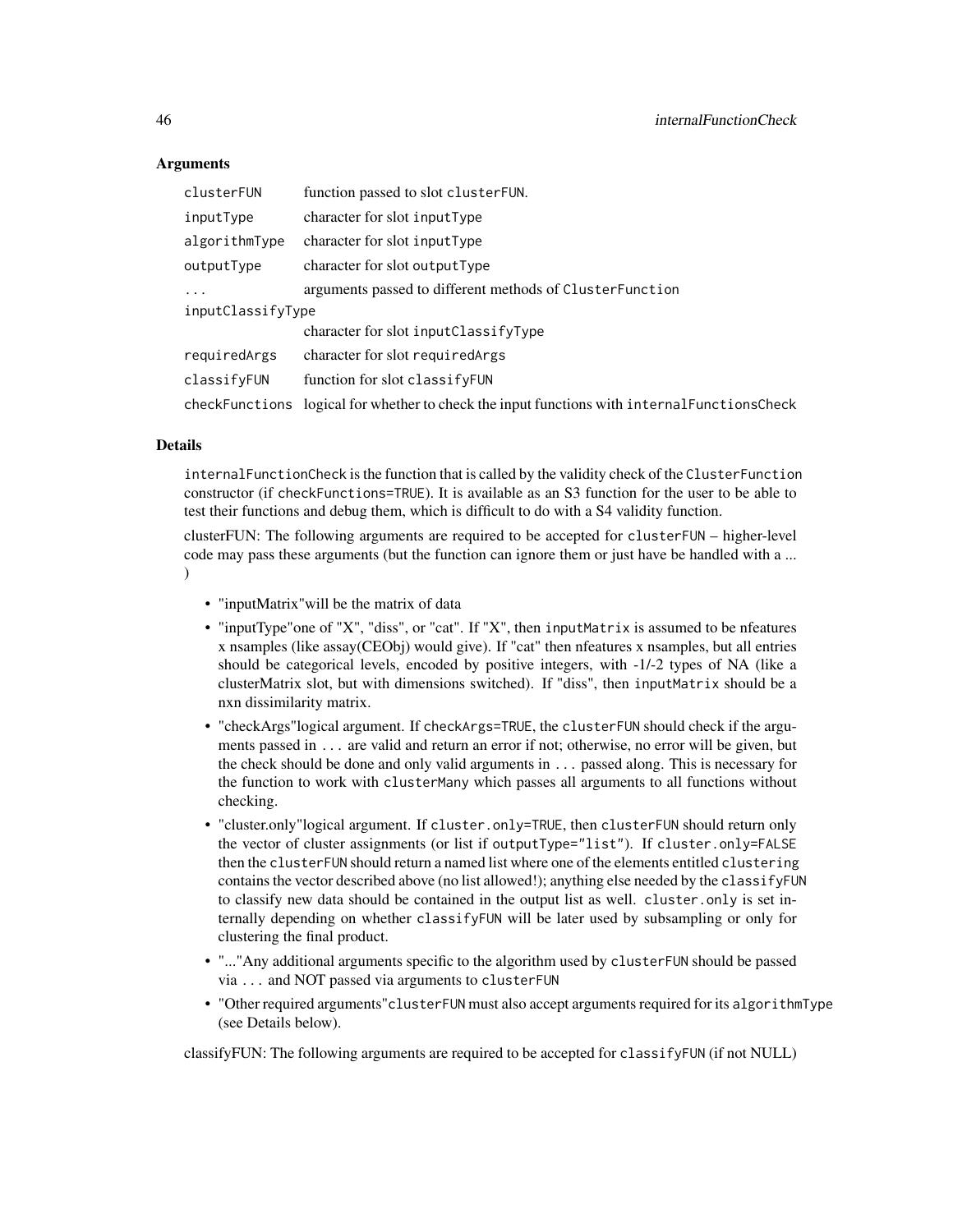- inputMatrixthe *new* data that will be classified into the clusters
- inputTypethe inputType of the new data (see above)
- clusterResultthe result of running clusterFUN on the training data, when cluster.only=FALSE. Whatever is returned by clusterFUN is assumed to be sufficient for this function to classify new objects (e.g. could return the centroids of the clustering, if clustering based on nearest centroid).

algorithmType: Type "01" is for clustering functions that expect as an input a dissimilarity matrix that takes on 0-1 values (e.g. from subclustering) with 1 indicating more dissimilarity between samples. "01" algorithm types must also have inputType equal to "diss". It is also generally expected that "01" algorithms use the 0-1 nature of the input to set criteria as to where to find clusters. "01" functions must take as an argument alpha between 0 and 1 to determine the clusters, where larger values of alpha require less similarity between samples in the same cluster. "K" is for clustering functions that require an argument k (the number of clusters), but arbitrary inputType. On the other hand, "K" algorithms are assumed to need a predetermined 'k' and are also assumed to cluster all samples to a cluster. If not, the post-processing steps in [mainClustering](#page-49-0) such as findBestK and removeSil may not operate correctly since they rely on silhouette distances.

### Value

Returns a logical value of TRUE if there are no problems. If there is a problem, returns a character string describing the problem encountered.

A ClusterFunction object.

#### **Slots**

clusterFUN a function defining the clustering function. See details for required arguments.

- inputType a character vector defining what type(s) of input clusterFUN takes. Must consist of values "diss","X", or "cat" indicating the set of input values that the algorithm can handle (see details below).
- algorithmType a character defining what type of clustering algorithm clusterFUN is. Must be one of either "01" or "K". clusterFUN must take the corresponding required arguments for its type (see details below).
- classifyFUN a function that has takes as input new data and the output of clusterFUN (where the output is from when cluster.only=FALSE) and results in cluster assignments of the new data. Used in subsampling clustering. Note that the function should assume that the data given to the inputMatrix argument is not the same samples that were input to the ClusterFunction (but does assume that it is the same number of features/columns). If slot classifyFUN is given value NULL then subsampling type can only be "InSample", see [subsampleClustering](#page-108-0).
- inputClassifyType the input type for the classification function (if not NULL); like inputType, must be a vector containing "diss","X", or "cat"
- outputType the type of output given by clusterFUN. Must either be "vector" or "list". If "vector" then the output should be a vector of length equal to the number of observations with integervalued elements identifying them to different clusters; the vector assignments should be in the same order as the original input of the data. Samples that are not assigned to any cluster should be given a '-1' value. If "list", then it must be a list equal to the length of the number of clusters, and the elements of the list contain the indices of the samples in that cluster. Any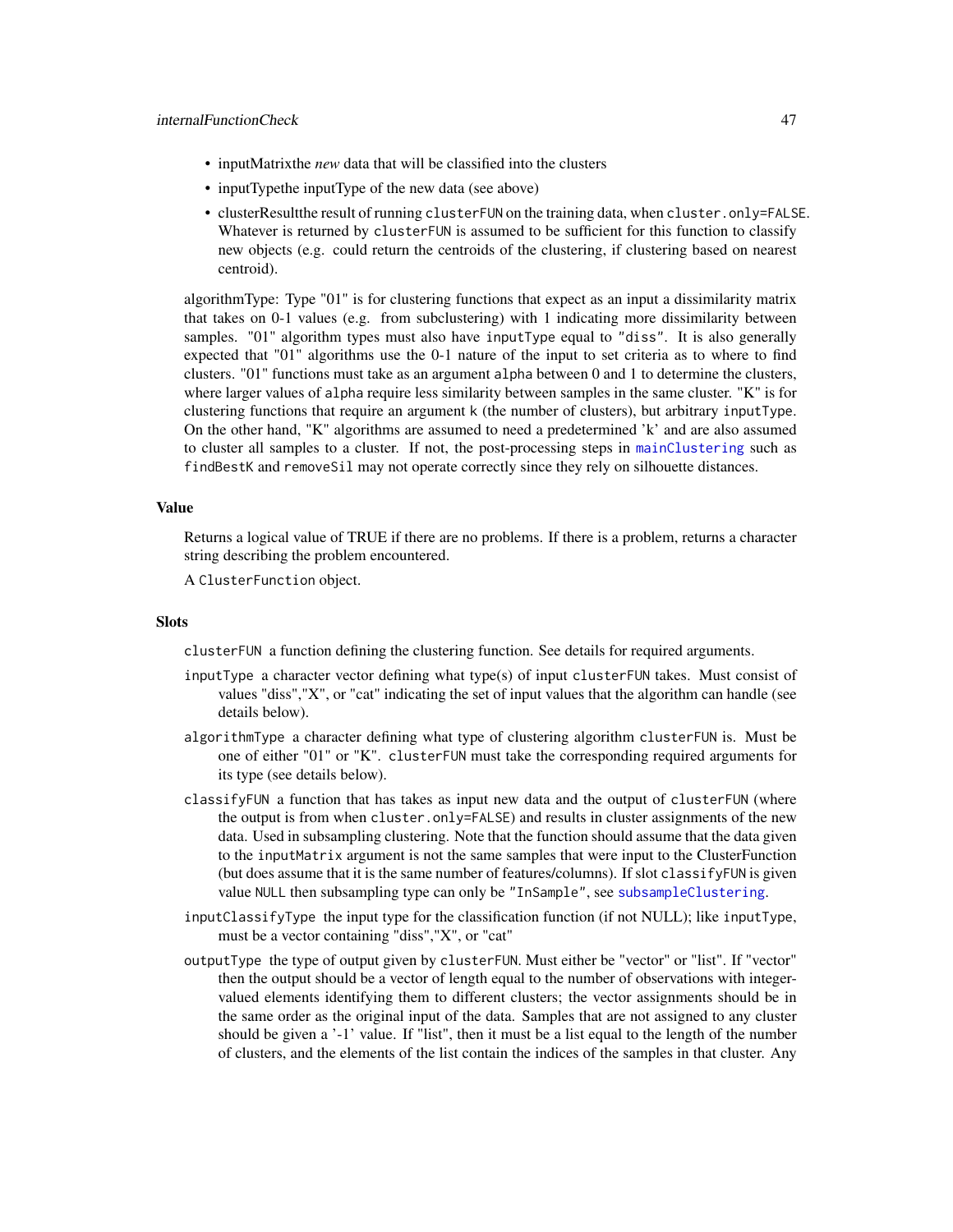indices not in any of the list elements are assumed to be -1. The main advantage of "list" is that it can preserve the order of the clusters if the clusterFUN desires to do so. In which case the orderBy argument of [mainClustering](#page-49-0) can preserve this ordering (default is to order by size).

- requiredArgs Any additional required arguments for clusterFUN (beyond those required of all clusterFUN, described in details). Will be used in checking that user provided necessary arguments.
- checkFunctions logical. If TRUE, the validity check of the ClusterFunction object will check the clusterFUN with simple toy data using the function internalFunctionCheck.

### Examples

```
#Use internalFunctionCheck to check possible function
goodFUN<-function(inputMatrix,k,cluster.only,...){
cluster::pam(x=t(inputMatrix),k=k,cluster.only=cluster.only)
}
#passes internal check
internalFunctionCheck(goodFUN,inputType=c("X","diss"),
   algorithmType="K",outputType="vector")
myCF<-ClusterFunction(clusterFUN=goodFUN, inputType="X",
   algorithmType="K", outputType="vector")
#doesn't work, because haven't made results return vector when cluster.only=TRUE
badFUN<-function(inputMatrix,k,cluster.only,...){cluster::pam(x=inputMatrix,k=k)}
internalFunctionCheck(badFUN,inputType=c("X","diss"),
   algorithmType="K",outputType="vector")
```
<span id="page-47-0"></span>listBuiltInFunctions *Built in ClusterFunction options*

# **Description**

Documents the built-in clustering options that are available in the clusterExperiment package.

# Usage

```
listBuiltInFunctions()
```
## S4 method for signature 'character' getBuiltInFunction(object)

```
listBuiltInTypeK()
```
listBuiltInType01()

#### Arguments

object name of built in function.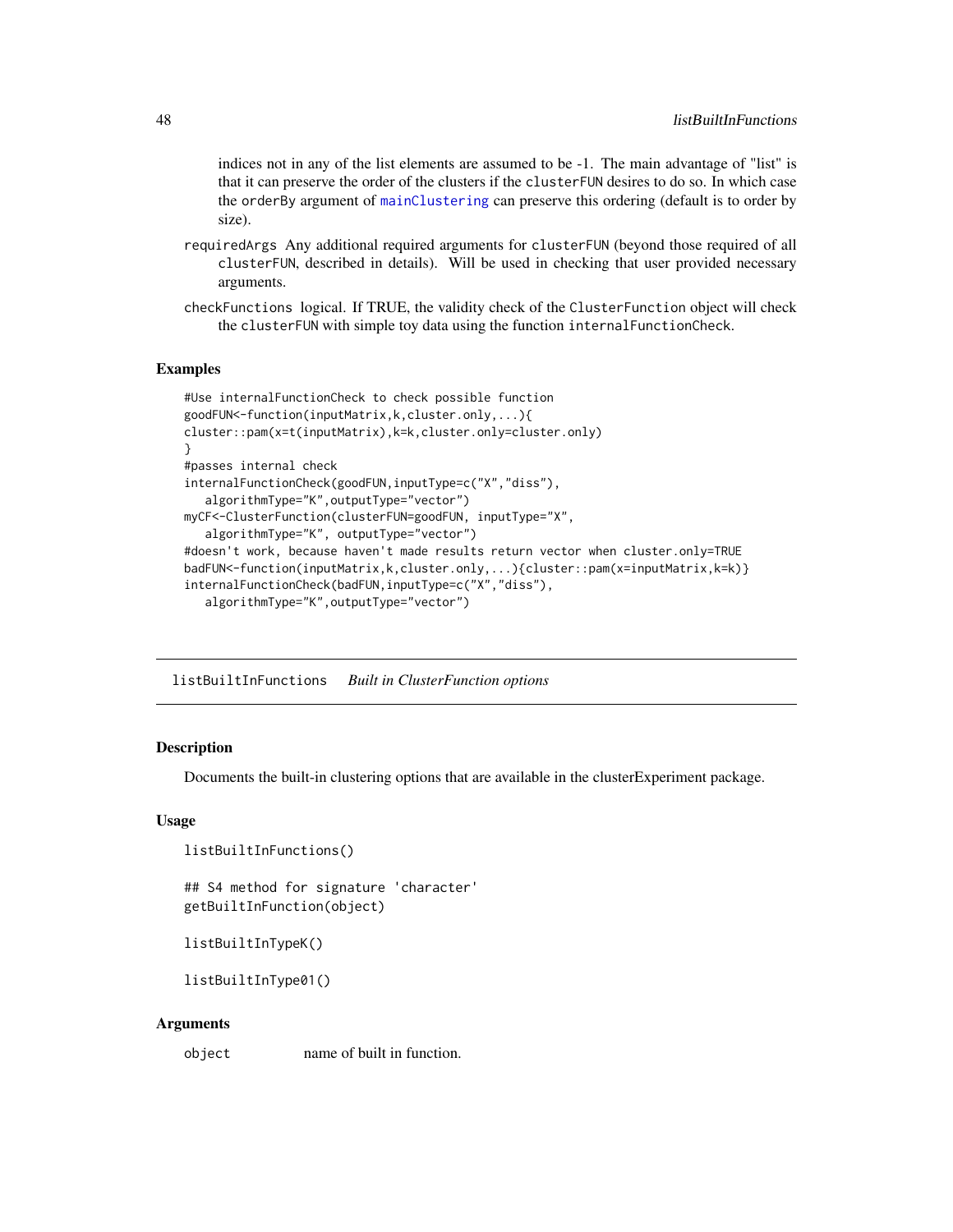listBuiltInFunctions will return the character names of the built-in clustering functions available.

listBuiltInTypeK returns the names of the built-in functions that have type 'K'

listBuiltInType01 returns the names of the built-in functions that have type '01'

getBuiltInFunction will return the ClusterFunction object of a character value that corresponds to a built-in function.

[algorithmType](#page-19-0) and [inputType](#page-19-0) will return the algorithmType and inputType of the built-in clusterFunction corresponding to the character value.

**Built-in clustering methods:** The built-in clustering methods, the names of which can be accessed by listBuiltInFunctions() are the following:

- "pam"Based on [pam](#page-0-0) in cluster package. Arguments to that function can be passed via clusterArgs. Input can be either "x" or "diss"; algorithm type is "K"
- "clara"Based on [clara](#page-0-0) in cluster package. Arguments to that function can be passed via clusterArgs. Note that we have changed the default arguments of that function to match the recommendations in the documentation of [clara](#page-0-0) (numerous functions are set to less than optimal settings for back-compatiability). Specifically, the following defaults are implemented samples=50, keep.data=FALSE, mediods.x=FALSE,rngR=TRUE, pamLike=TRUE, correct.d=TRUE. Input is "X"; algorithm type is "K".
- "kmeans"Based on [kmeans](#page-0-0) in stats package. Arguments to that function can be passed via clusterArgs except for centers which is reencoded here to be the argument 'k' Input is "X"; algorithm type is "K"
- "mbkmeans"[mbkmeans](#page-0-0) runs mini-batch kmeans, a more computationally efficient version of kmeans.
- "hierarchical01"[hclust](#page-0-0) in stats package is used to build hiearchical clustering. Arguments to that function can be passed via clusterArgs. The hierarchical01 cuts the hiearchical tree based on the parameter alpha. It does not use the cutree function, but instead transversing down the tree until getting a block of samples with whose summary of the values is greater than or equal to 1-alpha. Arguments that can be passed to 'hierarchical01' are 'evalCluster-Method' which determines how to summarize the samples' values of D[samples,samples] for comparison to 1-alpha: "maximum" (default) takes the minimum of D[samples,samples] and requires it to be less than or equal to 1-alpha; "average" requires that each row mean of D[samples,samples] be less than or equal to 1-alpha. Additional arguments of hclust can also be passed via clusterArgs to control the hierarchical clustering of D. Input is "diss"; algorithm type is "01"
- "hierarchicalK"[hclust](#page-0-0) in stats package is used to build hiearchical clustering and [cutree](#page-0-0) is used to cut the tree into k clusters. Input is "diss"; algorithm type is "K"
- "tight"Based on the algorithm in Tsang and Wong, specifically their method of picking clusters from a co-occurance matrix after subsampling. The clustering encoded here is not the entire tight clustering algorithm, only that single piece that identifies clusters from the cooccurance matrix. Arguments for the tight method are 'minSize.core' (default=2), which sets the minimimum number of samples that form a core cluster. Input is "diss"; algorithm type is "01"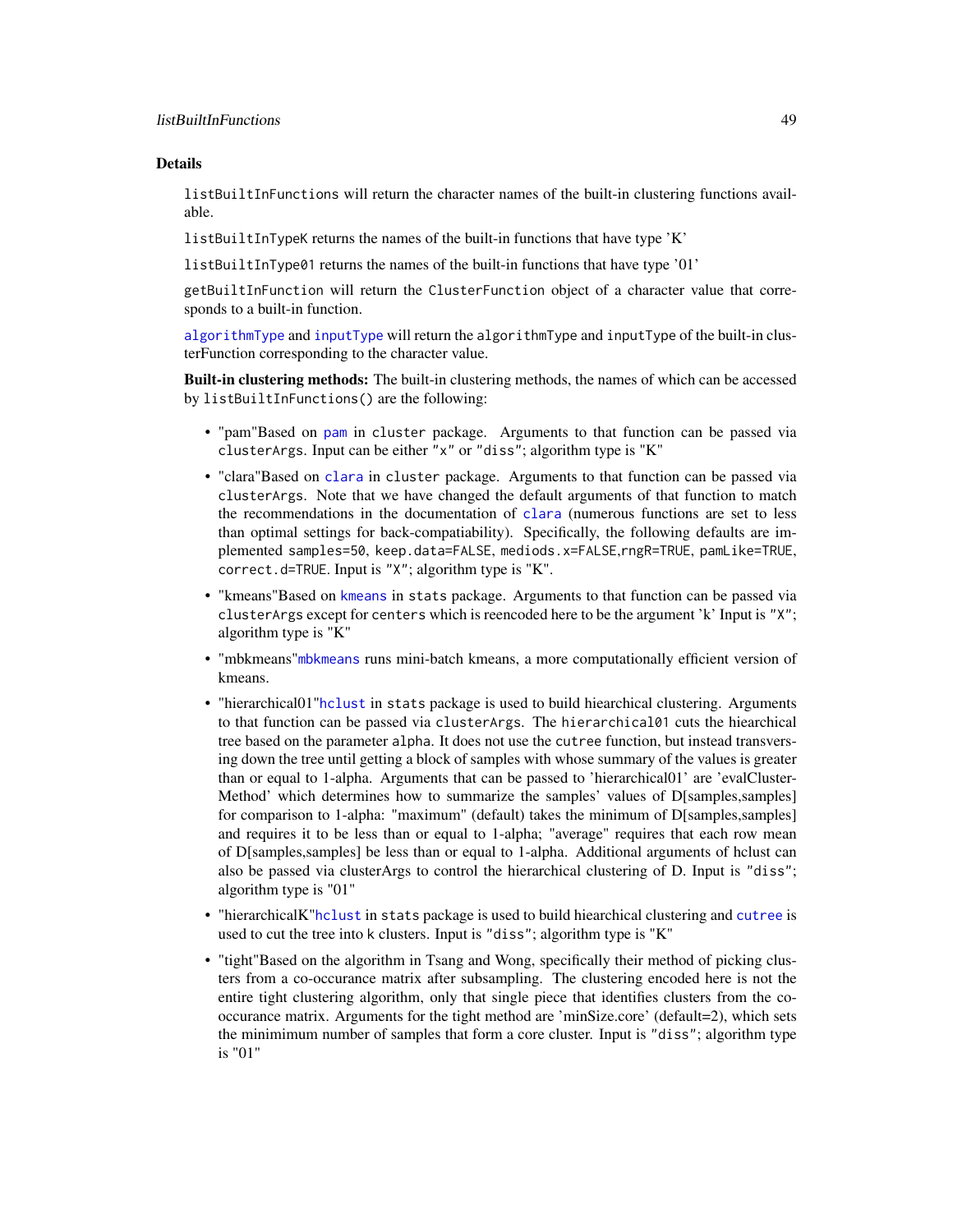• "spectral"[specc](#page-0-0) in kernlab package is used to perform spectral clustering. Note that spectral clustering can produce errors if the number of clusters (K) is not sufficiently smaller than the number of samples (N).  $K < N$  is not always sufficient. Input is "X"; algorithm type is "K".

#### Value

listBuiltInFunctions returns a character vector of all the built-in cluster functions' names.

getBuiltInFunction returns the ClusterFunction object that corresponds to the character name of a function

listBuiltInTypeK returns a character vector of the names of built-in cluster functions that are of type "K"

listBuiltInType01 returns a character vector of the names of built-in cluster functions that are of type "01"

## See Also

[ClusterFunction](#page-44-0), [algorithmType](#page-19-0), [inputType](#page-19-0)

# Examples

```
listBuiltInFunctions()
algorithmType(c("kmeans","pam","hierarchical01"))
inputType(c("kmeans","pam","hierarchical01"))
listBuiltInTypeK()
listBuiltInType01()
```
<span id="page-49-0"></span>mainClustering *Cluster distance matrix from subsampling*

### Description

Given input data, this function will try to find the clusters based on the given ClusterFunction object.

#### Usage

```
## S4 method for signature 'character'
mainClustering(clusterFunction, ...)
```

```
## S4 method for signature 'ClusterFunction'
mainClustering(
  clusterFunction,
  inputMatrix,
  inputType,
  clusterArgs = NULL,
  minSize = 1,
  orderBy = c("size", "best"),
  format = c("vector", "list"),
```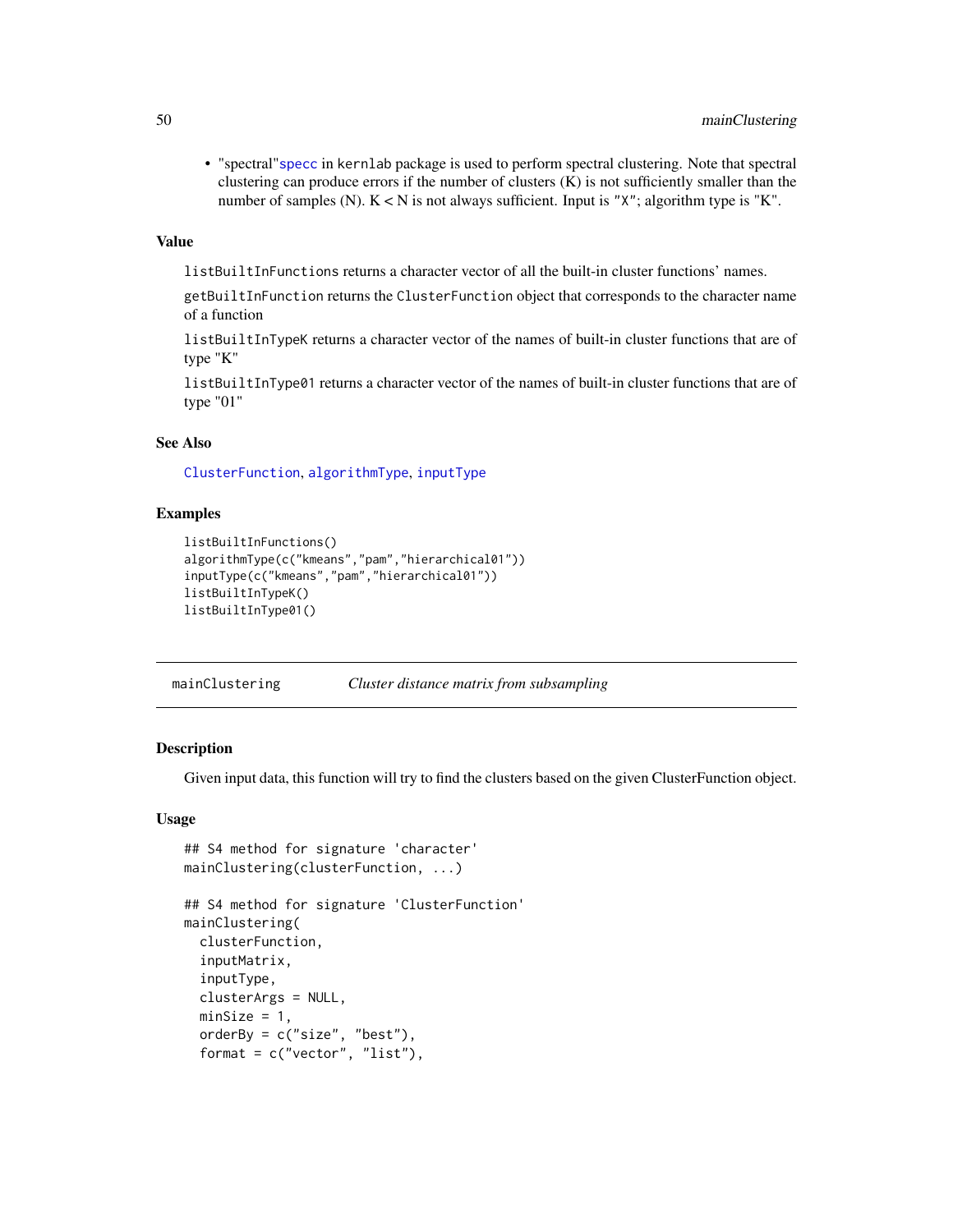# mainClustering 51

```
returnData = FALSE,
  warnings = TRUE,
  ...
\mathcal{L}
```

```
## S4 method for signature 'ClusterFunction'
getPostProcessingArgs(clusterFunction)
```
# Arguments

clusterFunction

|             | a ClusterFunction object that defines the clustering routine. See ClusterFunction<br>for required format of user-defined clustering routines. User can also give a<br>character value to the argument clusterFunction to indicate the use of cluster-<br>ing routines provided in package. Type listBuiltInFunctions at command<br>prompt to see the built-in clustering routines. If clusterFunction is missing,<br>the default is set to "pam".                                                                                                       |
|-------------|---------------------------------------------------------------------------------------------------------------------------------------------------------------------------------------------------------------------------------------------------------------------------------------------------------------------------------------------------------------------------------------------------------------------------------------------------------------------------------------------------------------------------------------------------------|
| .           | arguments passed to the post-processing steps of the clustering. The available<br>post-processing arguments for a ClusterFunction object depend on it's algo-<br>rithm type and can be found by calling getPostProcessingArgs. See details<br>below for documentation.                                                                                                                                                                                                                                                                                  |
| inputMatrix | numerical matrix on which to run the clustering or a SummarizedExperiment,<br>SingleCellExperiment, or ClusterExperiment object.                                                                                                                                                                                                                                                                                                                                                                                                                        |
| inputType   | a character vector defining what type of input is given in the inputMatrix ar-<br>gument. Must consist of values "diss", "X", or "cat" (see details). "X" and "cat"<br>should be indicate matrices with features in the row and samples in the col-<br>umn; "cat" corresponds to the features being numerical integers corresponding<br>to categories, while "X" are continuous valued features. "diss" corresponds to an<br>inputMatrix that is a NxN dissimilarity matrix. "cat" is largely used internally<br>for clustering of sets of clusterings. |
| clusterArgs | arguments to be passed directly to the clusterFUN slot of the ClusterFunction<br>object                                                                                                                                                                                                                                                                                                                                                                                                                                                                 |
| minSize     | the minimum number of samples in a cluster. Clusters found below this size<br>will be discarded and samples in the cluster will be given a cluster assignment<br>of "-1" to indicate that they were not clustered.                                                                                                                                                                                                                                                                                                                                      |
| orderBy     | how to order the cluster (either by size or by maximum alpha value). If or-<br>derBy="size" the numbering of the clusters are reordered by the size of the<br>cluster, instead of by the internal ordering of the clusterFUN defined in the<br>ClusterFunction object (an internal ordering is only possible if slot outputType<br>of the ClusterFunction is "list").                                                                                                                                                                                   |
| format      | whether to return a list of indices in a cluster or a vector of clustering assign-<br>ments. List is mainly for compatibility with sequential part.                                                                                                                                                                                                                                                                                                                                                                                                     |
| returnData  | logical as to whether to return the diss or x matrix in the output. If FALSE only<br>the clustering vector is returned.                                                                                                                                                                                                                                                                                                                                                                                                                                 |
| warnings    | logical as to whether should give warning if arguments given that don't match<br>clustering choices given. Otherwise, inapplicable arguments will be ignored<br>without warning.                                                                                                                                                                                                                                                                                                                                                                        |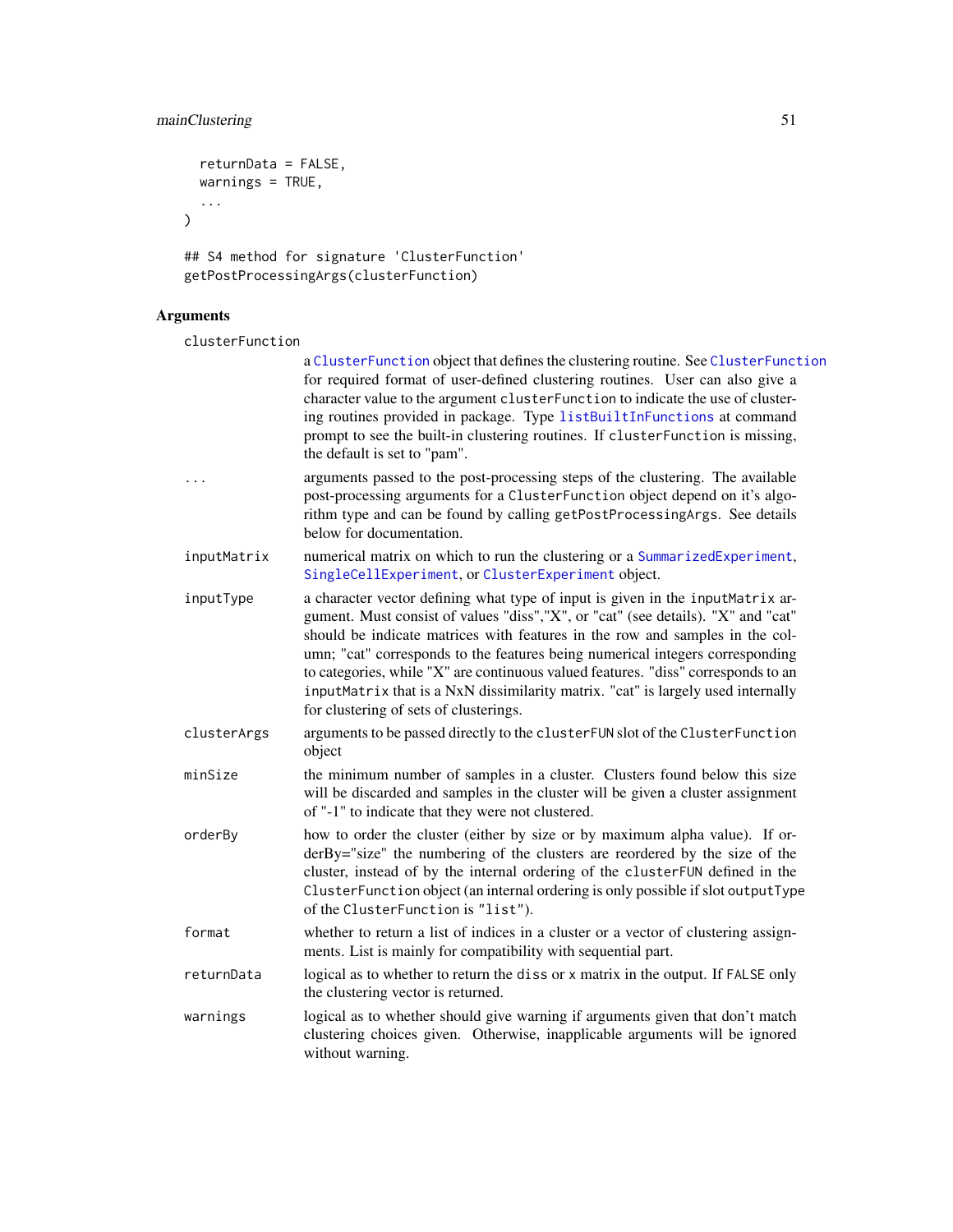mainClustering is not meant to be called by the user. It is only an exported function so as to be able to clearly document the arguments for mainClustering which can be passed via the argument mainClusterArgs in functions like [clusterSingle](#page-26-0) and [clusterMany](#page-21-0).

Post-processing Arguments: For post-processing the clustering, currently only type 'K' algorithms have a defined post-processing. Specifically

- "findBestK"logical, whether should find best K based on average silhouette width (only used if clusterFunction of type "K").
- "kRange"vector of integers to try for k values if findBestK=TRUE. If k is given in clusterArgs, then default is  $k-2$  to  $k+20$ , subject to those values being greater than 2; if not the default is 2:20. Note that default values depend on the input k, so running for different choices of k and findBestK=TRUE can give different answers unless kRange is set to be the same.
- "removeSil"logical as to whether remove the assignment of a sample to a cluster when the sample's silhouette value is less than silCutoff
- "silCutoff"Cutoff on the minimum silhouette width to be included in cluster (only used if removeSil=TRUE).

#### Value

If returnData=FALSE, mainClustering returns a vector of cluster assignments (if format="vector") or a list of indices for each cluster (if format="list"). Clusters less than minSize are removed. If returnData=TRUE, then mainClustering returns a list

- resultsThe clusterings of each sample.
- inputMatrixThe input matrix given to argument inputMatrix. Useful if input is result of subsampling, in which case input is the set of clusterings found over subsampling.

### Examples

```
data(simData)
cl1<-mainClustering(inputMatrix=simData, inputType="X",
    clusterFunction="pam",clusterArgs=list(k=3))
#supply a dissimilarity, use algorithm type "01"
diss<-as.matrix(dist(t(simData),method="manhattan"))
cl2<-mainClustering(diss, inputType="diss", clusterFunction="hierarchical01",
    clusterArgs=list(alpha=.1))
cl3<-mainClustering(inputMatrix=diss, inputType="diss", clusterFunction="pam",
    clusterArgs=list(k=3))
# run hierarchical method for finding blocks, with method of evaluating
# coherence of block set to evalClusterMethod="average", and the hierarchical
# clustering using single linkage:
# (clustering function requires type 'diss'),
clustSubHier <- mainClustering(diss, inputType="diss",
    clusterFunction="hierarchical01", minSize=5,
    clusterArgs=list(alpha=0.1,evalClusterMethod="average", method="single"))
```
#post-process results of pam -- must pass diss for silhouette calculation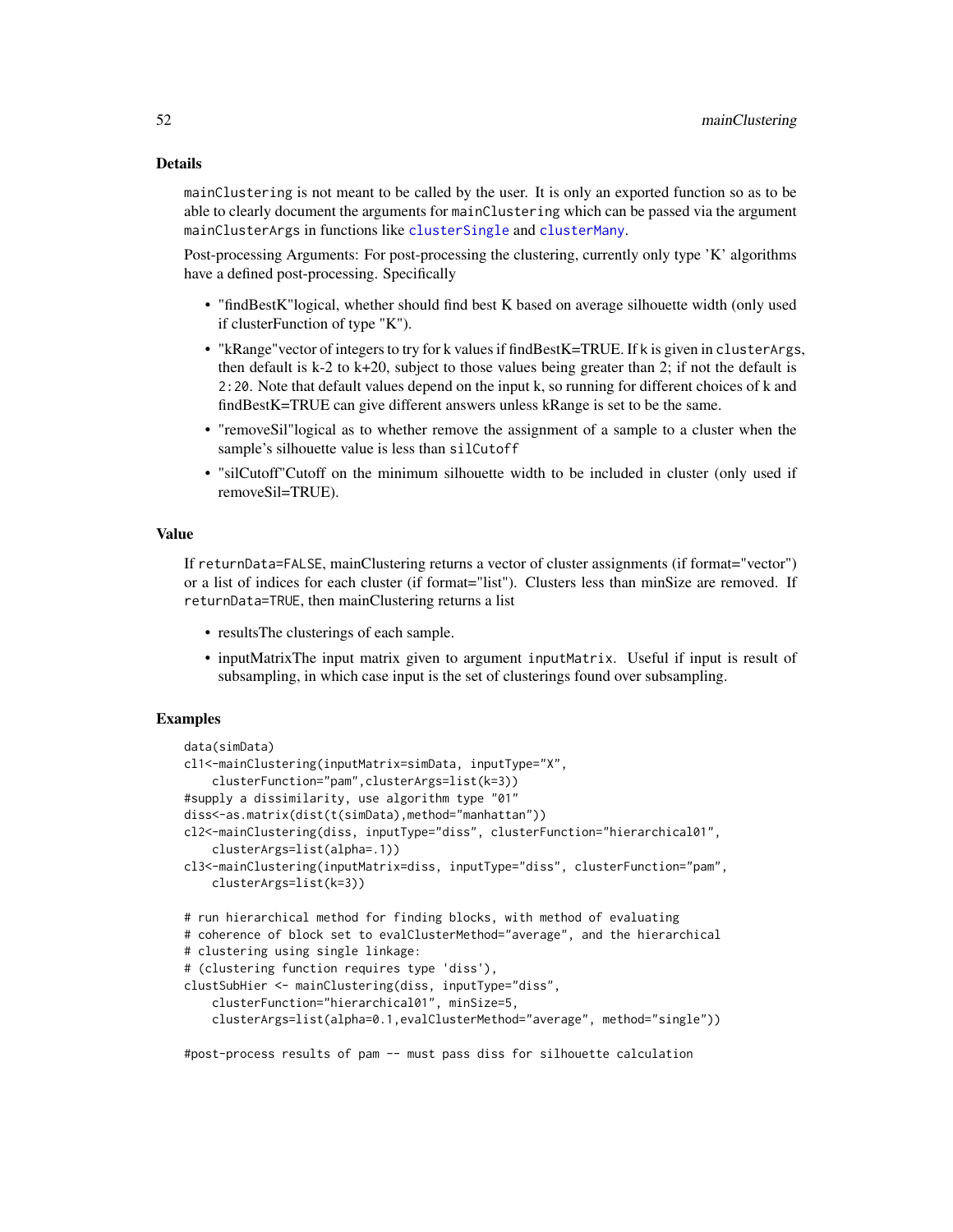# makeConsensus 53

```
clustSubPamK <- mainClustering(simData, inputType="X", clusterFunction="pam",
    silCutoff=0, minSize=5, diss=diss, removeSil=TRUE, clusterArgs=list(k=3))
clustSubPamBestK <- mainClustering(simData, inputType="X", clusterFunction="pam", silCutoff=0,
   minSize=5, diss=diss, removeSil=TRUE, findBestK=TRUE, kRange=2:10)
# note that passing the wrong arguments for an algorithm results in warnings
# (which can be turned off with warnings=FALSE)
clustSubTight_test <- mainClustering(diss, inputType="diss",
  clusterFunction="tight",
  clusterArgs=list(alpha=0.1), minSize=5, removeSil=TRUE)
clustSubTight_test2 <- mainClustering(diss, inputType="diss",
  clusterFunction="tight",
  clusterArgs=list(alpha=0.1,evalClusterMethod="average"))
```
makeConsensus *Find sets of samples that stay together across clusterings*

#### Description

Find sets of samples that stay together across clusterings in order to define a new clustering vector.

# Usage

```
## S4 method for signature 'matrix'
makeConsensus(
 x,
 proportion,
  clusterFunction = "hierarchical01",
 minSize = 5,
 propUnassigned = 0.5,
 whenUnassign = c("before", "after"),
  clusterArgs = NULL
\lambda## S4 method for signature 'ClusterExperiment'
makeConsensus(
 x,
 whichClusters,
 eraseOld = FALSE,
 clusterLabel = "makeConsensus",
  ...
)
```
#### Arguments

x a matrix with samples on the rows and different clusterings on the columns or [ClusterExperiment](#page-10-0) object.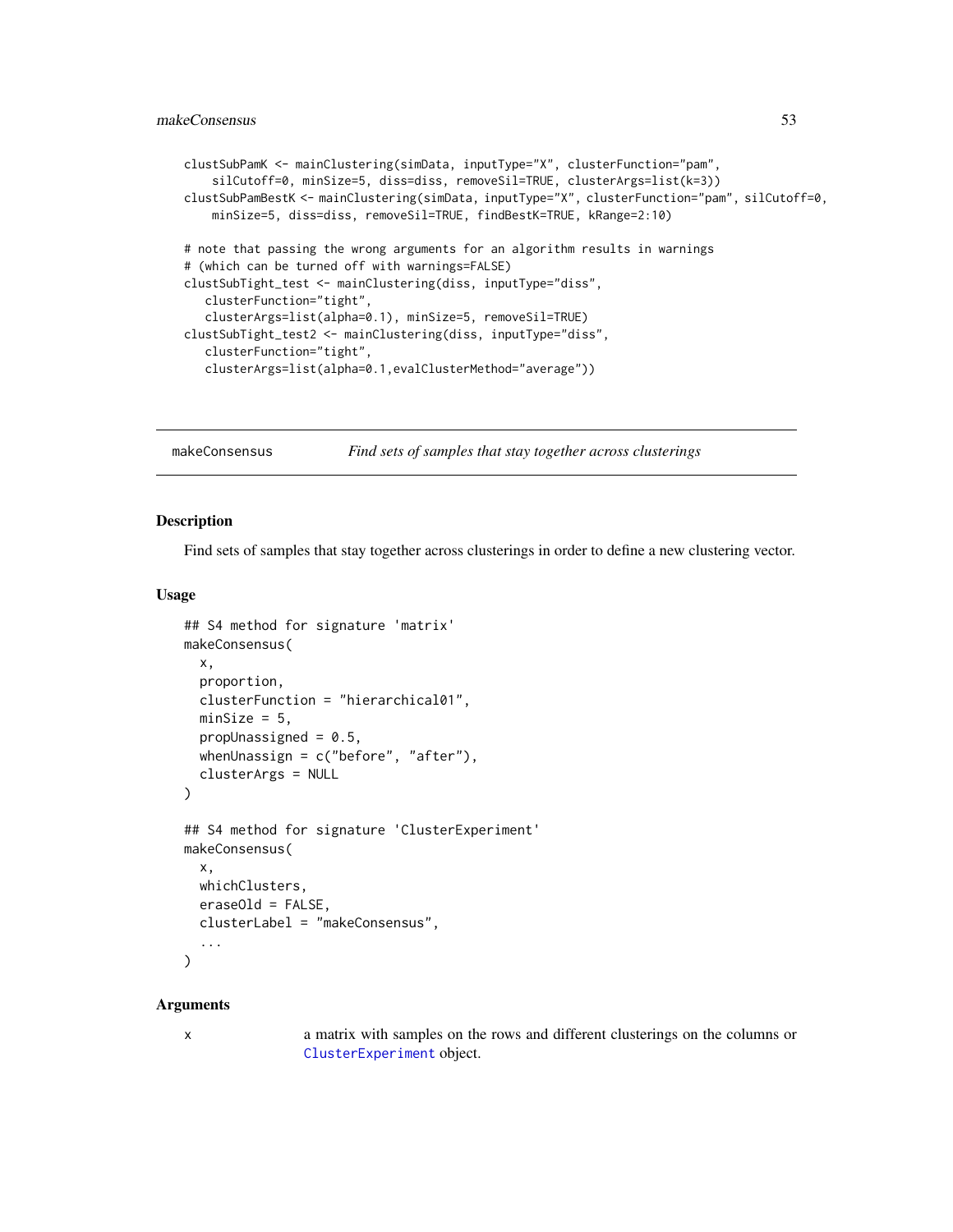| proportion      | The proportion of times that two sets of samples should be together in order<br>to be grouped into a cluster (if $\langle 1$ , passed to mainClustering via alpha = 1 -<br>proportion)                                                                                                                                                                                                                                                                                                                                                                                                                                                                                                                                                                                                                                                                                                                      |
|-----------------|-------------------------------------------------------------------------------------------------------------------------------------------------------------------------------------------------------------------------------------------------------------------------------------------------------------------------------------------------------------------------------------------------------------------------------------------------------------------------------------------------------------------------------------------------------------------------------------------------------------------------------------------------------------------------------------------------------------------------------------------------------------------------------------------------------------------------------------------------------------------------------------------------------------|
| clusterFunction |                                                                                                                                                                                                                                                                                                                                                                                                                                                                                                                                                                                                                                                                                                                                                                                                                                                                                                             |
|                 | the clustering function to use (passed to mainClustering); currently must be<br>of type '01' and accept as input matrices of type "cat" (see details of ?Cluster-<br>Function).                                                                                                                                                                                                                                                                                                                                                                                                                                                                                                                                                                                                                                                                                                                             |
| minSize         | minimum size required for a set of samples to be considered in a cluster because<br>of shared clustering, passed to mainClustering                                                                                                                                                                                                                                                                                                                                                                                                                                                                                                                                                                                                                                                                                                                                                                          |
| propUnassigned  | samples with greater than this proportion of assignments equal to '-1' are as-<br>signed a '-1' cluster value as a last step (only if proportion $\lt 1$ )                                                                                                                                                                                                                                                                                                                                                                                                                                                                                                                                                                                                                                                                                                                                                  |
| whenUnassign    | (provided for back compatibility with previous versions). Must be one of "be-<br>fore" or "after", indicating at what point are samples with a proportion of as-<br>signments of -1 greater than propUnassigned forced to have a '-1' value. If<br>"before", then these samples are removed and not used for clustering. If "after",<br>these samples are included in the clustering step, but then the cluster values they<br>receive are assigned a '-1. These choices may result in different clusterings, be-<br>cause if these samples are included in the clustering (i.e. whenUnassign="after",<br>then these samples may affect the cluster assignments of other samples. The<br>default is currently "before", but previous to version 2.5.4, there was no such<br>option and the code internally set to "after", so for reproducibility with older<br>results, users may need to set this option. |
| clusterArgs     | list of arguments to be passed to the call to mainClustering that is used to<br>cluster the proportion overlap between samples.                                                                                                                                                                                                                                                                                                                                                                                                                                                                                                                                                                                                                                                                                                                                                                             |
| whichClusters   | argument that can be either numeric or character vector indicating the clusterings<br>to be used. See details of getClusterIndex.                                                                                                                                                                                                                                                                                                                                                                                                                                                                                                                                                                                                                                                                                                                                                                           |
| erase01d        | logical. Only relevant if input x is of class ClusterExperiment. If TRUE,<br>will erase existing workflow results (clusterMany as well as mergeClusters and<br>makeConsensus). If FALSE, existing workflow results will have "_i" added<br>to the clusterTypes value, where i is one more than the largest such existing<br>workflow clusterTypes.                                                                                                                                                                                                                                                                                                                                                                                                                                                                                                                                                          |
| clusterLabel    | a string used to describe the type of clustering. By default it is equal to "make-<br>Consensus", to indicate that this clustering is the result of a call to makeConsen-<br>sus. However, a more informative label can be set (see vignette).                                                                                                                                                                                                                                                                                                                                                                                                                                                                                                                                                                                                                                                              |
|                 | arguments to be passed on to the method for signature matrix, missing.                                                                                                                                                                                                                                                                                                                                                                                                                                                                                                                                                                                                                                                                                                                                                                                                                                      |

This function was previously called combineMany (versions  $\leq$  2.0.0). combineMany is still available, but is considered defunct and users should update their code accordingly.

The function tries to find a consensus cluster across many different clusterings of the same samples. It does so by creating a nSamples x nSamples matrix of the percentage of co-occurance of each sample and then calling mainClustering to cluster the co-occurance matrix. The function assumes that '-1' labels indicate clusters that are not assigned to a cluster. Co-occurance with the unassigned cluster is treated differently than other clusters. The percent co-occurance is taken only with respect to those clusterings where both samples were assigned. Then samples with more than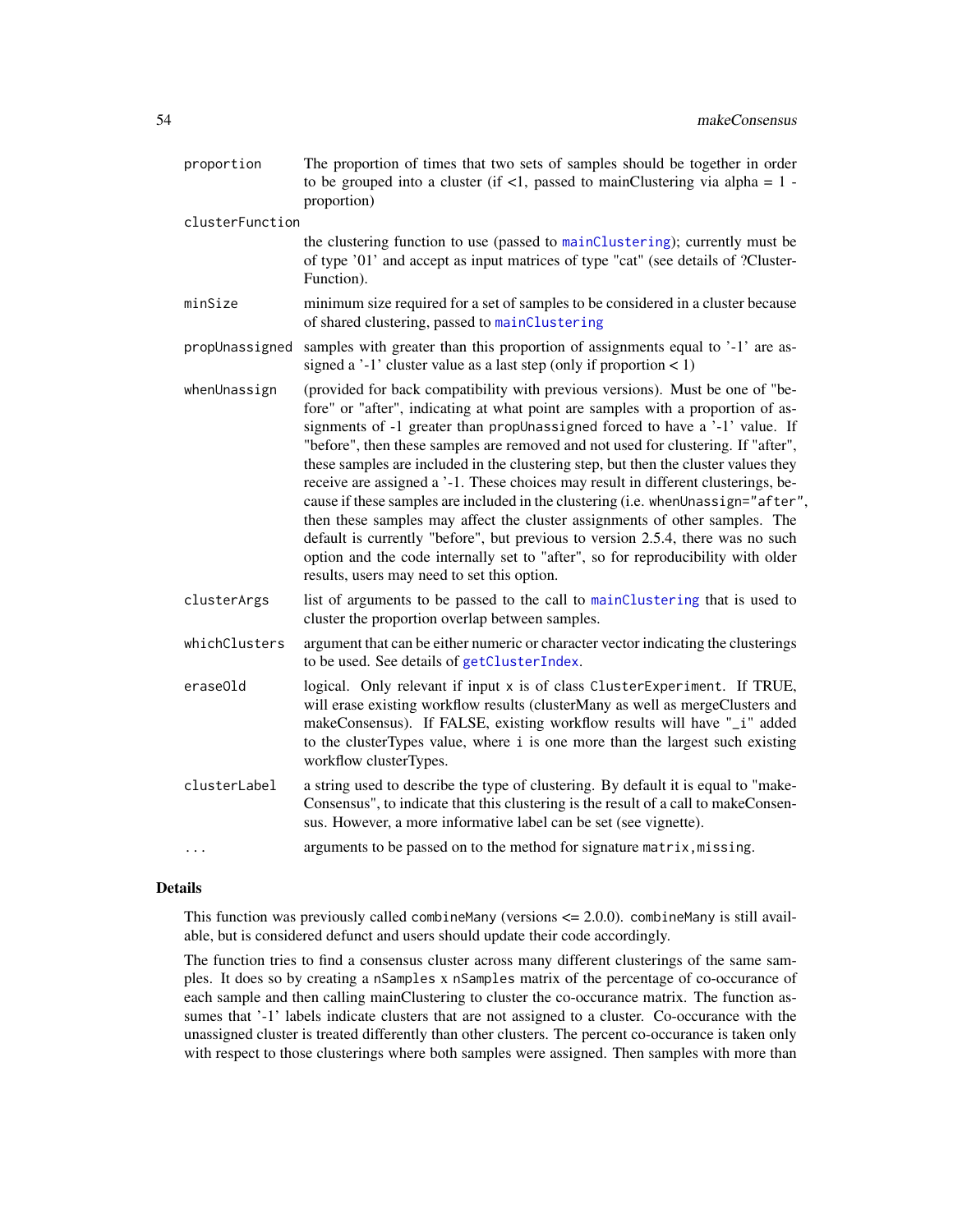### makeConsensus 55

propUnassigned values that are '-1' across all of the clusterings are assigned a '-1' regardless of their cluster assignment.

The method calls [mainClustering](#page-49-0) on the proportion matrix with clusterFunction as the 01 clustering algorithm, alpha=1-proportion, minSize=minSize, and evalClusterMethod=c("average"). See help of [mainClustering](#page-49-0) for more details.

# Value

If x is a matrix, a list with values

- clustering vector of cluster assignments, with "-1" implying unassigned
- percentageShared a nSample x nSample matrix of the percent co-occurance across clusters used to find the final clusters. Percentage is out of those not '-1'
- noUnassignedCorrection a vector of cluster assignments before samples were converted to '-1' because had >propUnassigned '-1' values (i.e. the direct output of the mainClustering output.)

If x is a [ClusterExperiment](#page-10-0), a [ClusterExperiment](#page-10-0) object, with an added clustering of cluster-Types equal to makeConsensus and the percentageShared matrix stored in the coClustering slot.

## Examples

data(simData)

```
cl <- clusterMany(simData,nReducedDims=c(5,10,50), reduceMethod="PCA",
clusterFunction="pam", ks=2:4, findBestK=c(FALSE), removeSil=TRUE,
makeMissingDiss=TRUE, subsample=FALSE)
```

```
#make names shorter for plotting
clMat <- clusterMatrix(cl)
colnames(clMat) <- gsub("TRUE", "T", colnames(clMat))
colnames(clMat) <- gsub("FALSE", "F", colnames(clMat))
colnames(clMat) <- gsub("k=NA,", "", colnames(clMat))
```

```
#require 100% agreement -- very strict
clCommon100 <- makeConsensus(clMat, proportion=1, minSize=10)
```

```
#require 70% agreement based on clustering of overlap
clCommon70 <- makeConsensus(clMat, proportion=0.7, minSize=10)
```

```
oldpar <- par(no.readonly = TRUE)
par(mar=c(1.1, 12.1, 1.1, 1.1))
plotClusters(cbind("70%Similarity"=clCommon70, clMat,
"100%Similarity"=clCommon100), axisLine=-2)
```

```
#method for ClusterExperiment object
clCommon <- makeConsensus(cl, whichClusters="workflow", proportion=0.7,
minSize=10)
plotClusters(clCommon)
par(oldpar)
```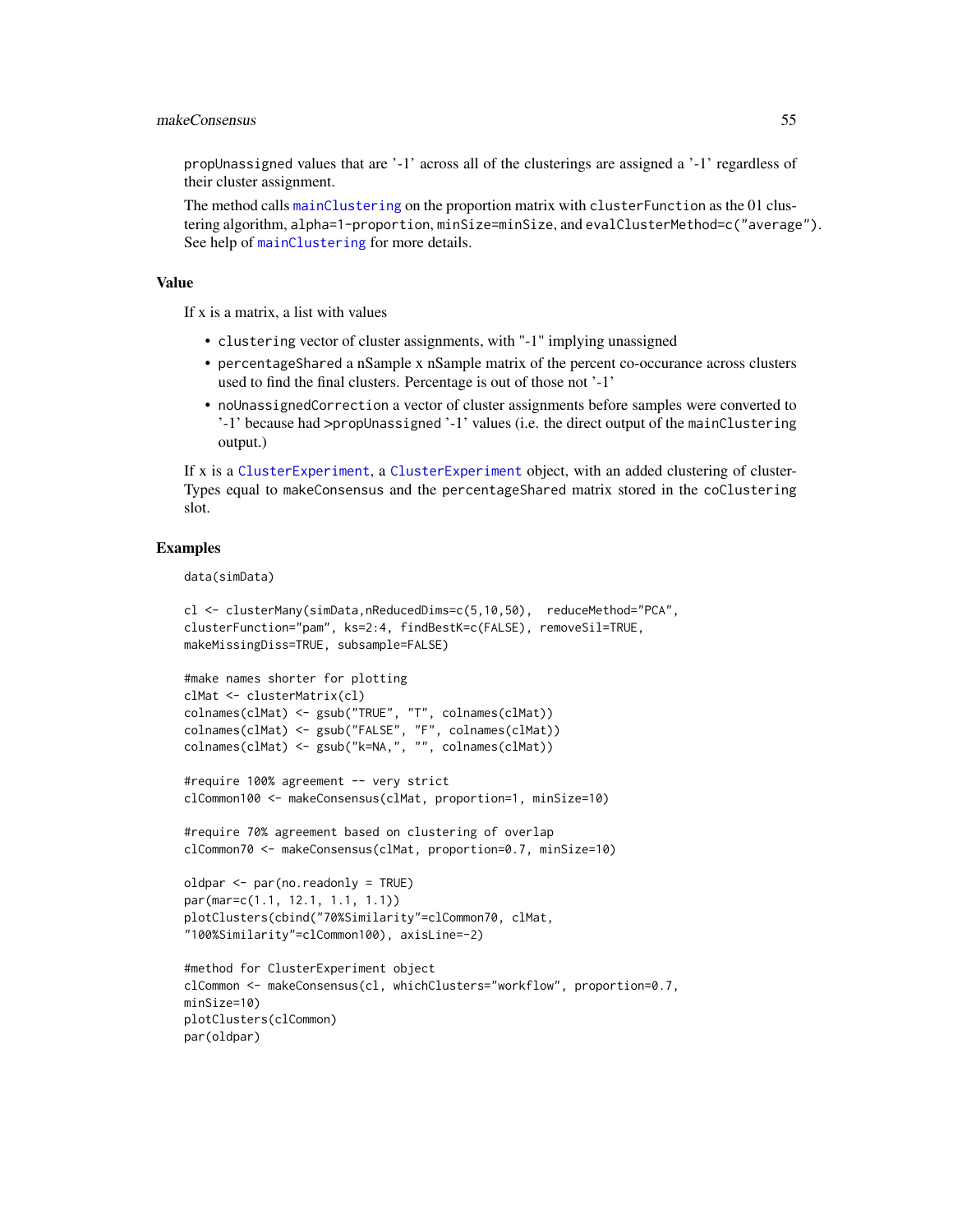#### <span id="page-55-0"></span>Description

Makes a dendrogram of a set of clusters based on hclust on the medoids of the cluster.

# Usage

```
## S4 method for signature 'ClusterExperiment'
makeDendrogram(
  x,
 whichCluster = "primaryCluster",
  reduceMethod = "mad",
  nDims = defaultNDims(x, reduceMethod),
  filterIgnoresUnassigned = TRUE,
  unassignedSamples = c("outgroup", "cluster"),
  whichAssay = 1,
  ...
)
## S4 method for signature 'dist'
makeDendrogram(
 x,
 cluster,
 unassignedSamples = c("outgroup", "cluster", "remove"),
  calculateSample = TRUE,
  ...
\lambda## S4 method for signature 'matrixOrHDF5'
makeDendrogram(
  x,
  cluster,
  unassignedSamples = c("outgroup", "cluster", "remove"),
  calculateSample = TRUE,
  ...
\lambda
```
# Arguments

x data to define the medoids from. Matrix and [ClusterExperiment](#page-10-0) supported.

whichCluster argument that can be a single numeric or character value indicating the *single* clustering to be used. Giving values that result in more than one clustering will result in an error. See details of [getClusterIndex](#page-36-0).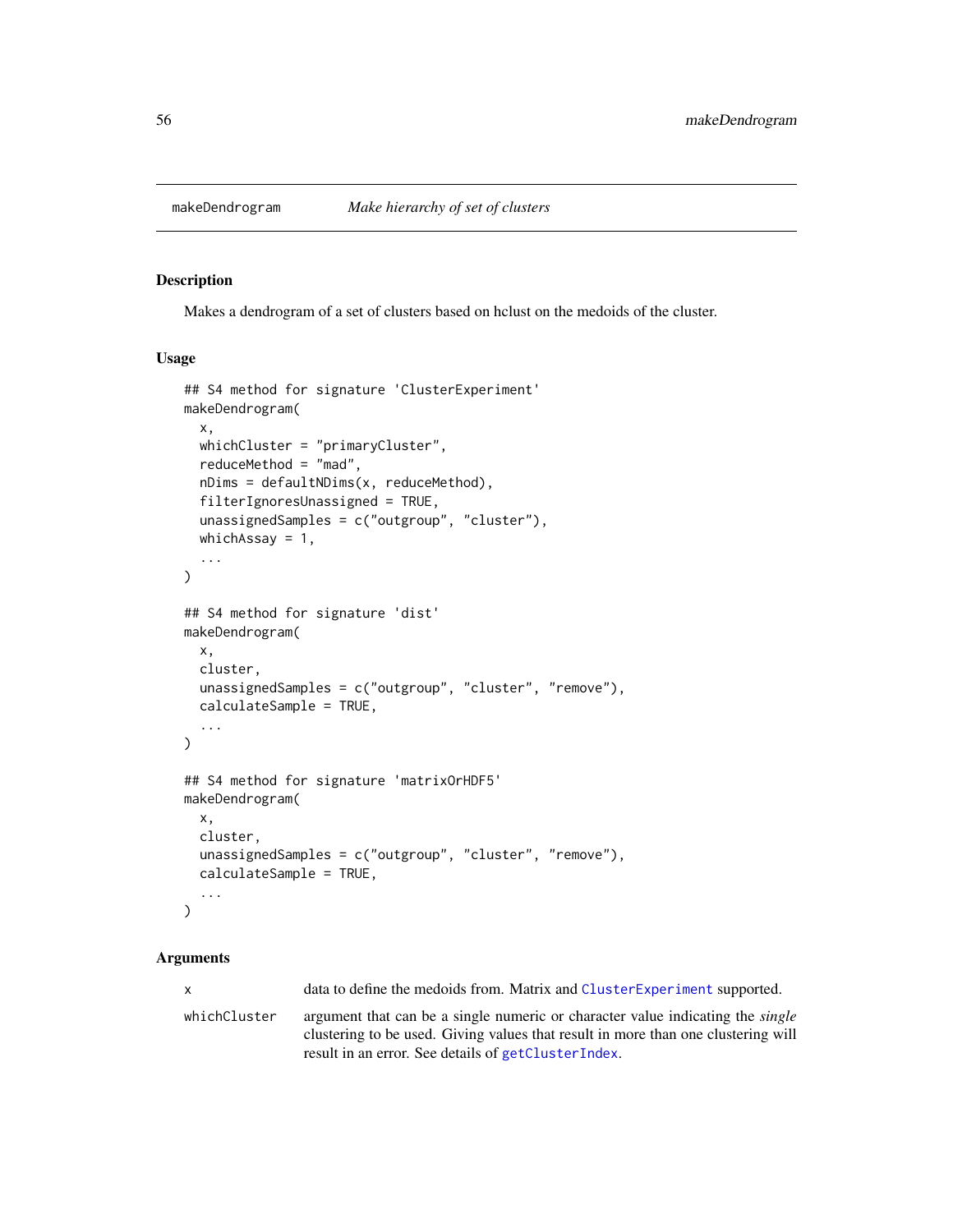| reduceMethod            | character A character identifying what type of dimensionality reduction to per-<br>form before clustering. Can be either a value stored in either of reducedDims<br>or filterStats slot or a built-in diminsionality reduction/filtering. The option "co-                                                                                                                                                                       |  |
|-------------------------|---------------------------------------------------------------------------------------------------------------------------------------------------------------------------------------------------------------------------------------------------------------------------------------------------------------------------------------------------------------------------------------------------------------------------------|--|
|                         | Cluster" will use the co-Clustering matrix stored in the 'coClustering' slot of the<br>ClusterExperiment object                                                                                                                                                                                                                                                                                                                 |  |
| nDims                   | The number of dimensions to keep from reduceMethod. If missing calls defaultNDims.                                                                                                                                                                                                                                                                                                                                              |  |
| filterIgnoresUnassigned |                                                                                                                                                                                                                                                                                                                                                                                                                                 |  |
|                         | logical. Whether filtering statistics should ignore the unassigned samples within<br>the clustering. Only relevant if 'reduceMethod' matches one of built-in filtering<br>statistics in listBuiltInFilterStats(), in which case the clustering identi-<br>fied in whichCluster is passed to makeFilterStats and the unassigned sam-<br>ples are excluded in calculating the statistic. See makeFilterStats for more<br>details. |  |
| unassignedSamples       |                                                                                                                                                                                                                                                                                                                                                                                                                                 |  |
|                         | how to handle unassigned samples("-1"); only relevant for sample clustering.<br>See details.                                                                                                                                                                                                                                                                                                                                    |  |
| whichAssay              | numeric or character specifying which assay to use. See assay for details.                                                                                                                                                                                                                                                                                                                                                      |  |
| .                       | for makeDendrogram, if signature matrix, arguments passed to hclust; if sig-<br>nature ClusterExperiment passed to the method for signature matrix. For<br>plotDendrogram, passed to plot.dendrogram.                                                                                                                                                                                                                           |  |
| cluster                 | A numeric vector with cluster assignments. If x is a ClusterExperiment object,<br>cluster is automatically the primary Cluster $(x)$ . "-1" indicates the sample was not<br>assigned to a cluster.                                                                                                                                                                                                                              |  |
| calculateSample         |                                                                                                                                                                                                                                                                                                                                                                                                                                 |  |
|                         | only relevant for matrix or dist version of function. Indicates whether to cal-<br>culate the sample dendrogram.                                                                                                                                                                                                                                                                                                                |  |

The function returns two dendrograms (as a list if x is a matrix or in the appropriate slots if x is ClusterExperiment). The cluster dendrogram is created by applying [hclust](#page-0-0) to the medoids of each cluster. In the sample dendrogram the clusters are again clustered, but now the samples are also part of the resulting dendrogram. This is done by giving each sample the value of the medoid of its cluster.

The argument unassignedSamples governs what is done with unassigned samples (defined by a -1 cluster value). If unassigned=="cluster", then the dendrogram is created by hclust of the expanded medoid data plus the original unclustered observations. If unassignedSamples is "outgroup", then all unassigned samples are put as an outgroup. If the x object is a matrix, then unassignedSamples can also be "remove", to indicate that samples with "-1" should be discarded. This is not a permitted option, however, when x is a ClusterExperiment object, because it would return a dendrogram with less samples than  $NCOL(x)$ , which is not permitted for the @dendro\_samples slot.

If any merge information is stored in the input object, it will be erased by a call to makeDendrogram.

# Value

If x is a matrix, a list with two dendrograms, one in which the leaves are clusters and one in which the leaves are samples. If x is a ClusterExperiment object, the dendrograms are saved in the appropriate slots.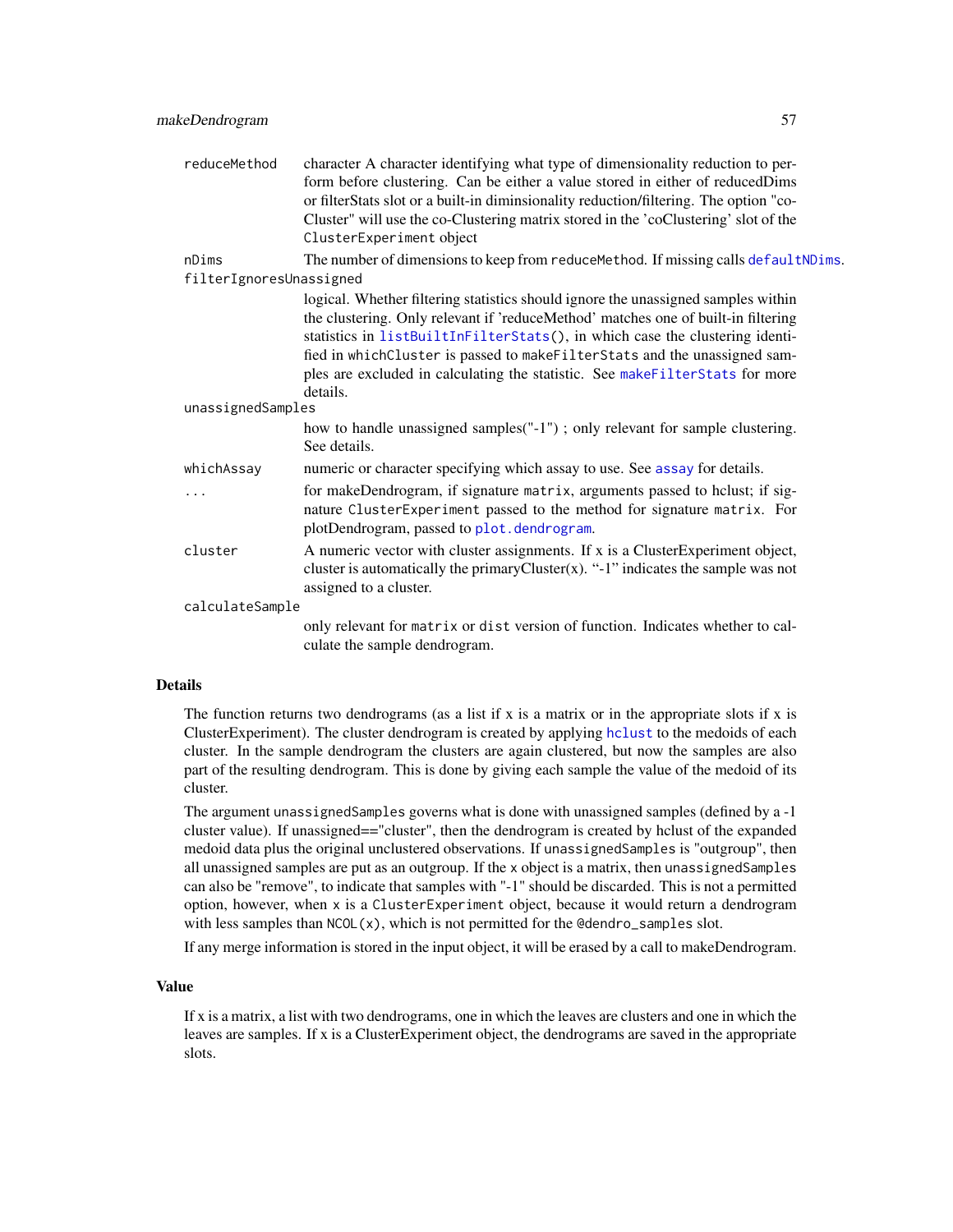# See Also

makeFilterStats, makeReducedDims

# Examples

```
data(simData)
```

```
#create a clustering, for 8 clusters (truth was 3)
cl <- clusterSingle(simData, subsample=FALSE,
sequential=FALSE, mainClusterArgs=list(clusterFunction="pam", clusterArgs=list(k=8)))
```

```
#create dendrogram of clusters:
hcl <- makeDendrogram(cl)
plotDendrogram(hcl)
plotDendrogram(hcl, leafType="samples",plotType="colorblock")
```
<span id="page-57-0"></span>mergeClusters *Merge clusters based on dendrogram*

# Description

Takes an input of hierarchical clusterings of clusters and returns estimates of number of proportion of non-null and merges those below a certain cutoff.

### Usage

```
## S4 method for signature 'matrixOrHDF5'
mergeClusters(
 x,
 cl,
  dendro = NULL,
 mergeMethod = c("none", "Storey", "PC", "adjP", "locfdr", "MB", "JC"),
 plotInfo = "none",
 nodePropTable = NULL,
  calculateAll = TRUE,
  showWarnings = FALSE,
 cutoff = 0.05,
 plot = TRUE,
 DEMethod,
  logFCcutoff = 0,
 weights = NULL,
  ...
)
## S4 method for signature 'ClusterExperiment'
mergeClusters(
 x,
```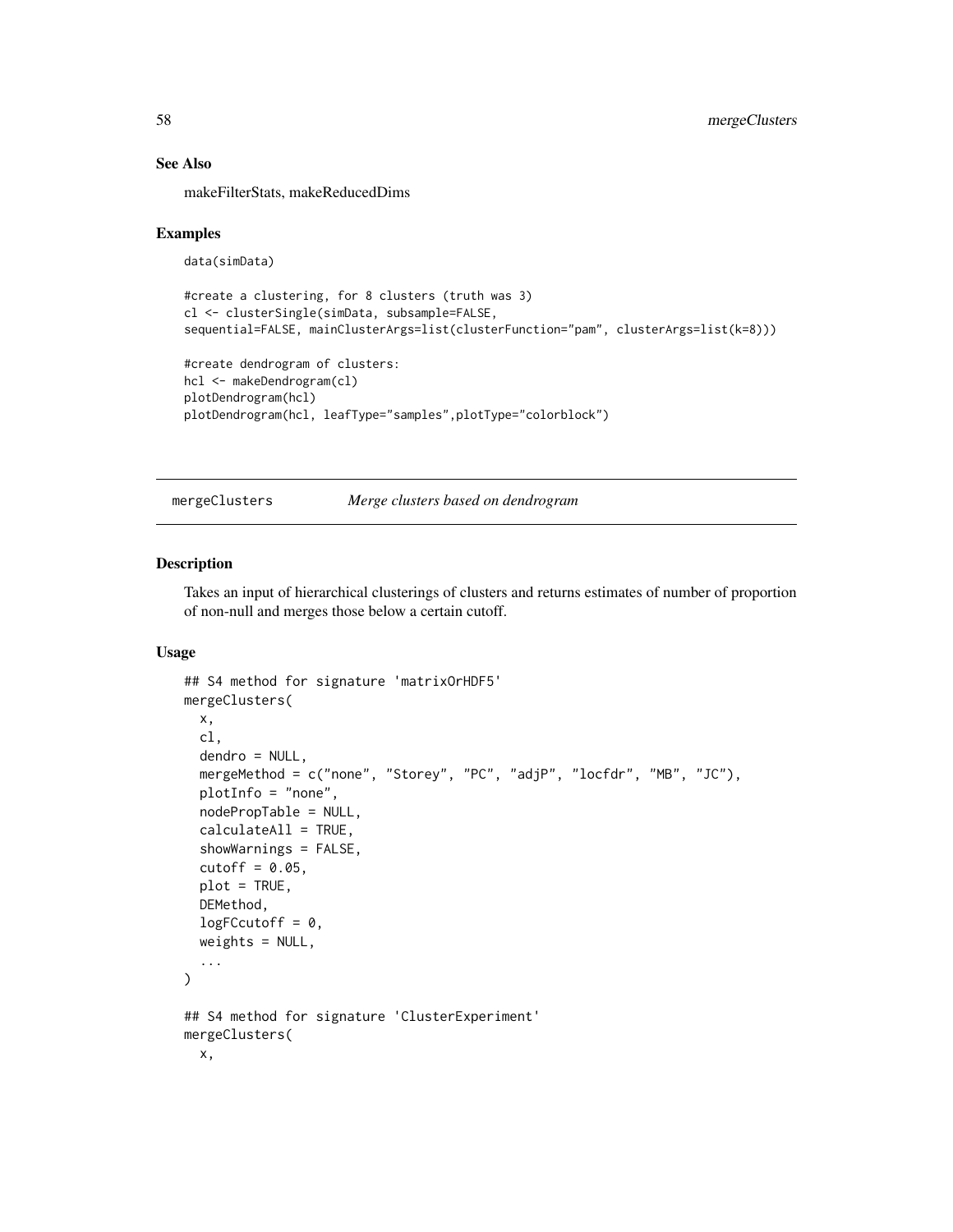# mergeClusters 59

```
eraseOld = FALSE,
 mergeMethod = "none",
 plotInfo = "all",
 clusterLabel = "mergeClusters",
  leafType = c("samples", "clusters"),
  plotType = c("colorblock", "name", "ids"),
 plot = TRUE,
 whichAssay = 1,
  forceCalculate = FALSE,
 weights = if ("weights" %in% assayNames(x)) "weights" else NULL,
 DEMethod,
  ...
\mathcal{L}## S4 method for signature 'ClusterExperiment'
nodeMergeInfo(x)
## S4 method for signature 'ClusterExperiment'
mergeCutoff(x)
## S4 method for signature 'ClusterExperiment'
mergeMethod(x)
## S4 method for signature 'ClusterExperiment'
mergeClusterIndex(x)
## S4 method for signature 'ClusterExperiment'
eraseMergeInfo(x)
## S4 method for signature 'ClusterExperiment'
```
 $getMergeCorrespond(x, by = c("merge", "original"))$ 

#### Arguments

| $\mathsf{x}$ | data to perform the test on. It can be a matrix or a ClusterExperiment.                                                                                                                                                                                                                                                                                                                                            |
|--------------|--------------------------------------------------------------------------------------------------------------------------------------------------------------------------------------------------------------------------------------------------------------------------------------------------------------------------------------------------------------------------------------------------------------------|
| cl           | A numeric vector with cluster assignments to compare to. "-1" indicates the<br>sample was not assigned to a cluster.                                                                                                                                                                                                                                                                                               |
| dendro       | dendrogram providing hierarchical clustering of clusters in cl. If x is a matrix,<br>then the default is dendro=NULL and the function will calculate the dendrogram<br>with the given $(x, c)$ pair using makeDendrogram. If x is a ClusterExperiment<br>object, the dendrogram in the slot dendro_clusters will be used. In this case,<br>this means that makeDendrogram needs to be called before mergeClusters. |
| mergeMethod  | method for calculating proportion of non-null that will be used to merge clusters<br>(if 'none', no merging will be done). See details for description of methods.                                                                                                                                                                                                                                                 |
| plotInfo     | what type of information about the merging will be shown on the dendrogram.<br>If 'all', then all the estimates of proportion non-null will be plotted at each<br>node of the dendrogram; if 'mergeMethod', then only the value used in the                                                                                                                                                                        |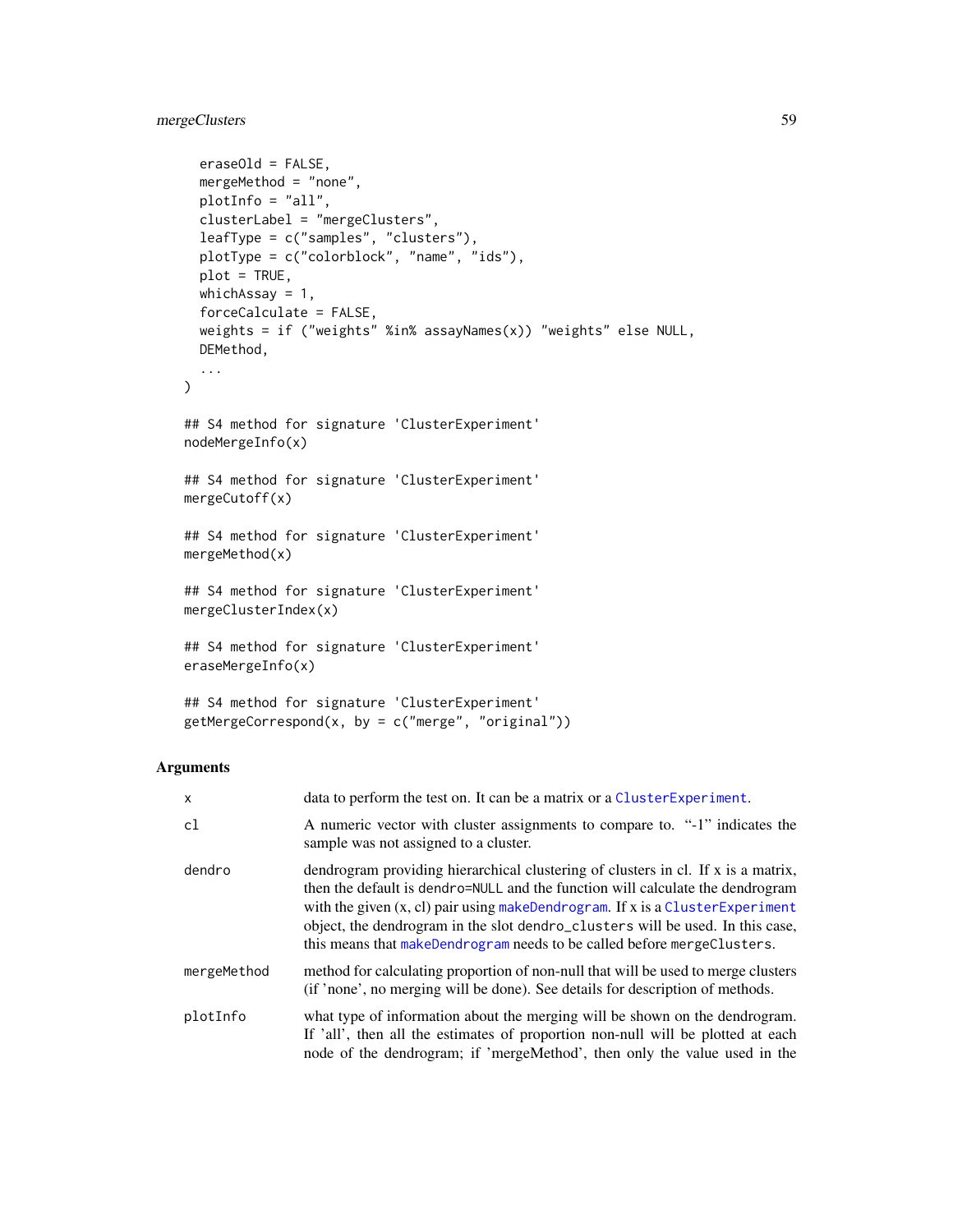|               | mergeClusters command is plotted at each node. If 'none', then no propor-<br>tions will be added to the dendrogram, though the dendrogram will be drawn.<br>'plotInfo' can also be one of the valid input to mergeMethod (even if that method<br>is not the method chosen in mergeMethod argument). plotInfo can also show<br>the information corresponding to "adjP" with a fold-change cutoff, by giving a<br>value to this argument in the form of "adjP_2.0", for example.                                                                                     |
|---------------|--------------------------------------------------------------------------------------------------------------------------------------------------------------------------------------------------------------------------------------------------------------------------------------------------------------------------------------------------------------------------------------------------------------------------------------------------------------------------------------------------------------------------------------------------------------------|
| nodePropTable | Only for matrix version. Matrix of results from previous run of mergeClusters<br>as returned by matrix version of mergeClusters. Useful if just want to change<br>the cutoff. Not generally intended for user but used internally by package.                                                                                                                                                                                                                                                                                                                      |
| calculateAll  | logical. Whether to calculate the estimates for all methods. This reduces com-<br>putation costs for any future calls to mergeClusters since the results can be<br>passed to future calls of mergeClusters (and for ClusterExperiment objects<br>this is done automatically).                                                                                                                                                                                                                                                                                      |
| showWarnings  | logical. Whether to show warnings given by the methods. The 'locfdr' method<br>in particular frequently spits out warnings (which may indicate that its estimates<br>are not reliable). Setting showWarnings=FALSE will suppress all warnings from<br>all methods (not just "locfdr"). By default this is set to showWarnings=FALSE<br>by default to avoid large number of warnings being produced by "locfdr", but<br>users may want to be more careful to check the warnings for themselves.                                                                     |
| cutoff        | minimimum value required for NOT merging a cluster, i.e. two clusters with the<br>proportion of DE below cutoff will be merged. Must be a value between 0, 1,<br>where lower values will make it harder to merge clusters.                                                                                                                                                                                                                                                                                                                                         |
| plot          | logical as to whether to plot the dendrogram with the merge results                                                                                                                                                                                                                                                                                                                                                                                                                                                                                                |
| DEMethod      | character vector describing how the differential expression analysis should be<br>performed that will be used in the estimation of the percentage DE per node.<br>See getBestFeatures for current options. See details.                                                                                                                                                                                                                                                                                                                                            |
| logFCcutoff   | Relevant only if the mergeMethod selected is "adjP", in which case the calcula-<br>tion of the proportion of individual tests significant will also require that the es-<br>timated log-fold change of the features to be at least this large in absolute value.<br>Value will be rounded to nearest tenth of an integer via round(logFCcutoff, digits=1).<br>For any other method, this parameter is ignored. Note that the logFC is based<br>on log2 (the results of getBestFeatures)                                                                            |
| weights       | weights to use in by edgeR. If x is a matrix, then weights should be a matrix<br>of weights, of the same dimensions as x. If x is a ClusterExperiment object<br>weights can be a either a matrix, as previously described, or a character or<br>numeric index to an assay in x that contains the weights. We recommend that<br>weights be stored as an assay with name "weights" so that the weights will also<br>be used with mergeClusters, and this is the default. Setting weights=NULL<br>ensures that weights will NOT be used, and only the standard edgeR. |
|               | for signature matrix, arguments passed to the plot. phylo function of ape that<br>plots the dendrogram. For signature ClusterExperiment arguments passed to<br>the method for signature matrix and then if do not match those arguments, will<br>be passed onto plot.phylo.                                                                                                                                                                                                                                                                                        |
| eraseOld      | logical. Only relevant if input x is of class ClusterExperiment. If TRUE,<br>will erase existing workflow results (clusterMany as well as mergeClusters and<br>makeConsensus). If FALSE, existing workflow results will have "_i" added                                                                                                                                                                                                                                                                                                                            |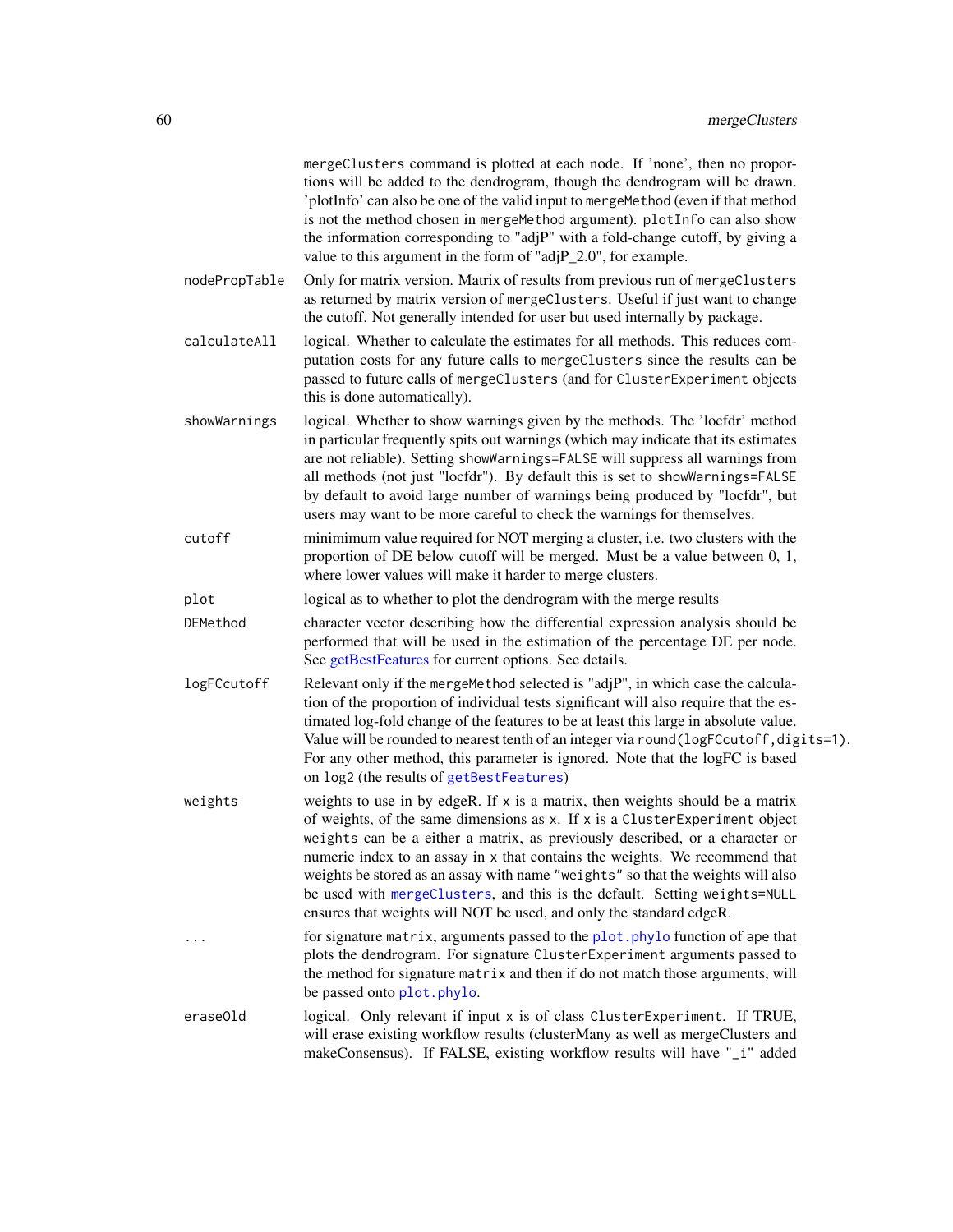|                | to the cluster Types value, where i is one more than the largest such existing<br>workflow clusterTypes.                                                                                                                                                                                                                                |
|----------------|-----------------------------------------------------------------------------------------------------------------------------------------------------------------------------------------------------------------------------------------------------------------------------------------------------------------------------------------|
| clusterLabel   | a string used to describe the type of clustering. By default it is equal to "mergeClus-<br>ters", to indicate that this clustering is the result of a call to mergeClusters (only<br>if x is a ClusterExperiment object)                                                                                                                |
| leafType       | if plotting, whether the leaves should be the clusters or the samples. Choosing<br>'samples' allows for visualization of how many samples are in the merged clus-<br>ters (only if x is a ClusterExperiment object), which is the main difference be-<br>tween choosing "clusters" and "samples", particularly if plotType="colorblock" |
| plotType       | if plotting, then whether leaves of dendrogram should be labeled by rectangular<br>blocks of color ("colorblock") or with the names of the leaves ("name") (only if<br>x is a ClusterExperiment object).                                                                                                                                |
| whichAssay     | numeric or character specifying which assay to use. See assay for details.                                                                                                                                                                                                                                                              |
| forceCalculate | This forces the function to erase previously saved merge results and recalculate<br>the merging.                                                                                                                                                                                                                                        |
| by             | indicates whether output from getMergeCorrespond should be a vector/list<br>with elements corresponding to merge cluster ids or elements corresponding<br>to the original clustering ids. See return value for details.                                                                                                                 |

Estimation of proportion non-null "Storey" refers to the method of Storey (2002). "PC" refers to the method of Pounds and Cheng (2004). "JC" refers to the method of Ji and Cai (2007), and implementation of "JC" method is copied from code available on Jiashin Ji's website, December 16, 2015 (http://www.stat.cmu.edu/~jiashun/Research/software/NullandProp/). "locfdr" refers to the method of Efron (2004) and is implemented in the package [locfdr](#page-0-0). "MB" refers to the method of Meinshausen and Buhlmann (2005) and is implemented in the package [howmany](#page-0-0). "adjP" refers to the proportion of genes that are found significant based on a FDR adjusted p-values (method "BH") and a cutoff of 0.05.

Control of Plotting If mergeMethod is not equal to 'none' then the plotting will indicate where the clusters will be merged by making dotted lines of edges that are merged together (assuming plotInfo is not 'none'). plotInfo controls simultaneously what information will be plotted on the nodes as well as whether the dotted lines will be shown for the merged cluster. Notice that the choice of plotInfo (as long as it is not 'none') has no effect on how the dotted edges are drawn – they are always drawn based on the mergeMethod. If you choose plotInfo to not be equal to the mergeMethod, then you will have a confusing picture where the dotted edges will be based on the clustering created by mergeMethod while the information on the nodes is based on a different method. Note that you can override plotInfo by setting show.node.label=FALSE (passed to plot.phylo), so that no information is plotted on the nodes, but the dotted edges are still drawn. If you just want plot of the dendrogram, with no merging performed nor demonstrated on the plot, see [plotDendrogram](#page-78-0).

Saving and Reusing of results By default, the function saves the results in the Cluster Experiment object and will not recalculate them if not needed. Note that by default calculateAll=TRUE, which means that regardless of the value of mergeMethod, all the methods will be calculated so that those results will be stored and if you change the mergeMethod, no additional calculations are needed. Since the computationally intensive step is the running the DE method on the genes, this is a big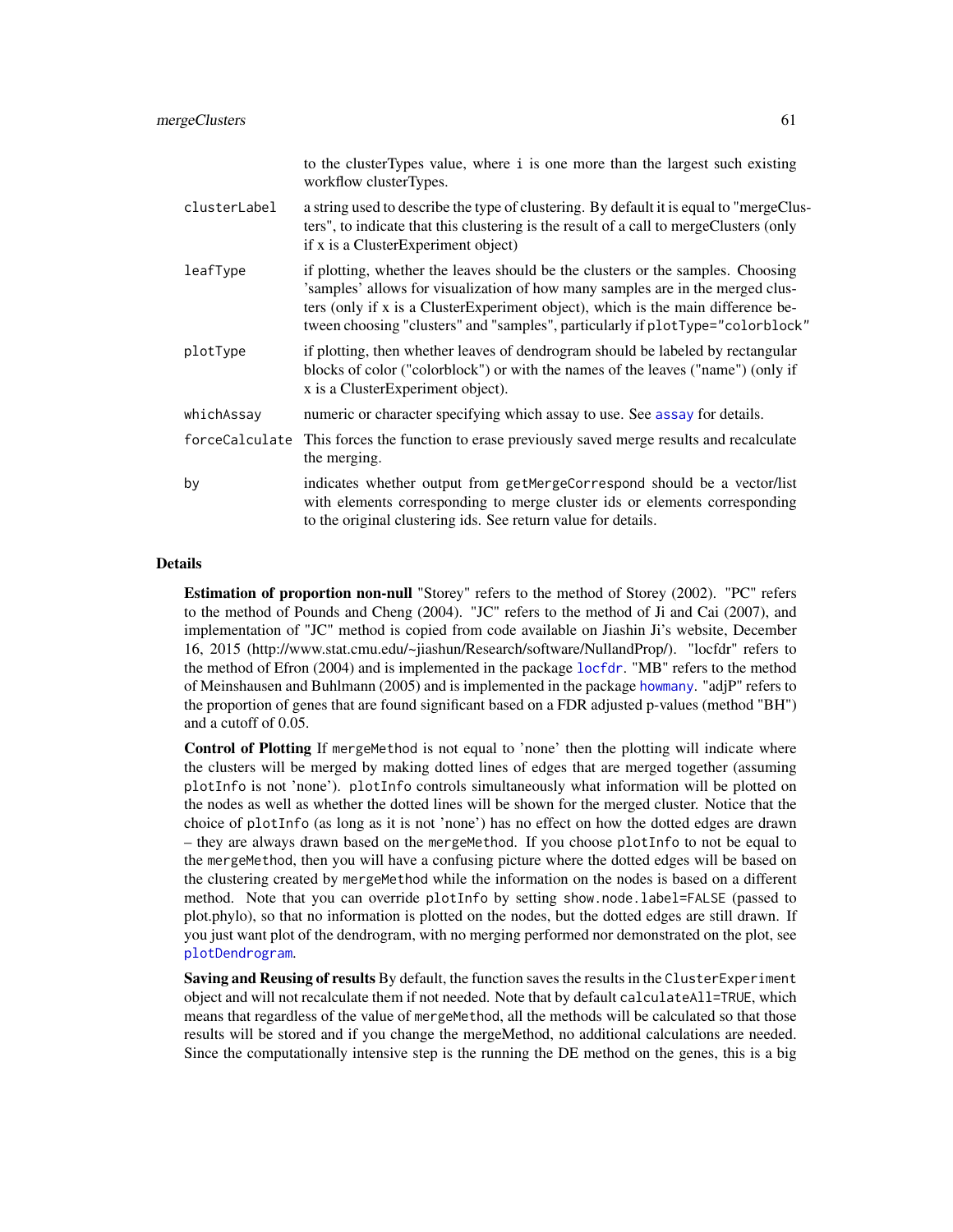savings (all of the methods then calculate the proportion from those results). However, note that if calculateAll=TRUE and ANY of the methods returned NA for any value, the calculation will be redone. Thus if, for example, the locfdr function does not run successfully and returns NA, the function will always recalculate each time, even if you don't specifically want the results of locfdr. In this case, it makes sense to turn calculateAll=FALSE.

If the dendrogram was made with option unassignedSamples="cluster" (i.e. unassigned were clustered in with other samples), then you cannot choose the option leafType='samples'. This is because the current code cannot reliably link up the internal nodes of the sample dendrogram to the internal nodes of the cluster dendrogram when the unassigned samples are intermixed.

When the input is a ClusterExperiment object, the function attempts to update the merge information in that object. This is done by checking that the existing dendrogram stored in the object (and run on the clustering stored in the slot dendro\_index) is the same clustering that is stored in the slot merge\_dendrocluster\_index. For this reason, new calls to [makeDendrogram](#page-55-0) will erase the merge information saved in the object.

If mergeClusters is run with mergeMethod="none", the function may still calculate the proportions per node if plotInfo is not equal to "none" or calculateAll=TRUE. If the input object was a ClusterExperiment object, the resulting information will be still saved, though no new clustering was created; if there was not an existing merge method, the slot merge\_dendrocluster\_index will be updated.

# Value

If  $x^{\prime}$  is a matrix, it returns (invisibly) a list with elements

- clustering a vector of length equal to ncol(x) giving the integer-valued cluster ids for each sample. "-1" indicates the sample was not clustered.
- oldClToNew A table of the old cluster labels to the new cluster labels.
- nodeProp A table of the proportions that are DE on each node.This table is saved in the merge\_nodeProp slot of a ClusterExperiment object and can be accessed along with the nodeMerge info with the nodeMergeInfo function.
- nodeMerge A table of indicating for each node whether merged or not and the cluster id in the new clustering that corresponds to the node. Note that a node can be merged and not correspond to a node in the new clustering, if its ancestor node is also merged. But there must be some node that corresponds to a new cluster id if merging has been done. This table is saved in the merge\_nodeMerge slot of a ClusterExperiment object and can be accessed along with the nodeProp info with the nodeMergeInfo function.
- updatedClusterDendro The dendrogram on which the merging was based (based on the original clustering).
- cutoff The cutoff value for merging.

If 'x' is a [ClusterExperiment](#page-10-0), it returns a new ClusterExperiment object with an additional clustering based on the merging. This becomes the new primary clustering. Note that even if mergeMethod="none", the returned object will erase any old merge information, update the work flow numbering, and return the newly calculated merge information.

nodeMergeInfo returns information collected about the nodes during merging as a data.frame with the following entries: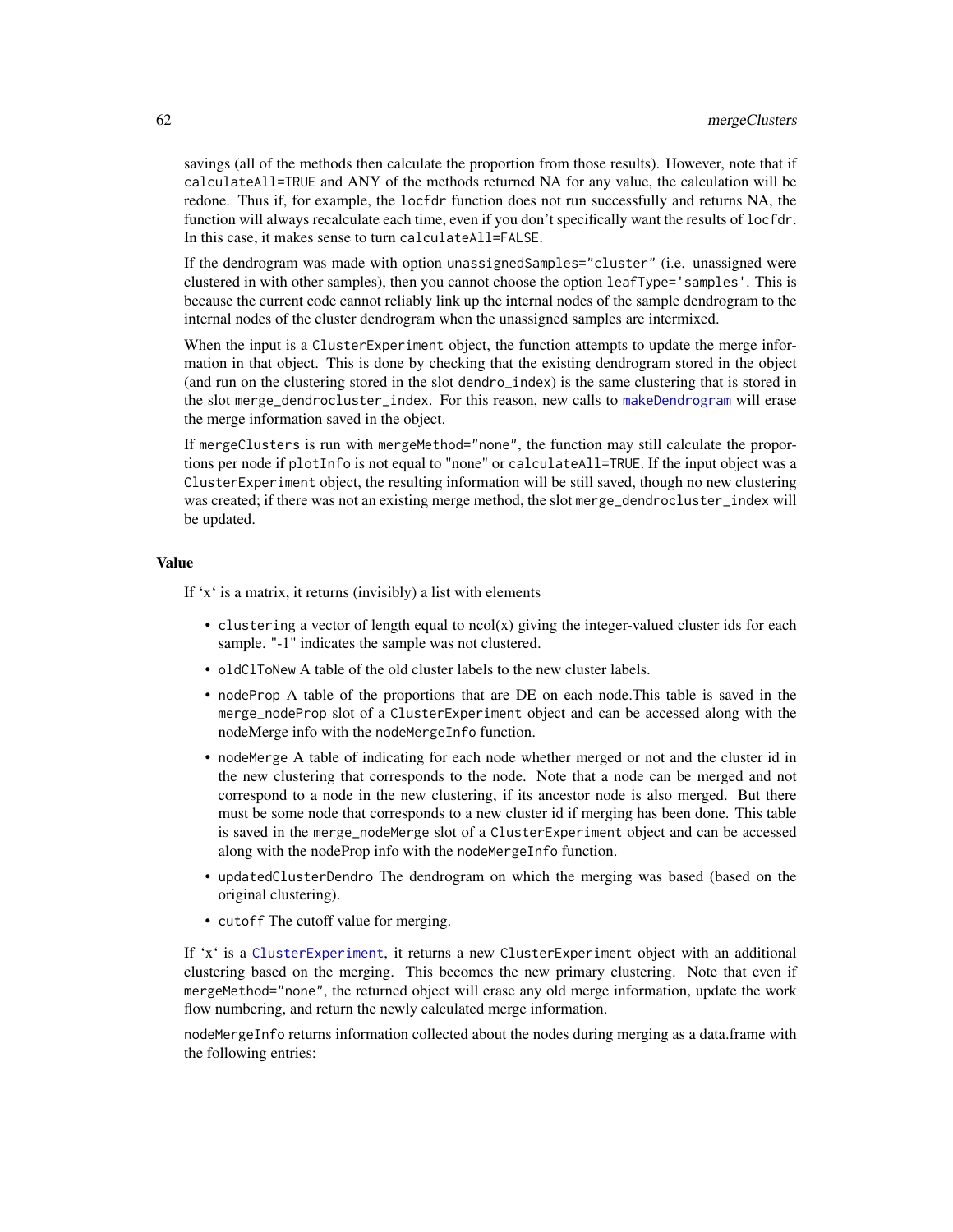#### mergeClusters 63

- Node Name of the node
- ContrastThe contrast compared at each node, in terms of the cluster ids
- isMerged Logical as to whether samples from that node which were merged into one cluster during merging
- mergeClusterId If a node corresponds to a new, merged cluster, gives the cluster id it corresponds to. Otherwise NA
- ...The remaining columns give the estimated proportion of genes differentially expressed for each method. A column of NAs means that the method in question hasn't been calculated yet.

mergeCutoff returns the cutoff used for the current merging.

mergeMethod returns the method used for the current merge.

mergeClusterIndex returns the index of the clustering used for the current merge.

eraseMergeInfo returns object with all previously saved merge info removed.

getMergeCorrespond returns the correspondence between the merged cluster and its originating cluster. If by="original" returns a named vector, where the names of the vector are the cluster ids of the originating cluster and the values of the vector are the cluster ids of the merged cluster. If by="merge" the results returned are organized by the merged clusters. This will generally be a list, with the names of the list equal to the clusterIds of the merge clusters and the entries the clusterIds of the originating clusters. However, if there was no merging done (so that the clusters are identical) the output will be a vector like with by="original".

### References

Ji and Cai (2007), "Estimating the Null and the Proportion of Nonnull Effects in Large-Scale Multiple Comparisons", JASA 102: 495-906.

Efron (2004) "Large-scale simultaneous hypothesis testing: the choice of a null hypothesis," JASA, 99: 96-104.

Meinshausen and Buhlmann (2005) "Lower bounds for the number of false null hypotheses for multiple testing of associations", Biometrika 92(4): 893-907.

Storey (2002) "A direct approach to false discovery rates", J. R. Statist. Soc. B 64 (3)": 479-498.

Pounds and Cheng (2004). "Improving false discovery rate estimation." Bioinformatics 20(11): 1737-1745.

#### See Also

makeDendrogram, plotDendrogram, getBestFeatures

# Examples

data(simData)

```
#create a clustering, for 8 clusters (truth was 3)
cl<-clusterSingle(simData, subsample=FALSE,
sequential=FALSE, mainClusterArgs=list(clusterFunction="pam", clusterArgs=list(k=8)))
```
#give more interesting names to clusters: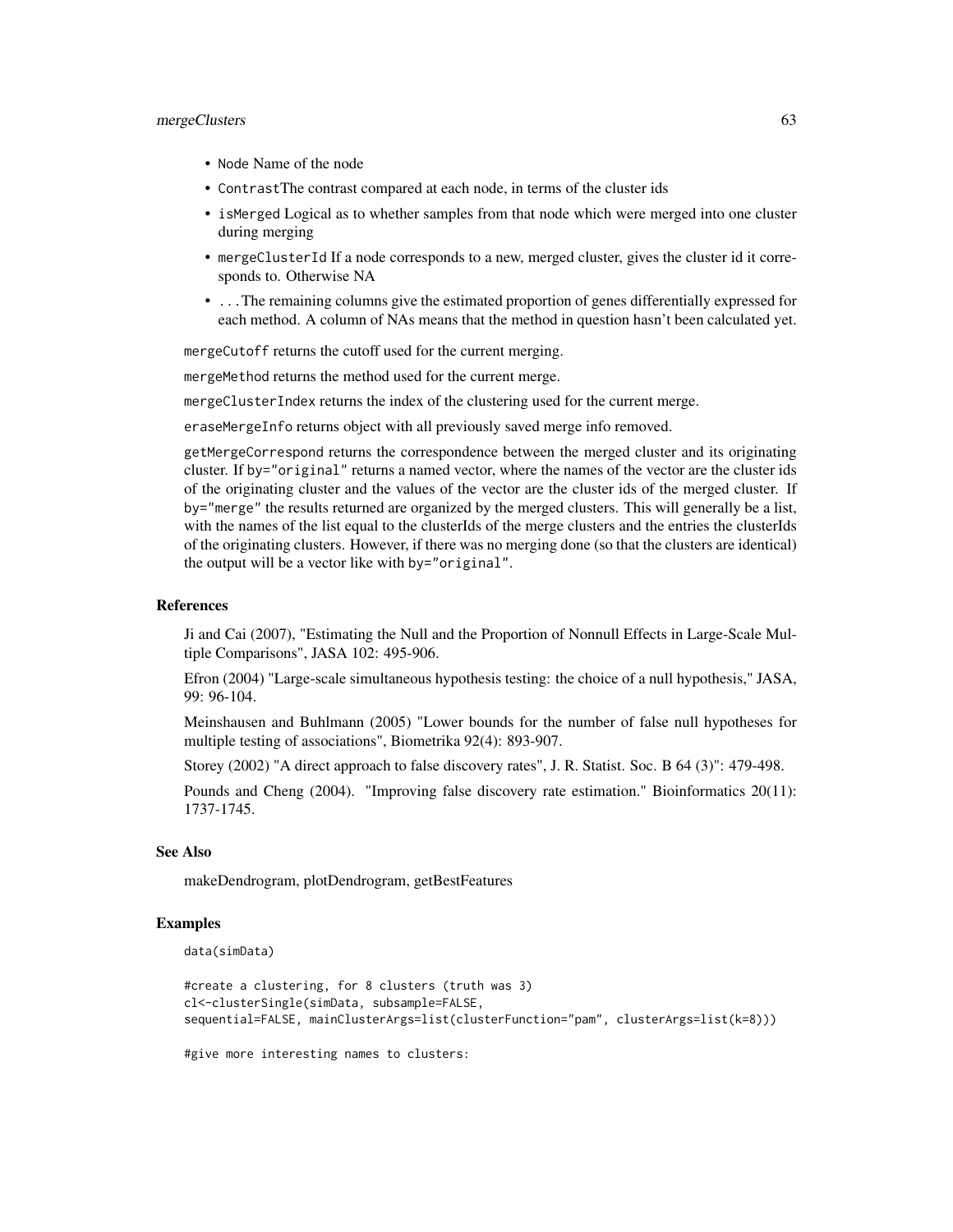```
newNames<- paste("Cluster",clusterLegend(cl)[[1]][,"name"],sep="")
clusterLegend(cl)[[1]][,"name"]<-newNames
#make dendrogram
cl <- makeDendrogram(cl)
#plot showing the before and after clustering
#(Note argument 'use.edge.length' can improve
#readability)
merged <- mergeClusters(cl, plotInfo="all",
mergeMethod="adjP", use.edge.length=FALSE, DEMethod="limma")
#Simpler plot with just dendrogram and single method
merged <- mergeClusters(cl, plotInfo="mergeMethod",
mergeMethod="adjP", use.edge.length=FALSE, DEMethod="limma",
leafType="clusters",plotType="name")
#compare merged to original
```

```
tableClusters(merged,whichClusters=c("mergeClusters","clusterSingle"))
```
numericalAsCharacter *Convert numeric values to character that sort correctly*

#### Description

Small function that takes as input integer values (or values that can be converted to integer values) and converts them into character values that are 'padded' with zeros at the beginning of the numbers so that they will sort correctly.

### Usage

```
numericalAsCharacter(values, prefix = "")
```
### Arguments

| values | vector of values to be converted into sortable character values      |
|--------|----------------------------------------------------------------------|
| prefix | optional character string that will be added as prefix to the result |

## Details

The function determines the largest value and adds zeros to the front of smaller integers so that the resulting characters are the same number of digits. This allows standard sorting of the values to correctly sort.

The maximum number of zeros that will be added is 3. Input integers beyond that point will not be correctly fixed for sorting.

Negative integers will not be corrected, but left as-is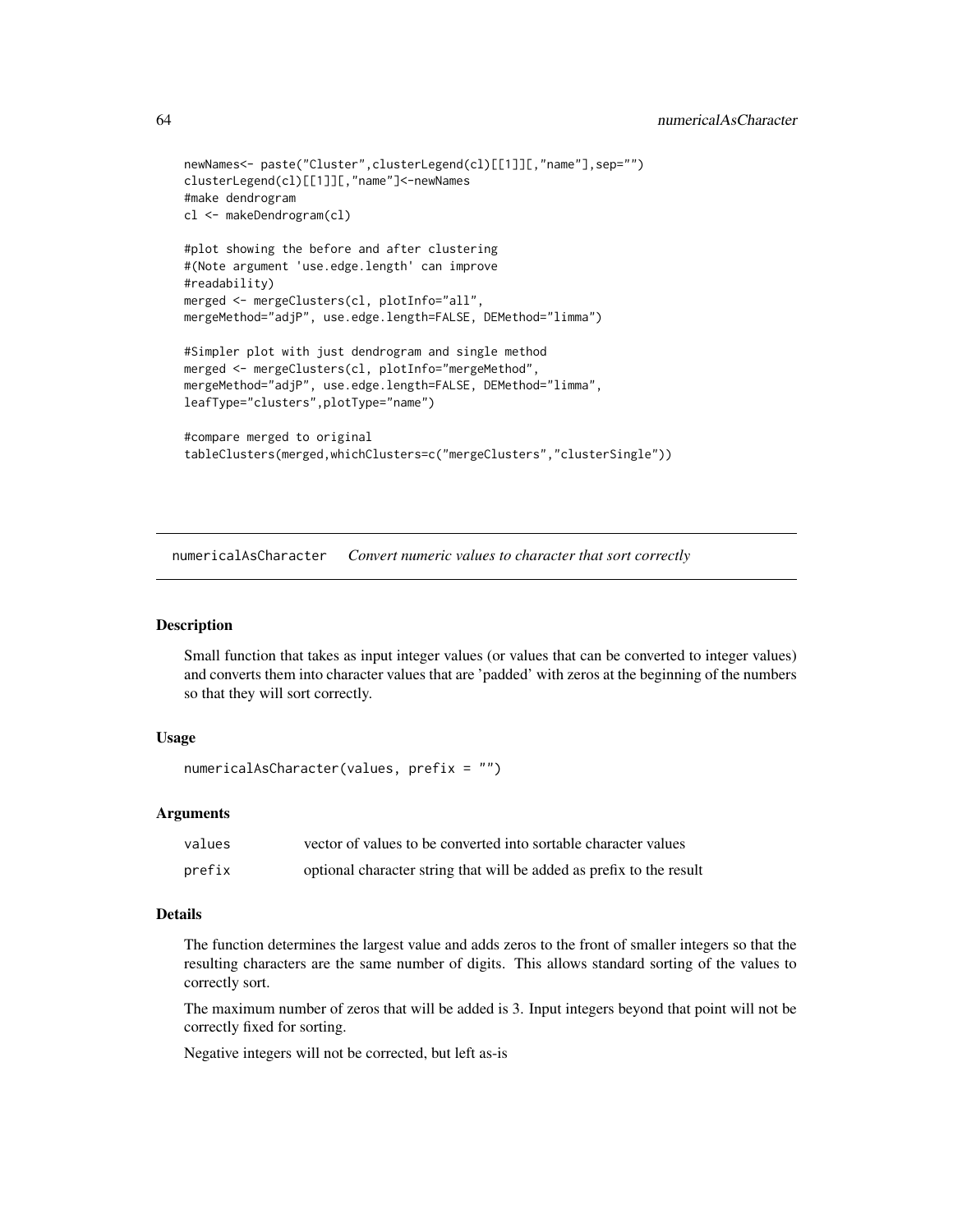# Value

A character vector

# See Also

[str\\_pad](#page-0-0)

# Examples

numericalAsCharacter(c(-1, 5,10,20,100))

plotBarplot,ClusterExperiment-method *Barplot of 1 or 2 clusterings*

# Description

Make a barplot of sample's assignments to clusters for single clustering, or cross comparison for two clusterings.

# Usage

```
## S4 method for signature 'ClusterExperiment'
plotBarplot(object, whichClusters = "primary", labels = c("names", "ids"), ...)
## S4 method for signature 'vector'
plotBarplot(object, ...)
## S4 method for signature 'matrix'
plotBarplot(
  object,
  xNames = NULL,
  legNames = NULL,
  legend = ifelse(ncol(object) == 2, TRUE, FALSE),
  xlab = NULL,
  legend.title = NULL,
  unassignedColor = "white",
 missingColor = "grey",
  colPalette = NULL,
  ...
)
```
### Arguments

object A matrix of with each column corresponding to a clustering and each row a sample or a [ClusterExperiment](#page-10-0) object.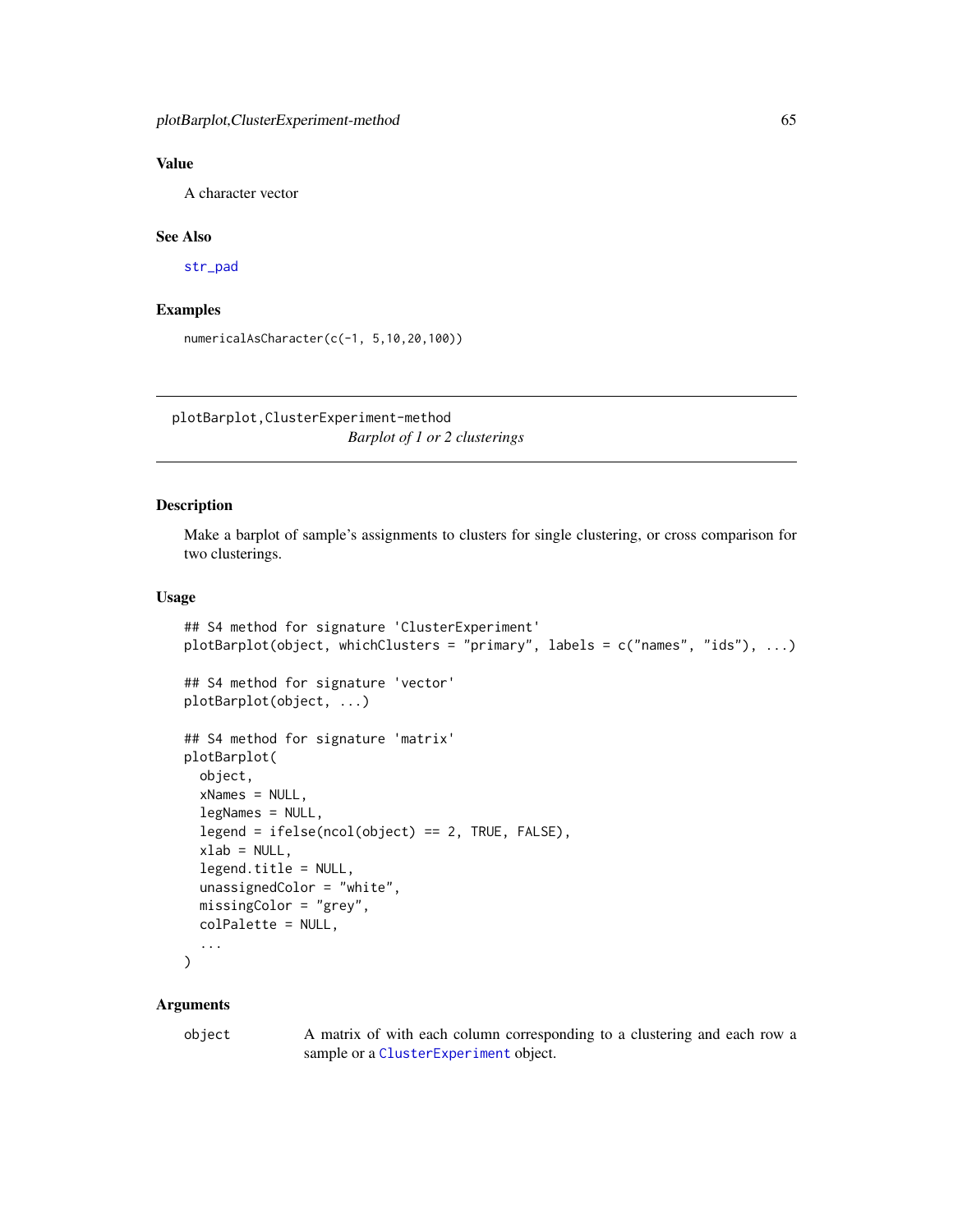| whichClusters   | argument that can be either numeric or character vector indicating the clusterings<br>to be used. See details of getClusterIndex.                                                                                                             |  |
|-----------------|-----------------------------------------------------------------------------------------------------------------------------------------------------------------------------------------------------------------------------------------------|--|
| labels          | if object is a ClusterExperiment object, then labels defines whether the clusters<br>will be identified by their names values in clusterLegend (labels="names", the<br>default) or by their clusterIds value in clusterLegend (labels="ids"). |  |
| .               | for plotBarplot arguments passed either to the method of plotBarplot for<br>matrices or ultimately to barplot.                                                                                                                                |  |
| xNames          | names for the clusters on x-axis (i.e. clustering given 1st). By default uses<br>names of the 1st column of clusters matrix. See details.                                                                                                     |  |
| legNames        | names for the clusters dividing up the 1st clusters (will appear in legend). By<br>default uses names of the 2nd cluster of clusters matrix. If only one clustering,<br>xNames and legNames refer to the same clustering. See details.        |  |
| legend          | whether to plot the legend                                                                                                                                                                                                                    |  |
| xlab            | label for x-axis. By default or if equal NULL the column name of the 1st cluster<br>of clusters matrix                                                                                                                                        |  |
| legend.title    | label for legend. By default or if equal NULL the column name of the 2st cluster<br>of clusters matrix                                                                                                                                        |  |
| unassignedColor |                                                                                                                                                                                                                                               |  |
|                 | If "-1" in clusters, will be given this color (meant for samples not assigned to<br>cluster).                                                                                                                                                 |  |
| missingColor    | If "-2" in clusters, will be given this color (meant for samples that were missing<br>from the clustering, mainly when comparing clusterings run on different sets of<br>samples)                                                             |  |
| colPalette      | a vector of colors used for the different clusters. See details.                                                                                                                                                                              |  |

The first column of the cluster matrix will be on the x-axis and the second column (if present) will separate the groups of the first column.

All arguments of the matrix version can be passed to the ClusterExperiment version. As noted above, however, some arguments have different interpretations.

If whichClusters = "workflow", then the most recent two clusters of the workflow will be chosen where recent is based on the following order (most recent first): final, mergeClusters, makeConsensus, clusterMany.

xNames, legNames and colPalette should all be named vectors, with the names referring to the clusters they should match to (for ClusterExperiment objects, it is determined by the argument labels as to whether the names should match the cluster names or the clusterIds). colPalette and legNames must be same length of the number of clusters found in the second clustering, or if only a single clustering, the same length as the number of clusters in that clustering.

#### Value

A plot is produced, nothing is returned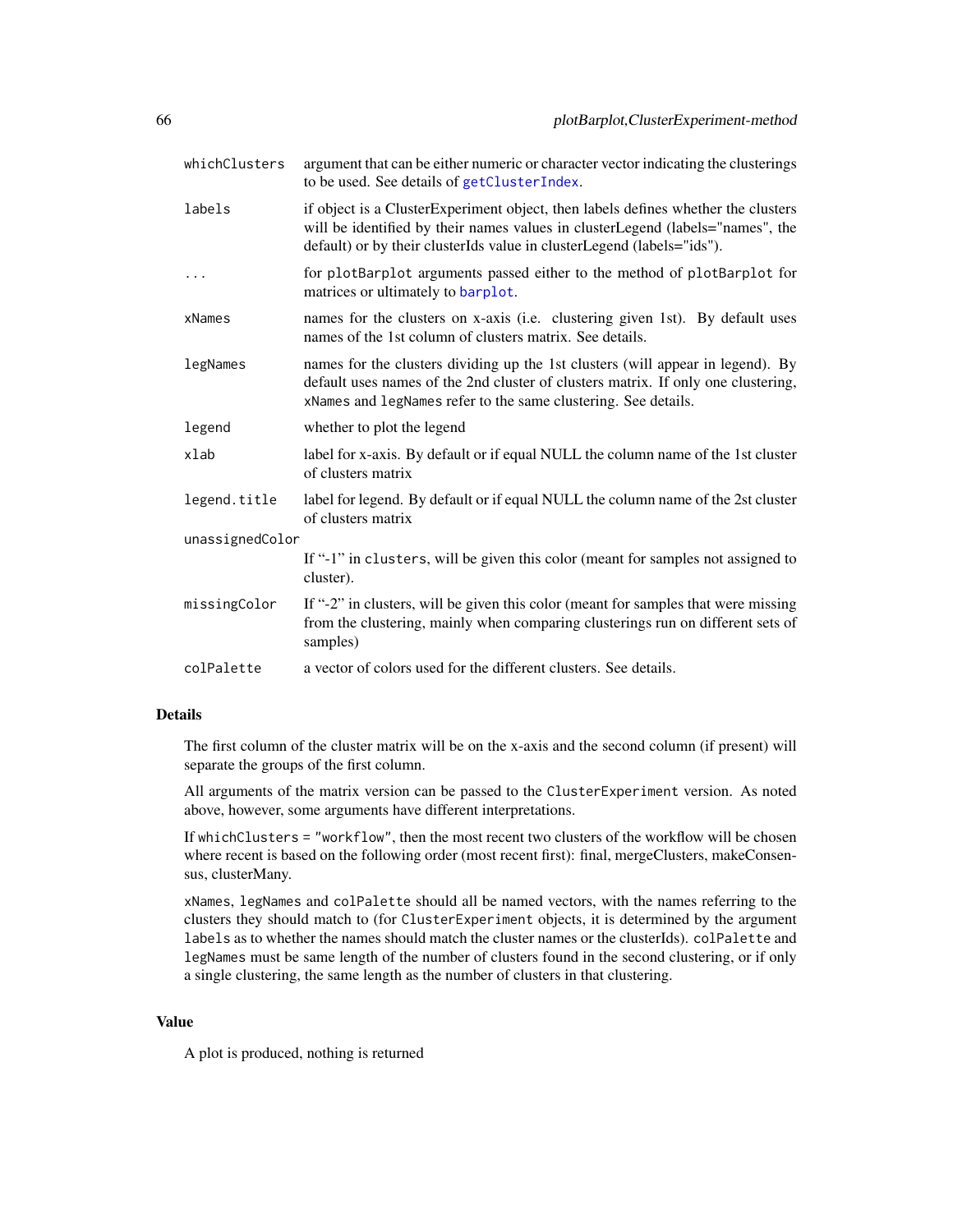# plotClusters 67

## Author(s)

Elizabeth Purdom

### Examples

```
#clustering using pam: try using different dimensions of pca and different k
data(simData)
```

```
cl <- clusterMany(simData, nReducedDims=c(5, 10, 50), reduceMethod="PCA",
clusterFunction="pam", ks=2:4, findBestK=c(TRUE,FALSE),
removeSil=c(TRUE,FALSE), makeMissingDiss=TRUE)
```
plotBarplot(cl) plotBarplot(cl,whichClusters=1:2)

plotClusters *Visualize cluster assignments across multiple clusterings*

### Description

Align multiple clusterings of the same set of samples and provide a color-coded plot of their shared cluster assignments

# Usage

```
## S4 method for signature 'ClusterExperiment'
plotClusters(
  object,
 whichClusters,
  existingColors = c("ignore", "all", "firstOnly"),
  resetNames = FALSE,
  resetColors = FALSE,
  resetOrderSamples = FALSE,
  colData = NULL,
  clusterLabels = NULL,
  ...
)
## S4 method for signature 'matrix'
plotClusters(
  object,
  orderSamples = NULL,
  colData = NULL,
  reuseColors = FALSE,
  matchToTop = FALSE,
  plot = TRUE,
```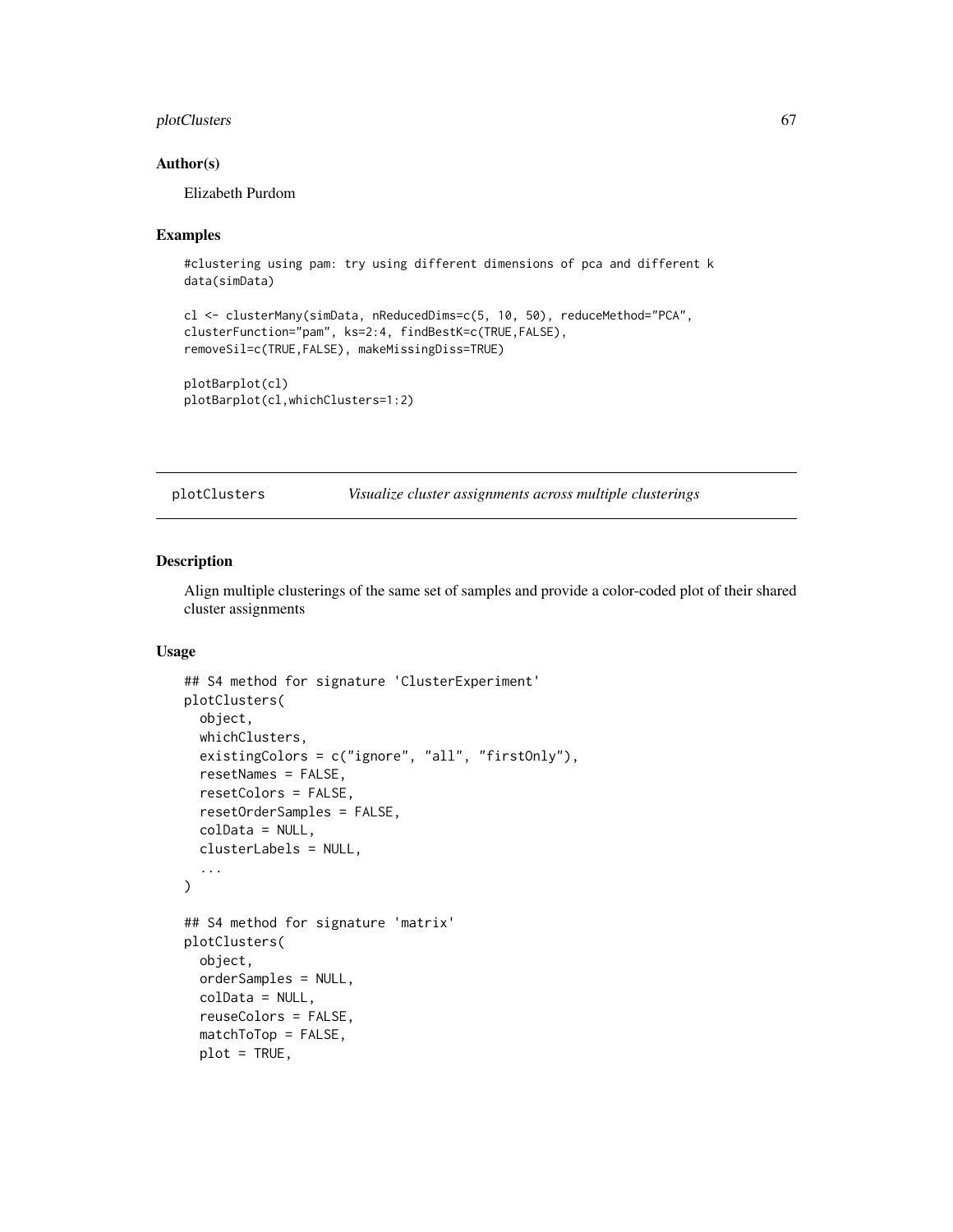```
unassignedColor = "white",
 missingColor = "grey",
 minRequireColor = 0.3,
  startNewColors = FALSE,
  colPalette = massivePalette,
  input = c("clusters", "colors"),
  clusterLabels = colnames(object),
  add = FALSE,xCoord = NULL,
 ylim = NULL,
 tick = FALSE,
 ylab = "",
 xlab = ",
 axisLine = 0,
 box = FALSE,...
\mathcal{L}
```
# Arguments

| object            | A matrix of with each column corresponding to a clustering and each row a<br>sample or a ClusterExperiment object. If a matrix, the function will plot the<br>clusterings in order of this matrix, and their order influences the plot greatly.                                                                                                                                                                                                                                                                                                                                                                                                                                                                                                                                                                                                               |  |
|-------------------|---------------------------------------------------------------------------------------------------------------------------------------------------------------------------------------------------------------------------------------------------------------------------------------------------------------------------------------------------------------------------------------------------------------------------------------------------------------------------------------------------------------------------------------------------------------------------------------------------------------------------------------------------------------------------------------------------------------------------------------------------------------------------------------------------------------------------------------------------------------|--|
| whichClusters     | argument that can be either numeric or character vector indicating the clusterings<br>to be used. See details of getClusterIndex.                                                                                                                                                                                                                                                                                                                                                                                                                                                                                                                                                                                                                                                                                                                             |  |
|                   | existingColors how to make use of the exiting colors in the ClusterExperiment object. 'ig-<br>nore' will ignore them and assign new colors. 'firstOnly' will use the existing<br>colors of only the 1st clustering, and then align the remaining clusters and give<br>new colors for the remaining only. 'all' will use all of the existing colors.                                                                                                                                                                                                                                                                                                                                                                                                                                                                                                           |  |
| resetNames        | logical. Whether to reset the names of the clusters in clusterLegend to be the<br>aligned integer-valued ids from plotClusters.                                                                                                                                                                                                                                                                                                                                                                                                                                                                                                                                                                                                                                                                                                                               |  |
| resetColors       | logical. Whether to reset the colors in clusterLegend in the ClusterExperiment<br>returned to be the colors from the plotClusters.                                                                                                                                                                                                                                                                                                                                                                                                                                                                                                                                                                                                                                                                                                                            |  |
| resetOrderSamples |                                                                                                                                                                                                                                                                                                                                                                                                                                                                                                                                                                                                                                                                                                                                                                                                                                                               |  |
|                   | logical. Whether to replace the existing order Samples slot in the Cluster Experiment<br>object with the new order found.                                                                                                                                                                                                                                                                                                                                                                                                                                                                                                                                                                                                                                                                                                                                     |  |
| colData           | If clusters is a matrix, colData gives a matrix of additional cluster/sample<br>data on the samples to be plotted with the clusterings given in clusters. Val-<br>ues in colData will be added to the end (bottom) of the plot. NAs in the<br>colData matrix will trigger an error. If clusters is a ClusterExperiment<br>object, the input in colData refers to columns of the the colData slot of the<br>ClusterExperiment object to be plotted with the clusters. In this case, colData<br>can be TRUE (i.e. all columns will be plotted), or an index or a character vec-<br>tor that references a column or column name, respectively, of the colData slot<br>of the ClusterExperiment object. If there are NAs in the colData columns,<br>they will be encoded as 'unassigned' and receive the same color as 'unassigned'<br>samples in the clustering. |  |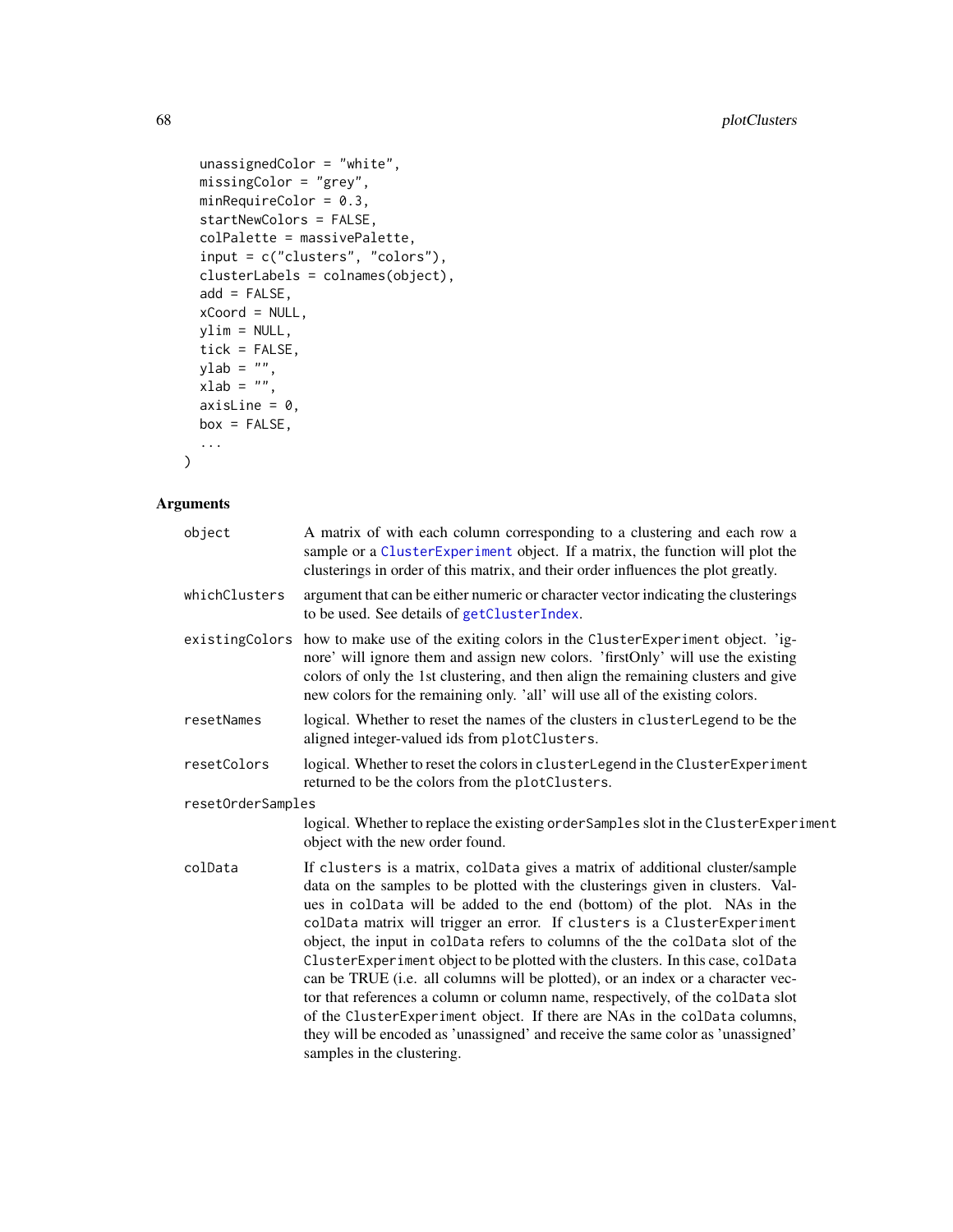| clusterLabels   | names to go with the columns (clusterings) in matrix colorMat. If colData<br>argument is not NULL, the clusterLabels argument must include names for the<br>sample data too. If the user gives only names for the clusterings, the code will<br>try to anticipate that and use the column names of the sample data, but this is<br>fragile. If set to FALSE, then no labels will be plotted. |
|-----------------|----------------------------------------------------------------------------------------------------------------------------------------------------------------------------------------------------------------------------------------------------------------------------------------------------------------------------------------------------------------------------------------------|
| $\ddots$        | for plotClusters arguments passed either to the method of plotClusters for<br>matrices, or ultimately to plot (if add=FALSE).                                                                                                                                                                                                                                                                |
| orderSamples    | A predefined order in which the samples will be plotted. Otherwise the order<br>will be found internally by aligning the clusters (assuming input="clusters")                                                                                                                                                                                                                                |
| reuseColors     | Logical. Whether each row should consist of the same set of colors. By default<br>(FALSE) each cluster that the algorithm doesn't identify to the previous rows<br>clusters gets a new color.                                                                                                                                                                                                |
| matchToTop      | Logical as to whether all clusters should be aligned to the first row. By default<br>(FALSE) each cluster is aligned to the ordered clusters of the row above it.                                                                                                                                                                                                                            |
| plot            | Logical as to whether a plot should be produced.                                                                                                                                                                                                                                                                                                                                             |
| unassignedColor |                                                                                                                                                                                                                                                                                                                                                                                              |
|                 | If "-1" in clusters, will be given this color (meant for samples not assigned to<br>cluster).                                                                                                                                                                                                                                                                                                |
| missingColor    | If "-2" in clusters, will be given this color (meant for samples that were missing<br>from the clustering, mainly when comparing clusterings run on different sets of<br>samples)                                                                                                                                                                                                            |
| minRequireColor |                                                                                                                                                                                                                                                                                                                                                                                              |
|                 | In aligning colors between rows of clusters, require this percent overlap.                                                                                                                                                                                                                                                                                                                   |
| startNewColors  | logical, indicating whether in aligning colors between rows of clusters, should<br>the colors restart at beginning of colPalette as long as colors are not in imme-<br>diately proceeding row (the colors at the end of massivePalette are all of<br>colors() and many will be indistinguishable, so this option can be useful if<br>you have a large cluster matrix).                       |
| colPalette      | a vector of colors used for the different clusters. Must be as long as the maxi-<br>mum number of clusters found in any single clustering/column given in clusters<br>or will otherwise return an error.                                                                                                                                                                                     |
| input           | indicate whether the input matrix is matrix of integer assigned clusters, or con-<br>tains the colors. If input="colors", then the object clusters is a matrix of<br>colors and there is no alignment (this option allows the user to manually adjust<br>the colors and replot, for example).                                                                                                |
| add             | whether to add to existing plot.                                                                                                                                                                                                                                                                                                                                                             |
| xCoord          | values on x-axis at which to plot the rows (samples).                                                                                                                                                                                                                                                                                                                                        |
| ylim            | vector of limits of y-axis.                                                                                                                                                                                                                                                                                                                                                                  |
| tick            | logical, whether to draw ticks on x-axis for each sample.                                                                                                                                                                                                                                                                                                                                    |
| ylab            | character string for the label of y-axis.                                                                                                                                                                                                                                                                                                                                                    |
| xlab            | character string for the label of x-axis.                                                                                                                                                                                                                                                                                                                                                    |
| axisLine        | the number of lines in the axis labels on y-axis should be (passed to $line = \dots$<br>in the axis call).                                                                                                                                                                                                                                                                                   |
| box             | logical, whether to draw box around the plot.                                                                                                                                                                                                                                                                                                                                                |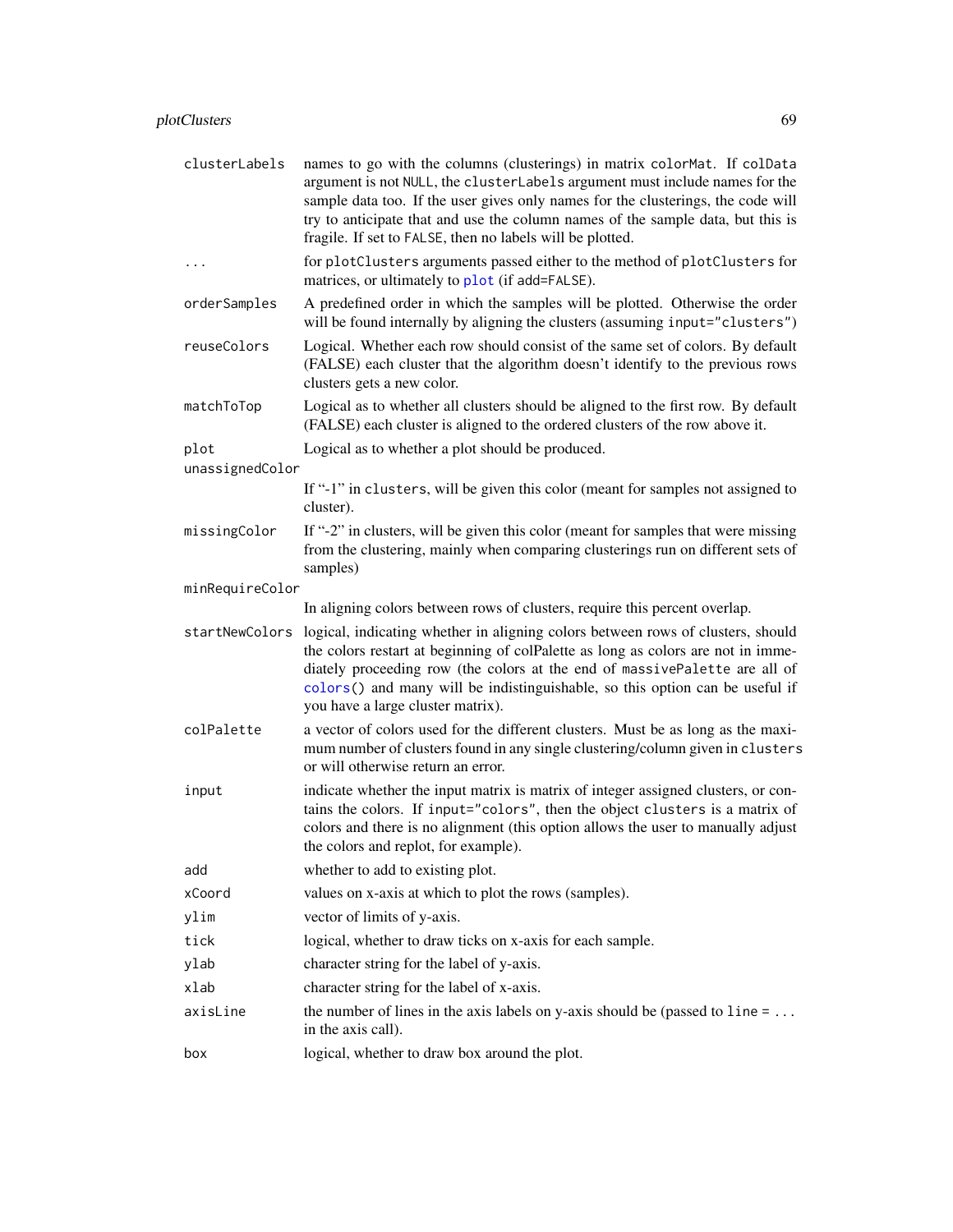All arguments of the matrix version can be passed to the ClusterExperiment version. As noted above, however, some arguments have different interpretations.

If whichClusters = "workflow", then the workflow clusterings will be plotted in the following order: final, mergeClusters, makeConsensus, clusterMany.

### Value

If clusters is a [ClusterExperiment](#page-10-0) Object, then plotClusters returns an updated ClusterExperiment object, where the clusterLegend and/or orderSamples slots have been updated (depending on the arguments).

If clusters is a matrix, plotClusters returns (invisibly) the orders and other things that go into making the matrix. Specifically, a list with the following elements.

- orderSamples a vector of length equal to nrows(clusters) giving the order of the samples (rows) to use to get the original clusters matrix into the order made by plotClusters.
- colors matrix of color assignments for each element of original clusters matrix. Matrix is in the same order as original clusters matrix. The matrix colors[orderSamples,] is the matrix that can be given back to plotClusters to recreate the plot (see examples).
- alignedClusterIds a matrix of integer valued cluster assignments that match the colors. This is useful if you want to have cluster identification numbers that are better aligned than that given in the original clusters. Again, the rows/samples are in same order as original input matrix.
- clusterLegend list of length equal to the number of columns of input matrix. The elements of the list are matrices, each with three columns named "Original","Aligned", and "Color" giving, respectively, the correspondence between the original cluster ids in clusters, the aligned cluster ids in aligned, and the color.
- origClustersThe original matrix of clusters given to plotClusters

#### Author(s)

Elizabeth Purdom and Marla Johnson (based on the tracking plot in [ConsensusClusterPlus](#page-0-0) by Matt Wilkerson and Peter Waltman).

## References

Wilkerson, D. M, Hayes and Neil D (2010). "ConsensusClusterPlus: a class discovery tool with confidence assessments and item tracking." Bioinformatics, 26(12), pp. 1572-1573.

# See Also

The [ConsensusClusterPlus](#page-0-0) package.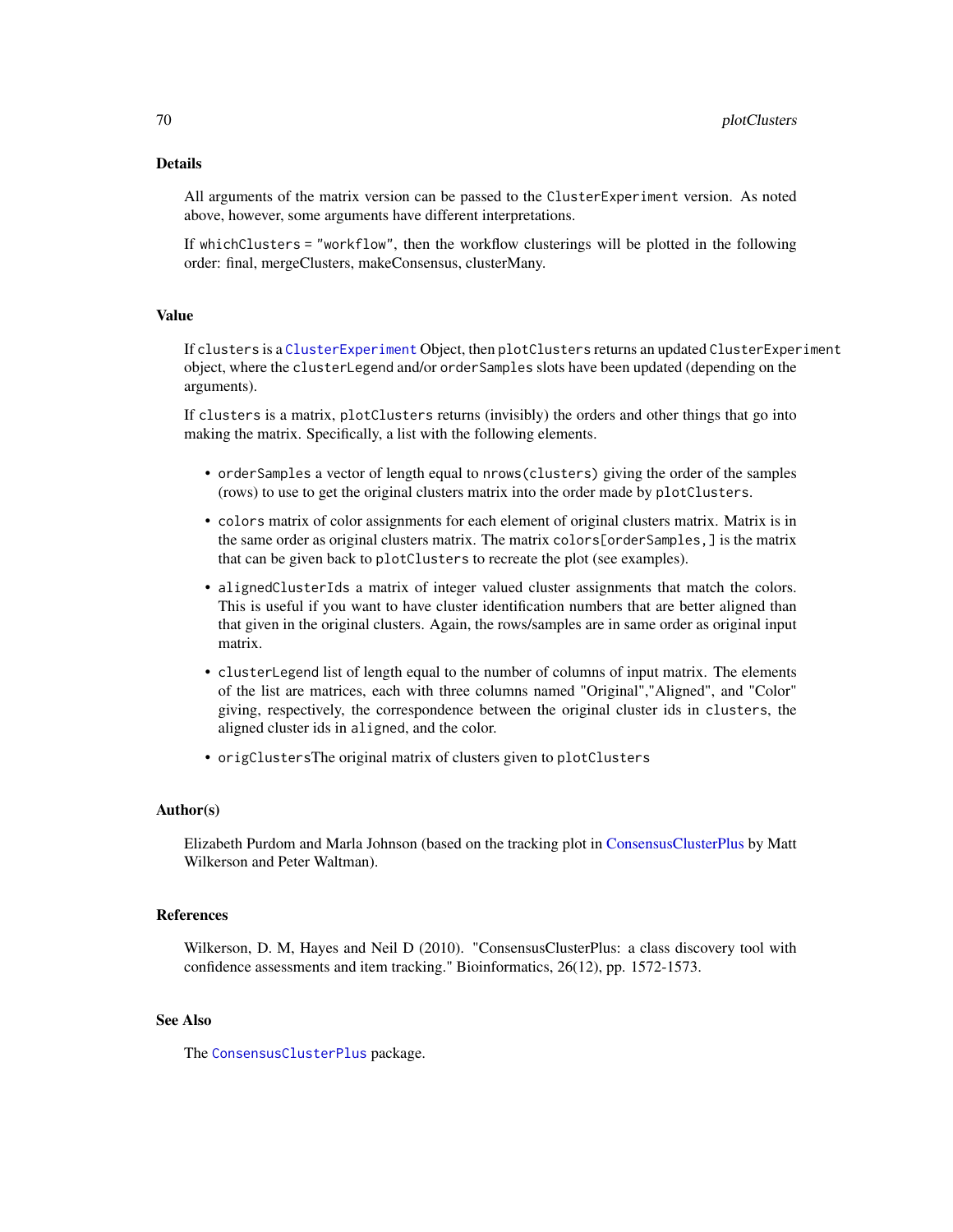# plotClusters 71

### Examples

```
#clustering using pam: try using different dimensions of pca and different k
data(simData)
cl <- clusterMany(simData, nReducedDims=c(5, 10, 50), reduceMethod="PCA",
clusterFunction="pam", ks=2:4, findBestK=c(TRUE,FALSE),
removeSil=c(TRUE,FALSE), makeMissingDiss=TRUE)
clusterLabels(cl)
#make names shorter for better plotting
x <- clusterLabels(cl)
x \leq - gsub("TRUE", "T", x)
x \leq - gsub("FALSE", "F", x)
x \leq -\text{gsub}("k=NA", " " " , x)x \leftarrow \text{gsub("Features", "", x)}clusterLabels(cl) <- x
par(mar=c(2,10,1,1))
#this will make the choices of plotClusters
cl <- plotClusters(cl, axisLine=-1, resetOrderSamples=TRUE, resetColors=TRUE)
#see the new cluster colors
clusterLegend(cl)[1:2]
#We can also change the order of the clusterings. Notice how this
#dramatically changes the plot!
clOrder \leq c(3:6, 1:2, 7:ncol(clusterMatrix(cl)))cl <- plotClusters(cl, whichClusters=clOrder, resetColors=TRUE,
resetOrder=TRUE, axisLine=-2)
#We can manually switch the red ("#E31A1C") and green ("#33A02C") in the
#first cluster:
#see what the default colors are and their names
showPalette(wh=1:5)
#change "#E31A1C" to "#33A02C"
newColorMat <- clusterLegend(cl)[[clOrder[1]]]
newColorMat[2:3, "color"] <- c("#33A02C", "#E31A1C")
clusterLegend(cl)[[clOrder[1]]]<-newColorMat
#replot by setting 'input="colors"'
par(mfrow=c(1,2))
plotClusters(cl, whichClusters=clOrder, orderSamples=orderSamples(cl),
existingColors="all")
plotClusters(cl, whichClusters=clOrder, resetColors=TRUE, resetOrder=TRUE,
axisLine=-2)
par(mfrow=c(1,1))
#set some of clusterings arbitrarily to "-1", meaning not clustered (white),
#and "-2" (another possible designation getting gray, usually for samples not
```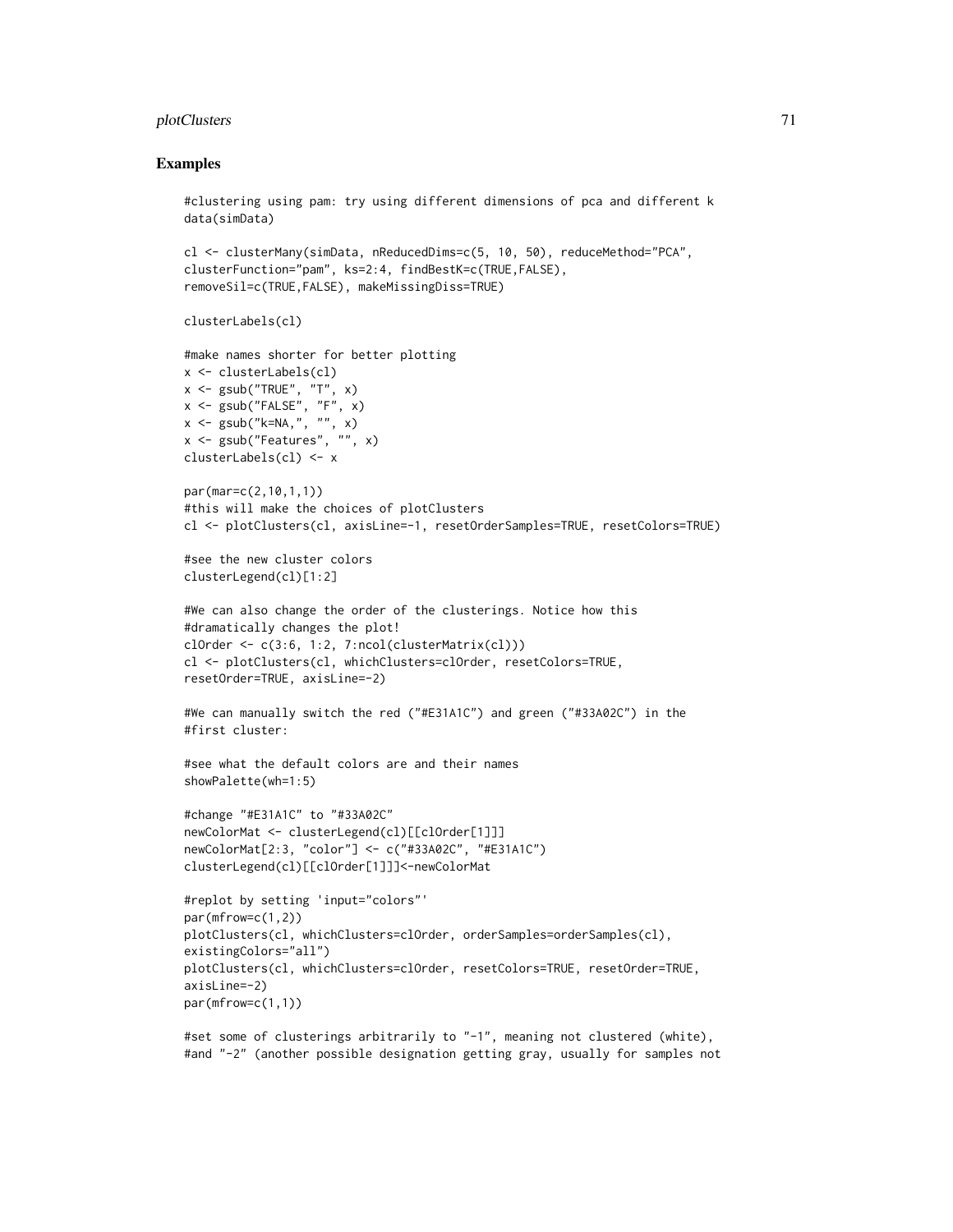```
#included in original clustering)
clMatNew <- apply(clusterMatrix(cl), 2, function(x) {
wh <- sample(1:nSamples(cl), size=10)
x[wh]<- -1wh <- sample(1:nSamples(cl), size=10)
x[wh]<- -2return(x)
})
#make a new object
cl2 <- ClusterExperiment(assay(cl), clMatNew,
transformation=transformation(cl))
plotClusters(cl2)
```
plotClustersTable *Plot heatmap of cross-tabs of 2 clusterings*

# Description

Plot heatmap of cross-tabulations of two clusterings

#### Usage

```
## S4 method for signature 'ClusterExperiment'
plotClustersTable(
  object,
 whichClusters,
  ignoreUnassigned = FALSE,
  margin = NA,
  ...
\mathcal{L}## S4 method for signature 'table'
plotClustersTable(
  object,
 plotType = c("heatmap", "bubble"),
 main = ",
 xlab = NULL,
  ylab = NULL,
  legend = TRUE,
  cluster = FALSE,
  clusterLegend = NULL,
  sizeTable = NULL,
  ...
\lambda## S4 method for signature 'ClusterExperiment'
tableClusters(
```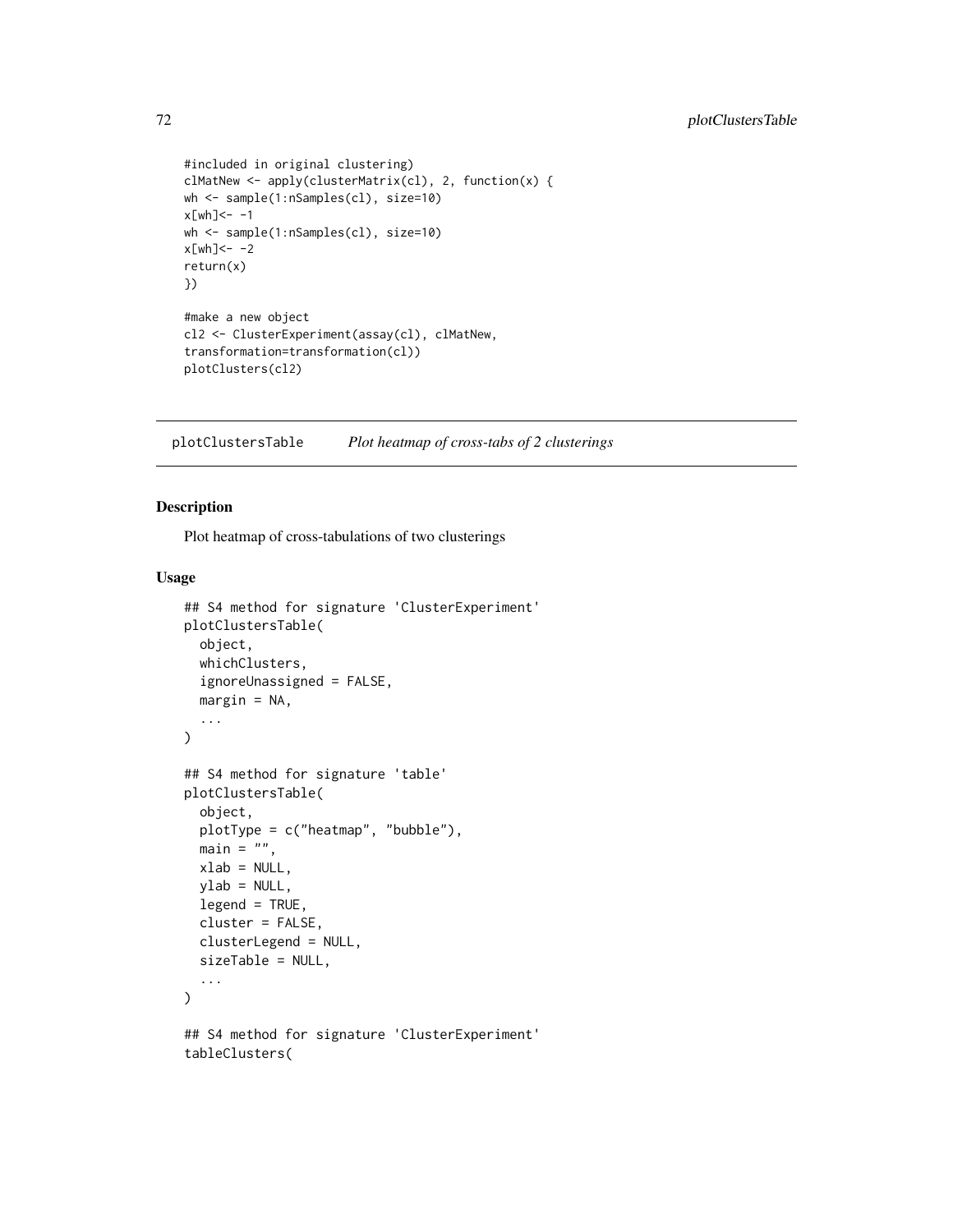# plotClustersTable 73

```
object,
 whichClusters = "primary",
 useNames = TRUE,
  tableMethod = c("intersect", "union"),
  ...
)
## S4 method for signature 'table, table'
bubblePlot(
 propTable,
 sizeTable,
 gridColor = rgb(0, 0, 0, 0.05),
 maxCex = 8,
 cexFactor,
 ylab,
 xlab,
 propLabel = "Value of %",
 legend = TRUE,
 \text{las} = 2,
 colorScale = RColorBrewer::brewer.pal(11, "Spectral")[-6]
)
```

| object           | ClusterExperiment object (or matrix with table result)                                                                                                                                                                                                                                                                                                                                                                                                                                                                                                                                                                                                                                                                                                                    |
|------------------|---------------------------------------------------------------------------------------------------------------------------------------------------------------------------------------------------------------------------------------------------------------------------------------------------------------------------------------------------------------------------------------------------------------------------------------------------------------------------------------------------------------------------------------------------------------------------------------------------------------------------------------------------------------------------------------------------------------------------------------------------------------------------|
| whichClusters    | argument that can be either numeric or character vector indicating the clusterings<br>to be used. See details of getClusterIndex.                                                                                                                                                                                                                                                                                                                                                                                                                                                                                                                                                                                                                                         |
| ignoreUnassigned |                                                                                                                                                                                                                                                                                                                                                                                                                                                                                                                                                                                                                                                                                                                                                                           |
|                  | logical as to whether to ignore unassigned clusters in the plotting. This means<br>they will also be ignored in the calculations of the proportions (if margin not<br>NA).                                                                                                                                                                                                                                                                                                                                                                                                                                                                                                                                                                                                |
| margin           | if NA, the actual counts from tableClusters will be plotted. Otherwise, prop. table<br>will be called and the argument margin will be passed to prop. table to deter-<br>mine whether proportions should be calculated. If '1', then the proportions in<br>the rows sum to 1, if '2' the proportions in the columns sum to 1. If 'NULL'<br>then the proportion across the entire matrix will sum to 1. An additional option<br>has been added so that if you set margin=0, the entry displayed in each cell will<br>be the proportion equal to the size of the intersection over the size of the union<br>of the clusters (a Jaccard similarity between the clusters), in which case each<br>entry is a value between 0 and 1 but no combination of the entries sum to 1. |
|                  | arguments passed on to plotHeatmap or bubblePlot depending on choice of<br>plotType. Note that these functions take different arguments so that switching<br>from one to the other may not take all arguments. In particular bubblePlot calls<br>plot while plotHeatmap calls NMF{aheatmap}.                                                                                                                                                                                                                                                                                                                                                                                                                                                                              |
| plotType         | type of plot. If "heatmap", then a heatmap will be created of the values of the<br>contingency table of the two clusters (calculated as determined by the argument<br>"margin") using plotHeatmap. If "bubble", then a plot will be created using                                                                                                                                                                                                                                                                                                                                                                                                                                                                                                                         |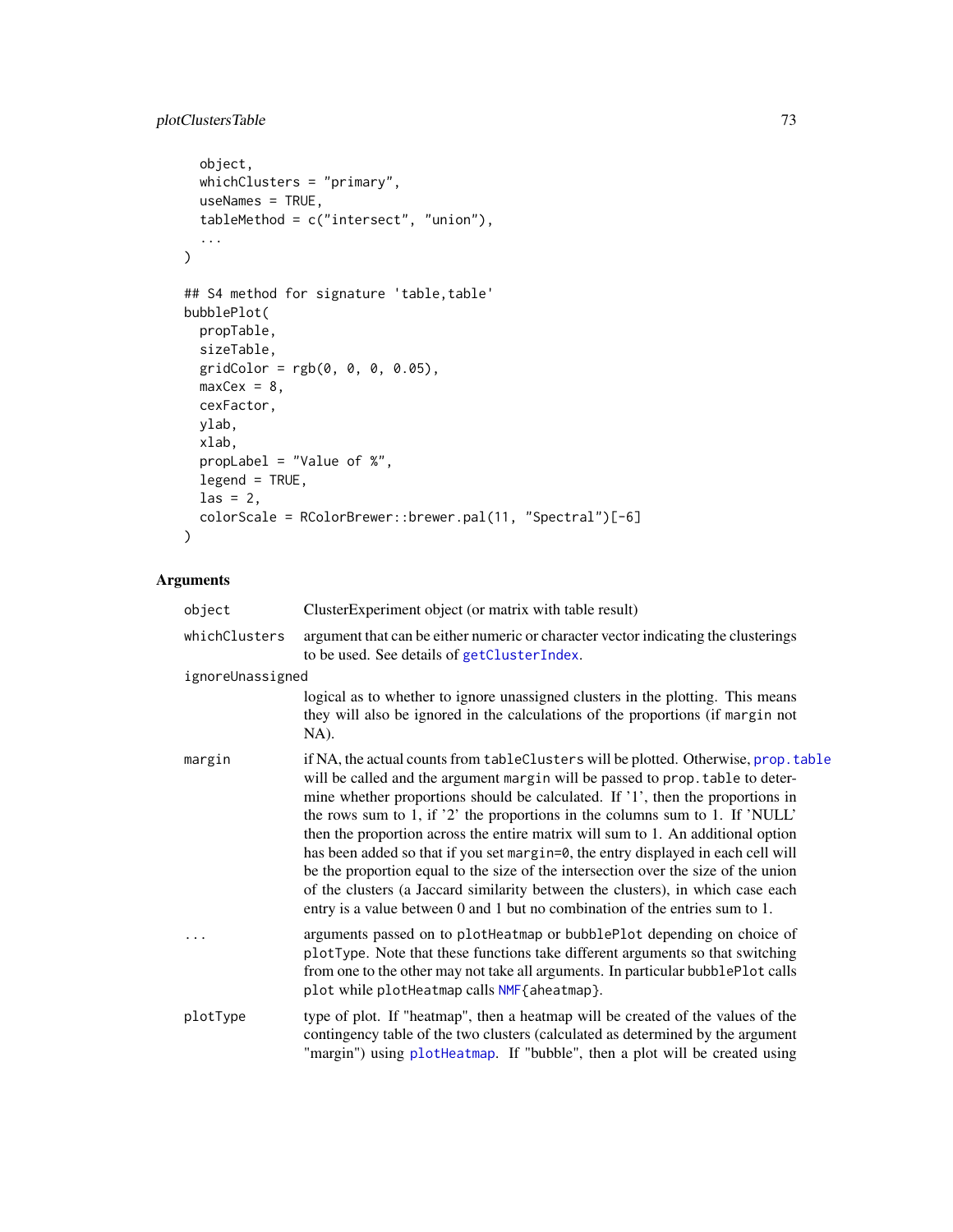|               | bubblePlot, which will create circles for each cell of the contingencey table<br>whose size corresponds to the number of samples shared and the color based on<br>the value of the proportion (as chosen by the argument margin).                                                                        |
|---------------|----------------------------------------------------------------------------------------------------------------------------------------------------------------------------------------------------------------------------------------------------------------------------------------------------------|
| main          | title of plot, passed to plotHeatmap or to the argument propLabel in bubblePlot                                                                                                                                                                                                                          |
| xlab          | label for labeling clustering on the x-axis. If NULL, will determine names. If<br>set to NA no label for clustering on the x-axis will be plotted (to turn off legend<br>of the clusterings in heatmap, set legend=FALSE).                                                                               |
| ylab          | label for labeling clustering on the y-axis. If NULL, will determine names. If<br>set to NA no label for clustering on the y-axis will be plotted (to turn off legend<br>of the clusterings in heatmap, set legend=FALSE).                                                                               |
| legend        | whether to draw legend along top (bubble plot) or the color legend (heatmap)                                                                                                                                                                                                                             |
| cluster       | logical, whether to cluster the rows and columns of the table. Passed to argu-<br>ments clusterFeatures AND clusterSamples of plotHeatmap.                                                                                                                                                               |
| clusterLegend | list in clusterLegend format that gives colors for the clusters tabulated.                                                                                                                                                                                                                               |
| sizeTable     | table of sizes (only for use in bubblePlot or plotType="bubble"). See details.                                                                                                                                                                                                                           |
| useNames      | for tableClusters, whether the output should be tabled with names (useNames=TRUE)<br>or ids (useNames=FALSE)                                                                                                                                                                                             |
| tableMethod   | the type of table calculation to perform. "intersect" refers to the standard con-<br>tingency table (table), where each entry of the resulting table is the number<br>of objects in both clusters. "union" instead gives for each entry the number of<br>objects that are in the union of both clusters. |
| propTable     | table of proportions (bubblePlot))                                                                                                                                                                                                                                                                       |
| gridColor     | color for grid lines (bubblePlot))                                                                                                                                                                                                                                                                       |
| maxCex        | largest value of cex for any point (others will scale proportionally smaller)<br>(bubblePlot)).                                                                                                                                                                                                          |
| cexFactor     | factor to multiple by to get values of circles. If missing, finds value automati-<br>cally, namely by using the maxCex value default. Overrides value of maxCex.<br>(bubblePlot))                                                                                                                        |
| propLabel     | the label to go with the legend of the color of the bubbles/circles                                                                                                                                                                                                                                      |
| las           | the value for the las value in the call to axis in labeling the clusters in the bubble<br>plot. Determines whether parallel or perpindicular labels to the axis (see par).                                                                                                                               |
| colorScale    | the color scale for the values of the proportion table                                                                                                                                                                                                                                                   |

# Details

For plotClustersTable applied to the class table, sizeTable is passed to bubblePlot to indicate the size of the circle. If sizeTable=NULL, then it is assumed that the object argument is the table of counts and both the propTable and sizeTable are set to the same value (hence turning off the coloring of the circle/bubbles). This is equivalent effect to the margin=NA option of plotClustersTable applied to the ClusterExperiment class.

Note that the cluster labels in plotClustersTable and tableClusters are converted to "proper" R names via make.names. This is because tableClusters calls the R function table, which makes this conversion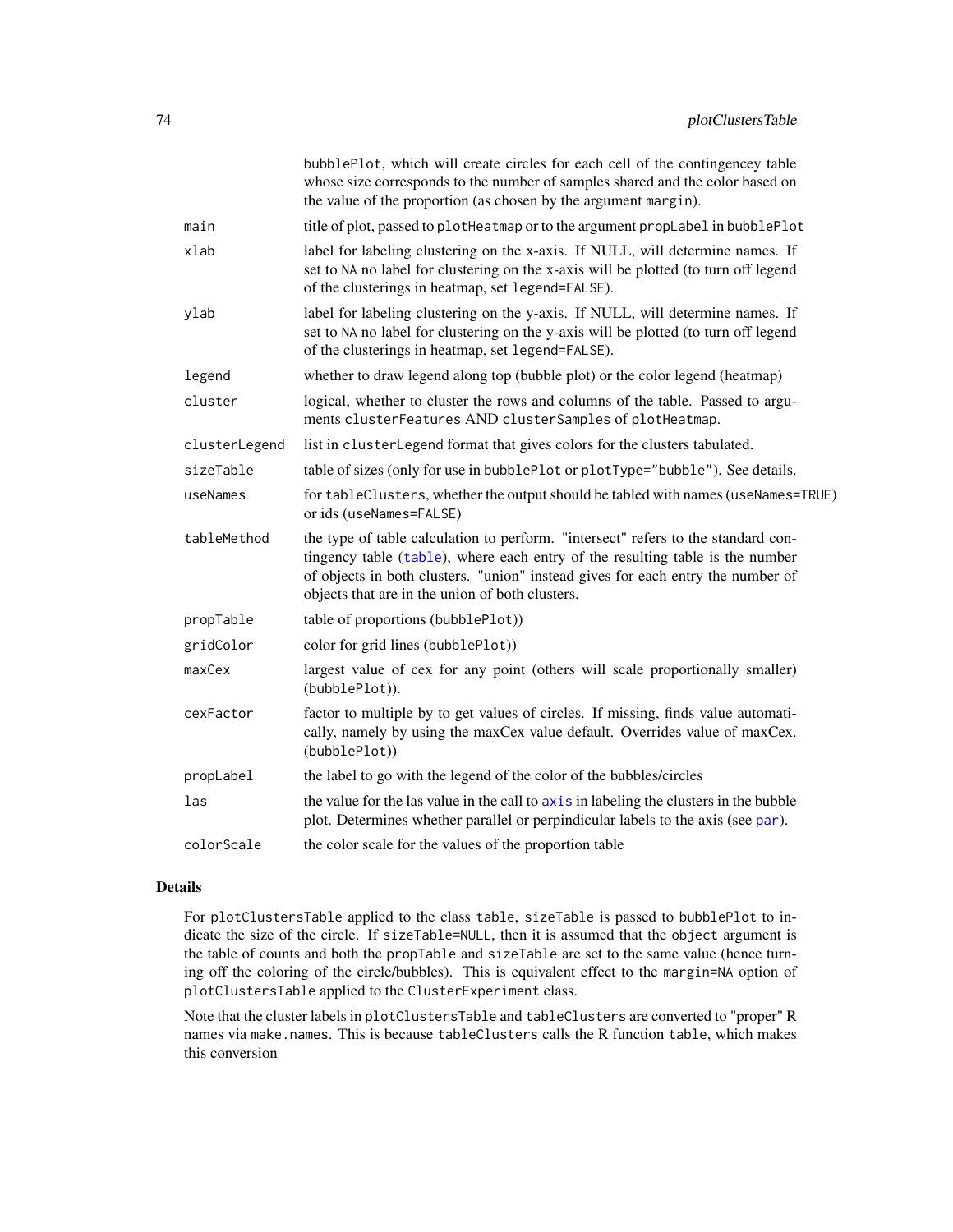#### plotClustersTable 75

For plotClustersTable, whichClusters should define 2 clusters, while for tableClusters it can indicate arbitrary number.

bubblePlot is mainly used internally by plotClustersTable but is made public for users who want more control and to allow documentation of the arguments. bubblePlot plots a circle for each intersection of two clusters, where the color of the circle is based on the value in propTable and the size of the circle is based on the value in sizeTable. If propTable is equal to sizeTable, then the propTable is ignored and the coloring of the circles is not performed, only the adjusting of the size of the circles based on the total size. The size is determined by setting the cex value of the point as \$sqrt(sizeTable[i,j])/sqrt(max(sizeTable))\*cexFactor\$.

#### Value

tableClusters returns an object of class table (see [table](#page-0-0)).

plotClustersTables returns invisibly the plotted proportion table. In particular, this is the result of applying [prop.table](#page-0-0) to the results of tableClusters (after removing unclustered samples if ignoreUnassigned=TRUE).

#### Author(s)

Kelly Street, Elizabeth Purdom

# See Also

[plotHeatmap](#page-83-0) [table](#page-0-0) [prop.table](#page-0-0)

#### Examples

```
#clustering using pam: try using different dimensions of pca and different k
data(simData)
```

```
cl <- clusterMany(simData, nReducedDims=c(5, 10, 50), reducedDim="PCA",
clusterFunction="pam", ks=2:4, findBestK=c(TRUE,FALSE),
removeSil=c(TRUE,FALSE), makeMissingDiss=TRUE)
#give arbitrary names to clusters for demonstration
cl<-renameClusters(cl,value=letters[1:nClusters(cl)[1]],whichCluster=1)
tableClusters(cl,whichClusters=1:2)
#show options of margin in heatmap format:
par(mfrow=c(2,3))plotClustersTable(cl,whichClusters=1:2, margin=NA, legend=FALSE,
 ignoreUnassigned=TRUE)
plotClustersTable(cl,whichClusters=1:2, margin=0, legend=FALSE,
  ignoreUnassigned=TRUE)
plotClustersTable(cl,whichClusters=1:2, margin=1, legend=FALSE,
  ignoreUnassigned=TRUE)
plotClustersTable(cl,whichClusters=1:2, margin=2, legend=FALSE,
 ignoreUnassigned=TRUE)
plotClustersTable(cl,whichClusters=1:2, margin=NULL, legend=FALSE,
  ignoreUnassigned=TRUE)
```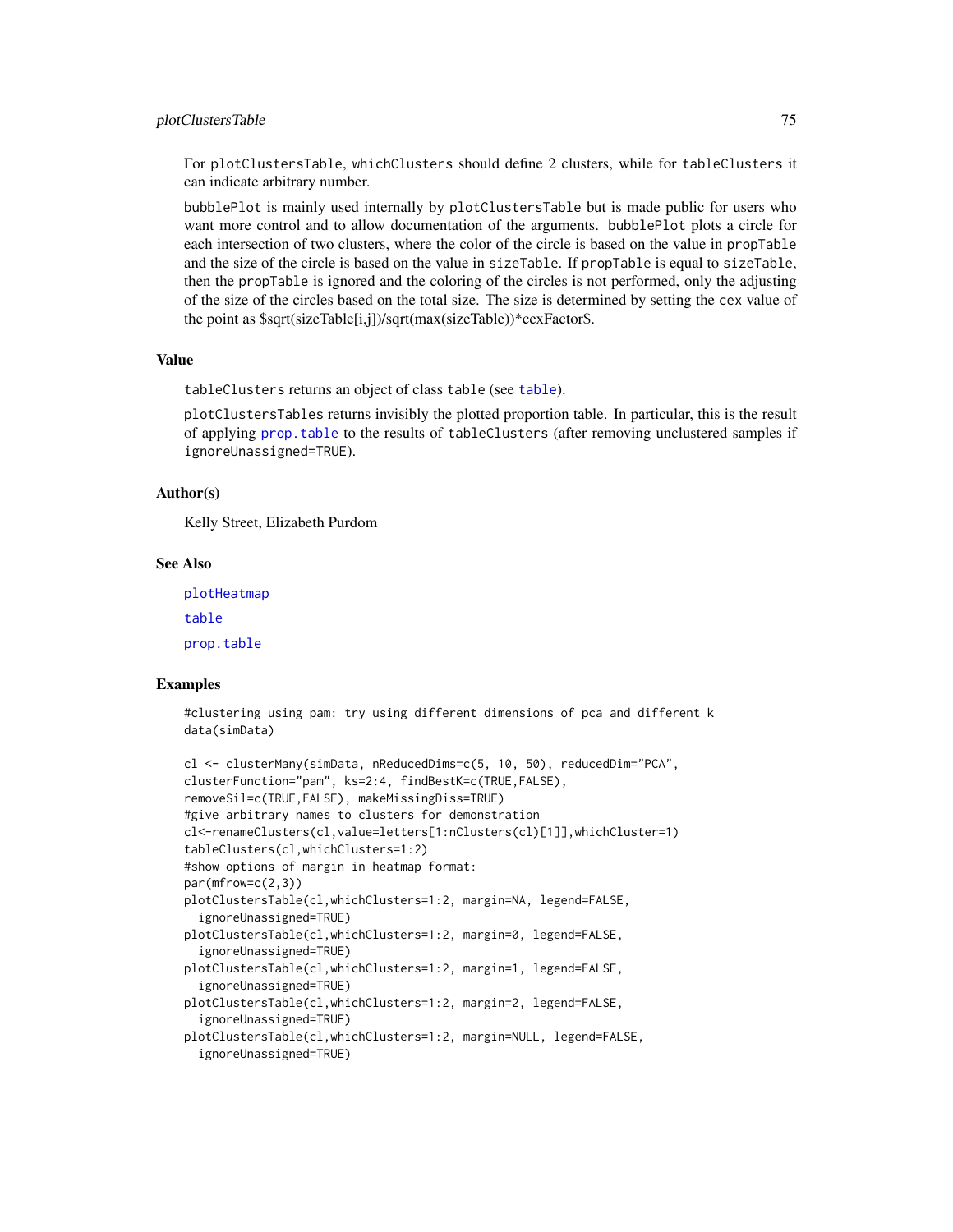```
#show options of margin in bubble format:
par(mfrow=c(2,3))
plotClustersTable(cl,whichClusters=1:2, margin=NA,
   ignoreUnassigned=TRUE, plotType="bubble")
plotClustersTable(cl,whichClusters=1:2, margin=0,
   ignoreUnassigned=TRUE, plotType="bubble")
plotClustersTable(cl,whichClusters=1:2, margin=1,
   ignoreUnassigned=TRUE, plotType="bubble")
plotClustersTable(cl,whichClusters=1:2, margin=2,
   ignoreUnassigned=TRUE, plotType="bubble")
plotClustersTable(cl,whichClusters=1:2, margin=NULL,
   ignoreUnassigned=TRUE, plotType="bubble")
```
plotClustersWorkflow,ClusterExperiment-method *A plot of clusterings specific for clusterMany and workflow visualization*

## Description

A realization of [plotClusters](#page-66-0) call specific to separating out the results of clusterMany and other clustering results.

### Usage

```
## S4 method for signature 'ClusterExperiment'
plotClustersWorkflow(
  object,
  whichClusters = c("mergeClusters", "makeConsensus"),
 whichClusterMany = NULL,
  nBlankLines = ceiling(nClusterings(object) * 0.05),
  existingColors = c("ignore", "all", "highlightOnly"),
  nisizeResult = ceiling(nClustering(object) * 0.02),
  clusterLabels = TRUE,
  clusterManyLabels = TRUE,
  sortBy = c("highlighted", "clusterMany"),
  highlightOnTop = TRUE,
  ...
)
```

| obiect        | A Cluster Experiment object on which cluster Many has been run                                                                                                           |
|---------------|--------------------------------------------------------------------------------------------------------------------------------------------------------------------------|
| whichClusters | which clusterings to "highlight", i.e draw separately from the bulk of the plot,<br>see argument which Clusters of getClusterIndex for description of format<br>allowed. |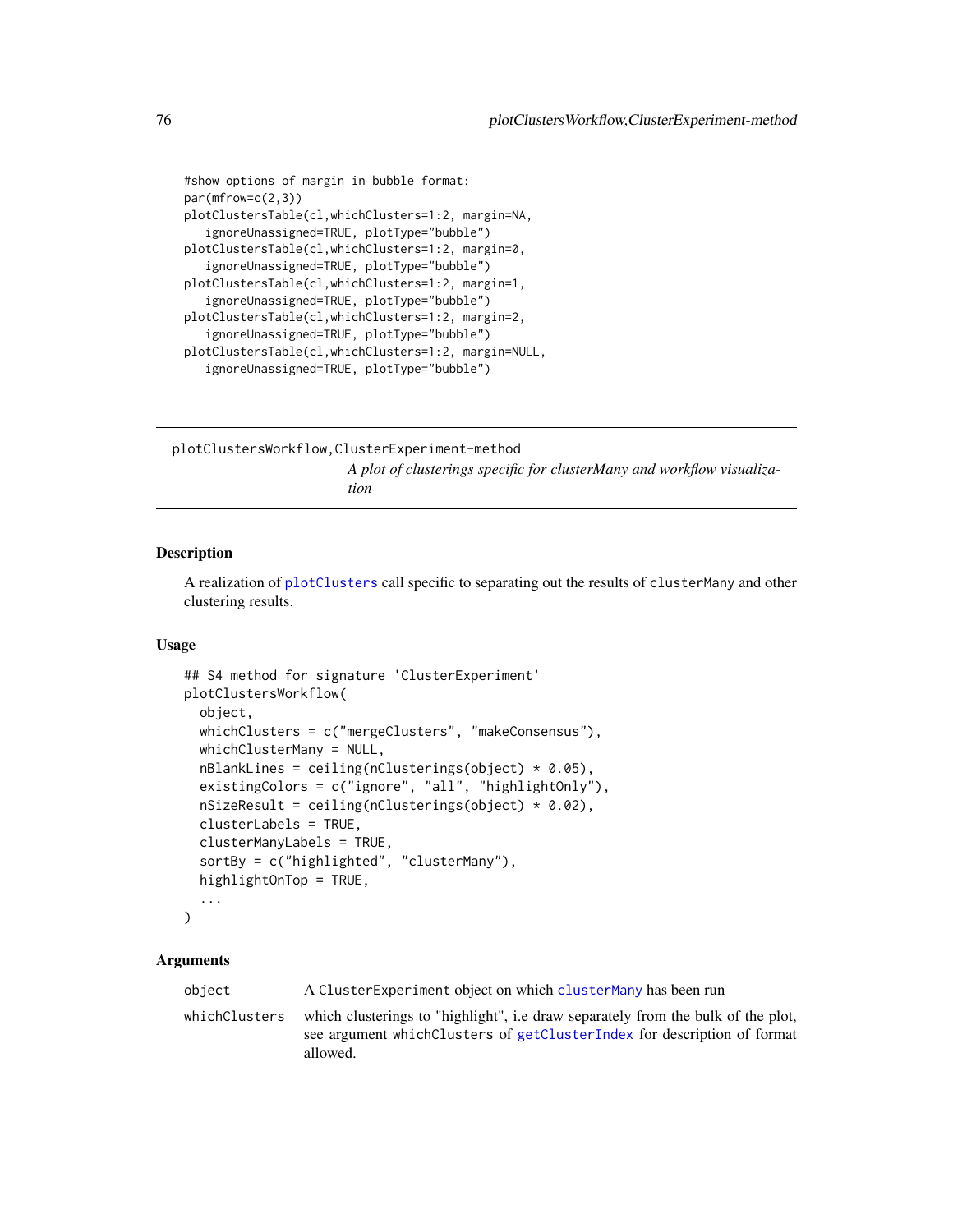| whichClusterMany  |                                                                                                                                                                                                                                                                                                                                                                                         |  |
|-------------------|-----------------------------------------------------------------------------------------------------------------------------------------------------------------------------------------------------------------------------------------------------------------------------------------------------------------------------------------------------------------------------------------|--|
|                   | indicate which clusterings to plot in the bulk of the plot, see argument which Clusters<br>of getClusterIndex for description of format allowed.                                                                                                                                                                                                                                        |  |
| nBlankLines       | the number of blank (i.e. white) rows to add between the clusterMany cluster-<br>ings and the highlighted clusterings.                                                                                                                                                                                                                                                                  |  |
| existingColors    | one of "ignore","all","highlightOnly". Whether the plot should use the stored<br>colors in the ClusterExperiment object given. "highlightOnly" means only the<br>highlighted clusters will use the stored colors, not the clusterMany clusterings.                                                                                                                                      |  |
| nSizeResult       | the number of rows each highlighted clustering should take up. Increasing the<br>number increases the thickness of the rectangles representing the highlighted<br>clusterings.                                                                                                                                                                                                          |  |
| clusterLabels     | either logical, indicating whether to plot the labels for the clusterings identified<br>to be highlighted in the whichClusters argument, or a character vector of labels<br>to use.                                                                                                                                                                                                     |  |
| clusterManyLabels |                                                                                                                                                                                                                                                                                                                                                                                         |  |
|                   | either logical, indicating whether to plot the labels for the clusterings from clus-<br>terMany identified in the whichClusterMany, or a character vector of labels to<br>use.                                                                                                                                                                                                          |  |
| sortBy            | how to align the clusters. If "highlighted" then the highlighted clusters indicated<br>in the argument whichClusters are first in the alignment done by plotClusters.<br>If "clusterMany", then the clusterMany results are first in the alignment. (Note<br>this does not determine where they will be plotted, but how they are ordered in<br>the aligning step done by plotClusters) |  |
| highlightOnTop    | logical. Whether the highlighted clusters should be plotted on the top of cluster-<br>Many results or underneath.                                                                                                                                                                                                                                                                       |  |
| .                 | arguments passed to the matrix version of plotClusters                                                                                                                                                                                                                                                                                                                                  |  |
|                   |                                                                                                                                                                                                                                                                                                                                                                                         |  |

# Details

This plot is solely intended to make it easier to use the [plotClusters](#page-66-0) visualization when there are a large number of clusterings from a call to [clusterMany](#page-21-0). This plot separates out the clusterMany results from a designated clustering of interest, as indicated by the whichClusters argument (by default clusterings from a call to [makeConsensus](#page-52-0) or [mergeClusters](#page-57-0)). In addition the highlighted clusters are made bigger so that they can be easily seen.

# Value

A plot is produced, nothing is returned.

# See Also

[plotClusters](#page-66-0), [clusterMany](#page-21-0)

# Examples

#clustering using pam: try using different dimensions of pca and different k data(simData)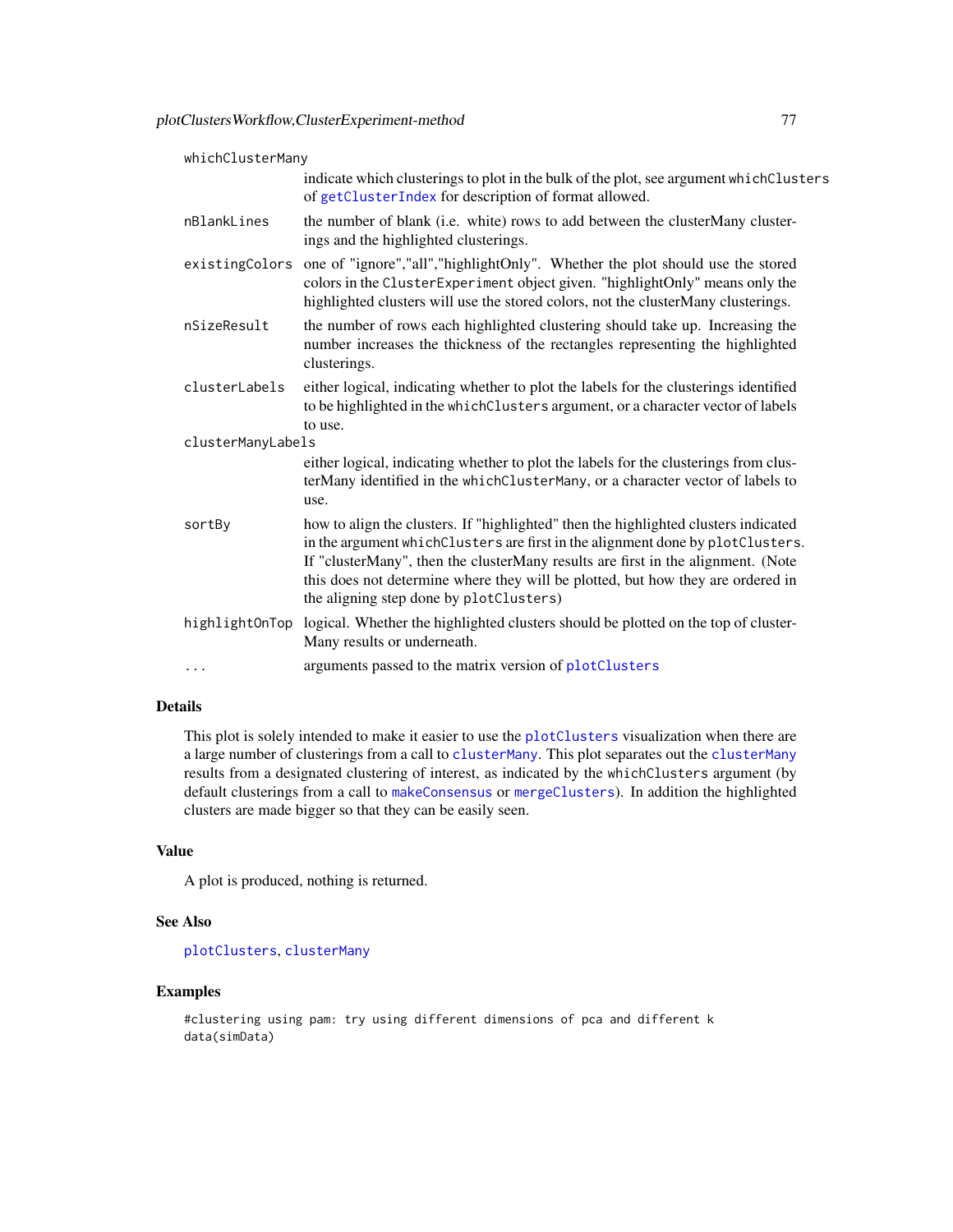```
cl <- clusterMany(simData, nReducedDims=c(5, 10, 50), reduceMethod="PCA",
clusterFunction="pam", ks=2:4, findBestK=c(TRUE,FALSE),
removeSil=c(TRUE,FALSE), makeMissingDiss=TRUE)
cl <- makeConsensus(cl, proportion=0.7)
plotClustersWorkflow(cl)
```
plotContrastHeatmap,ClusterExperiment-method *Plot heatmaps showing significant genes per contrast*

# Description

Plots a heatmap of the data, with the genes grouped based on the contrast for which they were significant.

# Usage

```
## S4 method for signature 'ClusterExperiment'
plotContrastHeatmap(
  object,
  signifTable,
 whichCluster = NULL,
  contrastColors = NULL,
  ...
)
```

| object       | ClusterExperiment object on which biomarkers were found                                                                                                                                                                                                                                                                |
|--------------|------------------------------------------------------------------------------------------------------------------------------------------------------------------------------------------------------------------------------------------------------------------------------------------------------------------------|
| signifTable  | A data. frame in format of the result of getBestFeatures. It must minimally<br>contain columns 'Contrast' and 'IndexInOriginal' giving the grouping and orig-<br>inal index of the features in the assay(object)                                                                                                       |
| whichCluster | if not NULL, indicates cluster used in making the significance table. Used to<br>match to colors in clusterLegend(object) (relevant for one-vs-all contrast so<br>that color aligns). See description of argument in getClusterIndex for futher<br>details.                                                            |
|              | contrast Colors vector of colors to be given to contrasts. Should match the name of the contrasts<br>in the 'Contrast' column of signiffable or 'ContrastName', if given If miss-<br>ing, default colors given by match to the cluster names of which Cluster (see<br>above), or otherwise given a default assignment. |
| $\ddots$     | Arguments passed to plotheatmap                                                                                                                                                                                                                                                                                        |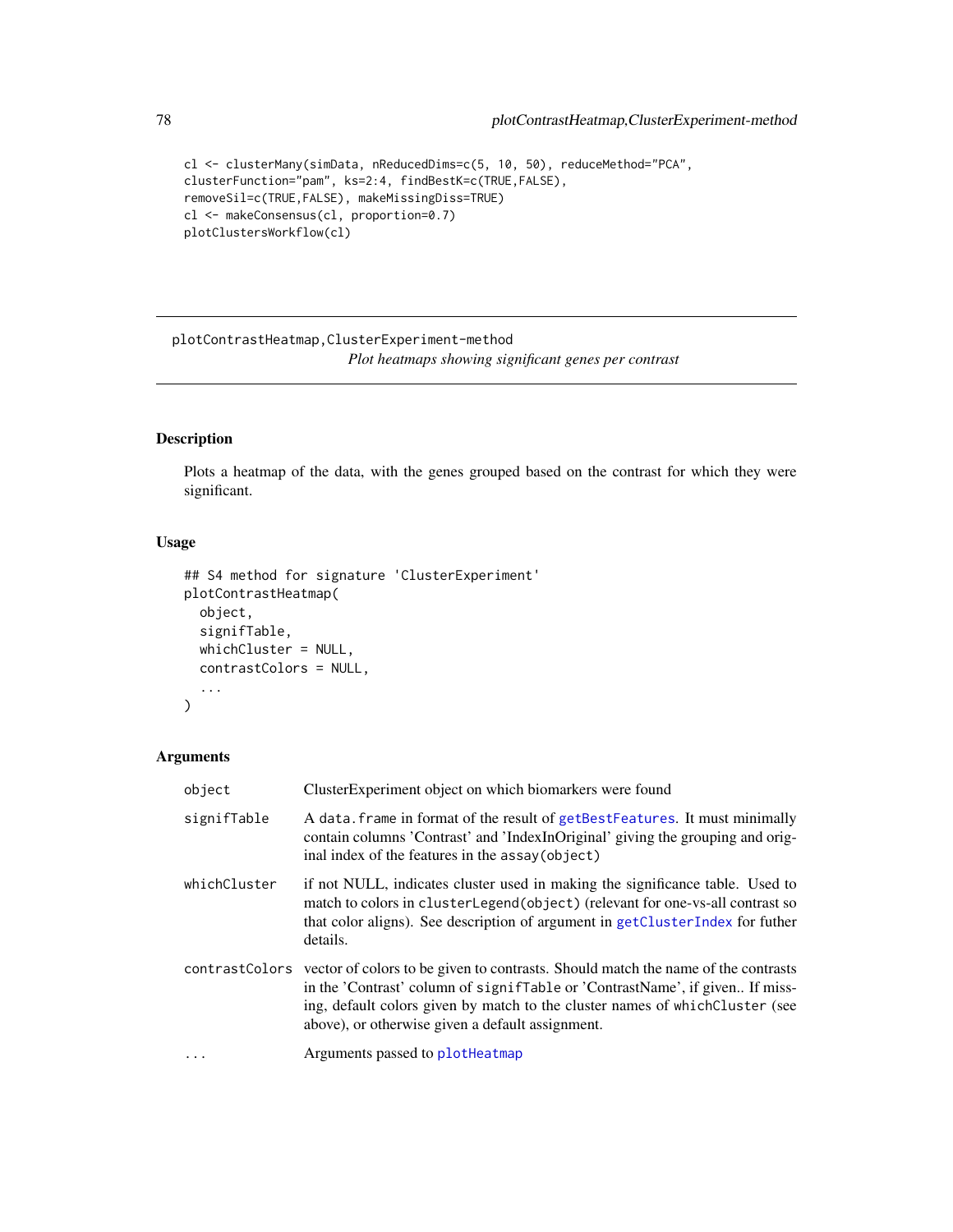# Details

If the column 'ContrastName' is given in signifTable, these names will be used to describe the contrast in the legend.

Within each contrast, the genes are sorted by log fold-change if the column "logFC" is in the signifTable data.frame

Note that if whichCluster is NOT given (the default) then there is no automatic match of colors with contrasts based on the information in object.

#### Value

A heatmap is created. The output of plotHeatmap is returned.

# See Also

[plotHeatmap](#page-83-0), [makeBlankData](#page-92-0), [getBestFeatures](#page-32-0)

### Examples

data(simData)

```
cl <- clusterSingle(simData, subsample=FALSE,
sequential=FALSE,
mainClusterArgs=list(clusterFunction="pam", clusterArgs=list(k=8)))
```

```
#Do all pairwise, only return significant, try different adjustments:
pairsPerC <- getBestFeatures(cl, contrastType="Pairs", number=5,
p.value=0.05, DEMethod="limma")
plotContrastHeatmap(cl,pairsPerC)
```
plotDendrogram,ClusterExperiment-method *Plot dendrogram of ClusterExperiment object*

## Description

Plots the dendrogram saved in a ClusterExperiment object

#### Usage

```
## S4 method for signature 'ClusterExperiment'
plotDendrogram(
  x,
 whichClusters = "dendro",
  leafType = c("samples", "clusters"),
 plotType = c("colorblock", "name", "ids"),
 mergeInfo = "none",
 main,
```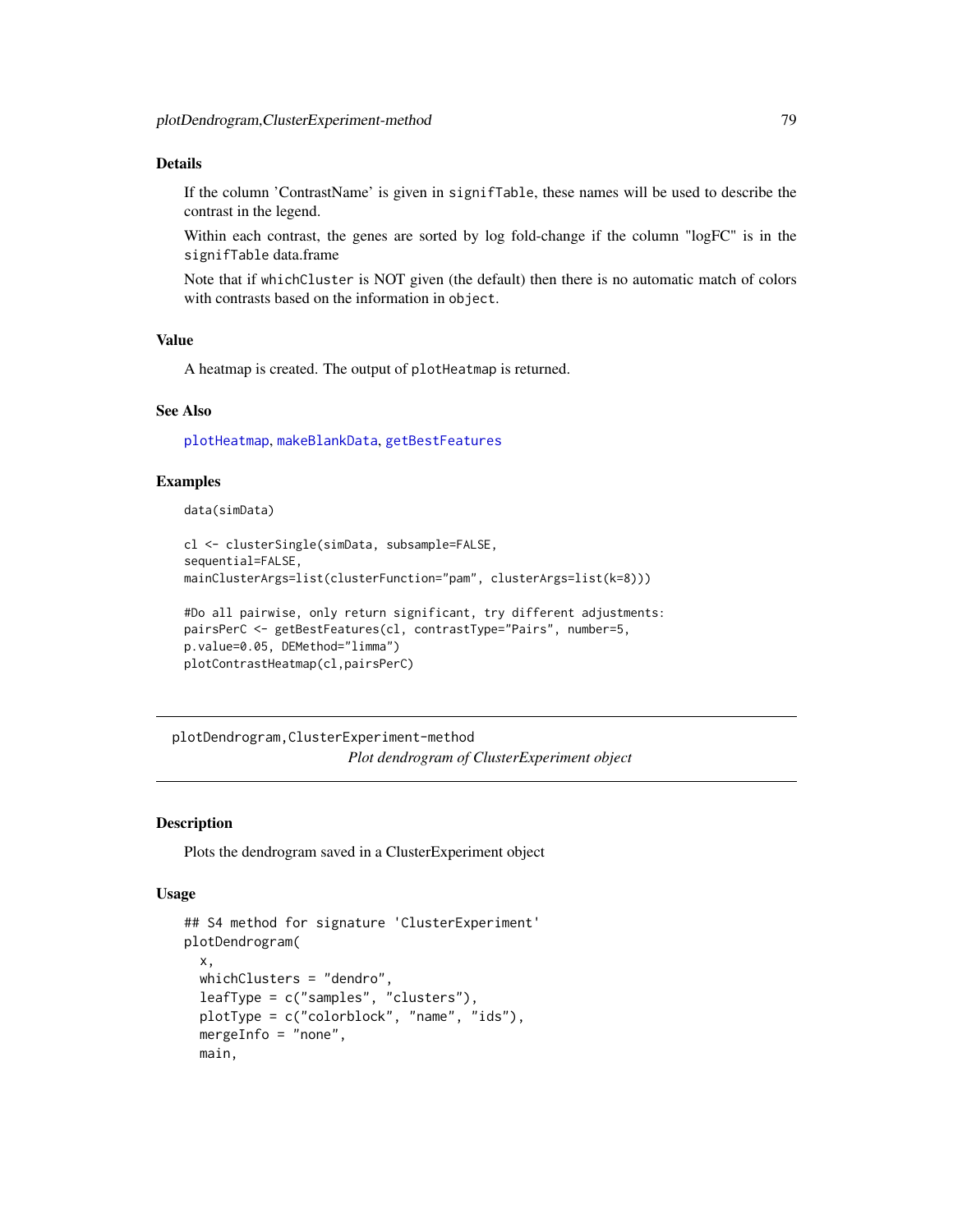```
sub,
 clusterLabelAngle = 45,
 removeOutbranch = TRUE,
 legend = c("side", "below", "none"),
 nodeColors = NULL,
 colData = NULL,
 clusterLegend = NULL,
  ...
)
```

| X                 | a ClusterExperiment object.                                                                                                                                                                                                                                                                                                                                                                                                                                 |
|-------------------|-------------------------------------------------------------------------------------------------------------------------------------------------------------------------------------------------------------------------------------------------------------------------------------------------------------------------------------------------------------------------------------------------------------------------------------------------------------|
| whichClusters     | argument that can be either numeric or character vector indicating the clusterings<br>to be used. See details of getClusterIndex.                                                                                                                                                                                                                                                                                                                           |
| leafType          | if "samples" the dendrogram has one leaf per sample, otherwise it has one per<br>cluster.                                                                                                                                                                                                                                                                                                                                                                   |
| plotType          | one of 'name', 'colorblock' or 'id'. If 'Name' then dendrogram will be plotted,<br>and name of cluster or sample (depending on type of value for leafType) will be<br>plotted next to the leaf of the dendrogram. If 'colorblock', rectangular blocks,<br>corresponding to the color of the cluster will be plotted, along with cluster name<br>legend. If 'id' the internal clusterIds value will be plotted (only appropriate if<br>leafType="clusters"). |
| mergeInfo         | What kind of information about merge to plot on dendrogram. If not equal to<br>"none", will replicate the kind of plot that mergeClusters creates, and the input<br>to mergeInfo corresponds to that of plotInfo in mergeClusters.                                                                                                                                                                                                                          |
| main              | passed to the plot. phylo function to set main title.                                                                                                                                                                                                                                                                                                                                                                                                       |
| sub               | passed to the plot. phylo function to set subtitle.                                                                                                                                                                                                                                                                                                                                                                                                         |
| clusterLabelAngle |                                                                                                                                                                                                                                                                                                                                                                                                                                                             |
|                   | angle at which label of cluster will be drawn. Only applicable if plotType="colorblock".                                                                                                                                                                                                                                                                                                                                                                    |
| removeOutbranch   |                                                                                                                                                                                                                                                                                                                                                                                                                                                             |
|                   | logical, only applicable if there are missing samples (i.e. equal to -1 or -2),<br>leafType="samples" and the dendrogram for the samples was made by putting<br>missing samples in an outbranch. In which case, if this parameter is TRUE, the<br>outbranch will not be plotted, and if FALSE it will be plotted.                                                                                                                                           |
| legend            | character, only applicable if plotType="colorblock". Passed to phydataplot<br>in ape package that is used to draw the color values of the clusters/samples next<br>to the dendrogram. Options are 'none', 'below', or 'side'. (Note 'none' is only<br>available for 'ape' package $\ge$ = 4.1-0.6).                                                                                                                                                         |
| nodeColors        | named vector of colors to be plotted on a node in the dendrogram (calls nodelabels).<br>Names should match the <i>internal</i> name of the node (the "NodeId" value, see<br>clusterDendrogram).                                                                                                                                                                                                                                                             |
| colData           | index (by integer or name) the sample data stored as a DataFrame in colData<br>slot of the object. Only discrete valued ("character" or "factor" variables) will<br>be plotted; indexing of continous variables will be ignored. Whether that data<br>is continuous or not will be determined by the properties of colData (no user                                                                                                                         |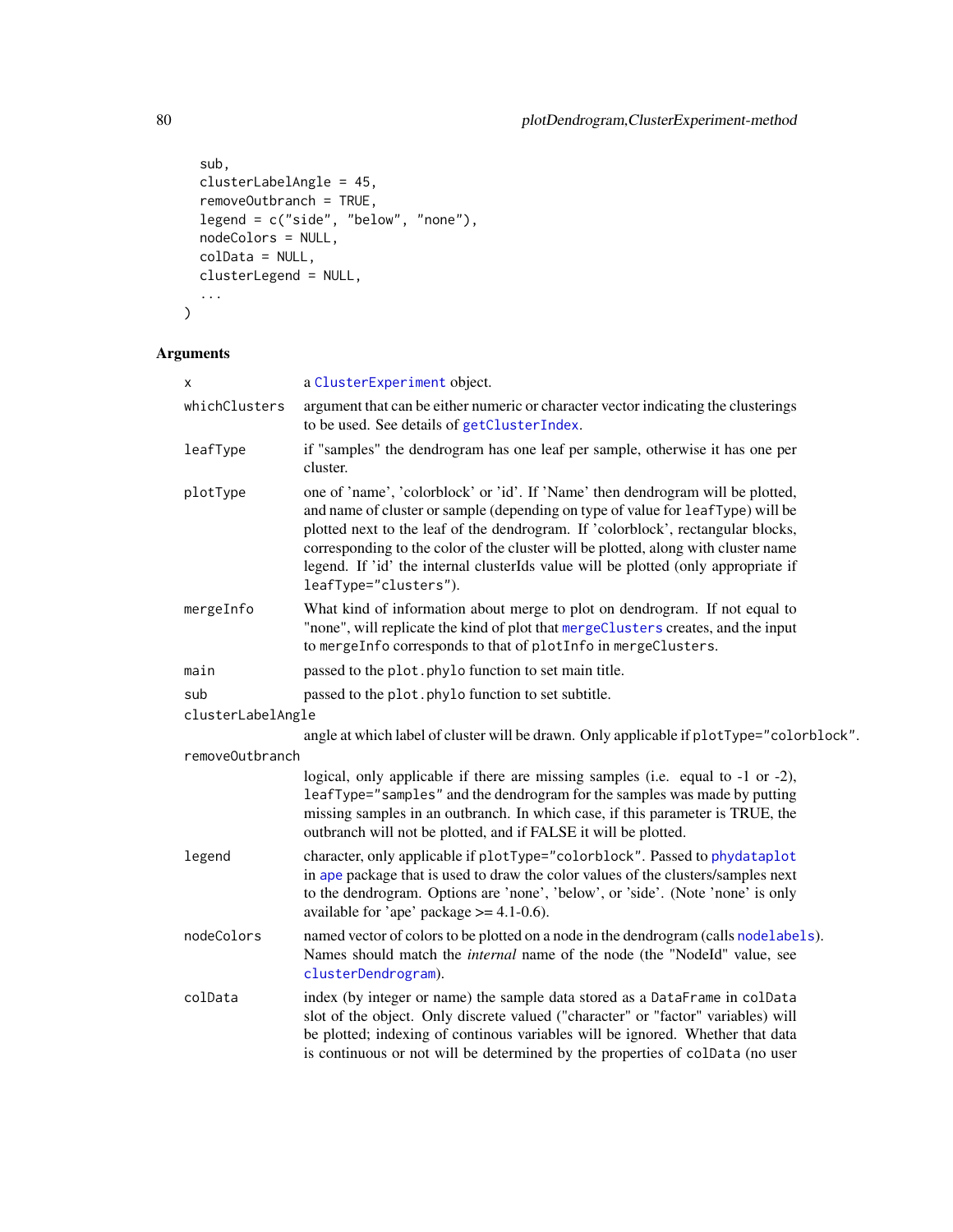input is needed). This argument is only relevant if plotType=="colorblock" and leafType=="samples"

| clusterLegend | Assignment of colors to the clusters or sample data (as designated by colData                                                                    |
|---------------|--------------------------------------------------------------------------------------------------------------------------------------------------|
|               | argument) plotted with the dendrogram. If NULL or a particular variable/cluster                                                                  |
|               | are not assigned a color, colors will be assigned internally for sample data and<br>pull from the cluster Legend slot of the x for the clusters. |
| .             | arguments passed to the plot, phylo function of ape that plots the dendrogram.                                                                   |

# Details

If leafType="clusters", the plotting function will work best if the clusters in the dendrogram correspond to the primary cluster. This is because the function colors the cluster labels based on the colors of the clusterIds of the primaryCluster

# Value

A dendrogram is plotted. Returns (invisibly) a list with elements

- plottedObject the phylo object that is plotted.
- originalObject the phylo object before adjusting the node/tip labels.

# See Also

[mergeClusters](#page-57-0),[plot.phylo](#page-0-0), [nodelabels](#page-0-0),[tiplabels](#page-0-0)

# Examples

```
data(simData)
```

```
#create a clustering, for 8 clusters (truth was 3)
cl <-clusterSingle(simData, subsample=FALSE,
sequential=FALSE,
mainClusterArgs=list(clusterFunction="pam", clusterArgs=list(k=8)))
#create dendrogram of clusters and then
# merge clusters based ondendrogram:
cl <- makeDendrogram(cl)
cl <- mergeClusters(cl,mergeMethod="adjP",DEMethod="limma",
   cutoff=0.1,plot=FALSE)
plotDendrogram(cl)
plotDendrogram(cl,leafType="samples",whichClusters="all",plotType="colorblock")
```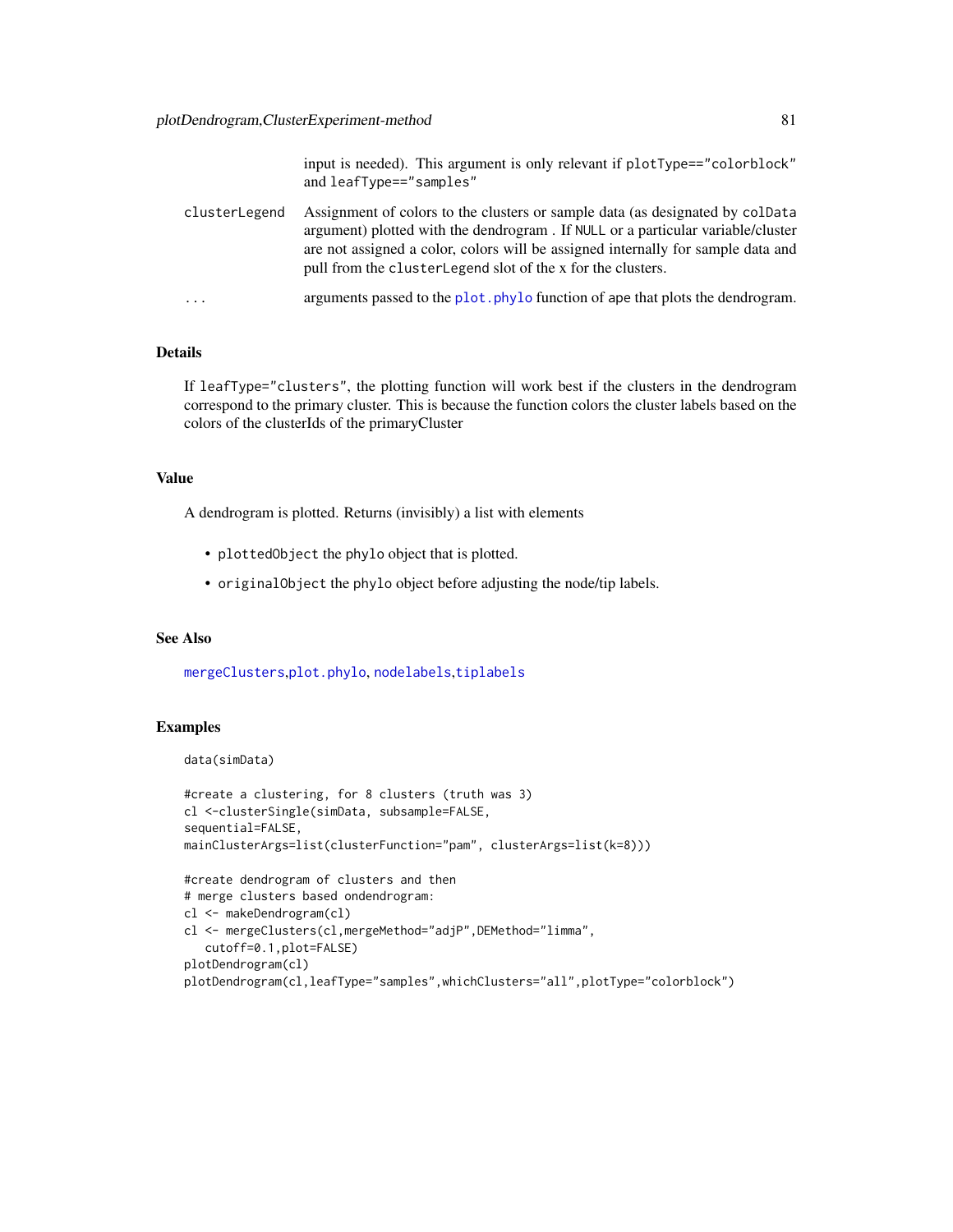plotFeatureBoxplot *Plot boxplot of feature values by cluster*

#### Description

Plot a boxplot of the (transformed) values for a particular gene, separated by cluster

## Usage

```
## S4 method for signature 'ClusterExperiment, character'
plotFeatureBoxplot(object, feature, whichCluster = "primary", ...)
## S4 method for signature 'ClusterExperiment,numeric'
plotFeatureBoxplot(
 object,
  feature,
 whichCluster = "primary",
 plotUnassigned = FALSE,
  unassignedColor = NULL,
 missingColor = NULL,
 main = NULL,
 whichAssay = 1,
  ...
\mathcal{L}
```
# Arguments

| object          | a ClusterExperiment object                                                                                                                                                                                                        |
|-----------------|-----------------------------------------------------------------------------------------------------------------------------------------------------------------------------------------------------------------------------------|
| feature         | identification of feature to plot, either row name or index                                                                                                                                                                       |
| whichCluster    | argument that can be a single numeric or character value indicating the <i>single</i><br>clustering to be used. Giving values that result in more than one clustering will<br>result in an error. See details of getClusterIndex. |
| $\ddots$ .      | arguments passed to boxplot                                                                                                                                                                                                       |
|                 | plotUnassigned whether to plot the unassigned samples as a cluster (either $-1$ or $-2$ )                                                                                                                                         |
| unassignedColor |                                                                                                                                                                                                                                   |
|                 | If not NULL, should be character value giving the color for unassigned $(-2)$<br>samples (overrides clusterLegend) default.                                                                                                       |
| missingColor    | If not NULL, should be character value giving the color for missing (-2) samples<br>(overrides clusterLegend) default.                                                                                                            |
| main            | title of plot. If NULL, given default title.                                                                                                                                                                                      |
| whichAssay      | numeric or character specifying which assay to use. See assay for details.                                                                                                                                                        |
|                 |                                                                                                                                                                                                                                   |

# Value

A plot is created. The output of boxplot is returned (see [boxplot](#page-0-0)), with additional elements colors and clusterIds that gives the colors and internal ids that match each boxplot (pulled from clusterLegend but in the order of plot)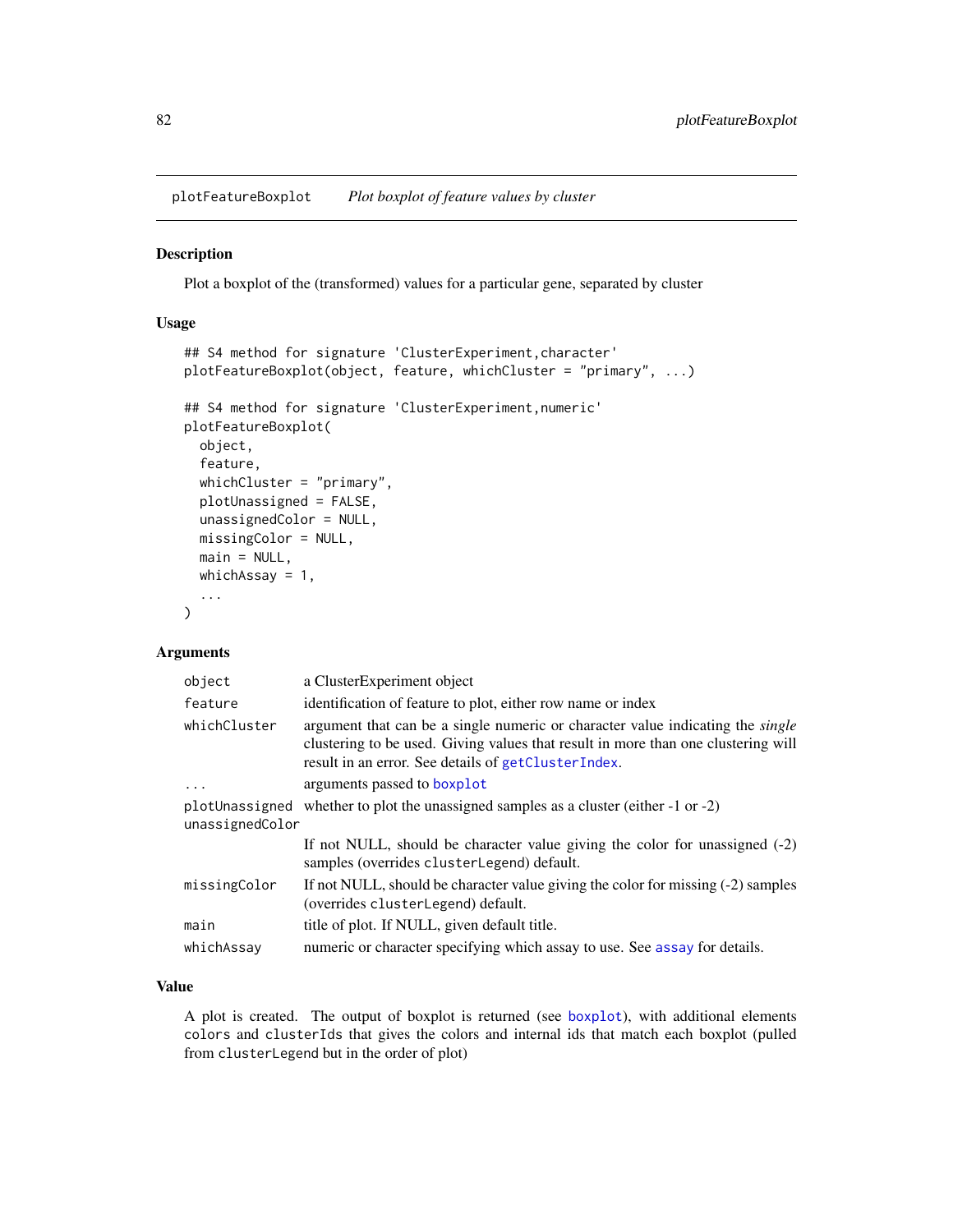# plotFeatureScatter 83

# See Also

[boxplot](#page-0-0)

#### Examples

```
data(simData)
#Create a ClusterExperiment object
cl <- clusterMany(simData, nReducedDims=c(5, 10, 50), reducedDim="PCA",
   clusterFunction="pam", ks=2:4, findBestK=c(TRUE,FALSE),
   removeSil=c(TRUE,FALSE), makeMissingDiss=TRUE)
#give names to the clusters
cl<-renameClusters(cl, whichCluster=1,
   value=letters[1:nClusters(cl)[1]])
plotFeatureBoxplot(cl,feature=1)
```
plotFeatureScatter *Plot scatter plot of feature values colored by cluster*

#### Description

Plot a scatter plot of the (transformed) values for a set of gene expression values, colored by cluster

# Usage

```
## S4 method for signature 'ClusterExperiment, character'
plotFeatureScatter(object, features, ...)
## S4 method for signature 'ClusterExperiment,numeric'
plotFeatureScatter(
 object,
  features,
 whichCluster = "primary",
 plotUnassigned = TRUE,
 unassignedColor = "grey",
 missingColor = "white",
 whichAssay = 1,
  legendLocation = NA,
  jitterFactor = NA,
  ...
\mathcal{L}
```

| a ClusterExperiment object<br>object                   |                                                                               |
|--------------------------------------------------------|-------------------------------------------------------------------------------|
| features<br>object) to be plotted.                     | the indices of the features (either numeric or character matching rownames of |
| arguments passed to boxplot<br>$\cdot$ $\cdot$ $\cdot$ |                                                                               |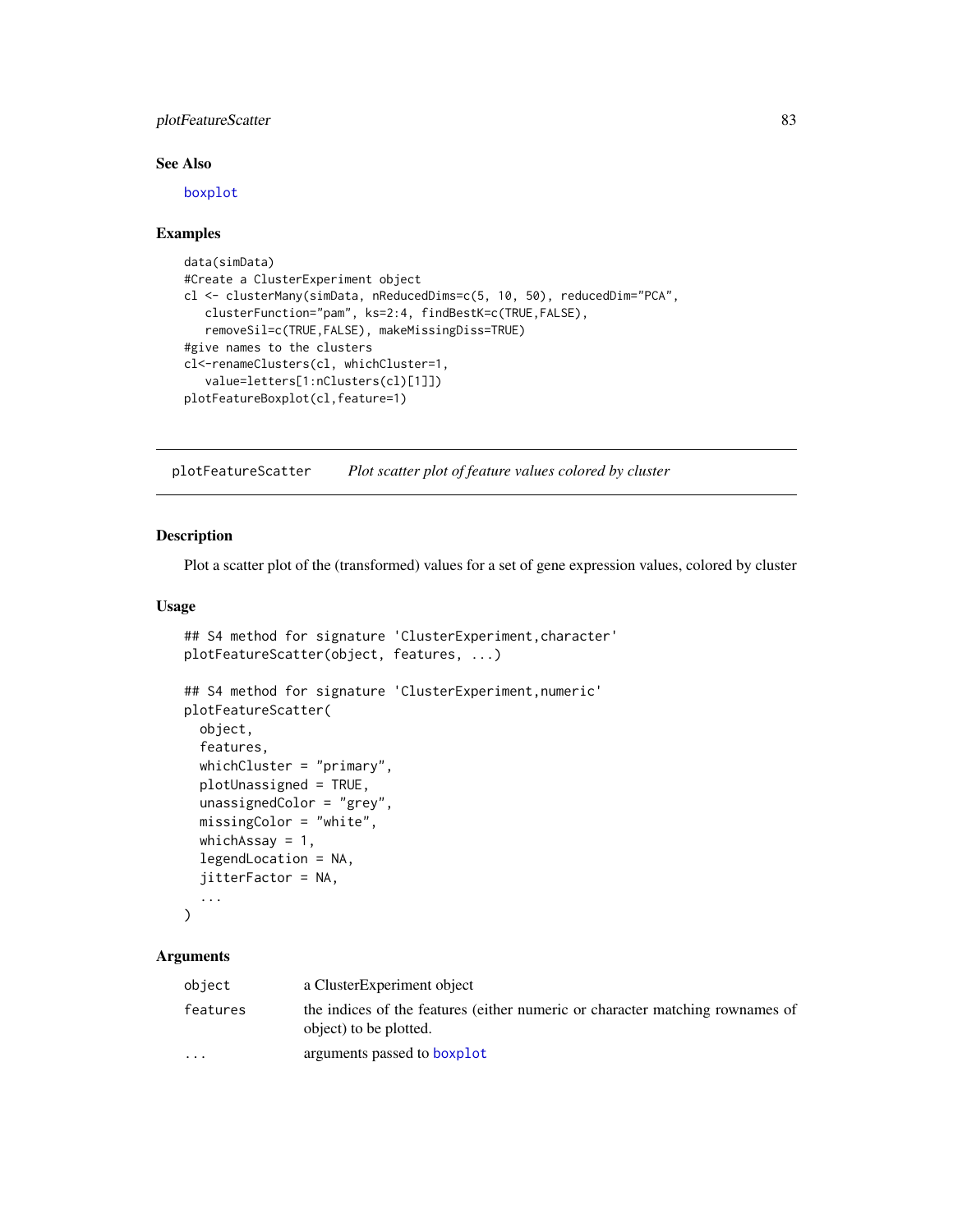| whichCluster    | argument that can be a single numeric or character value indicating the <i>single</i><br>clustering to be used. Giving values that result in more than one clustering will<br>result in an error. See details of getClusterIndex. |
|-----------------|-----------------------------------------------------------------------------------------------------------------------------------------------------------------------------------------------------------------------------------|
|                 | plotUnassigned whether to plot the unassigned samples as a cluster (either $-1$ or $-2$ )                                                                                                                                         |
| unassignedColor |                                                                                                                                                                                                                                   |
|                 | If not NULL, should be character value giving the color for unassigned $(-2)$<br>samples (overrides clusterLegend) default.                                                                                                       |
| missingColor    | If not NULL, should be character value giving the color for missing (-2) samples<br>(overrides clusterLegend) default.                                                                                                            |
| whichAssay      | numeric or character specifying which assay to use. See assay for details.                                                                                                                                                        |
|                 | legendLocation character value passed to location argument of plotClusterLegend indicat-<br>ing where to put the legend. If NA, legend will not be plotted.                                                                       |
| jitterFactor    | numeric. If NA, no jittering is done. Otherwise, passed to factor of function<br>jitter (useful for low counts)                                                                                                                   |

#### Value

returns invisibly the results of [pairs](#page-0-0) or [plot](#page-0-0) command.

## Examples

```
data(simData)
#Create a ClusterExperiment object
cl <- clusterMany(simData, nReducedDims=c(5, 10, 50), reducedDim="PCA",
   clusterFunction="pam", ks=2:4, findBestK=c(TRUE,FALSE),
   removeSil=c(TRUE,FALSE), makeMissingDiss=TRUE)
#give names to the clusters
cl<-renameClusters(cl, whichCluster=1,
   value=letters[1:nClusters(cl)[1]])
plotFeatureScatter(cl,feature=1:2,pch=19,legendLocation="topright")
```
<span id="page-83-0"></span>plotHeatmap *Heatmap for showing clustering results and more*

## Description

Make heatmap with color scale from one matrix and hiearchical clustering of samples/features from another. Also built in functionality for showing the clusterings with the heatmap. Builds on [aheatmap](#page-0-0) function of NMF package.

# Usage

```
## S4 method for signature 'SingleCellExperiment'
plotHeatmap(data, isCount = FALSE, transFun = NULL, ...)
## S4 method for signature 'SummarizedExperiment'
```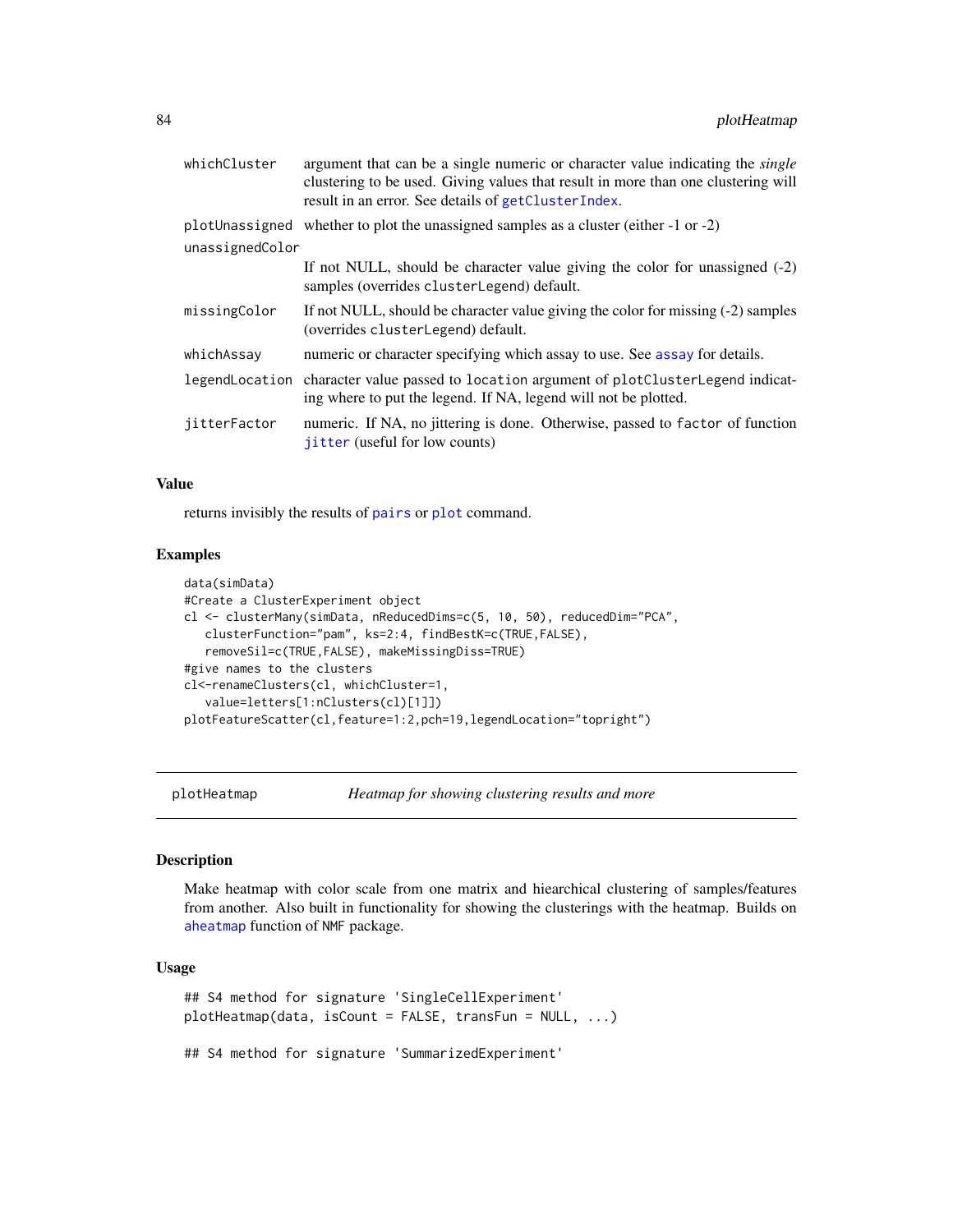```
plotHeatmap(data, isCount = FALSE, transFun = NULL, ...)
## S4 method for signature 'table'
plotHeatmap(data, ...)
## S4 method for signature 'ClusterExperiment'
plotHeatmap(
  data,
  clusterSamplesData = c("dendrogramValue", "hclust", "orderSamplesValue",
    "primaryCluster"),
  clusterFeaturesData = "var",
  nFeatures = NA,
  visualizeData = c("transformed", "centeredAndScaled", "original"),
  whichClusters = c("primary", "workflow", "all", "none"),
  colData = NULL,
  clusterFeatures = TRUE,
  nBlankLines = 2,
  colorScale,
 whichAssay = 1,
  ...
\lambda## S4 method for signature 'data.frame'
plotHeatmap(data, ...)
## S4 method for signature 'ExpressionSet'
plotHeatmap(data, ...)
## S4 method for signature 'matrixOrHDF5'
plotHeatmap(
  data,
  colData = NULL,
  clusterSamplesData = NULL,
  clusterFeaturesData = NULL,
  whColDataCont = NULL,
  clusterSamples = TRUE,
  showSampleNames = FALSE,
  clusterFeatures = TRUE,
  showFeatureNames = FALSE,
  colorScale = seqPal5,
  clusterLegend = NULL,
  alignColData = FALSE,
  unassignedColor = "white",
  missingColor = "grey",
  breaks = NA,
  symmetricBreaks = FALSE,
  capBreaksLegend = FALSE,
  isSymmetric = FALSE,
```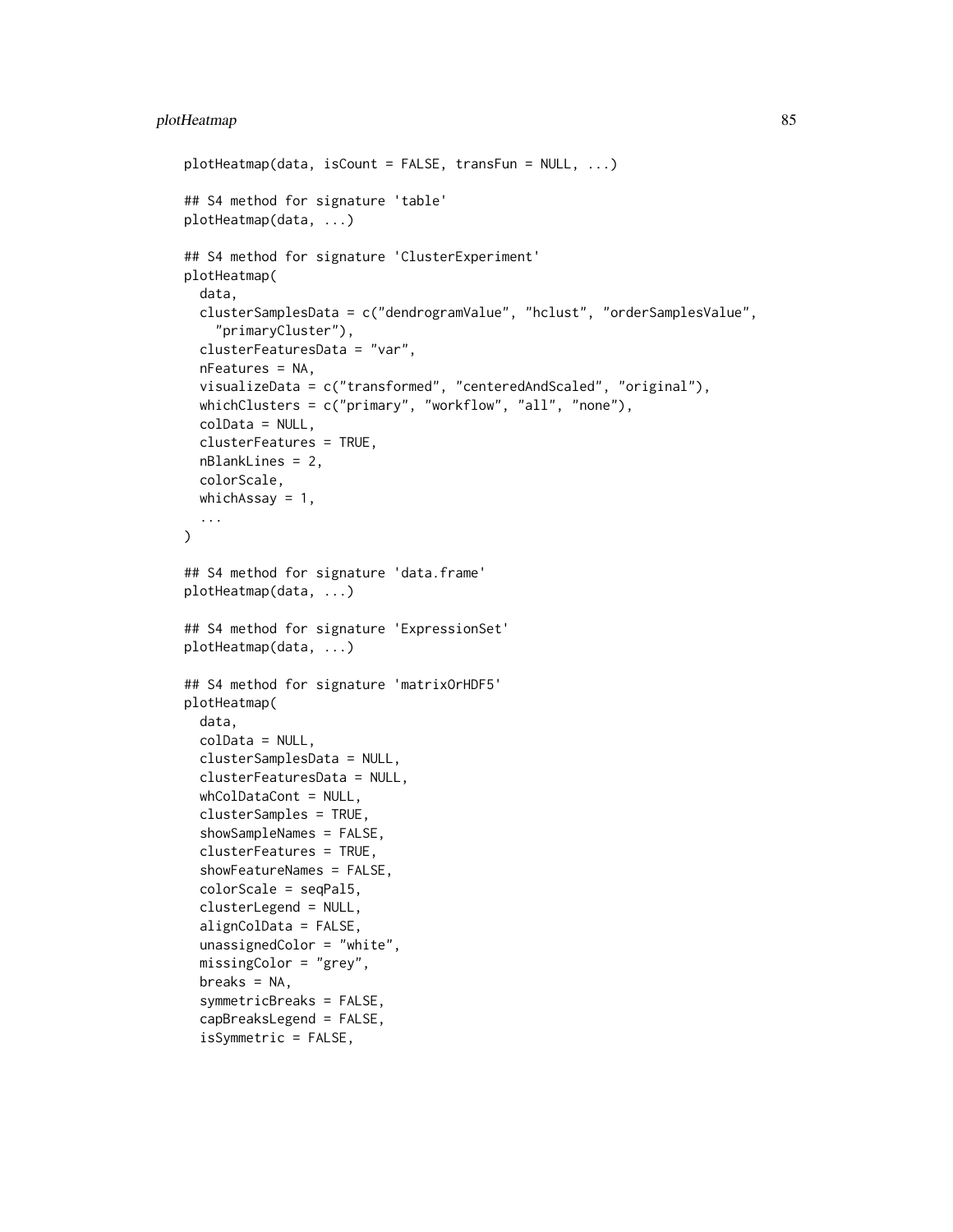```
overRideClusterLimit = FALSE,
  plot = TRUE,
  labelTracks = TRUE,
  ...
\mathcal{L}## S4 method for signature 'ClusterExperiment'
```

```
plotCoClustering(data, invert, saveDistance = FALSE, ...)
```

| data                | data to use to determine the heatmap. Can be a matrix, ClusterExperiment,<br>SingleCellExperiment or SummarizedExperiment object. The interpretation<br>of parameters depends on the type of the input to data.                                                                                                                                                                                                                                                                                         |
|---------------------|---------------------------------------------------------------------------------------------------------------------------------------------------------------------------------------------------------------------------------------------------------------------------------------------------------------------------------------------------------------------------------------------------------------------------------------------------------------------------------------------------------|
| isCount             | if transFun=NULL, then isCount=TRUE will determine the transformation as de-<br>fined by function(x){log2(x+1)}, and isCount=FALSE will give a transfor-<br>mation function function(x){x}. Ignored if transFun=NULL. If object is of<br>class ClusterExperiment, the stored transformation will be used and giving<br>this parameter will result in an error.                                                                                                                                          |
| transFun            | a transformation function to be applied to the data. If the transformation applied<br>to the data creates an error or NA values, then the function will throw an error.<br>If object is of class ClusterExperiment, the stored transformation will be used<br>and giving this parameter will result in an error.                                                                                                                                                                                        |
|                     | for signature matrix, arguments passed to aheatmap. For the other signatures,<br>passed to the method for signature matrix. Not all arguments can be passed to<br>aheatmap effectively, see details.                                                                                                                                                                                                                                                                                                    |
| clusterSamplesData  |                                                                                                                                                                                                                                                                                                                                                                                                                                                                                                         |
|                     | If data is a matrix, cluster SamplesData is either a matrix that will be used by<br>hclust to define the hiearchical clustering of samples (e.g. normalized data) or<br>a pre-existing dendrogram (of class dendrogram) that clusters the samples. If<br>data is a ClusterExperiment object, clusterSamplesData should be either<br>character or integers or logical which indicates how (and whether) the samples<br>should be clustered (or gives indices of the order for the samples). See details. |
| clusterFeaturesData |                                                                                                                                                                                                                                                                                                                                                                                                                                                                                                         |
|                     | If data is a matrix, either a matrix that will be used in holust to define the<br>hiearchical clustering of features (e.g. normalized data) or a pre-existing den-<br>drogram that clusters the features. If data is a ClusterExperiment object, the<br>input should be either character or integers indicating which features should be<br>used (see details).                                                                                                                                         |
| nFeatures           | integer indicating how many features should be used (if clusterFeaturesData<br>is 'var' or 'PCA').                                                                                                                                                                                                                                                                                                                                                                                                      |
| visualizeData       | either a character string, indicating what form of the data should be used for<br>visualizing the data (i.e. for making the color-scale), or a data.frame/matrix<br>with same number of samples as assay(data). If a new data.frame/matrix, any<br>character arguments to clusterFeaturesData will be ignored.                                                                                                                                                                                          |
| whichClusters       | argument that can be either numeric or character vector indicating the clusterings<br>to be used. See details of getClusterIndex.                                                                                                                                                                                                                                                                                                                                                                       |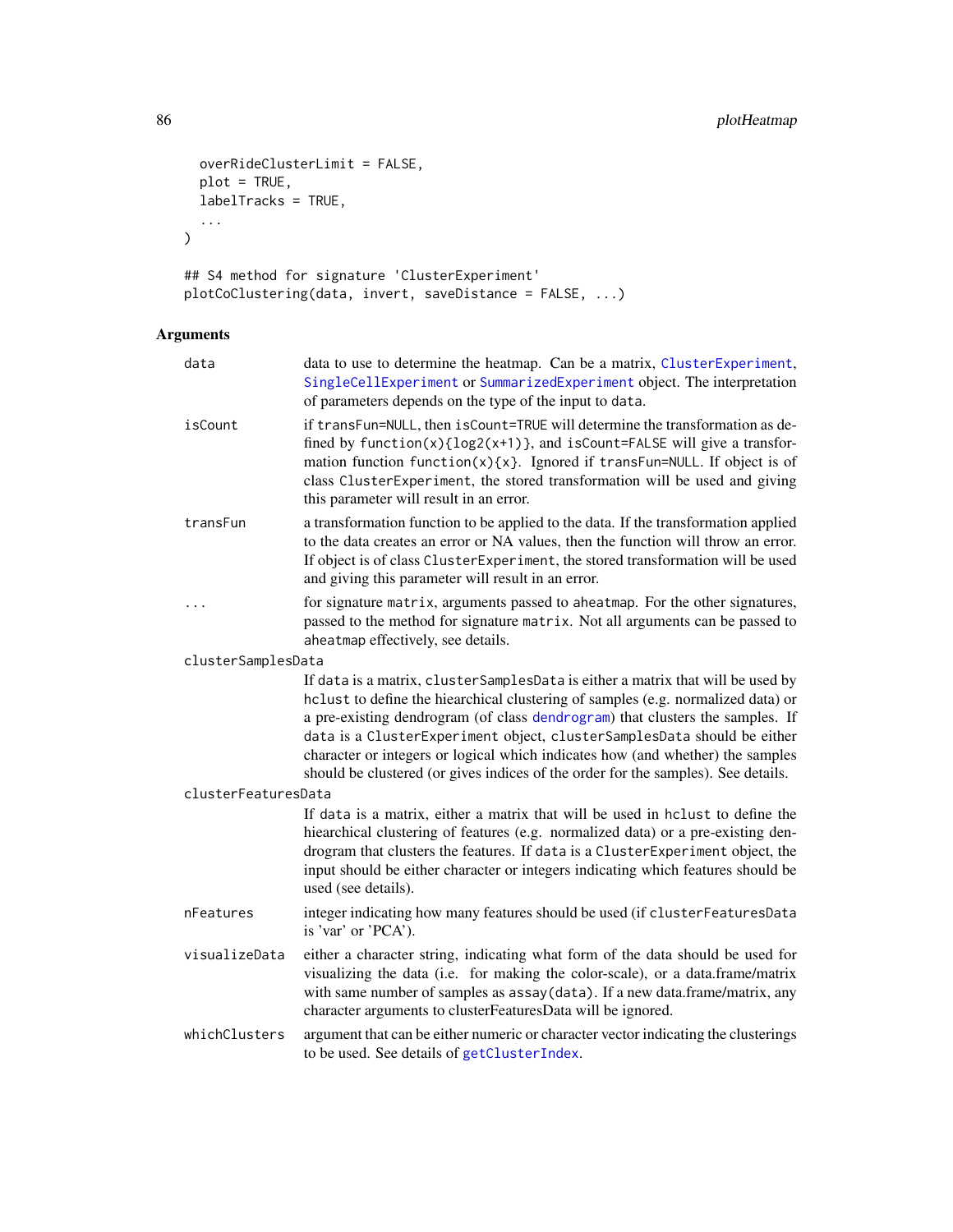| colData          | If input to data is either a ClusterExperiment, or SummarizedExperiment ob-<br>ject or SingleCellExperiment, then colData must index the colData stored as<br>a DataFrame in colData slot of the object. Whether that data is continuous or<br>not will be determined by the properties of colData (no user input is needed).<br>If input to data is matrix, colData is a matrix of additional data on the sam-<br>ples to show above heatmap. In this case, unless indicated by whColDataCont,<br>colData will be converted into factors, even if numeric. "-1" indicates the sam-<br>ple was not assigned to a cluster and gets color 'unassignedColor' and "-2" gets<br>the color 'missingColor'. |
|------------------|------------------------------------------------------------------------------------------------------------------------------------------------------------------------------------------------------------------------------------------------------------------------------------------------------------------------------------------------------------------------------------------------------------------------------------------------------------------------------------------------------------------------------------------------------------------------------------------------------------------------------------------------------------------------------------------------------|
| clusterFeatures  |                                                                                                                                                                                                                                                                                                                                                                                                                                                                                                                                                                                                                                                                                                      |
|                  | Logical as to whether to do hiearchical clustering of features (if FALSE, any<br>input to clusterFeaturesData is ignored).                                                                                                                                                                                                                                                                                                                                                                                                                                                                                                                                                                           |
| nBlankLines      | Only applicable if input is ClusterExperiment object. Indicates the number of<br>lines to put between groups of features if clusterFeaturesData gives groups<br>of genes (see details and makeBlankData).                                                                                                                                                                                                                                                                                                                                                                                                                                                                                            |
| colorScale       | palette of colors for the color scale of the heatmap.                                                                                                                                                                                                                                                                                                                                                                                                                                                                                                                                                                                                                                                |
| whichAssay       | numeric or character specifying which assay to use. See assay for details.                                                                                                                                                                                                                                                                                                                                                                                                                                                                                                                                                                                                                           |
| whColDataCont    | Which of the colData columns are continuous and should not be converted to<br>counts. NULL indicates no additional colData. Only used if data input is matrix.                                                                                                                                                                                                                                                                                                                                                                                                                                                                                                                                       |
|                  | clusterSamples Logical as to whether to do hierarchical clustering of cells (if FALSE, any input<br>to clusterSamplesData is ignored).                                                                                                                                                                                                                                                                                                                                                                                                                                                                                                                                                               |
| showSampleNames  |                                                                                                                                                                                                                                                                                                                                                                                                                                                                                                                                                                                                                                                                                                      |
|                  | Logical as to whether show sample names.                                                                                                                                                                                                                                                                                                                                                                                                                                                                                                                                                                                                                                                             |
| showFeatureNames | Logical as to whether show feature names.                                                                                                                                                                                                                                                                                                                                                                                                                                                                                                                                                                                                                                                            |
| clusterLegend    | Assignment of colors to the clusters. If NULL, colData columns will be assigned<br>colors internally. See details for more.                                                                                                                                                                                                                                                                                                                                                                                                                                                                                                                                                                          |
| alignColData     | Logical as to whether should align the colors of the colData (only if clusterLegend<br>not given and colData is not NULL).                                                                                                                                                                                                                                                                                                                                                                                                                                                                                                                                                                           |
| unassignedColor  |                                                                                                                                                                                                                                                                                                                                                                                                                                                                                                                                                                                                                                                                                                      |
|                  | color assigned to cluster values of '-1' ("unassigned").                                                                                                                                                                                                                                                                                                                                                                                                                                                                                                                                                                                                                                             |
| missingColor     | color assigned to cluster values of '-2' ("missing").                                                                                                                                                                                                                                                                                                                                                                                                                                                                                                                                                                                                                                                |
| breaks           | Either a vector of breaks (should be equal to length 52), or a number between 0<br>and 1, indicating that the breaks should be equally spaced (based on the range<br>in the data) upto the 'breaks' quantile, see setBreaks                                                                                                                                                                                                                                                                                                                                                                                                                                                                          |
| symmetricBreaks  |                                                                                                                                                                                                                                                                                                                                                                                                                                                                                                                                                                                                                                                                                                      |
|                  | logical as to whether the breaks created for the color scale should be symmetrical<br>around 0                                                                                                                                                                                                                                                                                                                                                                                                                                                                                                                                                                                                       |
| capBreaksLegend  | logical as to whether the legend for the breaks should be capped. Only relevant                                                                                                                                                                                                                                                                                                                                                                                                                                                                                                                                                                                                                      |
|                  | if breaks is a value $< 1$ , in which case if capBreaksLegend=TRUE, only the<br>values between the quantiles requested will show in the color scale legend.                                                                                                                                                                                                                                                                                                                                                                                                                                                                                                                                          |
| isSymmetric      | logical. if TRUE indicates that the input matrix is symmetric. Useful when<br>plotting a co-clustering matrix or other sample by sample matrices (e.g., corre-<br>lation).                                                                                                                                                                                                                                                                                                                                                                                                                                                                                                                           |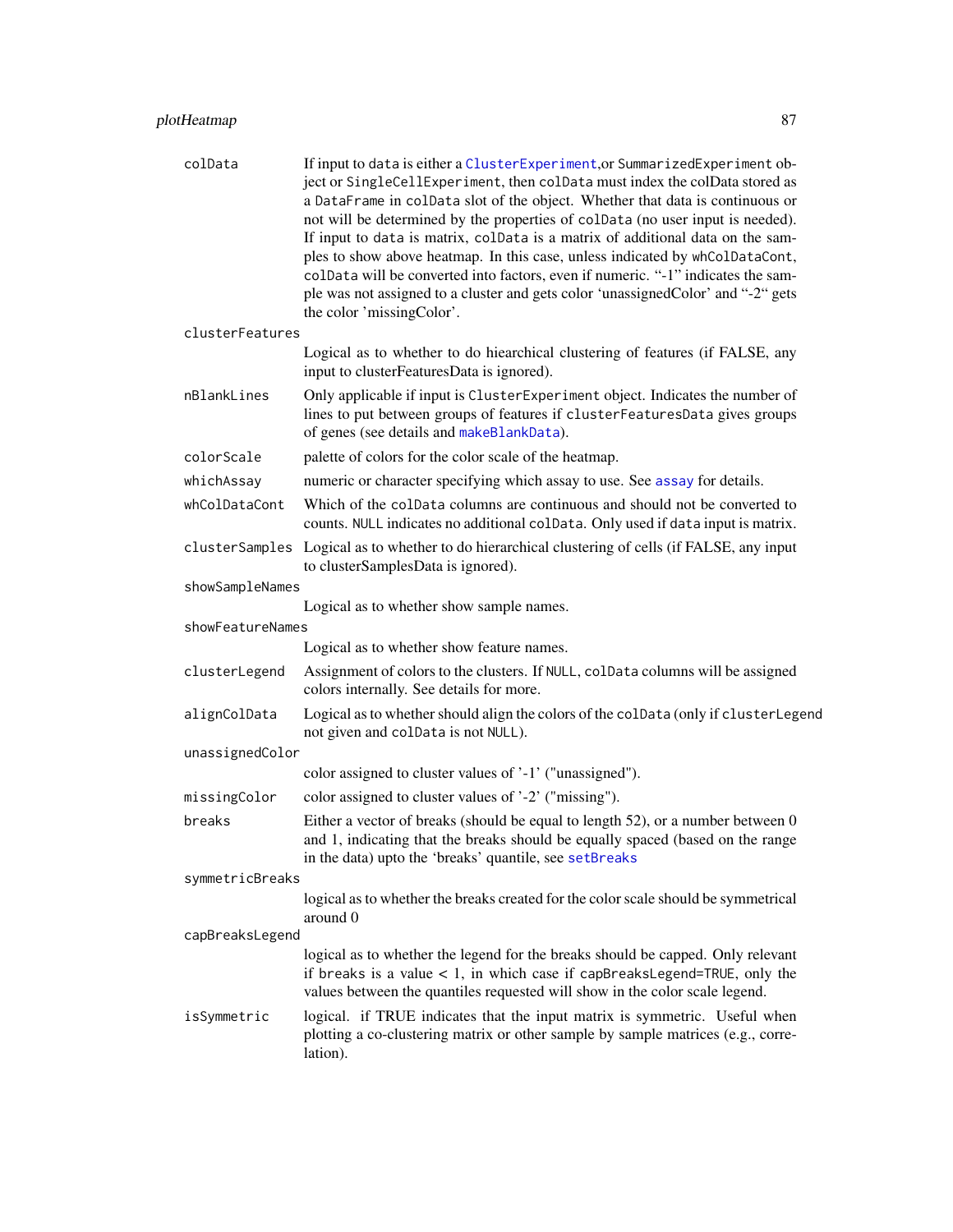| overRideClusterLimit |                                                                                                                                                                                                                                                                                                                                                                                         |  |
|----------------------|-----------------------------------------------------------------------------------------------------------------------------------------------------------------------------------------------------------------------------------------------------------------------------------------------------------------------------------------------------------------------------------------|--|
|                      | logical. Whether to override the internal limit that only allows 10 clusterings/annotations.<br>If overridden, may result in incomprehensible errors from aheatmap. Only over-<br>ride this if you have a very large plotting device and want to see if aheatmap can<br>render it.                                                                                                      |  |
| plot                 | logical indicating whether to plot the heatmap. Mainly useful for package man-<br>taince to avoid calls to aheatmap on unit tests that take a long time.                                                                                                                                                                                                                                |  |
| labelTracks          | logical, whether to put labels next to the color tracks corresponding to the col-<br>Data.                                                                                                                                                                                                                                                                                              |  |
| invert               | logical determining whether the coClustering matrix should be inverted to be<br>1-coClustering for plotting. By default, if the diagonal elements are all zero,<br>invert=TRUE, and otherwise invert=FALSE. If coClustering matrix is not a 0-1<br>matrix (e.g. if equal to a distance matrix output from clusterSingle, then the<br>user should manually set this parameter to FALSE.) |  |
| saveDistance         | logical. When the coClustering slot contains indices of the clusterings or a<br>NxB set of clusterings, the hamming distance will be calculated before running<br>the plot. This argument determines whether the ClusterExperiment object<br>with that distance in coClustering slot should be returned (so as to avoid re-<br>calculating it in the future) or not.                    |  |

#### Details

The plotHeatmap function calls [aheatmap](#page-0-0) to draw the heatmap. The main points of plotHeatmap are to 1) allow for different matrix inputs, separating out the color scale visualization and the clustering of the samples/features. 2) to visualize the clusters and meta data with the heatmap. The intended use case is to allow the user to visualize the original count scale of the data (on the logscale), but create the hierarchical clustering on another, more appropriate dataset for clustering, such as normalized data. Similarly, some of the palettes in the package were developed assuming that the visualization might be on unscaled/uncentered data, rather than the residual from the mean of the gene, and thus palettes need to take on a greater range of relevant values so as to show meaningful comparisons with genes on very different scales.

If data is a ClusterExperiment object, visualizeData indicates what kind of transformation should be done to assay(data) for calculating the color scale. The features will be clustered based on these data as well. A different data.frame or matrix can be given for the visualization. For example, if the ClusterExperiment object contains normalized data, but the user wishes that the color scale be based on the log-counts for easier interpretation, visualizeData could be set to be the  $log2$ (counts + 1).

If data is a ClusterExperiment object, clusterSamplesData can be used to indicate the type of clustering for the samples. If equal to 'dendrogramValue' the dendrogram stored in data will be used; if dendrogram is missing, a new one will be created based on the primaryCluster of data using [makeDendrogram](#page-55-0), assuming no errors are created (if errors are created, then clusterSamplesData will be set to "primaryCluster"). If clusterSamplesData is equal to "hclust", then standard hierachical clustering of the transformed data will be used. If clusterSamplesData is equal to 'order-SamplesValue' no clustering of the samples will be done, and instead the samples will be ordered as in the slot orderSamples of data. If clusterSamplesData is equal to 'primaryCluster', again no clustering will be done, and instead the samples will be ordered based on grouping the samples to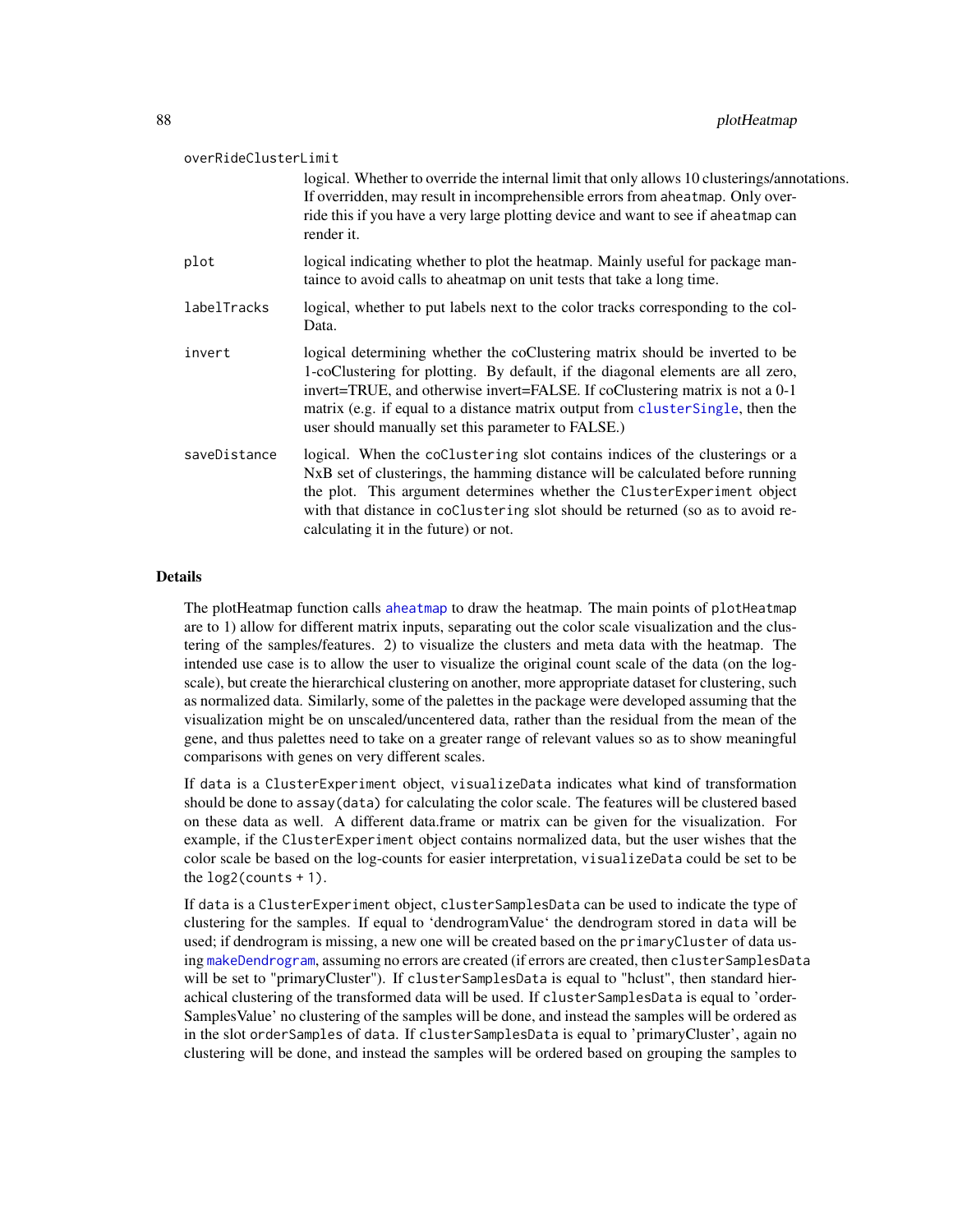#### plotHeatmap 89

match the primaryCluster of data; however, if the primaryCluster of data is only one cluster or consists soley of -1/-2 values, clusterSamplesData will be set to "hclust". If clusterSamplesData is not a character value, clusterSamplesData can be a integer valued vector giving the order of the samples.

If data is a matrix, then colData is a data.frame of annotation data to be plotted above the heatmap and whColDataCont gives the index of the column(s) of this dataset that should be consider continuous. Otherwise the annotation data for colData will be forced into a factor (which will be nonsensical for continous data). If data is a ClusterExperiment object, colData should refer to a index or column name of the colData slot of data. In this case colData will be added to any choices of clusterings chosen by the whichClusters argument (if any). If both clusterings and sample data are chosen, the clusterings will be shown closest to data (i.e. on bottom).

If data is a ClusterExperiment object, clusterFeaturesData is not a dataset, but instead indicates which features should be shown in the heatmap. In this case clusterFeatures can be one of the following:

- "all" All rows/genes will be shown
- character giving dimensionality reductionShould match one of values saved in reducedDims slot or a builtin function in listBuiltInReducedDims(). nFeatures then gives the number of dimensions to show. The heatmap will then be of the dimension reduction vectors
- character giving filtering Should match one of values saved in filterStats slot or a builtin function in listBuiltInFilterStats(). nFeatures gives the number of genes to keep after filtering.
- character giving gene/row names
- vector of integers giving row indices
- a list of indices or rownamesThis is used to indicate that the features should be grouped according to the elements of the list, with blank (white) space between them (see [makeBlankData](#page-92-0) for more details). In this case, no clustering is done of the features.

If breaks is a numeric value between 0 and 1, then breaks is assumed to indicate the upper quantile (on the log scale) at which the heatmap color scale should stop. For example, if breaks=0.9, then the breaks will evenly spaced up until the 0.9 upper quantile of data, and then all values after the 0.9 quantile will be absorbed by the upper-most color bin. This can help to reduce the visual impact of a few highly expressed genes (features).

Note that plotHeatmap calls [aheatmap](#page-0-0) under the hood. This allows you to plot multiple heatmaps via par(mfrow=c(2,2)), etc. However, the dendrograms do not resize if you change the size of your plot window in an interactive session of R (this might be a problem for RStudio if you want to pop it out into a large window...). Also, plotting to a pdf adds a blank page; see help pages of [aheatmap](#page-0-0) for how to turn this off.

clusterLegend takes the place of argument annColors from aheatmap for giving colors to the annotation on the heatmap. clusterLegend should be list of length equal to ncol(colData) with names equal to the colnames of colData. Each element of the list should be a either the format requested by [aheatmap](#page-0-0) (a vector of colors with names corresponding to the levels of the column of colData), or should be format of the clusterLegend slot in a ClusterExperiment object. Color assignments to the rows/genes should also be passed via clusterLegend (assuming annRow is an argument passed to ...). If clusterFeaturesData is a *named* list describing groupings of genes then the colors for those groups can be given in clusterLegend under the name "Gene Group".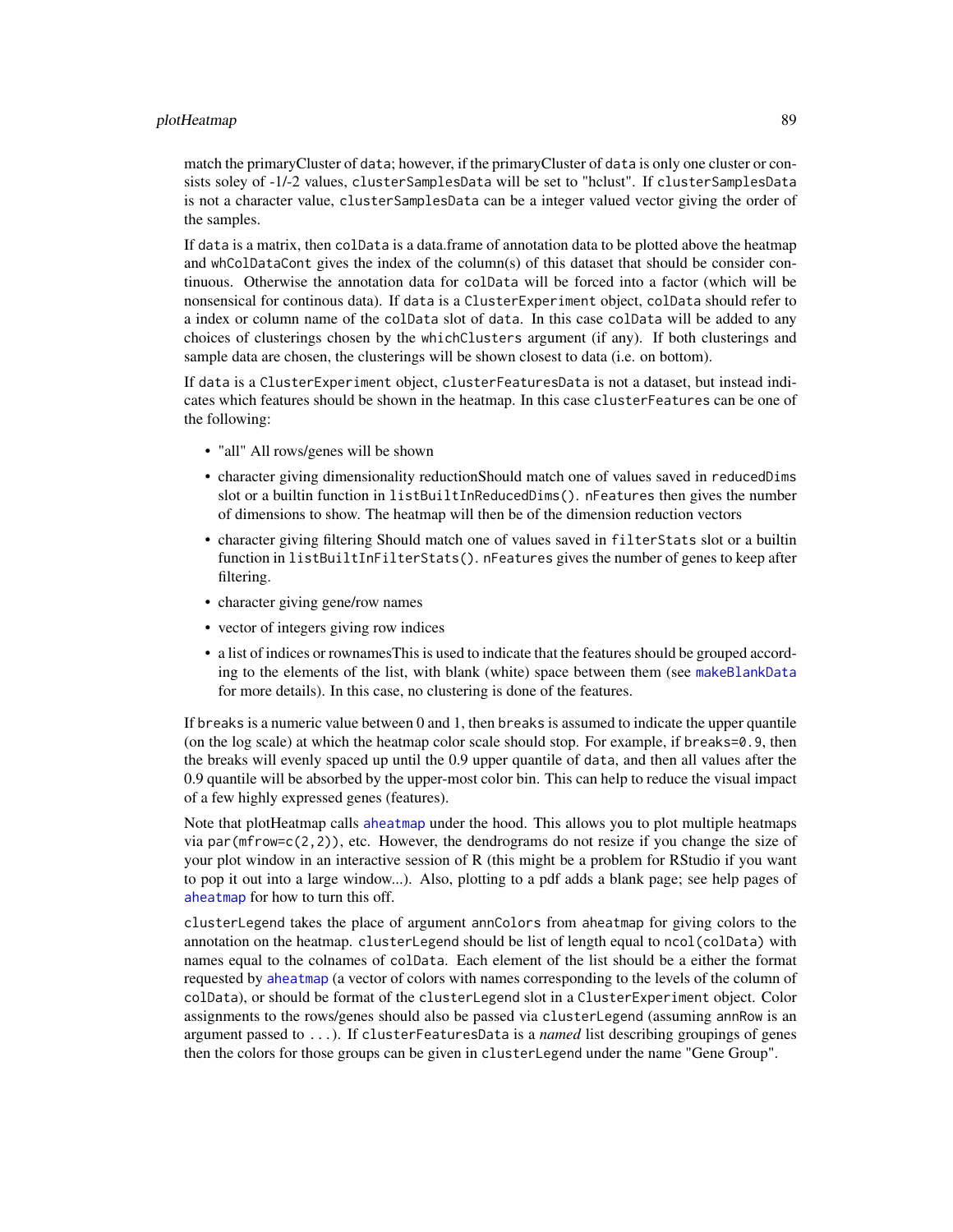If you have a factor with many levels, it is important to note that [aheatmap](#page-0-0) does not recycle colors across factors in the colData, and in fact runs out of colors and the remaining levels get the color white. Thus if you have many factors or many levels in those factors, you should set their colors via clusterLegend.

Many arguments can be passed on to aheatmap, however, some are set internally by plotHeatmap. In particular, setting the values of Rowv or Colv will cause errors. color in aheatmap is replaced by colorScale in plotHeatmap. The annCol to give annotation to the samples is replaced by the colData; moreover, the annColors option in aheatmap will also be set internally to give more vibrant colors than the default in aheatmap (for ClusterExperiment objects, these values can also be set in the clusterLegend slot ). Other options should be passed on to aheatmap, though they have not been all tested. Useful options include treeheight=0 to suppress plotting of the dendrograms, annLegend=FALSE to suppress the legend of factors shown beside columns/rows, and cexRow=0 or cexCol=0 to suppress plotting of row/column labels.

plotCoClustering is a convenience function to plot the heatmap of the co-clustering distance matrix from the coClustering slot of a ClusterExperiment object (either by calculating the hamming distance of the clusterings stored in the coClustering slot, or the distance stored in the coClustering slot if it has already been calculated.

#### Value

Returns (invisibly) a list with elements

- [aheatmap](#page-0-0)Out The output from the final call of aheatmap.
- colData the annotation data.frame given to the argument annCol in aheatmap.
- clusterLegend the annotation colors given to the argument annColors aheatmap.
- breaks The breaks used for aheatmap, after adjusting for quantile.

# Author(s)

Elizabeth Purdom

## See Also

[aheatmap](#page-0-0), [makeBlankData](#page-92-0), [showHeatmapPalettes](#page-92-0), [makeDendrogram](#page-55-0), [dendrogram](#page-0-0)

### Examples

```
data(simData)
```

```
cl <- rep(1:3,each=100)
cl2 <- cl
changeAssign <- sample(1:length(cl), 80)
cl2[changeAssign] <- sample(cl[changeAssign])
ce <- ClusterExperiment(simCount, cl2, transformation=function(x){log2(x+1)})
```
#simple, minimal, example. Show counts, but cluster on underlying means plotHeatmap(ce)

#assign cluster colors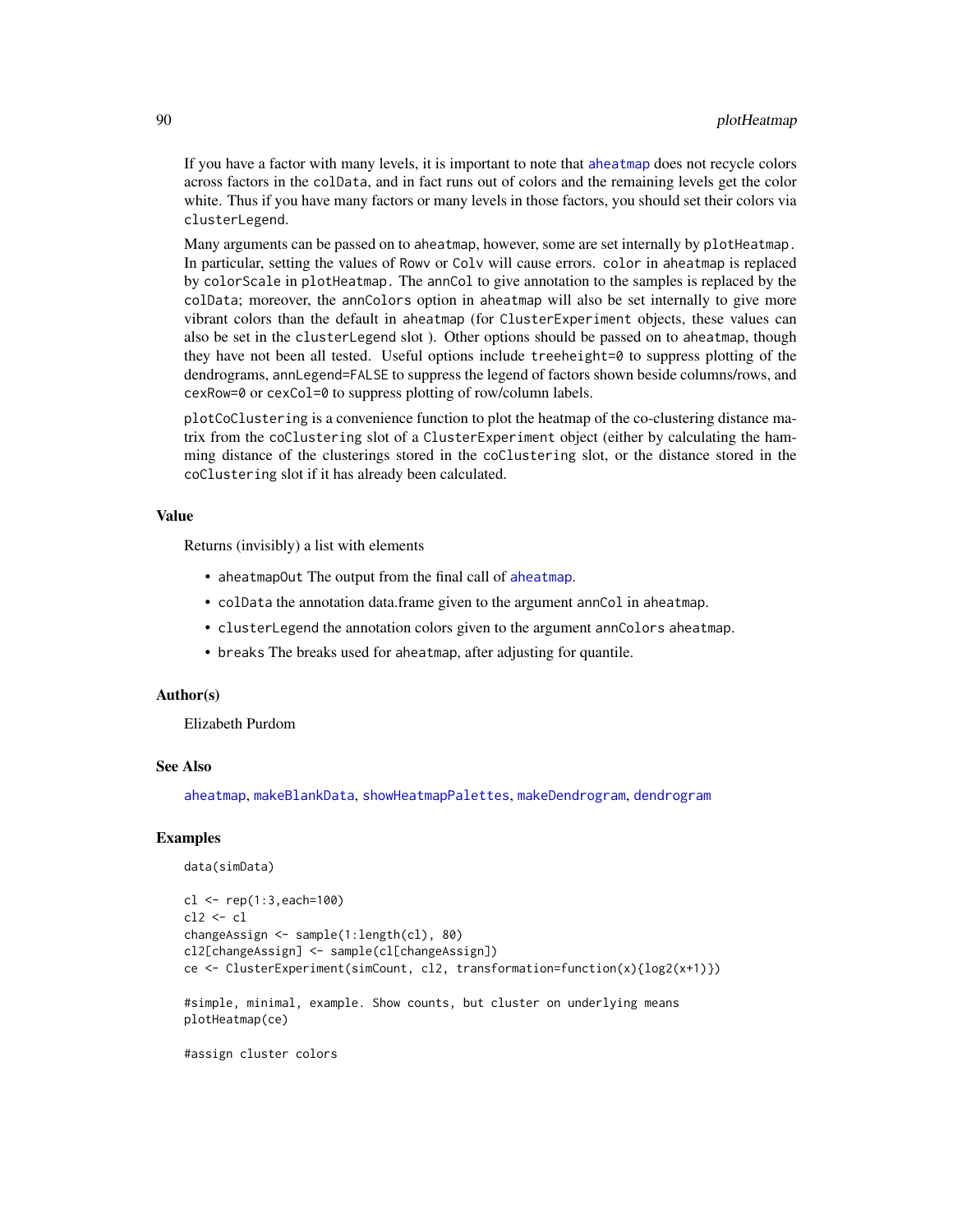# plotReducedDims 91

```
colors <- bigPalette[20:23]
names(colors) <- 1:3
plotHeatmap(data=simCount, clusterSamplesData=simData,
colData=data.frame(cl), clusterLegend=list(colors))
#show two different clusters
anno <- data.frame(cluster1=cl, cluster2=cl2)
out <- plotHeatmap(simData, colData=anno)
#return the values to see format for giving colors to the annotations
out$clusterLegend
#assign colors to the clusters based on plotClusters algorithm
plotHeatmap(simData, colData=anno, alignColData=TRUE)
#assign colors manually
annoColors <- list(cluster1=c("black", "red", "green"),
cluster2=c("blue","purple","yellow"))
plotHeatmap(simData, colData=anno, clusterLegend=annoColors)
#give a continuous valued -- need to indicate columns
anno2 <- cbind(anno, Cont=c(rnorm(100, 0), rnorm(100, 2), rnorm(100, 3)))
plotHeatmap(simData, colData=anno2, whColDataCont=3)
#compare changing breaks quantile on visual effect
## Not run:
par(mfrow=c(2,2))
plotHeatmap(simData, colorScale=seqPal1, breaks=1, main="Full length")
plotHeatmap(simData,colorScale=seqPal1, breaks=.99, main="0.99 Quantile Upper
Limit")
plotHeatmap(simData,colorScale=seqPal1, breaks=.95, main="0.95 Quantile Upper
Limit")
plotHeatmap(simData, colorScale=seqPal1, breaks=.90, main="0.90 Quantile
Upper Limit")
## End(Not run)
```

| plotReducedDims | Plot 2-dimensionsal representation with clusters |
|-----------------|--------------------------------------------------|
|-----------------|--------------------------------------------------|

### Description

Plot a 2-dimensional representation of the data, color-code by a clustering.

#### Usage

```
## S4 method for signature 'ClusterExperiment'
plotReducedDims(
```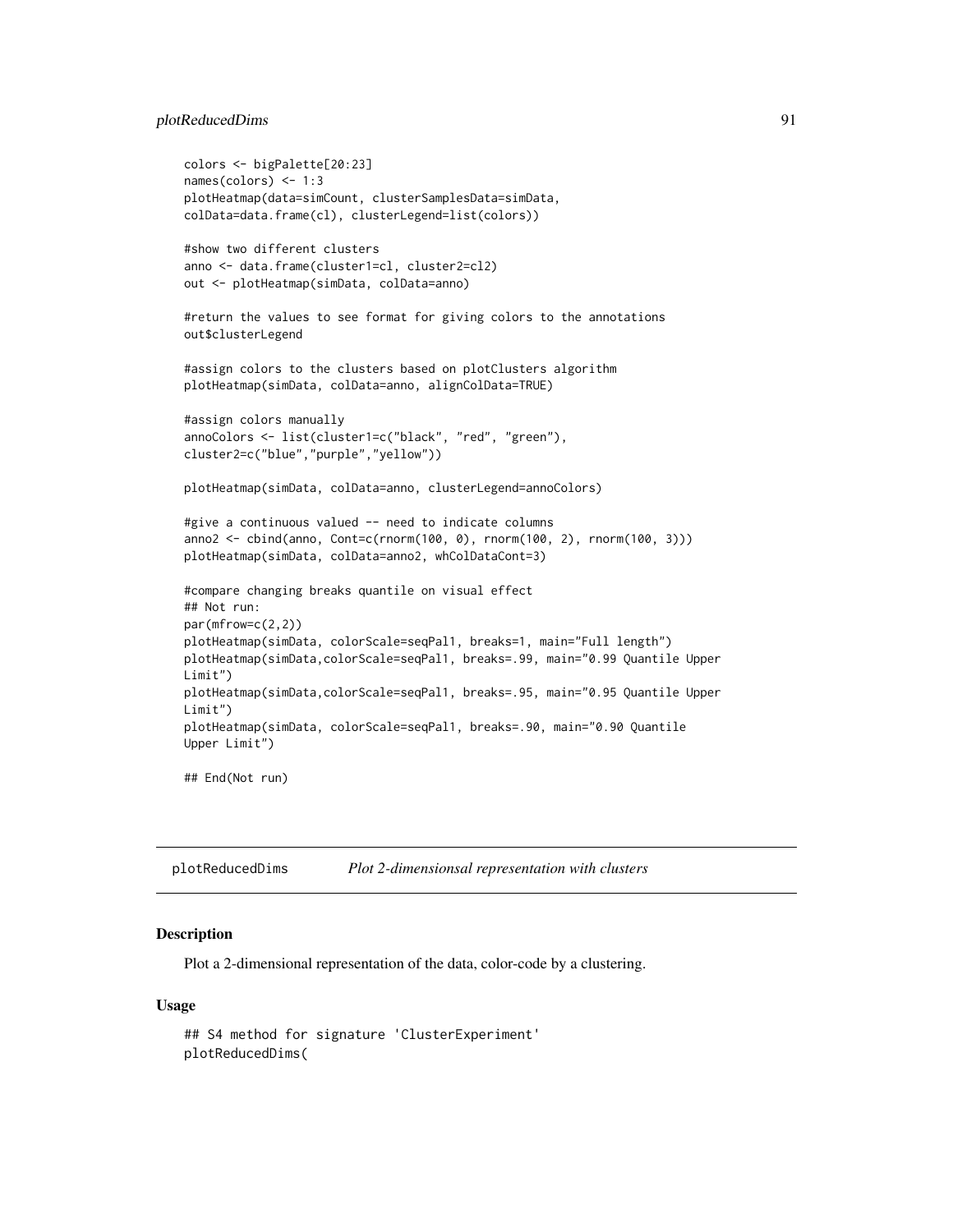```
object,
 whichCluster = "primary",
 reducedDim = "PCA",
 whichDims = c(1, 2),
 plotUnassigned = TRUE,
 legend = TRUE,
 legent\frac{1}{2}, \frac{1}{2}nColLegend = 6,
 clusterLegend = NULL,
 unassignedColor = NULL,
 missingColor = NULL,
 pch = 19,
 xlab = NULL,
 ylab = NULL,
  ...
)
```

| object          | a ClusterExperiment object                                                                                                                                                                                                        |
|-----------------|-----------------------------------------------------------------------------------------------------------------------------------------------------------------------------------------------------------------------------------|
| whichCluster    | argument that can be a single numeric or character value indicating the <i>single</i><br>clustering to be used. Giving values that result in more than one clustering will<br>result in an error. See details of getClusterIndex. |
| reducedDim      | What dimensionality reduction method to use. Should match either a value in<br>reducedDimNames(object) or one of the built-in functions of listBuiltInReducedDims()                                                               |
| whichDims       | vector of length 2 giving the indices of which dimensions to show. The first<br>value goes on the x-axis and the second on the y-axis.                                                                                            |
|                 | plotUnassigned logical as to whether unassigned (either -1 or -2 cluster values) should be plotted.                                                                                                                               |
| legend          | either logical, indicating whether to plot legend, or character giving the location<br>of the legend (passed to legend)                                                                                                           |
| legendTitle     | character value giving title for the legend. If NULL, uses the clusterLabels value<br>for clustering.                                                                                                                             |
| nColLegend      | The number of columns in legend. If missing, picks number of columns inter-<br>nally.                                                                                                                                             |
| clusterLegend   | matrix with three columns and colnames 'clusterIds','name', and 'color' that<br>give the color and name of the clusters in which Cluster. If NULL, pulls the<br>information from object.                                          |
| unassignedColor |                                                                                                                                                                                                                                   |
|                 | If not NULL, should be character value giving the color for unassigned $(-1)$<br>samples (overrides clusterLegend) default.                                                                                                       |
| missingColor    | If not NULL, should be character value giving the color for missing (-2) samples<br>(overrides clusterLegend) default.                                                                                                            |
| pch             | the point type, passed to plot. default                                                                                                                                                                                           |
| xlab            | Label for x axis                                                                                                                                                                                                                  |
| ylab            | Label for y axis                                                                                                                                                                                                                  |
| $\cdots$        | arguments passed to plot.default                                                                                                                                                                                                  |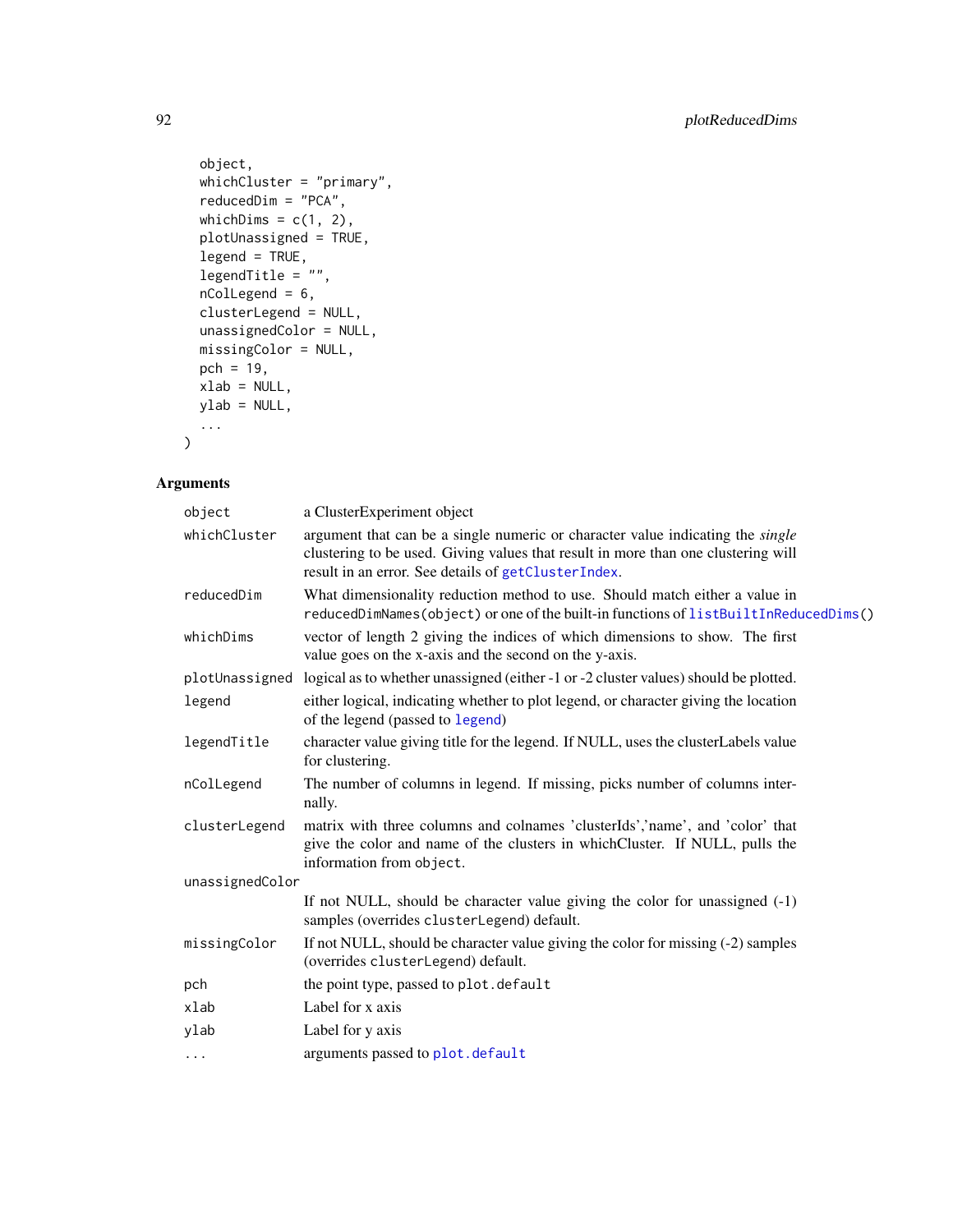# plottingFunctions 93

#### Details

If plotUnassigned=TRUE, and the color for -1 or -2 is set to "white", will be coerced to "lightgrey" regardless of user input to missingColor and unassignedColor. If plotUnassigned=FALSE, the samples with -1/-2 will not be plotted, nor will the category show up in the legend.

If the requested reducedDim method has not been created yet, the function will call [makeReducedDims](#page-39-0) on the FIRST assay of x. The results of this method will be saved as part of the object and returned INVISIBLY (meaning if you don't save the output of the plotting command, the results will vanish). To pick another assay, you should call 'makeReducedDims' directly and specify the assay.

# Value

A plot is created. Nothing is returned.

#### See Also

[plot.default](#page-0-0), [makeReducedDims](#page-39-0), [listBuiltInReducedDims\(](#page-39-0))

# Examples

#clustering using pam: try using different dimensions of pca and different k data(simData)

```
cl <- clusterMany(simData, nReducedDims=c(5, 10, 50), reducedDim="PCA",
clusterFunction="pam", ks=2:4, findBestK=c(TRUE,FALSE),
removeSil=c(TRUE,FALSE), makeMissingDiss=TRUE)
```

```
plotReducedDims(cl,legend="bottomright")
```
plottingFunctions *Convert clusterLegend into useful formats*

#### <span id="page-92-0"></span>Description

Function for converting the information stored in the clusterLegend slot into other useful formats.

Most of these functions are called internally by plotting functions, but are exported in case the user finds them useful.

#### Usage

```
makeBlankData(
  data,
  groupsOfFeatures = NULL,
  groupsOfSamples = NULL,
  nBlankFeatures = 1,
  nBlankSamples = 1
)
```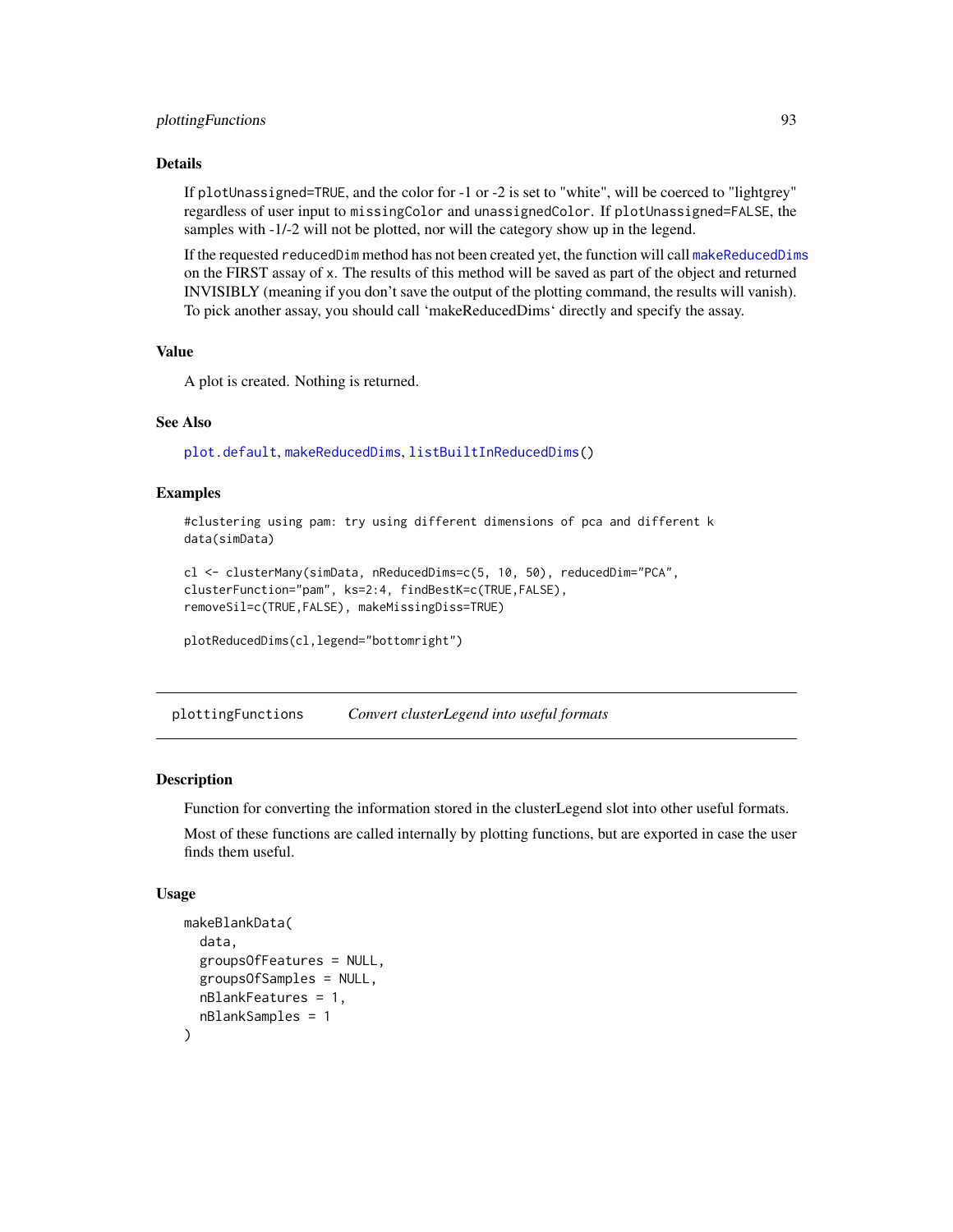```
## S4 method for signature 'ClusterExperiment'
convertClusterLegend(
 object,
 output = c("plotAndLegend", "aheatmapFormat", "matrixNames", "matrixColors"),
 whichClusters = ifelse(output == "plotAndLegend", "primary", "all")
\mathcal{L}showPalette(colPalette = bigPalette, which = NULL, cex = 1)
bigPalette
massivePalette
setBreaks(data, breaks = NA, makeSymmetric = FALSE, returnBreaks = TRUE)
showHeatmapPalettes()
seqPal5
seqPal2
seqPal3
seqPal4
seqPal1
## S4 method for signature 'ClusterExperiment'
plotClusterLegend(
 object,
 whichCluster = "primary",
 clusterNames,
 title,
  add = FALSE,location = if (add) "topright" else "center",
  ...
\lambda
```

| data             | matrix with samples on columns and features on rows.                                                  |
|------------------|-------------------------------------------------------------------------------------------------------|
| groupsOfFeatures |                                                                                                       |
|                  | list, with each element of the list containing a vector of numeric indices of fea-<br>tures (rows).   |
| groupsOfSamples  |                                                                                                       |
|                  | list, with each element of the list containing a vector of numeric indices of sam-<br>ples (columns). |
|                  | nBlankFeatures the number of blank lines to add in the data matrix to separate the groups of          |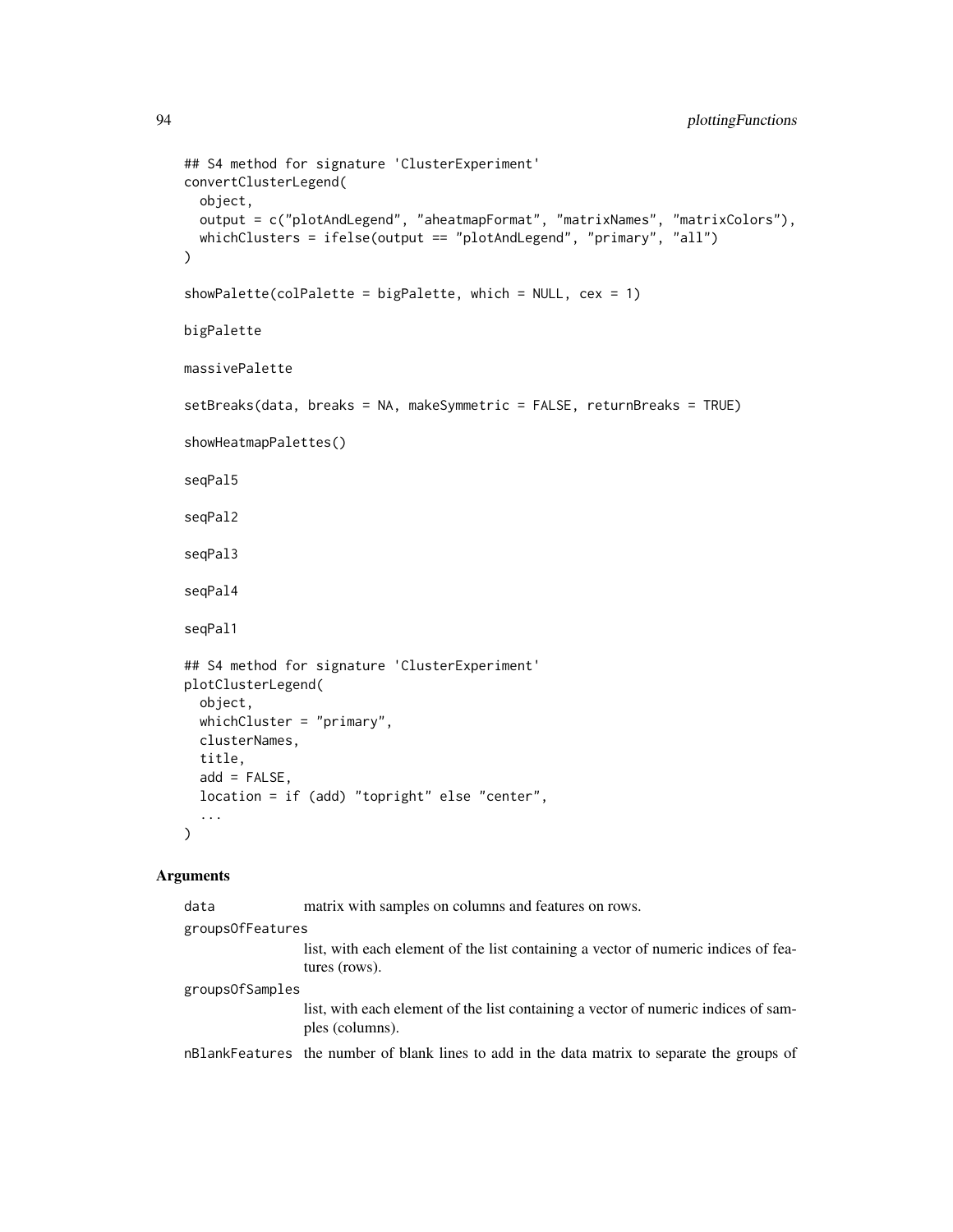feature indices (will govern the amount of white space if data is then fed to heatmap.)

- nBlankSamples the number of blank lines to add in the data matrix to separate the groups of sample indices (will govern the amount of white space if data is then fed to heatmap.)
- object a ClusterExperiment object.
- output character value, indicating desired type of conversion.
- whichClusters argument that can be either numeric or character vector indicating the clusterings to be used. See details of [getClusterIndex](#page-36-0).
- colPalette a vector of character colors. By default, the palette bigPalette is used
- which numeric. Which colors to plot. Must be a numeric vector with values between 1 and length of colPalette. If missing, all colors plotted.
- cex numeric value giving the cex for the text of the plot.
- breaks either vector of breaks, or number of breaks (integer) or a number between 0 and 1 indicating a quantile, between which evenly spaced breaks should be calculated. If missing or NA, will determine evenly spaced breaks in the range of the data.
- makeSymmetric whether to make the range of the breaks symmetric around zero (only used if not all of the data is non-positive and not all of the data is non-negative)
- returnBreaks logical as to whether to return the vector of breaks. See details.
- whichCluster argument that can be a single numeric or character value indicating the *single* clustering to be used. Giving values that result in more than one clustering will result in an error. See details of [getClusterIndex](#page-36-0).
- clusterNames vector of names for the clusters; vector should have names that correspond to the clusterIds in the ClusterExperiment object. If this argument is missing, will use the names in the "name" column of the clusterLegend slot of the object.
- title title for the clusterLegend plot
- add logical. Whether legend should be added to the existing plot.
- location character passed to x argument of legend indicating where to place legend.
- ... arguments passed to legend

#### Format

- An object of class character of length 56.
- An object of class character of length 484.
- An object of class character of length 16.
- An object of class character of length 14.
- An object of class character of length 11.
- An object of class character of length 13.
- An object of class character of length 11.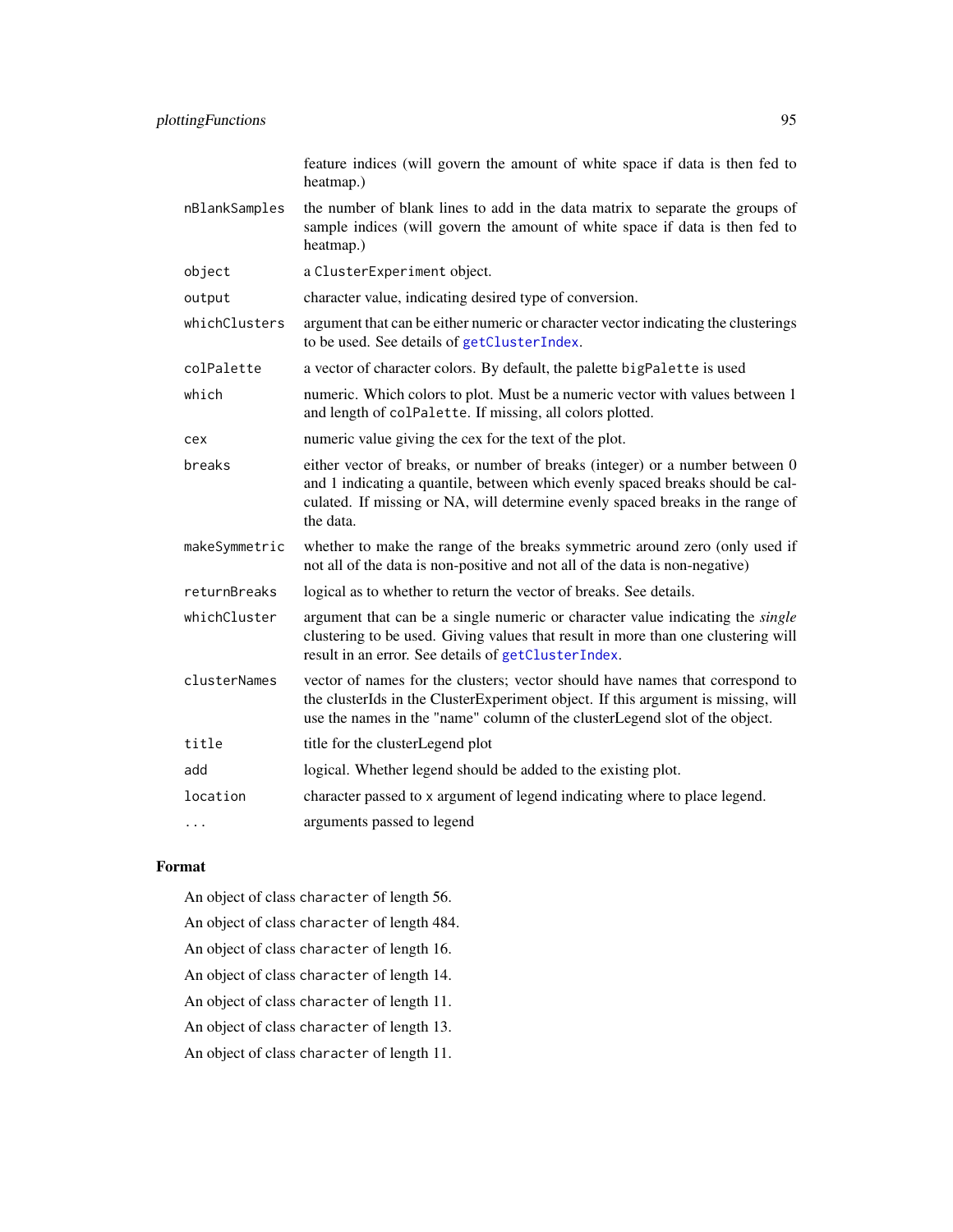#### Details

makeBlankData pulls the data corresponding to the row indices in groupsOfFeatures adds lines of NA values into data between these groups. When given to heatmap, will create white space between these groups of features.

convertClusterLegend pulls out information stored in the clusterLegend slot of the object and returns it in useful format.

bigPalette is a long palette of colors (length 58) used by [plotClusters](#page-66-0) and accompanying functions. showPalette creates plot that gives index of each color in a vector of colors. massivePalette is a combination of bigPalette and the non-grey colors of colors () (length 487). massivePalette is mainly useful for when doing [plotClusters](#page-66-0) of a very large number of clusterings, each with many clusters, so that the code doesn't run out of colors. However, many of the colors will be very similar to each other.

showPalette will plot the colPalette colors with their labels and index.

if returnBreaks if FALSE, instead of returning the vector of breaks, the function will just return the second smallest and second largest value of the breaks. This is useful for alternatively just setting values of the data matrix larger than these values to this value if breaks was a percentile. This argument is only used if breaks<1, indicating truncating the breaks for large values of data.

setBreaks gives a set of breaks (of length 52) equally spaced between the boundaries of the data. If breaks is between 0 and 1, then the evenly spaced breaks are between these quantiles of the data.

seqPal1-seqPal4 are palettes for the heatmap. showHeatmapPalettes will show you these palettes.

#### Value

makeBlankData returns a list with items

- "dataWBlanks" The data with the rows of NAs separating the given indices.
- "rowNamesWBlanks" A vector of characters giving the rownames for the data, including blanks for the NA rows. These are not given as rownames to the returned data because they are not necessarily unique. However, they can be given to the labRow argument of [aheatmap](#page-0-0) or [plotHeatmap](#page-83-0).
- "colNamesWBlanks" A vector of characters giving the colnames for the data, including blanks for the NA rows. They can be given to the labCol argument of [aheatmap](#page-0-0) or [plotHeatmap](#page-83-0).
- "featureGroupNamesWBlanks" A vector of characters of the same length as the number of rows of the new data (i.e. with blanks) giving the group name for the data, indicating which group (i.e. which element of groupsOfFeatures list) the feature came from. If groupsOfFeatures has unique names, these names will be used, other wise "Feature Group1", "Feature Group2", etc. The NA rows are given NA values.
- "sampleGroupNamesWBlanks" A vector of characters of the same length as the number of columns of the new data (i.e. with blanks) giving the group name for the data, indicating which group (i.e. which element of groupsOfFeatures list) the feature came from. If groupsOfFeatures has unique names, these names will be used, other wise "SampleGroup1", "Group2", etc. The NA rows are given NA values.

If output="plotAndLegend", "convertClusterLegend" will return a list that provides the necessary information to color samples according to cluster and create a legend for it: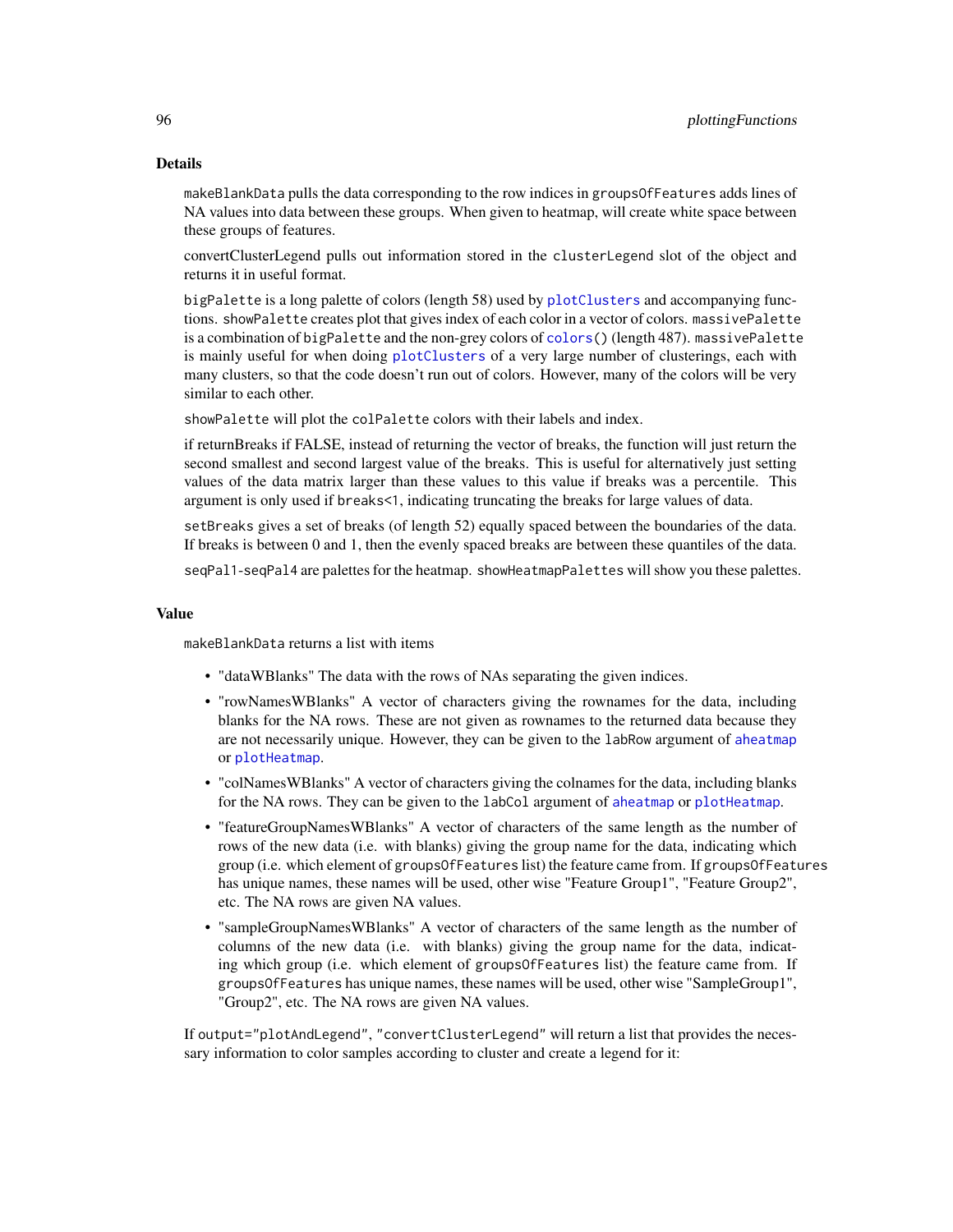# plottingFunctions 97

- "colorVector" A vector the same length as the number of samples, assigning a color to each cluster of the primaryCluster of the object.
- "legendNames" A vector the length of the number of clusters of primaryCluster of the object giving the name of the cluster.
- "legendColors" A vector the length of the number of clusters of primaryCluster of the object giving the color of the cluster.

If output="aheatmap" a conversion of the clusterLegend to be in the format requested by [aheatmap](#page-0-0). The column 'name' is used for the names and the column 'color' for the color of the clusters.

If output="matrixNames" or "matrixColors" a matrix the same dimension of clusterMatrix(object), but with the cluster color or cluster name instead of the clusterIds, respectively.

#### See Also

[plotHeatmap](#page-83-0)

#### Examples

data(simData)

```
x <- makeBlankData(simData[,1:10], groupsOfFeatures=list(c(5, 2, 3), c(20,
34, 25)))
plotHeatmap(x$dataWBlanks,clusterFeatures=FALSE)
showPalette()
showPalette(massivePalette,cex=0.6)
setBreaks(data=simData,breaks=.9)
#show the palette colors
showHeatmapPalettes()
#compare the palettes on heatmap
cl <- clusterSingle(simData, subsample=FALSE,
sequential=FALSE,
mainClusterArgs=list(clusterFunction="pam", clusterArgs=list(k=8)))
## Not run:
par(mfrow=c(2,3))plotHeatmap(cl, colorScale=seqPal1, main="seqPal1")
plotHeatmap(cl, colorScale=seqPal2, main="seqPal2")
plotHeatmap(cl, colorScale=seqPal3, main="seqPal3")
plotHeatmap(cl, colorScale=seqPal4, main="seqPal4")
plotHeatmap(cl, colorScale=seqPal5, main="seqPal5")
par(mfrow=c(1,1))
```
## End(Not run)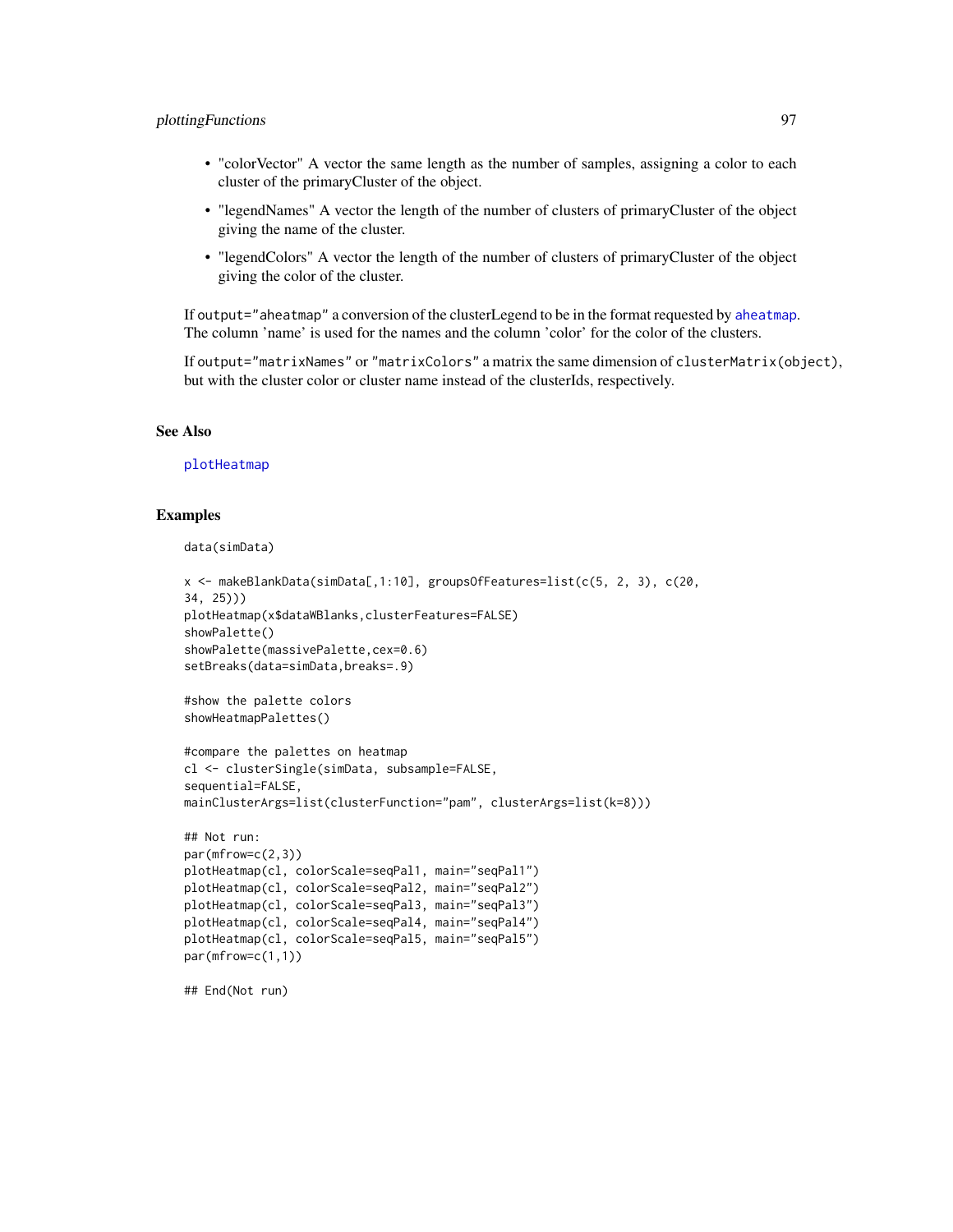# Description

Change the assigned names or colors of the clusters in a clustering stored in the clusterLegend slot of the object.

# Usage

```
## S4 method for signature 'ClusterExperiment, character'
renameClusters(
 object,
 value,
 whichCluster = "primary",
 matchTo = c("name", "clusterIds")
\lambda## S4 method for signature 'ClusterExperiment, character'
recolorClusters(
 object,
 value,
 whichCluster = "primary",
 matchTo = c("name", "clusterIds")
)
```
# Arguments

| object       | a ClusterExperiment object.                                                                                                                                                                                                       |
|--------------|-----------------------------------------------------------------------------------------------------------------------------------------------------------------------------------------------------------------------------------|
| value        | The value to be substituted in the corresponding slot. See the slot descriptions<br>in ClusterExperiment for details on what objects may be passed to these func-<br>tions.                                                       |
| whichCluster | argument that can be a single numeric or character value indicating the <i>single</i><br>clustering to be used. Giving values that result in more than one clustering will<br>result in an error. See details of getClusterIndex. |
| matchTo      | whether to match to the cluster name ("name") or internal cluster id ("cluster Ids")                                                                                                                                              |

# Value

renameClusters changes the names assigned to clusters within a clustering

recolorClusters changes the colors assigned to clusters within a clustering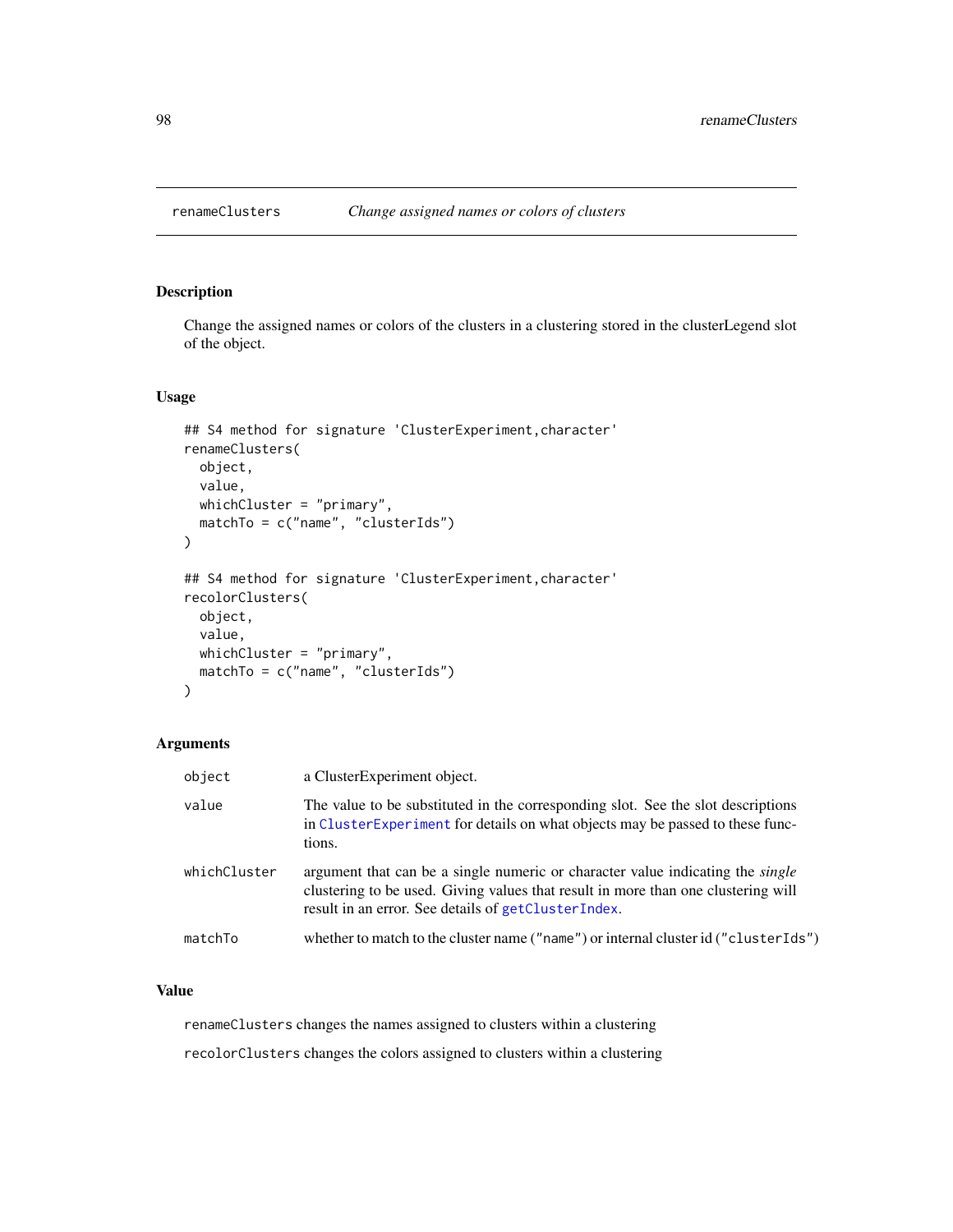#### $RSEC$  99

# Examples

```
#create CE object
data(simData)
cl1 <- clusterSingle(simData, subsample=FALSE,
sequential=FALSE, mainClusterArgs=list(clusterArgs=list(k=3),
clusterFunction="pam"))
#Give names to the clusters
clusterLegend(cl1)
cl1<-renameClusters(cl1, c("1"="A","2"="B","3"="C"), matchTo="clusterIds")
clusterLegend(cl1)
# Change name of single one
cl1<-renameClusters(cl1, c("1"="D"), matchTo="clusterIds")
clusterLegend(cl1)
# Match to existing name, rather than clusterId
cl1<-renameClusters(cl1, c("B"="N"), matchTo="name")
clusterLegend(cl1)
# Change colors in similar way
cl1<-recolorClusters(cl1, c("N"="red"),matchTo=c("name"))
clusterLegend(cl1)
```
<span id="page-98-0"></span>RSEC *Resampling-based Sequential Ensemble Clustering*

#### **Description**

Implementation of the RSEC algorithm (Resampling-based Sequential Ensemble Clustering) for single cell sequencing data. This is a wrapper function around the existing ClusterExperiment workflow that results in the output of RSEC.

## Usage

```
## S4 method for signature 'SummarizedExperiment'
RSEC(x, \ldots)## S4 method for signature 'data.frame'
RSEC(x, \ldots)## S4 method for signature 'ClusterExperiment'
RSEC(x, erasedId = FALSE, rerunClusterMany = FALSE, ...)## S4 method for signature 'matrixOrHDF5'
RSEC(x, \ldots)## S4 method for signature 'SingleCellExperiment'
RSEC(
  x,
  isCount = FALSE,
  transFun = NULL,
```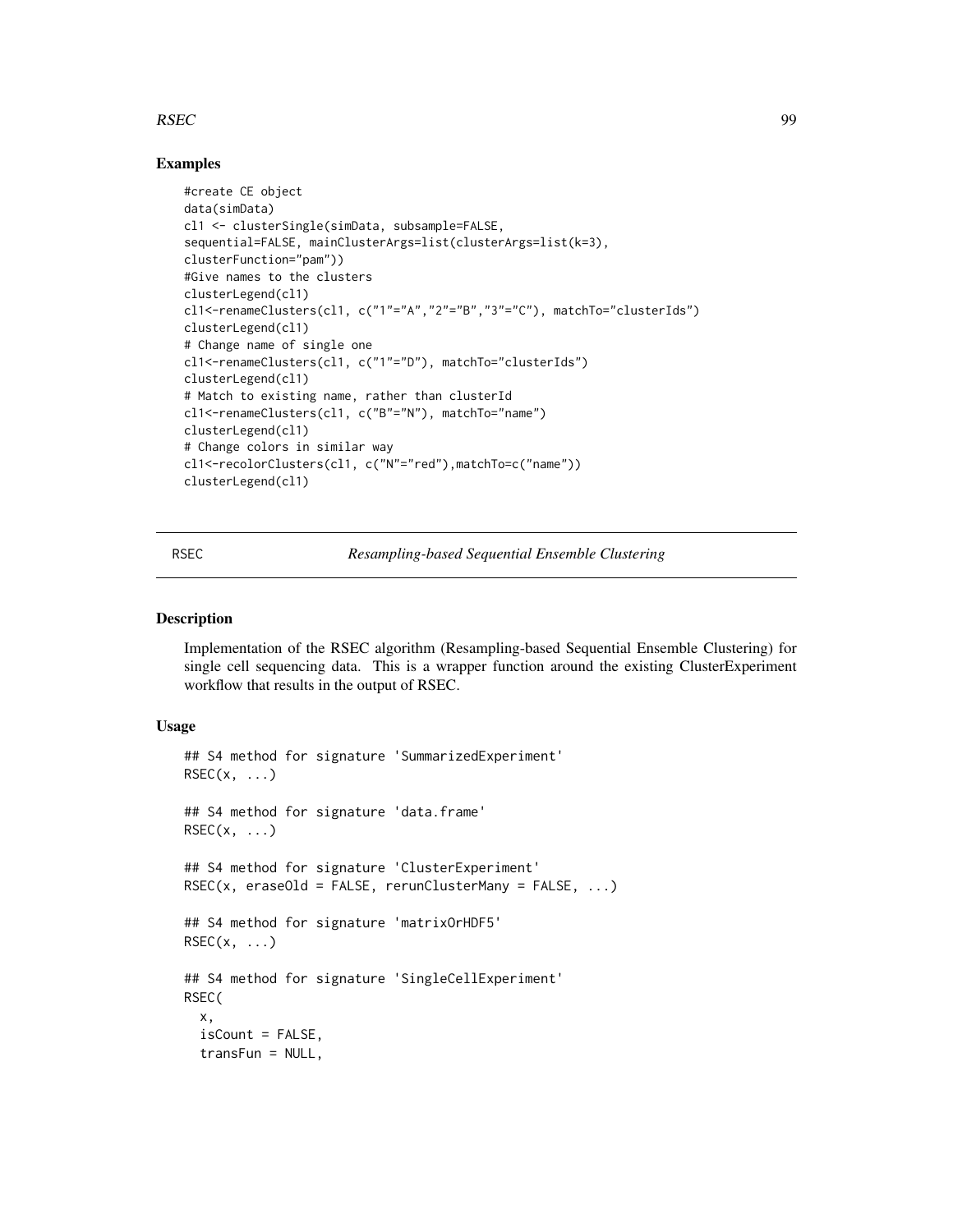```
reduceMethod = "PCA",
nFilterDims = defaultNDims(x, reduceMethod, type = "filterStats"),
nReducedDims = defaultNDims(x, reduceMethod, type = "reducedDims"),
k0s = 4:15,
subsample = TRUE,
sequential = TRUE,clusterFunction = "hierarchical01",
alphas = c(0.1, 0.2, 0.3),
betas = 0.9,
minSizes = 1,
makeMissingDiss = if (ncol(x) < 1000) TRUE else FALSE,
consensusProportion = 0.7,
consensusMinSize,
dendroReduce,
dendroNDims,
mergeMethod = "adjP",
mergeCutoff,
mergeLogFCcutoff,
mergeDEMethod = if (isCount) "limma-voom" else "limma",
verbose = FALSE,
parameterWarnings = FALSE,
mainClusterArgs = NULL,
subsampleArgs = NULL,
seqArgs = NULL,
consensusArgs = NULL,
whichAssay = 1,
ncores = 1,
random.seed = NULL,
stopOnErrors = FALSE,
run = TRUE
```
#### Arguments

)

| x                | the data matrix on which to run the clustering. Can be object of the following<br>classes: matrix (with genes in rows), SummarizedExperiment, SingleCellExperiment<br>or ClusterExperiment.                                                                                                                                                             |
|------------------|---------------------------------------------------------------------------------------------------------------------------------------------------------------------------------------------------------------------------------------------------------------------------------------------------------------------------------------------------------|
| $\cdots$         | For signature matrix, arguments to be passed on to mclapply (if ncores>1).<br>For all the other signatures, arguments to be passed to the method for signature<br>matrix.                                                                                                                                                                               |
| eraseOld         | logical. Only relevant if input $x$ is of class Cluster Experiment. If TRUE,<br>will erase existing workflow results (clusterMany as well as merge Clusters and<br>makeConsensus). If FALSE, existing workflow results will have "_i" added<br>to the cluster Types value, where i is one more than the largest such existing<br>workflow clusterTypes. |
| rerunClusterMany |                                                                                                                                                                                                                                                                                                                                                         |
|                  | logical. If the object is a ClusterExperiment object, determines whether to rerun                                                                                                                                                                                                                                                                       |

logical. If the object is a ClusterExperiment object, determines whether to rerun the clusterMany step. Useful if want to try different parameters for combin-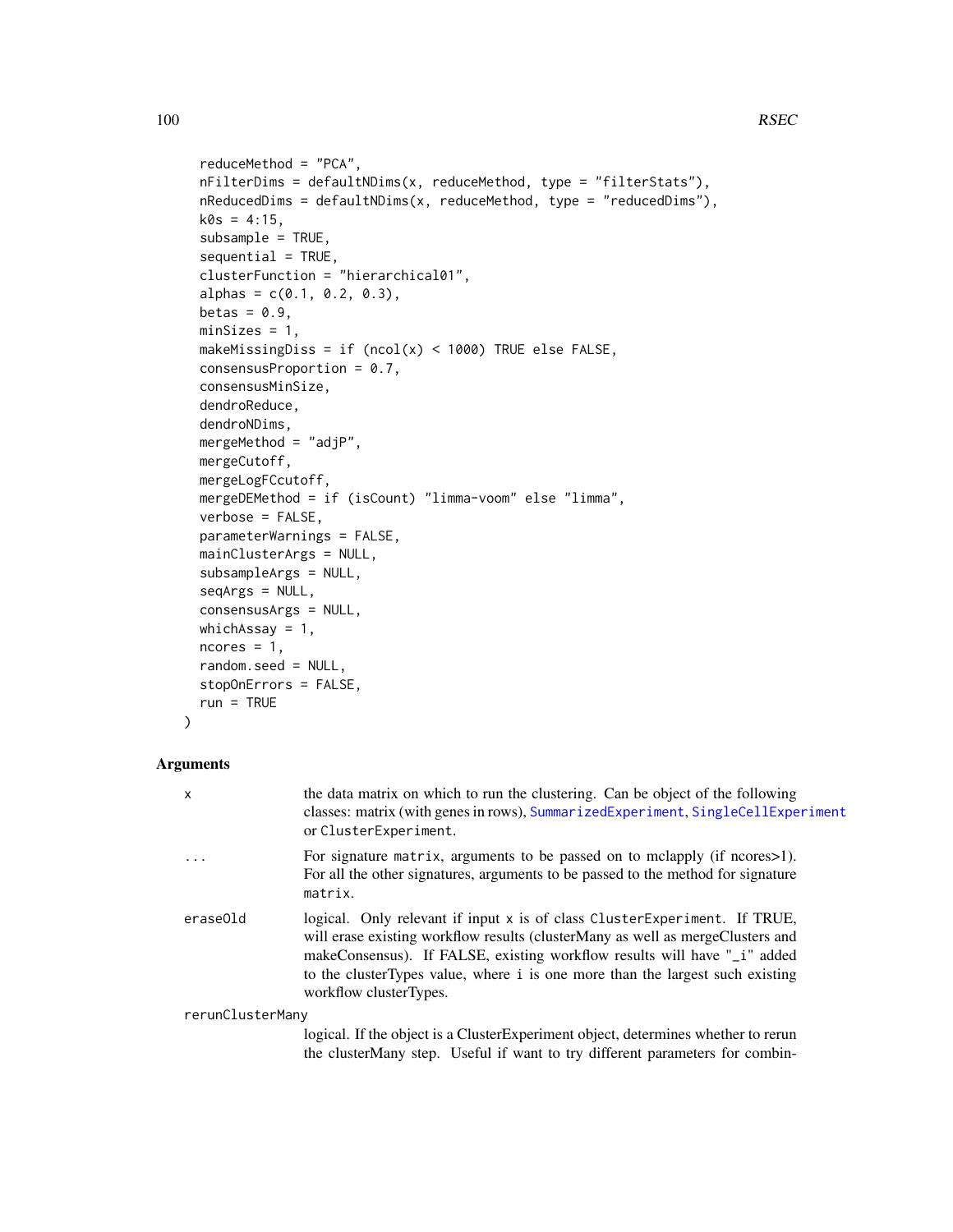|                 | ing clusters after the clusterMany step, without the computational costs of the<br>clusterMany step.                                                                                                                                                                                                                                                                                                                                                           |
|-----------------|----------------------------------------------------------------------------------------------------------------------------------------------------------------------------------------------------------------------------------------------------------------------------------------------------------------------------------------------------------------------------------------------------------------------------------------------------------------|
| isCount         | if transFun=NULL, then isCount=TRUE will determine the transformation as de-<br>fined by $function(x)\{log2(x+1)\}$ , and $isCount=False$ will give a transfor-<br>mation function function(x){x}. Ignored if transFun=NULL. If object is of<br>class ClusterExperiment, the stored transformation will be used and giving<br>this parameter will result in an error.                                                                                          |
| transFun        | a transformation function to be applied to the data. If the transformation applied<br>to the data creates an error or NA values, then the function will throw an error.<br>If object is of class ClusterExperiment, the stored transformation will be used<br>and giving this parameter will result in an error.                                                                                                                                               |
| reduceMethod    | character A character identifying what type of dimensionality reduction to per-<br>form before clustering. Options are 1) "none", 2) one of listBuiltInReduced-<br>Dims() or listBuiltInFitlerStats OR 3) stored filtering or reducedDim values in<br>the object.                                                                                                                                                                                              |
| nFilterDims     | vector of the number of the most variable features to keep (when "var", "abscv",<br>or "mad" is identified in reduceMethod).                                                                                                                                                                                                                                                                                                                                   |
| nReducedDims    | vector of the number of dimensions to use (when reduce Method gives a dimen-<br>sionality reduction method).                                                                                                                                                                                                                                                                                                                                                   |
| k0s             | the k0 parameter for sequential clustering (see seqCluster)                                                                                                                                                                                                                                                                                                                                                                                                    |
| subsample       | logical as to whether to subsample via subsampleClustering. If TRUE, clus-<br>tering in mainClustering step is done on the co-occurance between clusterings<br>in the subsampled clustering results. If FALSE, the mainClustering step will be<br>run directly on x/diss                                                                                                                                                                                       |
| sequential      | logical whether to use the sequential strategy (see details of seqCluster). Can<br>be used in combination with subsample=TRUE or FALSE.                                                                                                                                                                                                                                                                                                                        |
| clusterFunction |                                                                                                                                                                                                                                                                                                                                                                                                                                                                |
|                 | function used for the clustering. This must be either 1) a character vector of<br>built-in clustering techniques, or 2) a named list of ClusterFunction objects.<br>Current functions can be found by typing listBuiltInFunctions() into the<br>command-line.                                                                                                                                                                                                  |
| alphas          | values of alpha to be tried. Only used for clusterFunctions of type '01'. Deter-<br>mines tightness required in creating clusters from the dissimilarity matrix. Takes<br>on values in [0,1]. See documentation of ClusterFunction.                                                                                                                                                                                                                            |
| betas           | values of beta to be tried in sequential steps. Only used for sequential=TRUE.<br>Determines the similarity between two clusters required in order to deem the<br>cluster stable. Takes on values in $[0,1]$ . See documentation of seqCluster.                                                                                                                                                                                                                |
| minSizes        | the minimimum size required for a cluster (in the mainClustering step). Clus-<br>ters smaller than this are not kept and samples are left unassigned.                                                                                                                                                                                                                                                                                                          |
| makeMissingDiss |                                                                                                                                                                                                                                                                                                                                                                                                                                                                |
|                 | logical. Whether to calculate necessary distance matrices needed when input<br>is not "diss". If TRUE, then when a clustering function calls for a inputType<br>"diss", but the given matrix is of type "X", the function will calculate a distance<br>function. A dissimilarity matrix will also be calculated if a post-processing ar-<br>gument like findBestK or removeSil is chosen, since these rely on calcualting<br>silhouette widths from distances. |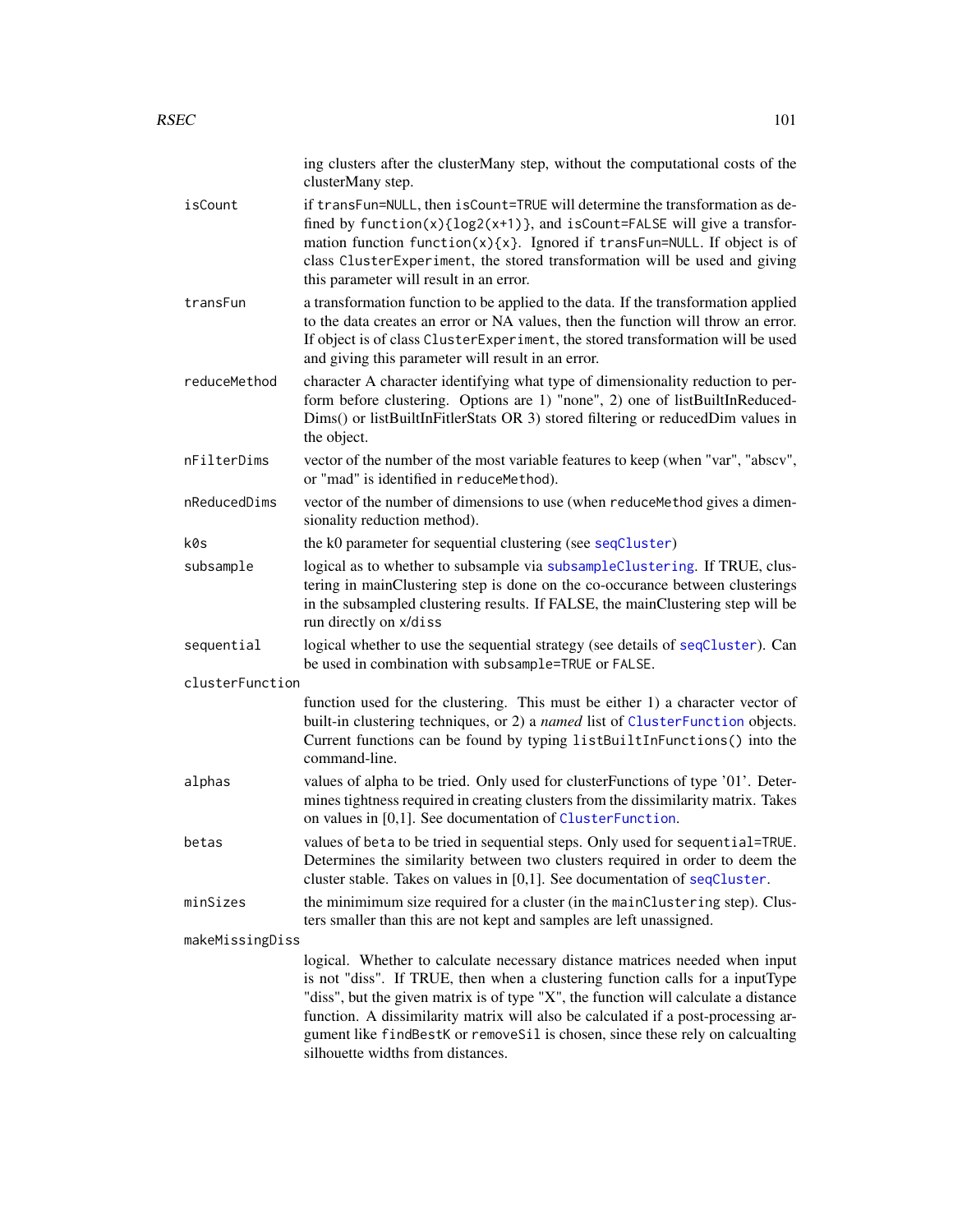102 RSEC

| consensusProportion | passed to proportion in makeConsensus                                                                                                                                                                                                                                                                                                                                                                   |
|---------------------|---------------------------------------------------------------------------------------------------------------------------------------------------------------------------------------------------------------------------------------------------------------------------------------------------------------------------------------------------------------------------------------------------------|
| consensusMinSize    |                                                                                                                                                                                                                                                                                                                                                                                                         |
|                     | passed to minSize in makeConsensus                                                                                                                                                                                                                                                                                                                                                                      |
| dendroReduce        | passed to reduceMethod in makeDendrogram                                                                                                                                                                                                                                                                                                                                                                |
| dendroNDims         | passed to nDims in makeDendrogram                                                                                                                                                                                                                                                                                                                                                                       |
| mergeMethod         | passed to mergeMethod in mergeClusters                                                                                                                                                                                                                                                                                                                                                                  |
| mergeCutoff         | passed to cutoff in mergeClusters                                                                                                                                                                                                                                                                                                                                                                       |
| mergeLogFCcutoff    |                                                                                                                                                                                                                                                                                                                                                                                                         |
|                     | passed to logFCcutoff in mergeClusters                                                                                                                                                                                                                                                                                                                                                                  |
| mergeDEMethod       | passed to DEMethod argument in mergeClusters. By default, unless otherwise<br>chosen by the user, if isCount=TRUE, then mergeDEMethod="limma-voom",<br>otherwise mergeDEMethod="limma". These choices are for speed considera-<br>tions and the user may want to try mergeDEMethod="edgeR" on smaller datasets<br>of counts.                                                                            |
| verbose             | logical. If TRUE it will print informative messages.                                                                                                                                                                                                                                                                                                                                                    |
| parameterWarnings   |                                                                                                                                                                                                                                                                                                                                                                                                         |
|                     | logical, as to whether warnings and comments from checking the validity of the<br>parameter combinations should be printed.                                                                                                                                                                                                                                                                             |
| mainClusterArgs     |                                                                                                                                                                                                                                                                                                                                                                                                         |
|                     | list of arguments to be passed for the mainClustering step, see help pages of<br>mainClustering.                                                                                                                                                                                                                                                                                                        |
| subsampleArgs       | list of arguments to be passed to the subsampling step (if subsample=TRUE), see<br>help pages of subsampleClustering.                                                                                                                                                                                                                                                                                   |
| seqArgs             | list of arguments to be passed to seqCluster.                                                                                                                                                                                                                                                                                                                                                           |
| consensusArgs       | list of additional arguments to be passed to makeConsensus                                                                                                                                                                                                                                                                                                                                              |
| whichAssay          | numeric or character specifying which assay to use. See assay for details.                                                                                                                                                                                                                                                                                                                              |
| ncores              | the number of threads                                                                                                                                                                                                                                                                                                                                                                                   |
| random.seed         | a value to set seed before each run of clusterSingle (so that all of the runs are<br>run on the same subsample of the data). Note, if 'random.seed' is set, argument<br>'ncores' should NOT be passed via subsampleArgs; instead set the argument<br>'ncores' of clusterMany directly (which is preferred for improving speed any-<br>way).                                                             |
| stop0nErrors        | logical. If FALSE, if RSEC hits an error after the clusterMany step, it will return<br>the results up to that point, rather than generating a stop error. The text of error<br>will be printed as a NOTE. This allows the user to get the results to that point, so<br>as to not have to rerun the computationally heavy earlier steps. The TRUE option<br>is only provided for debugging purposes.     |
| run                 | logical. If FALSE, doesn't run clustering, but just returns matrix of parameters<br>that will be run, for the purpose of inspection by user (with rownames equal<br>to the names of the resulting column names of clMat object that would be re-<br>turned if run=TRUE). Even if run=FALSE, however, the function will create the<br>dimensionality reductions of the data indicated by the user input. |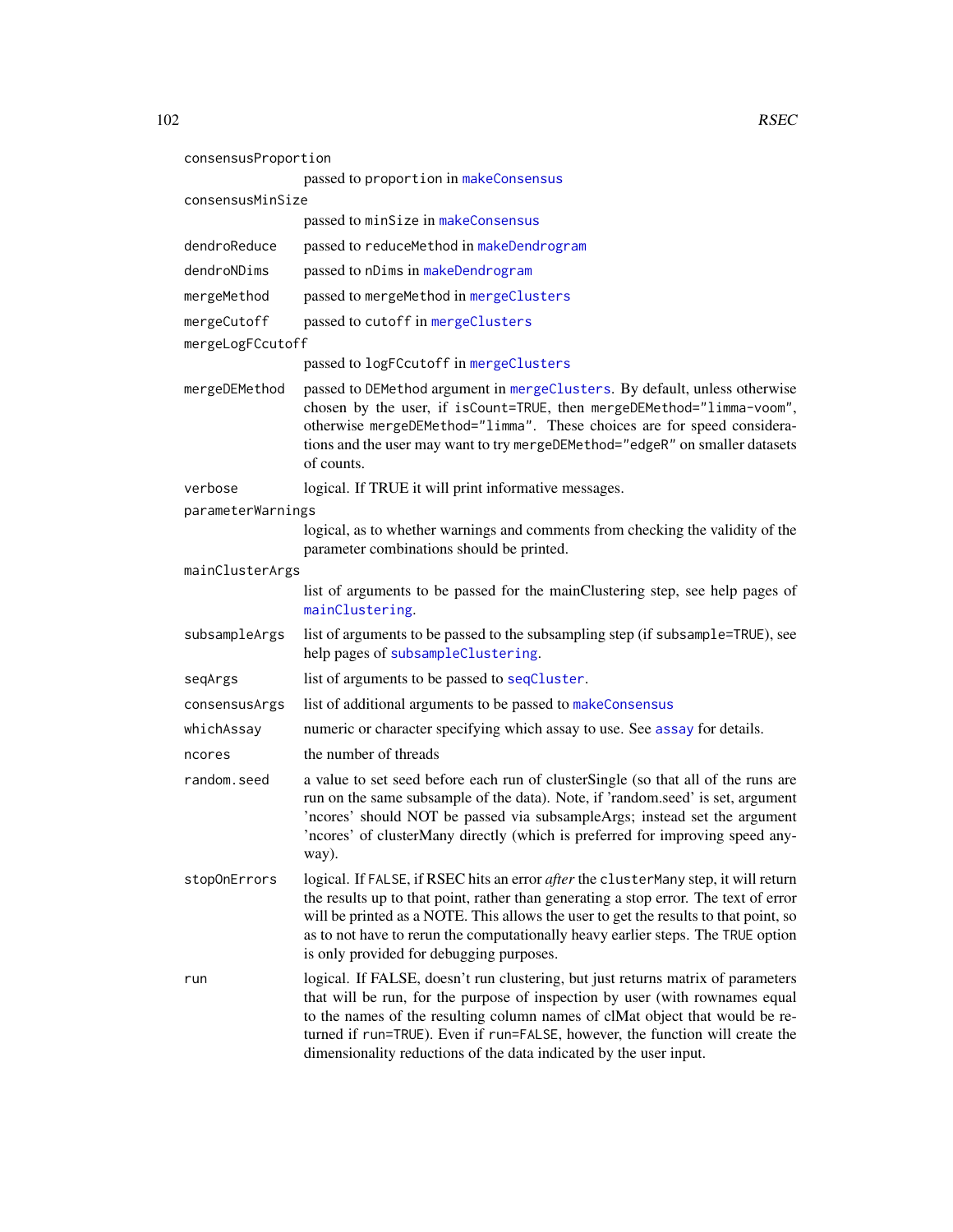# rsecFluidigm 103

#### Details

Note that the argument isCount is mainly used when the input is a matrix or SingleCellExperiment Class and passed to clusterMany to set the transformation function of the data. However, if RSEC is being re-called on an existing ClusterExperiment object, it does not reset the transformation; in this case the only impact it will have is in setting the default value for DEMethod for mergeClusters step, but ONLY if mergeClusters hasn't already been calculated. To set arguments that allow you to recalculate the non-null probabilities of the hierarchy see [mergeClusters](#page-57-0).

# Value

A [ClusterExperiment](#page-10-0) object is returned containing all of the clusterings from the steps of RSEC

rsecFluidigm *Documentation of rsecFluidigm object*

#### **Description**

Documentation of the creation of rsecFluidigm, result of RSEC run on fluidigm data for vignette

#### Usage

makeRsecFluidigmObject(object)

#### Arguments

object object given to functions

# Format

rsecFluidigm is a ClusterExperiment object, the result of running [RSEC](#page-98-0) on fluidigm data described in vignette and available in the scRNAseq package.

#### Details

The functions makeRsecFluidigmObject and checkRsecFluidigmObject are helper functions whose sole purpose is to create rsecFluidigm and check that the results are the same as expected. makeRsecFluidigmObject also serves as documentation of the specific RSEC call that was made to create the rsecFluidigm object, as well as filtering and normalization of the fluidigm data. The purpose of making them functions is internal, to help more easily mantain and check if changes to the package have affected the results.

### Author(s)

Elizabeth Purdom <epurdom@stat.berkeley.edu>

#### See Also

[fluidigm](#page-0-0).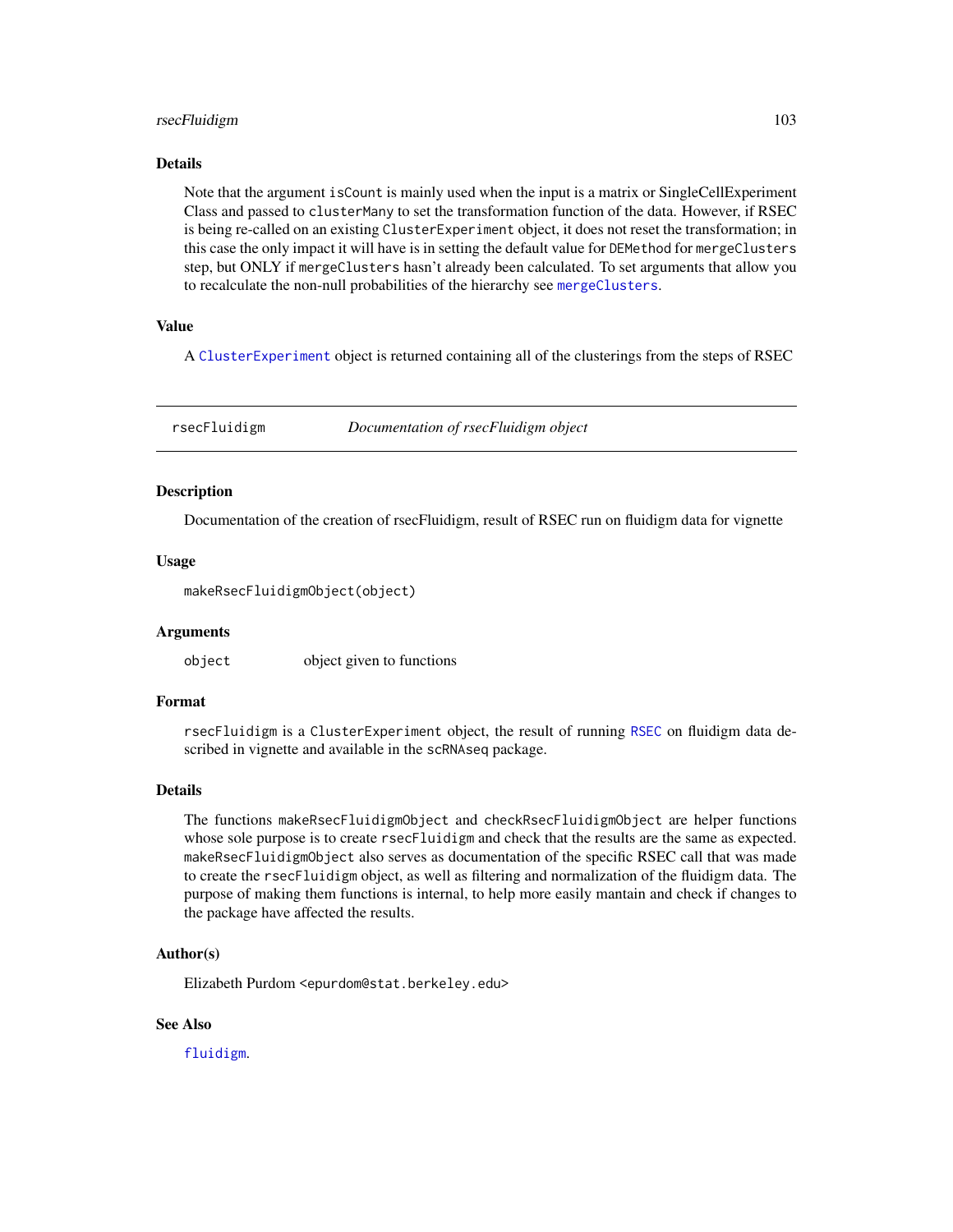# Examples

```
# see code used create rsecFluidigm
# (print out the function)
makeRsecFluidigmObject
#code actualy run to create rsecFluidigm:
## Not run:
library(clusterExperiment)
data(fluidigmData)
data(fluidigmColData)
se<-SummarizedExperiment(assays=fluidigmData, colData=fluidigmColData)
RNGversion("3.5.0")
rsecFluidigm<-makeRsecFluidigmObject(se)
# Internal function for checking got correct results...
clusterExperiment:::checkRsecFluidigmObject(rsecFluidigm)
usethis::use_data(rsecFluidigm,overwrite=FALSE)
```
## End(Not run)

search\_pairs *Search pairs of samples that co-cluster across subsamples*

# Description

Assume that our input is a matrix, with N columns and B rows (the number of subsamples), storing integers – the cluster labels.

#### Usage

```
search_pairs(clusterings)
```
# Arguments

clusterings a matrix with the cluster labels

#### Value

A matrix with the co-clusters, but only the lower triangle is populated.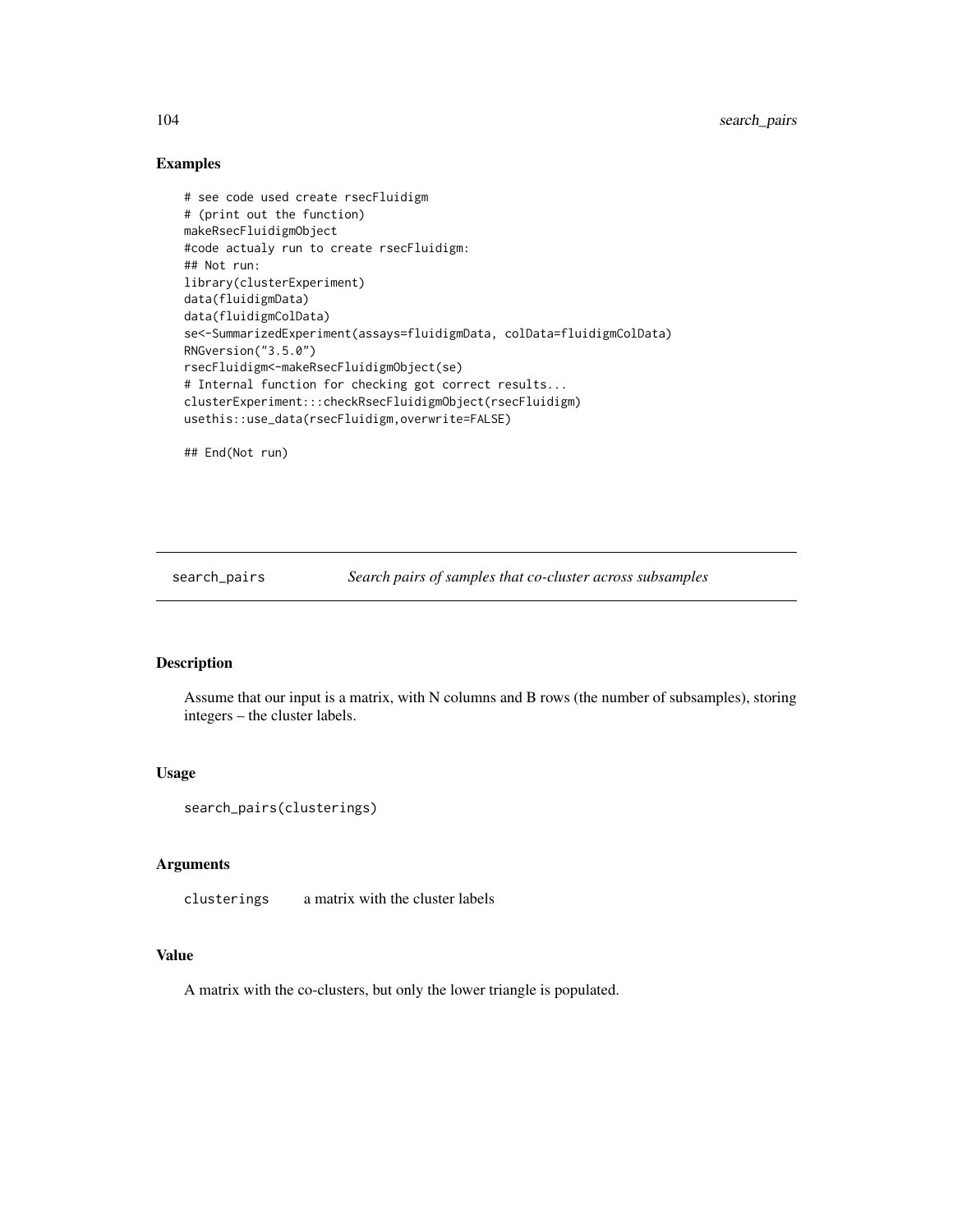<span id="page-104-0"></span>

# Description

Given a data matrix, this function will call clustering routines, and sequentially remove best clusters, and iterate to find clusters.

# Usage

```
seqCluster(
  inputMatrix,
  inputType,
 k0,
  subsample = TRUE,
 beta,
  top.can = 0.01,
  remain.n = 30,
 k.min = 3,k.max = k0 + 10,verbose = TRUE,
  subsampleArgs = NULL,
 mainClusterArgs = NULL,
 warnings = FALSE
)
```

| inputMatrix | numerical matrix on which to run the clustering or a SummarizedExperiment,<br>SingleCellExperiment, or ClusterExperiment object.                                                                                                                                                                                                                                                                                                                                                                                                                         |
|-------------|----------------------------------------------------------------------------------------------------------------------------------------------------------------------------------------------------------------------------------------------------------------------------------------------------------------------------------------------------------------------------------------------------------------------------------------------------------------------------------------------------------------------------------------------------------|
| inputType   | a character vector defining what type of input is given in the input Matrix ar-<br>gument. Must consist of values "diss", "X", or "cat" (see details). "X" and "cat"<br>should be indicate matrices with features in the row and samples in the col-<br>umn; "cat" corresponds to the features being numerical integers corresponding<br>to categories, while "X" are continuous valued features. "diss" corresponds to an<br>inputMatrix that is a NxN dissimilarity matrix. "cat" is largely used internally<br>for clustering of sets of clusterings. |
| k0          | the value of K at the first iteration of sequential algorithm, see details below or<br>vignette.                                                                                                                                                                                                                                                                                                                                                                                                                                                         |
| subsample   | logical as to whether to subsample via subsampleClustering to get the dis-<br>tance matrix at each iteration; otherwise the distance matrix is set by arguments<br>to mainClustering.                                                                                                                                                                                                                                                                                                                                                                    |
| beta        | value between 0 and 1 to decide how stable clustership membership has to be<br>before 'finding' and removing the cluster.                                                                                                                                                                                                                                                                                                                                                                                                                                |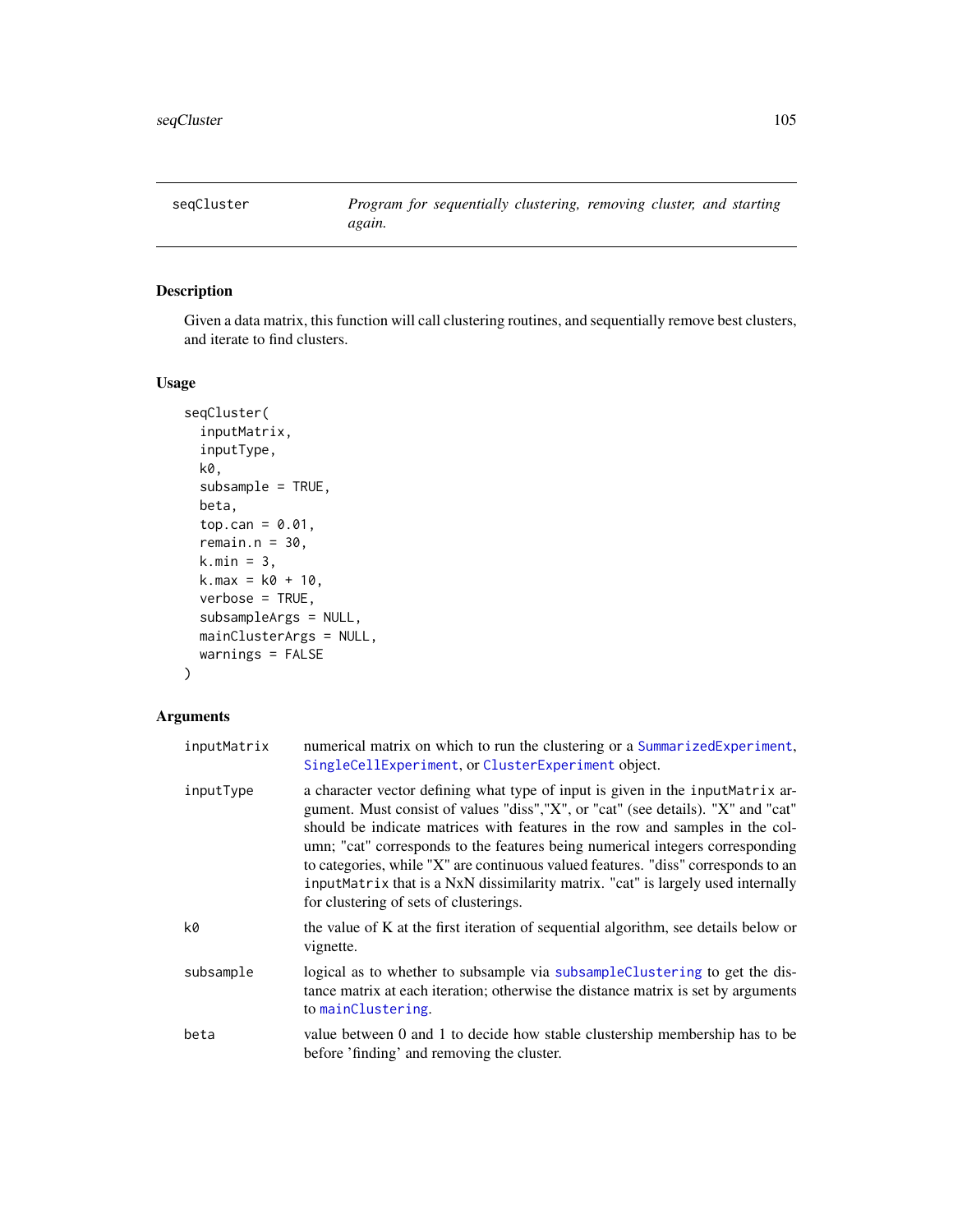| top.can         | only the top.can clusters from mainClustering (ranked by 'orderBy' argument<br>given to mainClustering) will be compared pairwise for stability. Can be ei-<br>ther an integer value, identifying the absolute number of clusters, or a value<br>between 0 and 1, meaning to keep all clusters with at least this proportion of<br>the remaining samples in the cluster. Making this either a very big integer or<br>equal to 0 will effectively remove this parameter and all pairwise comparisons<br>of all clusters found will be considered; this might result in smaller clusters be-<br>ing found. If top.can is between 0 and 1, then there is still a hard threshold of at<br>least 5 samples in a cluster to be considered as a cluster. |
|-----------------|---------------------------------------------------------------------------------------------------------------------------------------------------------------------------------------------------------------------------------------------------------------------------------------------------------------------------------------------------------------------------------------------------------------------------------------------------------------------------------------------------------------------------------------------------------------------------------------------------------------------------------------------------------------------------------------------------------------------------------------------------|
| remain.n        | when only this number of samples are left (i.e. not yet clustered) then algorithm<br>will stop.                                                                                                                                                                                                                                                                                                                                                                                                                                                                                                                                                                                                                                                   |
| k.min           | each iteration of sequential detection of clustering will decrease the beginning<br>K of subsampling, but not lower than k.min.                                                                                                                                                                                                                                                                                                                                                                                                                                                                                                                                                                                                                   |
| k.max           | algorithm will stop if K in iteration is increased beyond this point.                                                                                                                                                                                                                                                                                                                                                                                                                                                                                                                                                                                                                                                                             |
| verbose         | whether the algorithm should print out information as to its progress.                                                                                                                                                                                                                                                                                                                                                                                                                                                                                                                                                                                                                                                                            |
| subsampleArgs   | list of arguments to be passed to subsampleClustering.                                                                                                                                                                                                                                                                                                                                                                                                                                                                                                                                                                                                                                                                                            |
| mainClusterArgs |                                                                                                                                                                                                                                                                                                                                                                                                                                                                                                                                                                                                                                                                                                                                                   |
|                 | list of arguments to be passed to mainClustering).                                                                                                                                                                                                                                                                                                                                                                                                                                                                                                                                                                                                                                                                                                |
| warnings        | logical. Whether to print out the many possible warnings and messages regard-<br>ing checking the internal consistency of the parameters.                                                                                                                                                                                                                                                                                                                                                                                                                                                                                                                                                                                                         |

#### Details

seqCluster is not meant to be called by the user. It is only an exported function so as to be able to clearly document the arguments for seqCluster which can be passed via the argument seqArgs in functions like [clusterSingle](#page-26-0) and [clusterMany](#page-21-0).

This code is adapted from the sequential protion of the code of the tightClust package of Tseng and Wong. At each iteration of the algorithm it finds a set of samples that constitute a homogeneous cluster and remove them, and iterate again to find the next set of samples that form a cluster.

In each iteration, to determine the next set of homogeneous set of samples, the algorithm will iteratively cluster the current set of samples for a series of increasing values of the parameter \$K\$, starting at a value kinit and increasing by 1 at each iteration, until a sufficiently homogeneous set of clusters is found. For the first set of homogeneous samples, kinit is set to the argument \$k0\$, and for iteration, kinit is increased internally.

Depending on the value of subsample how the value of \$K\$ is used differs. If subsample=TRUE, \$K\$ is the k sent to the cluster function clusterFunction sent to [subsampleClustering](#page-108-0) via subsampleArgs; then [mainClustering](#page-49-0) is run on the result of the co-occurance matrix from [subsampleClustering](#page-108-0) with the ClusterFunction object defined in the argument clusterFunction set via mainClusterArgs. The number of clusters actually resulting from this run of [mainClustering](#page-49-0) may not be equal to the \$K\$ sent to the clustering done in [subsampleClustering](#page-108-0). If subsample=FALSE, [mainClustering](#page-49-0) is called directly on the data to determine the clusters and \$K\$ set by seqCluster for this iteration determines the parameter of the clustering done by [mainClustering](#page-49-0). Specifically, the argument clusterFunction defines the clustering of the [mainClustering](#page-49-0) step and k is sent to that ClusterFunction object. This means that if subsample=FALSE, the clusterFunction must be of algorithmType "K".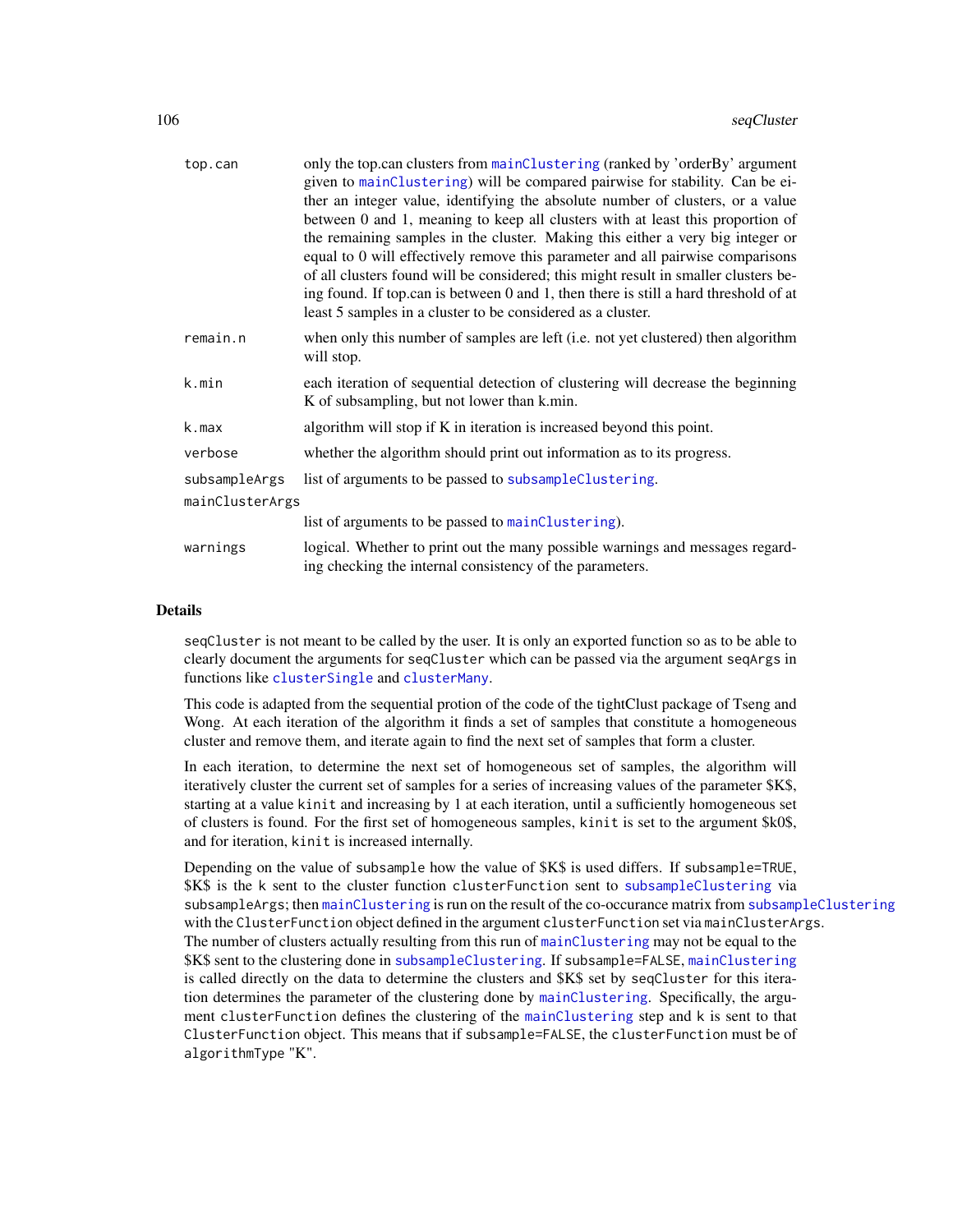#### $seqCluster$  107

In either setting of subsample, the resulting clusters from [mainClustering](#page-49-0) for a particular \$K\$ will be compared to clusters found in the previous iteration of  $K-1\$ . For computational (and other?) convenience, only the first top.can clusters of each iteration will be compared to the first top.can clusters of previous iteration for similarity (where top.can currently refers to ordering by size, so first top.can largest clusters.

If there is no cluster of the first top.can in the current iteration  $K\$  that has overlap similarity  $>$ beta to any in the previous iteration, then the algorithm will move to the next iteration, increasing to \$K+1\$.

If, however, of these clusters there is a cluster in the current iteration \$K\$ that has overlap similarity > beta to a cluster in the previous iteration \$K-1\$, then the cluster with the largest such similarity will be identified as a homogenous set of samples and the samples in it will be removed and designated as such. The algorithm will then start again to determine the next set of homogenous samples, but without these samples. Furthermore, in this case (i.e. a cluster was found and removed), the value of kinit will be be reset to kinit-1; i.e. the range of increasing \$K\$ that will be iterated over to find a set of homogenous samples will start off one value less than was the case for the previous set of homogeneous samples. If kinit-1<k.min, then kinit will be set to k.min.

If there are less than remain.n samples left after finding a cluster and removing its samples, the algorithm will stop, as subsampling is deamed to no longer be appropriate. If the K has to be increased to beyond k.max without finding any pair of clusters with overlap > beta, then the algorithm will stop. Any samples not found as part of a homogenous set of clusters at that point will be classified as unclustered (given a value of -1)

Certain combinations of inputs to mainClusterArgs and subsampleArgs are not allowed. See [clusterSingle](#page-26-0) for these explanations.

#### Value

A list with values

- clustering a vector of length equal to  $arrows(x)$  giving the integer-valued cluster ids for each sample. The integer values are assigned in the order that the clusters were found. "-1" indicates the sample was not clustered.
- clusterInfo if clusters were successfully found, a matrix of information regarding the algorithm behavior for each cluster (the starting and stopping K for each cluster, and the number of iterations for each cluster).
- whyStop a character string explaining what triggered the algorithm to stop.

#### References

Tseng and Wong (2005), "Tight Clustering: A Resampling-Based Approach for Identifying Stable and Tight Patterns in Data", Biometrics, 61:10-16.

# See Also

tight.clust, [clusterSingle](#page-26-0),[mainClustering](#page-49-0),[subsampleClustering](#page-108-0)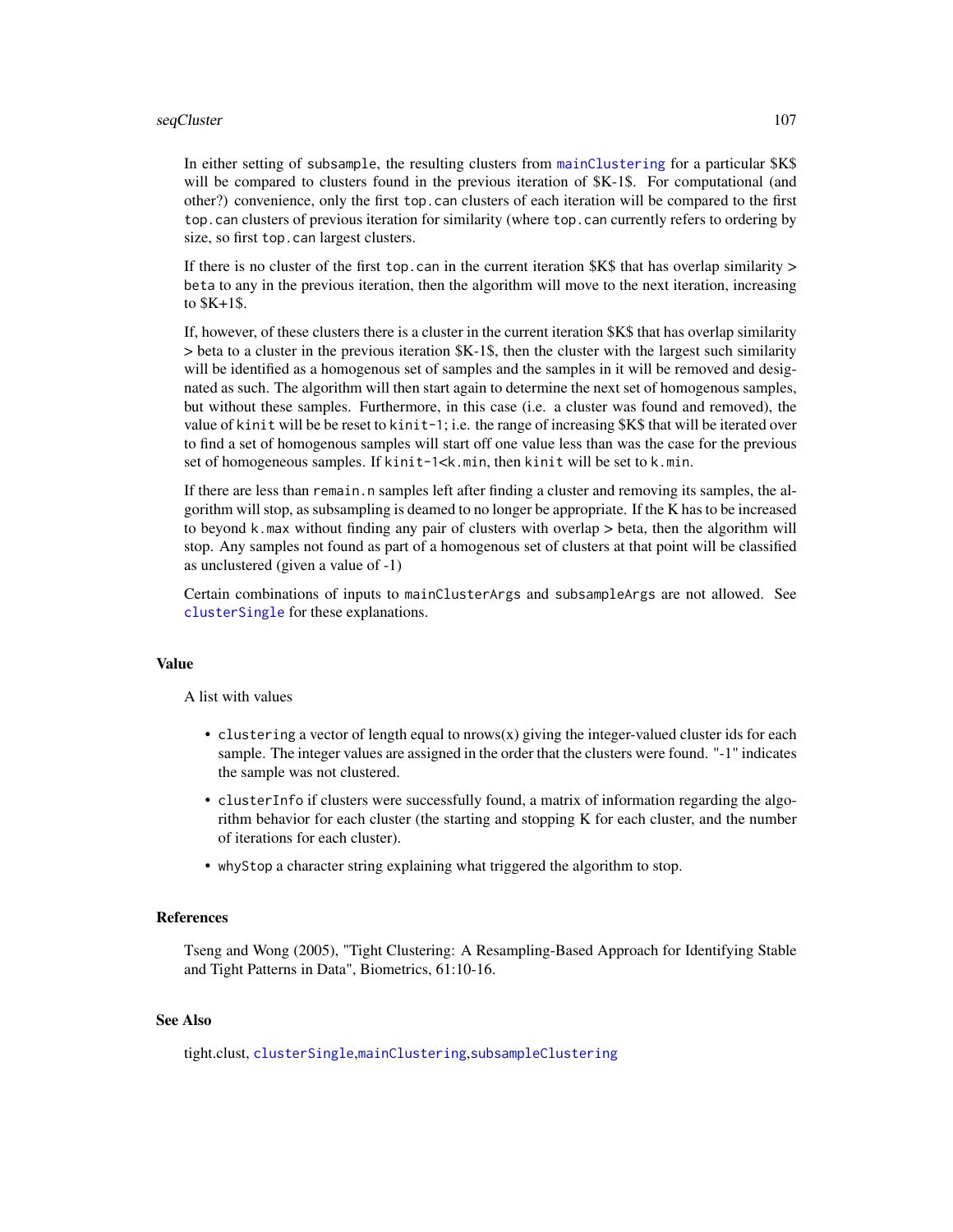#### 108 simData

#### Examples

```
## Not run:
data(simData)
set.seed(12908)
clustSeqHier <- seqCluster(simData, inputType="X", k0=5, subsample=TRUE,
  beta=0.8, subsampleArgs=list(resamp.n=100,
   samp.p=0.7, clusterFunction="kmeans", clusterArgs=list(nstart=10)),
  mainClusterArgs=list(minSize=5,clusterFunction="hierarchical01",
  clusterArgs=list(alpha=0.1)))
```
## End(Not run)

simData *Simulated data for running examples*

# Description

Simulated data for running examples

#### Format

Three objects are loaded, two data frame(s) of simulated data each with 300 samples/columns and 153 variables/rows, and a vector of length 300 with the true cluster assignments.

# Details

simData is simulated normal data of 300 observations with 51 relevant variables and the rest of the variables being noise, with observations being in one of 3 groups. simCount is simulated count data of the same dimensions. trueCluster gives the true cluster identifications of the samples. The true clusters are each of size 100 and are in order in the columns of the data.frames.

## Author(s)

Elizabeth Purdom <epurdom@stat.berkeley.edu>

# Examples

```
#code used to create data:
## Not run:
nvar<-51 #multiple of 3
n<-100
x<-cbind(matrix(rnorm(n*nvar,mean=5),nrow=nvar),
 matrix(rnorm(n*nvar,mean=-5),nrow=nvar),
          matrix(rnorm(n*nvar,mean=0),nrow=nvar))
#make some of them flipped effects (better for testing if both sig under/over
#expressed variables)
geneGroup<-sample(rep(1:3,each=floor(nvar/3)))
gpIndex<-list(1:n,(n+1):(n*2),(2*n+1):(n*3))
```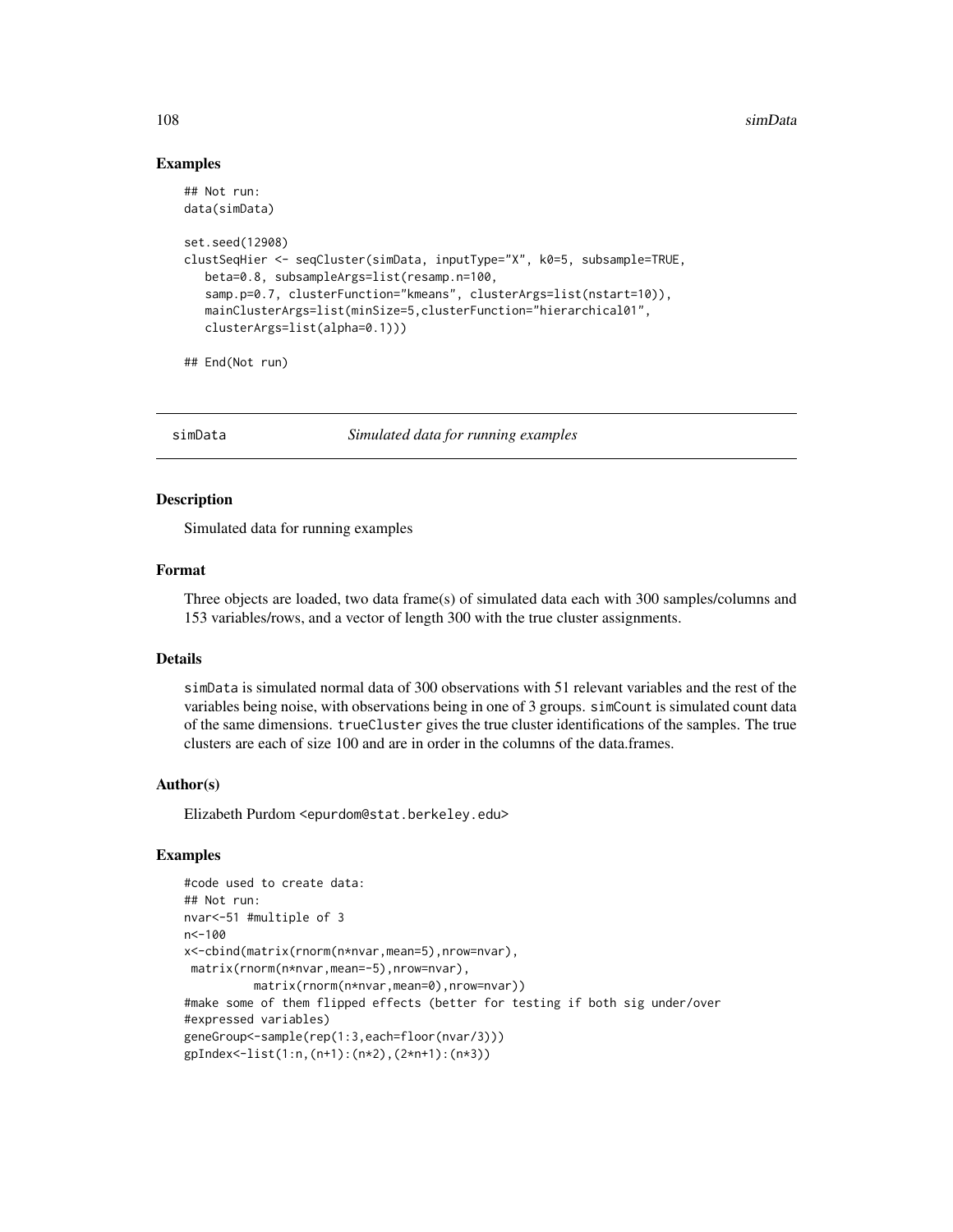```
x[geneGroup==1,]<-x[geneGroup==1,unlist(gpIndex[c(3,1,2)])]
x[geneGroup==2,]<-x[geneGroup==2,unlist(gpIndex[c(2,3,1)])]
#add in differences in variable means
smp<-sample(1:nrow(x),10)
x[smp,]<-x[smp,]+10
#make different signal y
y<-cbind(matrix(rnorm(n*nvar,mean=1),nrow=nvar),
        matrix(rnorm(n*nvar,mean=-1),nrow=nvar),
        matrix(rnorm(n*nvar,mean=0),nrow=nvar))
y<-y[,sample(1:ncol(y))]+ matrix(rnorm(3*n*nvar,sd=3),nrow=nvar)
#add together the two signals
simData<-x+y
#add pure noise variables
simData<-rbind(simData,matrix(rnorm(3*n*nvar,mean=10),nrow=nvar),
               matrix(rnorm(3*n*nvar,mean=5),nrow=nvar))
#make count data
countMean<-exp(simData/2)
simCount<-matrix(rpois(n=length(as.vector(countMean)), lambda
=as.vector(countMean)+.1),nrow=nrow(countMean),ncol=ncol(countMean))
#labels for the truth
trueCluster<-rep(c(1:3),each=n)
save(list=c("simCount","simData","trueCluster"),file="data/simData.rda")
## End(Not run)
```
subsampleClustering *Cluster subsamples of the data*

### **Description**

Given input data, this function will subsample the samples, cluster the subsamples, and return a n x n matrix with the probability of co-occurance.

# Usage

```
## S4 method for signature 'character'
subsampleClustering(clusterFunction, ...)
## S4 method for signature 'ClusterFunction'
subsampleClustering(
  clusterFunction,
  inputMatrix,
  inputType,
  clusterArgs = NULL,
  classifyMethod = c("All", "InSample", "OutOfSample"),
```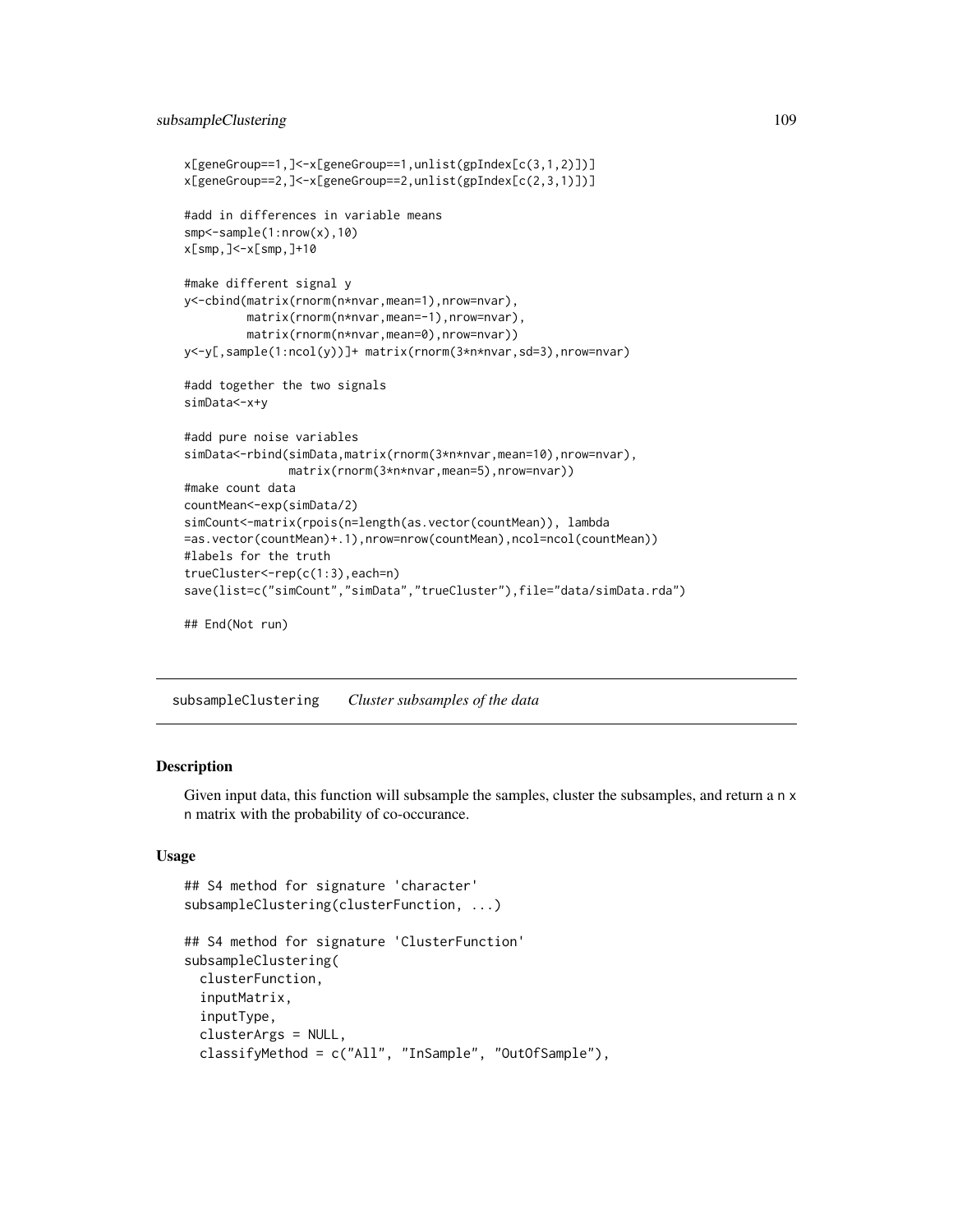```
resamp.num = 100,
 samp.p = 0.7,
 ncores = 1,
 warnings = TRUE,
  ...
)
```
# Arguments

clusterFunction

|                | a ClusterFunction object that defines the clustering routine. See ClusterFunction<br>for required format of user-defined clustering routines. User can also give a<br>character value to the argument clusterFunction to indicate the use of cluster-<br>ing routines provided in package. Type listBuiltInFunctions at command<br>prompt to see the built-in clustering routines. If clusterFunction is missing,<br>the default is set to "pam".                                                                                                        |
|----------------|----------------------------------------------------------------------------------------------------------------------------------------------------------------------------------------------------------------------------------------------------------------------------------------------------------------------------------------------------------------------------------------------------------------------------------------------------------------------------------------------------------------------------------------------------------|
|                | arguments passed to mclapply (if ncores > 1).                                                                                                                                                                                                                                                                                                                                                                                                                                                                                                            |
| inputMatrix    | numerical matrix on which to run the clustering or a SummarizedExperiment,<br>SingleCellExperiment, or ClusterExperiment object.                                                                                                                                                                                                                                                                                                                                                                                                                         |
| inputType      | a character vector defining what type of input is given in the input Matrix ar-<br>gument. Must consist of values "diss", "X", or "cat" (see details). "X" and "cat"<br>should be indicate matrices with features in the row and samples in the col-<br>umn; "cat" corresponds to the features being numerical integers corresponding<br>to categories, while "X" are continuous valued features. "diss" corresponds to an<br>inputMatrix that is a NxN dissimilarity matrix. "cat" is largely used internally<br>for clustering of sets of clusterings. |
| clusterArgs    | a list of parameter arguments to be passed to the function defined in the cluster Function<br>slot of the ClusterFunction object. For any given ClusterFunction object,<br>use function required Args to get a list of required arguments for the object.                                                                                                                                                                                                                                                                                                |
| classifyMethod | method for determining which samples should be used in calculating the co-<br>occurance matrix. "All"= all samples, "OutOfSample"= those not subsampled,<br>and "InSample"=those in the subsample. See details for explanation.                                                                                                                                                                                                                                                                                                                          |
| resamp.num     | the number of subsamples to draw.                                                                                                                                                                                                                                                                                                                                                                                                                                                                                                                        |
| samp.p         | the proportion of samples to sample for each subsample.                                                                                                                                                                                                                                                                                                                                                                                                                                                                                                  |
| ncores         | integer giving the number of cores. If ncores > 1, mclapply will be called.                                                                                                                                                                                                                                                                                                                                                                                                                                                                              |
| warnings       | logical as to whether should give warning if arguments given that don't match<br>clustering choices given. Otherwise, inapplicable arguments will be ignored<br>without warning.                                                                                                                                                                                                                                                                                                                                                                         |

# Details

subsampleClustering is not usually called directly by the user. It is only an exported function so as to be able to clearly document the arguments for subsampleClustering which can be passed via the argument subsampleArgs in functions like [clusterSingle](#page-26-0) and [clusterMany](#page-21-0).

requiredArgs: The choice of "All" or "OutOfSample" for requiredArgs require the classification of arbitrary samples not originally in the clustering to clusters; this is done via the classifyFUN

<span id="page-109-0"></span>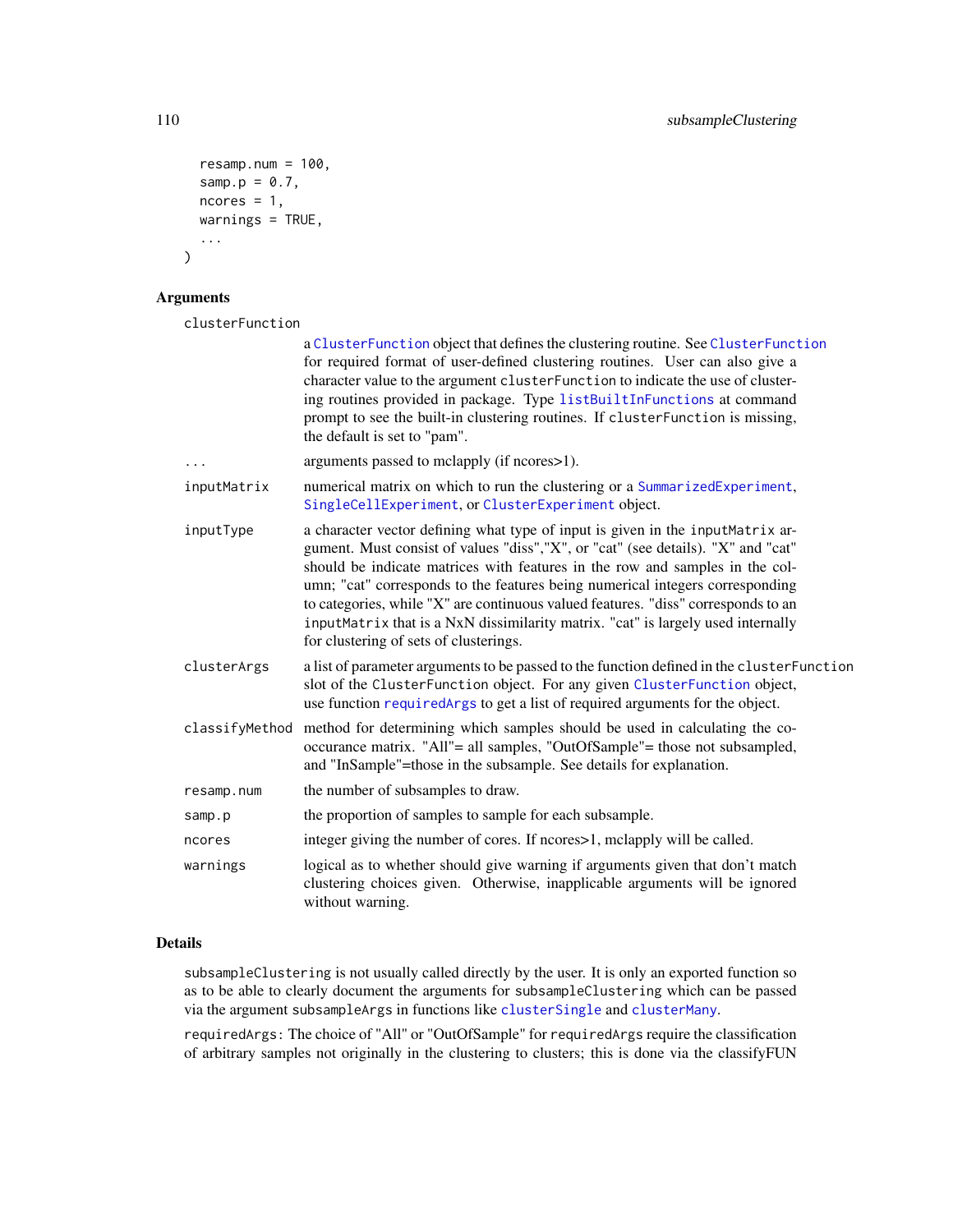<span id="page-110-0"></span>provided in the [ClusterFunction](#page-44-0) object. If the [ClusterFunction](#page-44-0) object does not have such a function to define how to classify into a cluster samples not in the subsample that created the clustering then classifyMethod must be "InSample". Note that if "All" is chosen, all samples will be classified into clusters via the classify FUN, not just those that are out-of-sample; this could result in different assignments to clusters for the in-sample samples than their original assignment by the clustering depending on the classification function. If you do not choose 'All',it is possible to get NAs in resulting S matrix (particularly if when not enough subsamples are taken) which can cause errors if you then pass the resulting  $D=1-S$  matrix to [mainClustering](#page-49-0). For this reason the default is "All".

#### Value

A  $n \times n$  matrix of co-occurances, i.e. a symmetric matrix with [i,j] entries equal to the percentage of subsamples where the ith and jth sample were clustered into the same cluster. The percentage is only out of those subsamples where the ith and jth samples were both assigned to a clustering. If classifyMethod=="All", this is all subsamples for all i,j pairs. But if classifyMethod=="InSample" or classifyMethod=="OutOfSample", then the percentage is only taken on those subsamples where the ith and jth sample were both in or out of sample, respectively, relative to the subsample.

#### Examples

```
## Not run:
#takes a bit of time, not run on checks:
data(simData)
coOccur <- subsampleClustering( inputMatrix=simData, inputType="X",
clusterFunction="kmeans",
clusterArgs=list(k=3,nstart=10), resamp.n=100, samp.p=0.7)
#visualize the resulting co-occurance matrix
plotHeatmap(coOccur)
```
## End(Not run)

subset *Functions to subset ClusterExperiment Objects*

#### **Description**

These functions are used to subset ClusterExperiment objects, either by removing samples, genes, or clusterings

#### Usage

## S4 method for signature 'ClusterExperiment' removeClusterings(x, whichClusters)

## S4 method for signature 'ClusterExperiment'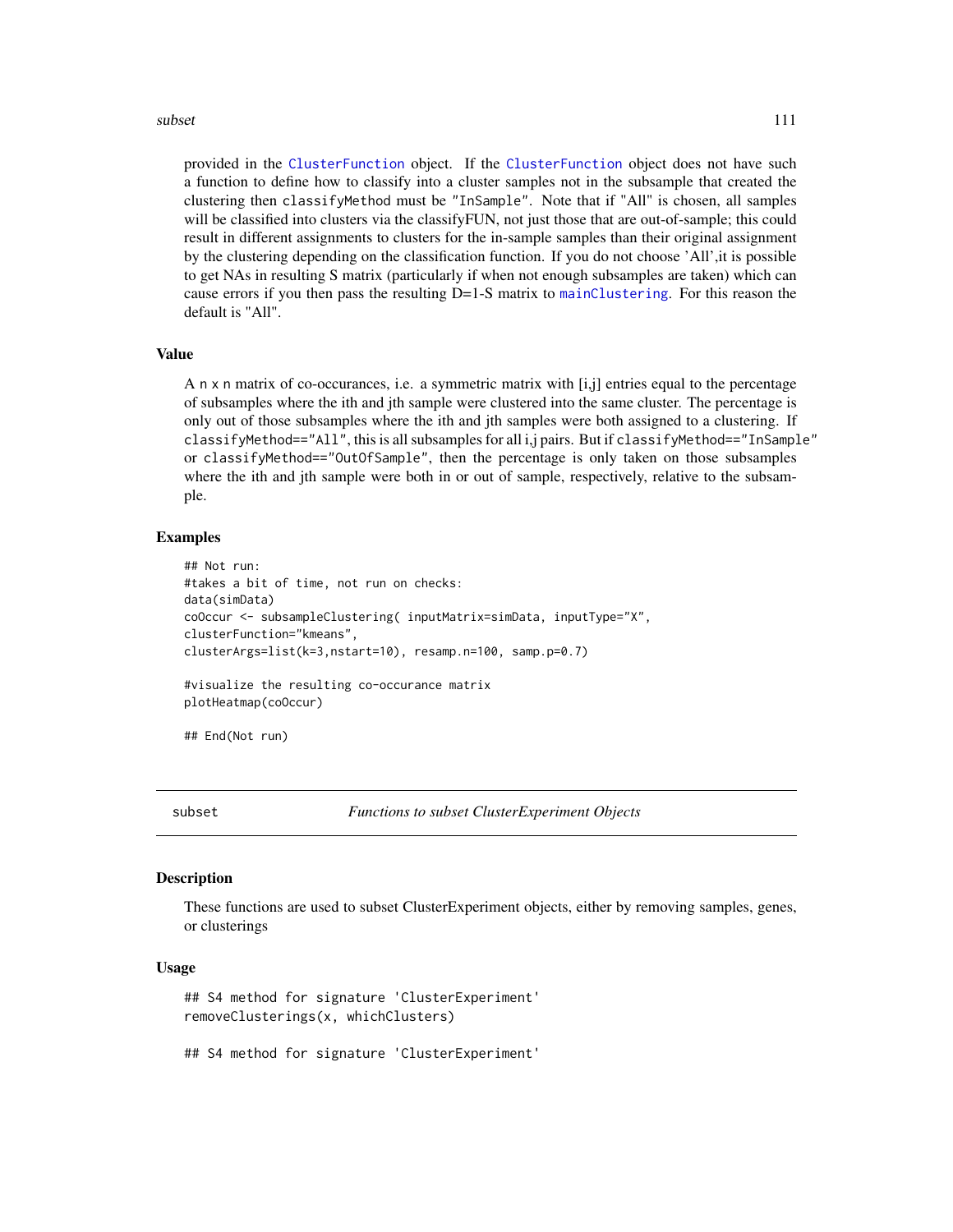```
removeClusters(
  x,
 whichCluster,
 clustersToRemove,
 makePrimary = FALSE,
 clusterLabels = NULL
)
## S4 method for signature 'ClusterExperiment,ANY,character,ANY'
x[i, j, ..., drop = TRUE]## S4 method for signature 'ClusterExperiment, ANY, logical, ANY'
x[i, j, ..., drop = TRUE]## S4 method for signature 'ClusterExperiment, ANY, numeric, ANY'
x[i, j, ..., drop = TRUE]## S4 method for signature 'ClusterExperiment'
subsetByCluster(
 x,
 clusterValue,
 whichCluster = "primary",
 matchTo = c("name", "clusterIds")
\mathcal{L}
```
# Arguments

| a ClusterExperiment object.                                                                                                                                                                                                       |
|-----------------------------------------------------------------------------------------------------------------------------------------------------------------------------------------------------------------------------------|
| argument that can be either numeric or character vector indicating the clusterings<br>to be used. See details of getClusterIndex.                                                                                                 |
| argument that can be a single numeric or character value indicating the <i>single</i><br>clustering to be used. Giving values that result in more than one clustering will<br>result in an error. See details of getClusterIndex. |
| clustersToRemove                                                                                                                                                                                                                  |
| numeric vector identifying the clusters to remove (whose samples will be reas-<br>signed to -1 value).                                                                                                                            |
| whether to make the added cluster the primary cluster (only relevant if y is a<br>vector)                                                                                                                                         |
| label(s) for the clusters being added. If y a matrix, the column names of that<br>matrix will be used by default, if clusterLabels is not given.                                                                                  |
| A vector of logical or integer subscripts, indicating the rows and columns to be<br>subsetted for i and j, respectively.                                                                                                          |
| The arguments transformation, clusterTypes and clusterInfo to be passed<br>to the constructor for signature SingleCellExperiment, matrix.                                                                                         |
| A logical scalar that is ignored.                                                                                                                                                                                                 |
| values of the cluster to match to for subsetting                                                                                                                                                                                  |
| whether to match to the cluster name ("name") or internal cluster id ("cluster Ids")                                                                                                                                              |
|                                                                                                                                                                                                                                   |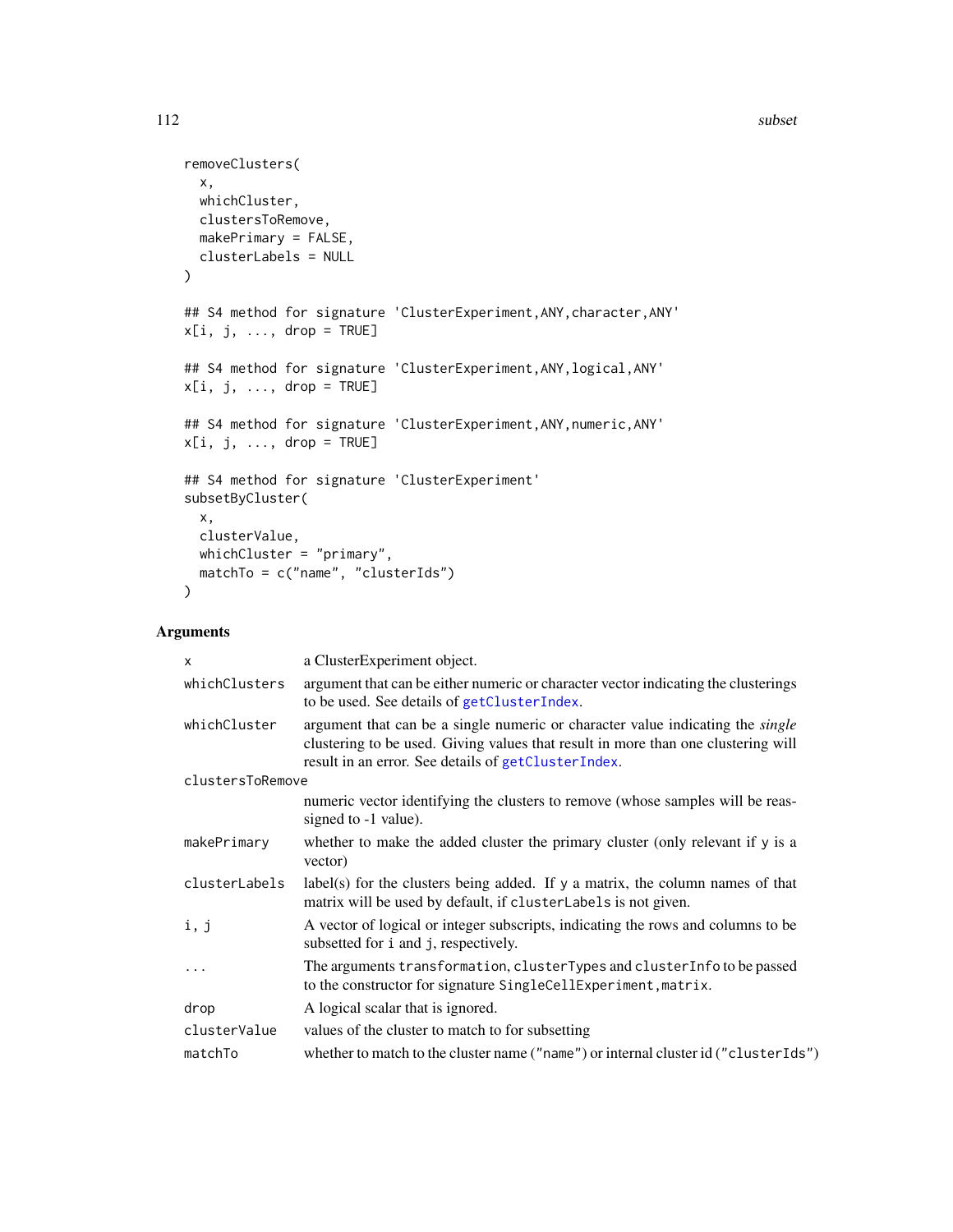# <span id="page-112-0"></span>transformData 113

### Details

removeClusterings removes the clusters given by whichClusters. If the primaryCluster is one of the clusters removed, the primaryClusterIndex is set to 1 and the dendrogram and coclustering matrix are discarded and orderSamples is set to 1:NCOL(x).

removeClusters creates a new cluster that unassigns samples in cluster clustersToRemove (in the clustering defined by whichClusters) and assigns them to -1 (unassigned)

Note that when subsetting the data, the dendrogram information and the co-clustering matrix are lost.

# Value

A [ClusterExperiment](#page-10-0) object.

removeClusterings returns a ClusterExperiment object, unless all clusters are removed, in which case it returns a [SingleCellExperiment](#page-0-0) object.

subsetByCluster subsets the object by clusters in a clustering and returns a ClusterExperiment object with only those samples

### Examples

```
#load CE object
data(rsecFluidigm)
# remove the mergeClusters step from the object
clusterLabels(rsecFluidigm)
test<-removeClusterings(rsecFluidigm,whichClusters="mergeClusters")
clusterLabels(test)
tableClusters(rsecFluidigm)
test<-removeClusters(rsecFluidigm,whichCluster="mergeClusters",clustersToRemove=c("m01","m04"))
tableClusters(test,whichCluster="mergeClusters")
```
transformData *Transform the original data in a ClusterExperiment object*

# Description

Provides the transformed data

#### Usage

```
## S4 method for signature 'matrixOrHDF5'
transformData(object, transFun = NULL, isCount = FALSE)
## S4 method for signature 'ClusterExperiment'
transformData(object, whichAssay = 1, ...)
## S4 method for signature 'SingleCellExperiment'
transformData(object, whichAssay = 1, ...)
```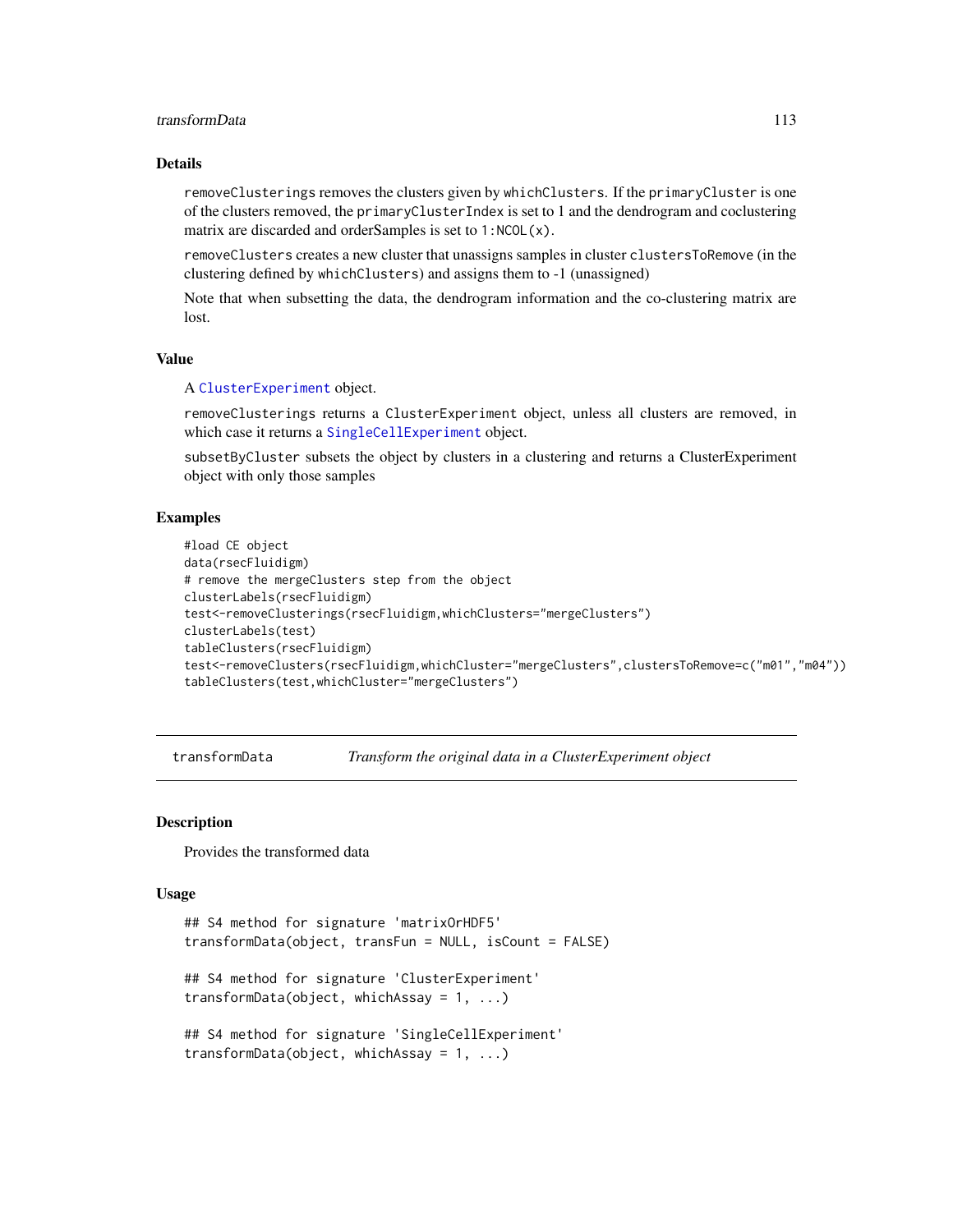```
## S4 method for signature 'SummarizedExperiment'
transformData(object, ...)
```
#### Arguments

| object     | a matrix, SummarizedExperiment, SingleCellExperiment or ClusterExperiment<br>object.                                                                                                                                                                                                                                                                            |
|------------|-----------------------------------------------------------------------------------------------------------------------------------------------------------------------------------------------------------------------------------------------------------------------------------------------------------------------------------------------------------------|
| transFun   | a transformation function to be applied to the data. If the transformation applied<br>to the data creates an error or NA values, then the function will throw an error.<br>If object is of class Cluster Experiment, the stored transformation will be used<br>and giving this parameter will result in an error.                                               |
| isCount    | if transFun=NULL, then isCount=TRUE will determine the transformation as de-<br>fined by $function(x){log2(x+1)}$ , and $isCount=False$ will give a transfor-<br>mation function $f(x)$ {x}. Ignored if transFun=NULL. If object is of<br>class ClusterExperiment, the stored transformation will be used and giving<br>this parameter will result in an error. |
| whichAssay | numeric or character specifying which assay to use. See assay for details.                                                                                                                                                                                                                                                                                      |
|            | Values passed on the the 'matrix' method.                                                                                                                                                                                                                                                                                                                       |

# Details

The data matrix defined by  $assay(x)$  is transformed based on the transformation function either defined in x (in the case of a ClusterExperiment object) or by user given values for other classes.

#### Value

A DataFrame defined by assay(x) suitably transformed

# Examples

```
mat <- matrix(data=rnorm(200), ncol=10)
mat[1,1] <- -1 #force a negative value
labels \leftarrow gl(5, 2)
cc <- ClusterExperiment(mat, as.numeric(labels), transformation =
function(x)\{x^2\}) #define transformation as x^2z<-transformData(cc)
```
updateObject *Update old ClusterExperiment object to current class definition*

# Description

This function updates ClusterExperiment objects from previous versions of package into the current definition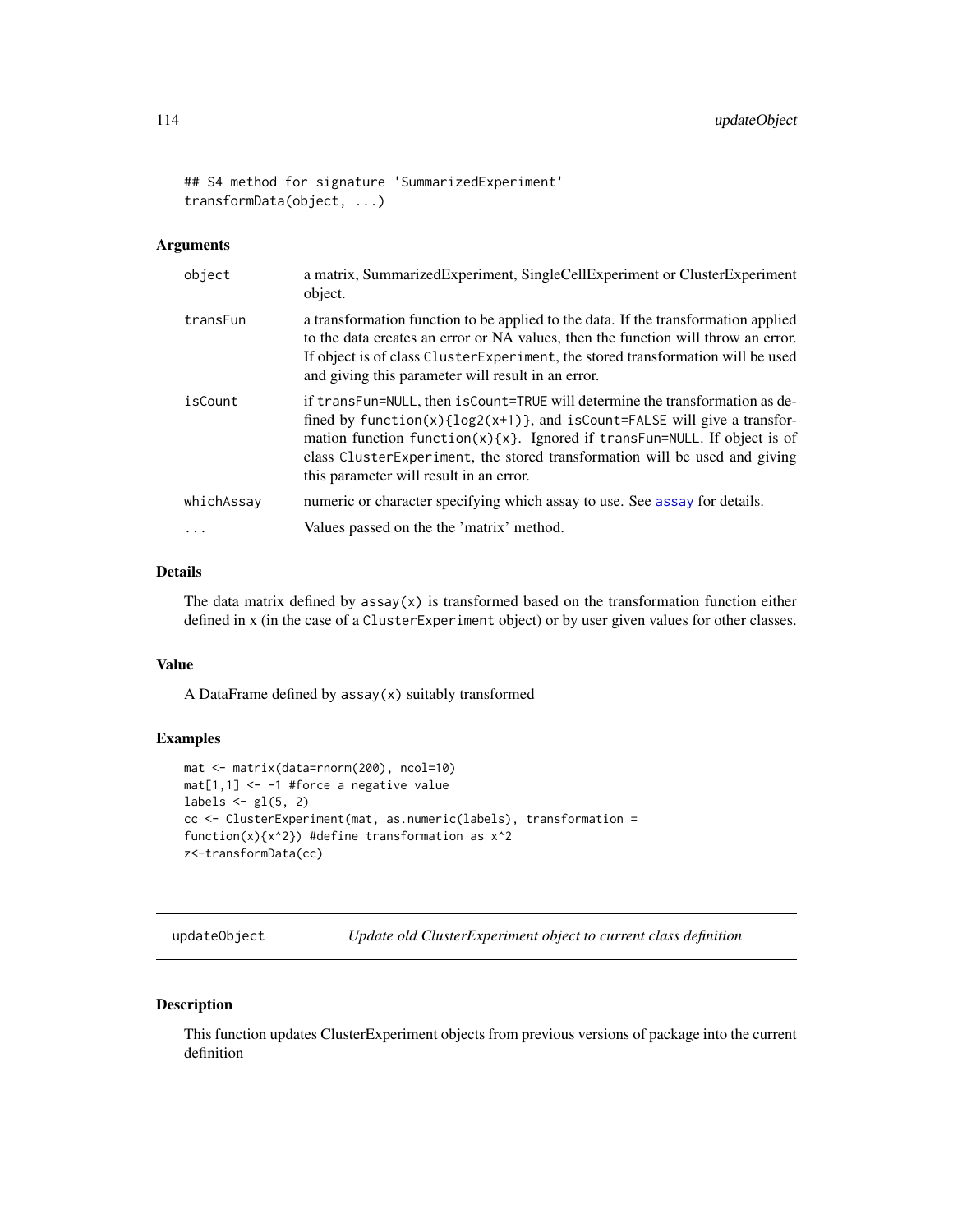# <span id="page-114-0"></span>updateObject 115

#### Usage

```
## S4 method for signature 'ClusterExperiment'
updateObject(object, checkTransformAndAssay = FALSE, ..., verbose = FALSE)
```
#### Arguments

| object                 | a ClusterExperiment (or clusterExperiment from older versions). Must<br>have at a minimum a slot clusterMatrix.                 |
|------------------------|---------------------------------------------------------------------------------------------------------------------------------|
| checkTransformAndAssay |                                                                                                                                 |
|                        | logical. Whether to check the content of the assay and given transformation<br>function for whether they are valid.             |
| $\cdots$               | Additional arguments, for use in specific update Object methods.                                                                |
| verbose                | TRUE or FALSE, indicating whether information about the update should be re-<br>ported. Use message to report this information. |

# Details

The function creates a valid ClusterExperiment object by adding the default values of missing slots. It does so by calling the [ClusterExperiment](#page-10-0) function, which imputs default (empty) values for missing slots.

The object is required to have minimal components to be updated. Specifically, it must have all the required elements of a Summarized Experiment as well as the basic slots of a ClusterExperiment object which have not changed over time. These are: clusterMatrix, primaryIndex, clusterInfo, transformation, clusterTypes, clusterLegend, orderSamples.

If *any* of the dendrogram-related slots are missing, ALL of the dendrogram *and* merge related slots will be cleared to default values. Similarly, if *any* of the merge-related slots are missing, ALL of the merge-related slots will be cleared to the default values.

Cluster and Sample dendrograms of the class dendrogram will be updated to the [phylo4d](#page-0-0) class now used in ClusterExperiment objects; the merge information on these nodes will be updated to have the correct format (i.e. match to the internal node id names in the new dendrogram). The previous identification of nodes that was previously created internally by plotDendrogram and the merging (labels in the form of 'Node1','Node2'), will be kept as [nodeLabels](#page-7-0) in the new dendrogram class.

The function currently only works for object of ClusterExperiment, not the older name clusterExperiment.

#### Value

A valid ClusterExperiment object based on the current definition of ClusterExperiment.

# See Also

[ClusterExperiment](#page-10-0)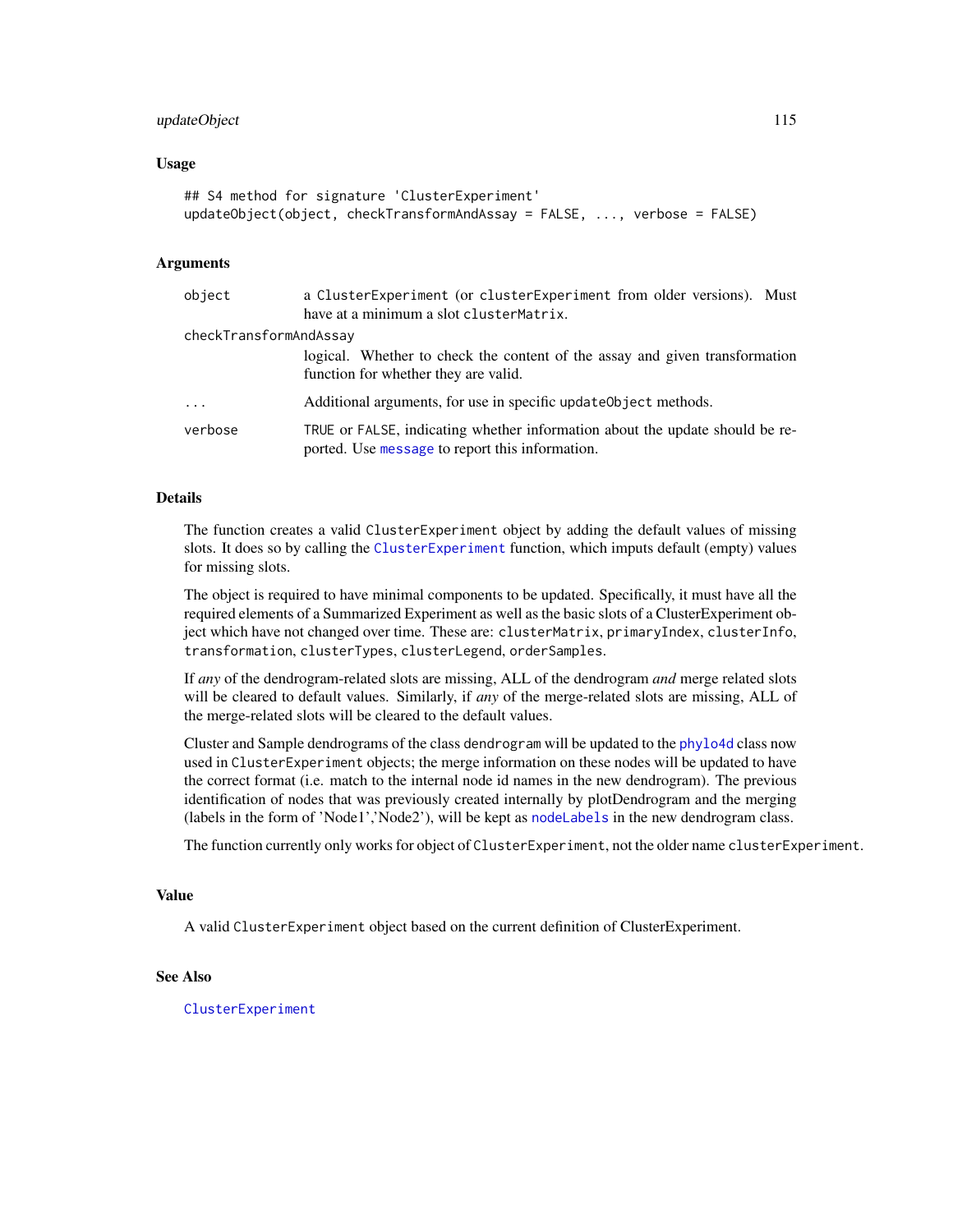<span id="page-115-0"></span>

# Description

The main workflow of the package is made of [clusterMany](#page-21-0), [makeConsensus](#page-52-0), and [mergeClusters](#page-57-0). The clusterings from these functions (and not those obtained in a different way) can be obtained with the functions documented here.

#### Usage

```
## S4 method for signature 'ClusterExperiment'
workflowClusters(x, iteration = 0)
```

```
## S4 method for signature 'ClusterExperiment'
workflowClusterDetails(x)
```

```
## S4 method for signature 'ClusterExperiment'
workflowClusterTable(x)
```

```
## S4 method for signature 'ClusterExperiment'
setToCurrent(x, whichCluster, eraseOld = FALSE)
```

```
## S4 method for signature 'ClusterExperiment'
setToFinal(x, whichCluster, clusterLabel)
```
#### Arguments

| X            | a ClusterExperiment object.                                                                                                                                                                                                                                                                                                                            |
|--------------|--------------------------------------------------------------------------------------------------------------------------------------------------------------------------------------------------------------------------------------------------------------------------------------------------------------------------------------------------------|
| iteration    | numeric. Which iteration of the workflow should be used.                                                                                                                                                                                                                                                                                               |
| whichCluster | argument that can be a single numeric or character value indicating the <i>single</i><br>clustering to be used. Giving values that result in more than one clustering will<br>result in an error. See details of getClusterIndex.                                                                                                                      |
| eraseOld     | logical. Only relevant if input $x$ is of class Cluster Experiment. If TRUE,<br>will erase existing workflow results (clusterMany as well as mergeClusters and<br>makeConsensus). If FALSE, existing workflow results will have "_i" added<br>to the cluster Types value, where i is one more than the largest such existing<br>workflow clusterTypes. |
| clusterLabel | optional string value to give to cluster set to be "final"                                                                                                                                                                                                                                                                                             |

# Value

workflowClusters returns a matrix consisting of the appropriate columns of the clusterMatrix slot.

workflowClusterDetails returns a data.frame with some details on the clusterings, such as the type (e.g., 'clusterMany', 'makeConsensus') and iteration.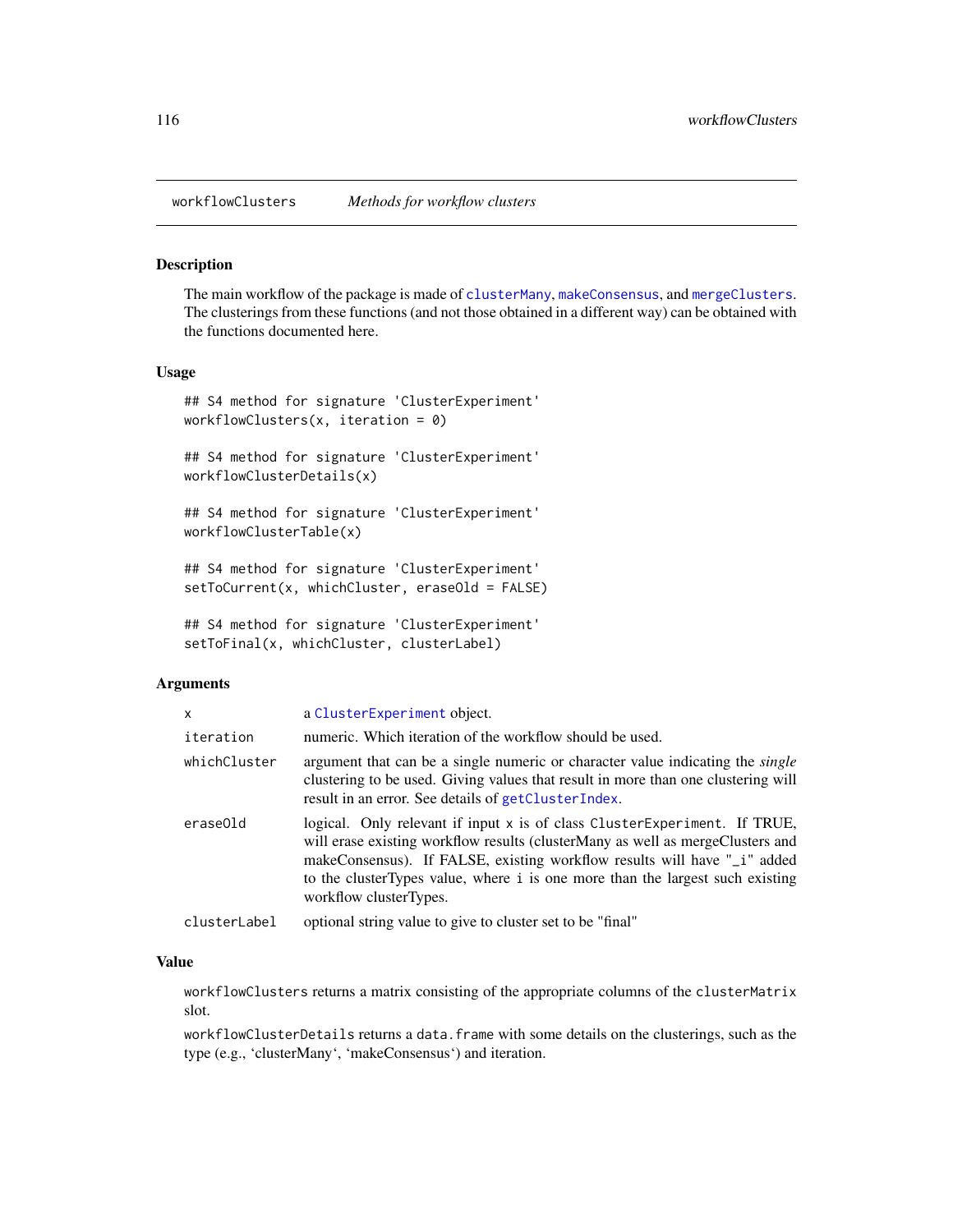# workflowClusters 117

workflowClusterTable returns a table of how many of the clusterings belong to each of the following possible values: 'final', 'mergeClusters', 'makeConsensus' and 'clusterMany'.

setToCurrent returns a ClusterExperiment object where the indicated cluster of whichCluster has been set to the most current iteration in the workflow. Pre-existing clusters are appropriately updated.

setToFinal returns a ClusterExperiment object where the indicated cluster of whichCluster has clusterType set to "final". The primaryClusterIndex is also set to this cluster, and the clusterLabel, if given.

#### Examples

data(simData)

```
cl <- clusterMany(simData,nReducedDims=c(5,10,50), reduceMethod="PCA",
clusterFunction="pam", ks=2:4, findBestK=c(FALSE), removeSil=TRUE,
subsample=FALSE, makeMissingDiss=TRUE)
```

```
clCommon <- makeConsensus(cl, whichClusters="workflow", proportion=0.7,
minSize=10)
```

```
clCommon <- makeDendrogram(clCommon)
```
clMerged <- mergeClusters(clCommon,mergeMethod="adjP", DEMethod="limma")

```
head(workflowClusters(clMerged))
workflowClusterDetails(clMerged)
workflowClusterTable(clMerged)
```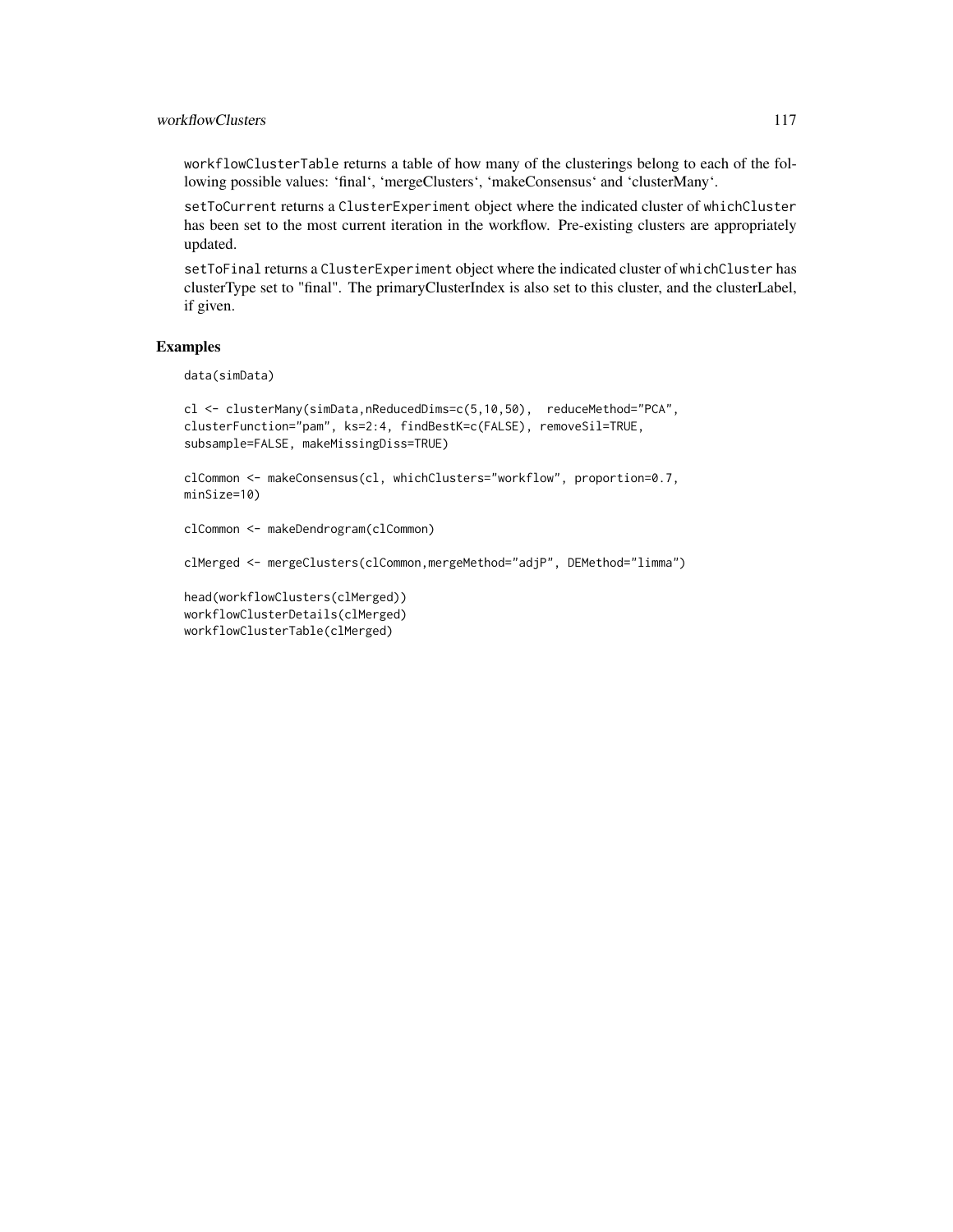# **Index**

∗ datasets plottingFunctions, [93](#page-92-0) ∗ data fluidigmData, [32](#page-31-0) rsecFluidigm, [103](#page-102-0) simData, [108](#page-107-0) [,ClusterExperiment,ANY,ANY,ANY-method *(*subset*)*, [111](#page-110-0) [,ClusterExperiment,ANY,character,ANY-method *(*subset*)*, [111](#page-110-0) [,ClusterExperiment,ANY,logical,ANY-method *(*subset*)*, [111](#page-110-0) [,ClusterExperiment,ANY,numeric,ANY-method *(*subset*)*, [111](#page-110-0) addClusterings, [3](#page-2-0) addClusterings,ClusterExperiment,ClusterExperinggtemetherasts, [6,](#page-5-0) [33](#page-32-0) *(*addClusterings*)*, [3](#page-2-0) addClusterings,ClusterExperiment,matrix-method *(*addClusterings*)*, [3](#page-2-0) addClusterings,ClusterExperiment,vector-method *(*addClusterings*)*, [3](#page-2-0) addToColData *(*ClusterExperiment-methods*)*, [16](#page-15-0) addToColData,ClusterExperiment-method *(*ClusterExperiment-methods*)*, [16](#page-15-0) aheatmap, *[84](#page-83-0)*, *[88](#page-87-0)[–90](#page-89-0)*, *[96,](#page-95-0) [97](#page-96-0)* algorithmType, *[49,](#page-48-0) [50](#page-49-1)* algorithmType *(*ClusterFunction-methods*)*, [20](#page-19-1) algorithmType,character-method *(*ClusterFunction-methods*)*, [20](#page-19-1) algorithmType,ClusterFunction-method *(*ClusterFunction-methods*)*, [20](#page-19-1) algorithmType,factor-method *(*ClusterFunction-methods*)*, [20](#page-19-1) algorithmType,list-method *(*ClusterFunction-methods*)*, [20](#page-19-1) ape, *[80](#page-79-0)* assay, *[25](#page-24-0)*, *[28](#page-27-0)*, *[34](#page-33-0)*, *[42](#page-41-0)*, *[57](#page-56-0)*, *[61](#page-60-0)*, *[82](#page-81-0)*, *[84](#page-83-0)*, *[87](#page-86-0)*, *[102](#page-101-0)*, *[114](#page-113-0)* assignUnassigned, [5](#page-4-0) assignUnassigned,ClusterExperiment-method *(*assignUnassigned*)*, [5](#page-4-0) axis, *[74](#page-73-0)* barplot, *[66](#page-65-0)* bigPalette *(*plottingFunctions*)*, [93](#page-92-0) boxplot, *[82,](#page-81-0) [83](#page-82-0)* bubblePlot, table, table-method *(*plotClustersTable*)*, [72](#page-71-0) checkDendrogram *(*clusterDendrogram*)*, [8](#page-7-1) checkDendrogram,ClusterExperiment,phylo4d,phylo4d-method *(*clusterDendrogram*)*, [8](#page-7-1) clara, *[49](#page-48-0)* clusterContrasts,ClusterExperiment-method *(*clusterContrasts*)*, [6](#page-5-0) clusterContrasts,vector-method *(*clusterContrasts*)*, [6](#page-5-0) clusterDendrogram, [8,](#page-7-1) *[14](#page-13-0)*, *[80](#page-79-0)* clusterDendrogram,ClusterExperiment-method *(*clusterDendrogram*)*, [8](#page-7-1) ClusterExperiment, *[18](#page-17-0)*, *[28](#page-27-0)*, *[31](#page-30-0)*, *[33](#page-32-0)*, *[51](#page-50-0)*, *[53](#page-52-1)*, *[55,](#page-54-0) [56](#page-55-0)*, *[59](#page-58-0)*, *[62](#page-61-0)*, *[65](#page-64-0)*, *[68](#page-67-0)*, *[70](#page-69-0)*, *[80](#page-79-0)*, *[86,](#page-85-0) [87](#page-86-0)*, *[98](#page-97-0)*, *[103](#page-102-0)*, *[105](#page-104-0)*, *[110](#page-109-0)*, *[113](#page-112-0)*, *[115,](#page-114-0) [116](#page-115-0)* ClusterExperiment *(*ClusterExperiment-class*)*, [11](#page-10-1) ClusterExperiment,matrixOrHDF5,ANY-method *(*ClusterExperiment-class*)*, [11](#page-10-1) ClusterExperiment,SingleCellExperiment,character-method *(*ClusterExperiment-class*)*, [11](#page-10-1) ClusterExperiment,SingleCellExperiment,factor-method *(*ClusterExperiment-class*)*, [11](#page-10-1) ClusterExperiment,SingleCellExperiment,matrix-method *(*ClusterExperiment-class*)*, [11](#page-10-1) ClusterExperiment,SingleCellExperiment,numeric-method *(*ClusterExperiment-class*)*, [11](#page-10-1)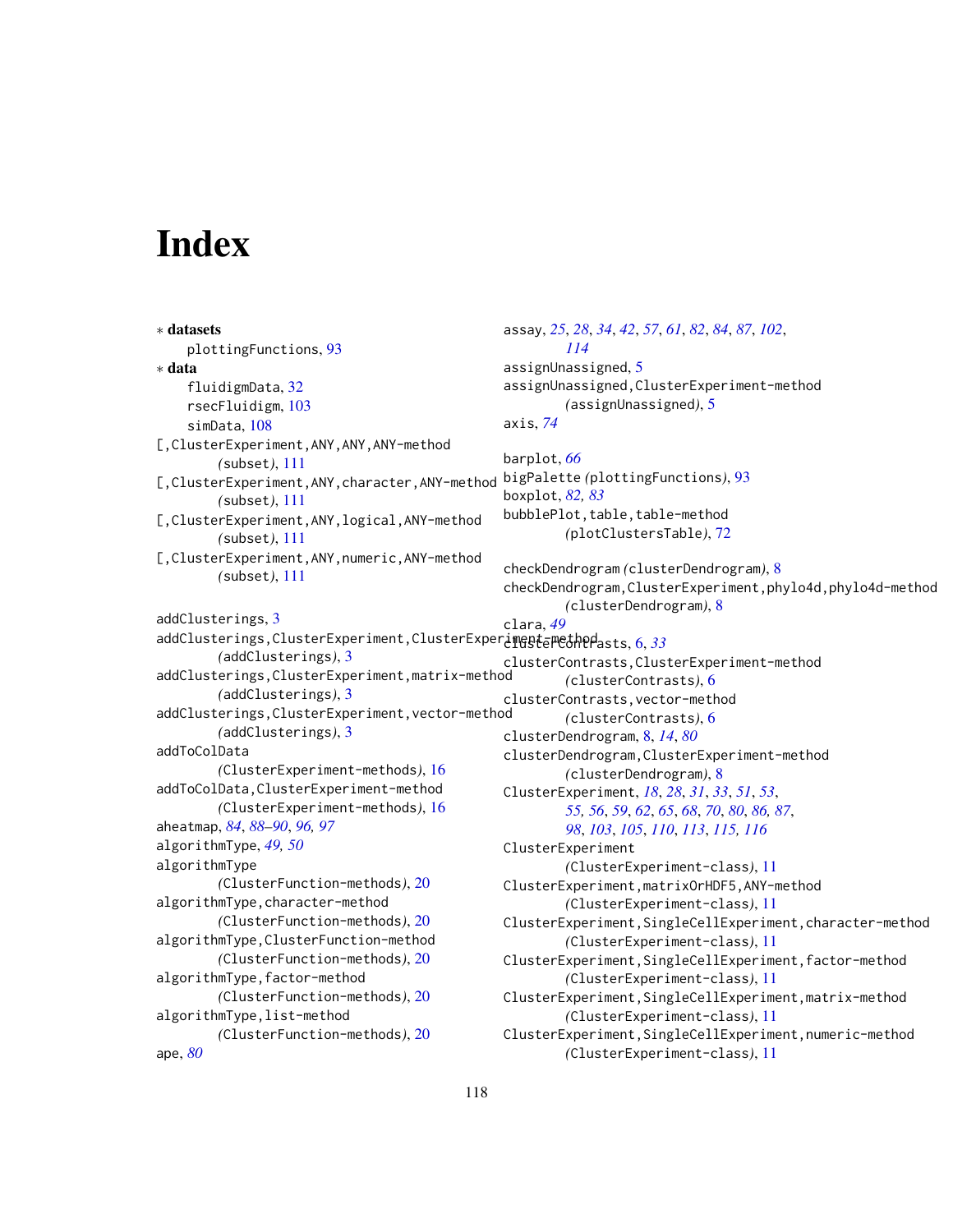### INDEX 119

ClusterExperiment,SummarizedExperiment,ANY-method *(*ClusterExperiment-class*)*, [11](#page-10-1) ClusterExperiment-class, [11](#page-10-1) clusterExperiment-deprecated, [15](#page-14-0) ClusterExperiment-methods, [16](#page-15-0) ClusterFunction, *[24](#page-23-0)*, *[50,](#page-49-1) [51](#page-50-0)*, *[101](#page-100-0)*, *[110,](#page-109-0) [111](#page-110-0)* ClusterFunction *(*internalFunctionCheck*)*, [45](#page-44-1) ClusterFunction,function-method *(*internalFunctionCheck*)*, [45](#page-44-1) ClusterFunction-class *(*internalFunctionCheck*)*, [45](#page-44-1) ClusterFunction-methods, [20](#page-19-1) clusteringInfo *(*ClusterExperiment-methods*)*, [16](#page-15-0) clusteringInfo,ClusterExperiment-method *(*ClusterExperiment-methods*)*, [16](#page-15-0) clusterLabels, *[38](#page-37-0)* clusterLabels *(*ClusterExperiment-methods*)*, [16](#page-15-0) clusterLabels,ClusterExperiment-method *(*ClusterExperiment-methods*)*, [16](#page-15-0) clusterLabels<- *(*ClusterExperiment-methods*)*, [16](#page-15-0) clusterLabels<-,ClusterExperiment,character-methoterTypes,ClusterExperiment-method *(*ClusterExperiment-methods*)*, [16](#page-15-0) clusterLegend, *[10](#page-9-0)* clusterLegend *(*ClusterExperiment-methods*)*, [16](#page-15-0) clusterLegend,ClusterExperiment-method *(*ClusterExperiment-methods*)*, [16](#page-15-0) clusterLegend<- *(*ClusterExperiment-methods*)*, [16](#page-15-0) clusterLegend<-,ClusterExperiment,list-method *(*ClusterExperiment-methods*)*, [16](#page-15-0) clusterMany, *[12](#page-11-0)*, [22,](#page-21-1) *[29](#page-28-0)*, *[31](#page-30-0)*, *[39](#page-38-0)*, *[52](#page-51-0)*, *[76,](#page-75-0) [77](#page-76-0)*, *[106](#page-105-0)*, *[110](#page-109-0)*, *[116](#page-115-0)* clusterMany,ClusterExperiment-method *(*clusterMany*)*, [22](#page-21-1) clusterMany,data.frame-method *(*clusterMany*)*, [22](#page-21-1) clusterMany,matrixOrHDF5-method *(*clusterMany*)*, [22](#page-21-1) clusterMany,SingleCellExperiment-method *(*clusterMany*)*, [22](#page-21-1) clusterMany,SummarizedExperiment-method *(*clusterMany*)*, [22](#page-21-1)

clusterMatrix

*(*ClusterExperiment-methods*)*, [16](#page-15-0) clusterMatrix,ClusterExperiment-method *(*ClusterExperiment-methods*)*, [16](#page-15-0) clusterMatrixColors *(*ClusterExperiment-methods*)*, [16](#page-15-0) clusterMatrixColors,ClusterExperiment-method *(*ClusterExperiment-methods*)*, [16](#page-15-0) clusterMatrixNamed *(*ClusterExperiment-methods*)*, [16](#page-15-0) clusterMatrixNamed,ClusterExperiment-method *(*ClusterExperiment-methods*)*, [16](#page-15-0) clusterSingle, *[12](#page-11-0)*, *[14](#page-13-0)*, *[24](#page-23-0)[–26](#page-25-0)*, [27,](#page-26-1) *[28](#page-27-0)*, *[52](#page-51-0)*, *[88](#page-87-0)*, *[106,](#page-105-0) [107](#page-106-0)*, *[110](#page-109-0)* clusterSingle,ClusterExperiment-method *(*clusterSingle*)*, [27](#page-26-1) clusterSingle,matrixOrHDF5OrNULL-method *(*clusterSingle*)*, [27](#page-26-1) clusterSingle,SingleCellExperiment-method *(*clusterSingle*)*, [27](#page-26-1) clusterSingle,SummarizedExperiment-method *(*clusterSingle*)*, [27](#page-26-1) clusterTypes, *[38](#page-37-0)* clusterTypes *(*ClusterExperiment-methods*)*, [16](#page-15-0) *(*ClusterExperiment-methods*)*, [16](#page-15-0) clusterTypes<- *(*ClusterExperiment-methods*)*, [16](#page-15-0) clusterTypes<-,ClusterExperiment,character-method *(*ClusterExperiment-methods*)*, [16](#page-15-0) coClustering *(*ClusterExperiment-methods*)*, [16](#page-15-0) coClustering,ClusterExperiment-method *(*ClusterExperiment-methods*)*, [16](#page-15-0) coClustering<- *(*ClusterExperiment-methods*)*, [16](#page-15-0) coClustering<-,ClusterExperiment,dsCMatrix-method *(*ClusterExperiment-methods*)*, [16](#page-15-0) coClustering<-,ClusterExperiment,matrix-method *(*ClusterExperiment-methods*)*, [16](#page-15-0) coClustering<-,ClusterExperiment,numeric-method *(*ClusterExperiment-methods*)*, [16](#page-15-0) colDataClusters *(*ClusterExperiment-methods*)*, [16](#page-15-0) colDataClusters,ClusterExperiment-method *(*ClusterExperiment-methods*)*, [16](#page-15-0) colors, *[69](#page-68-0)*, *[96](#page-95-0)* combineMany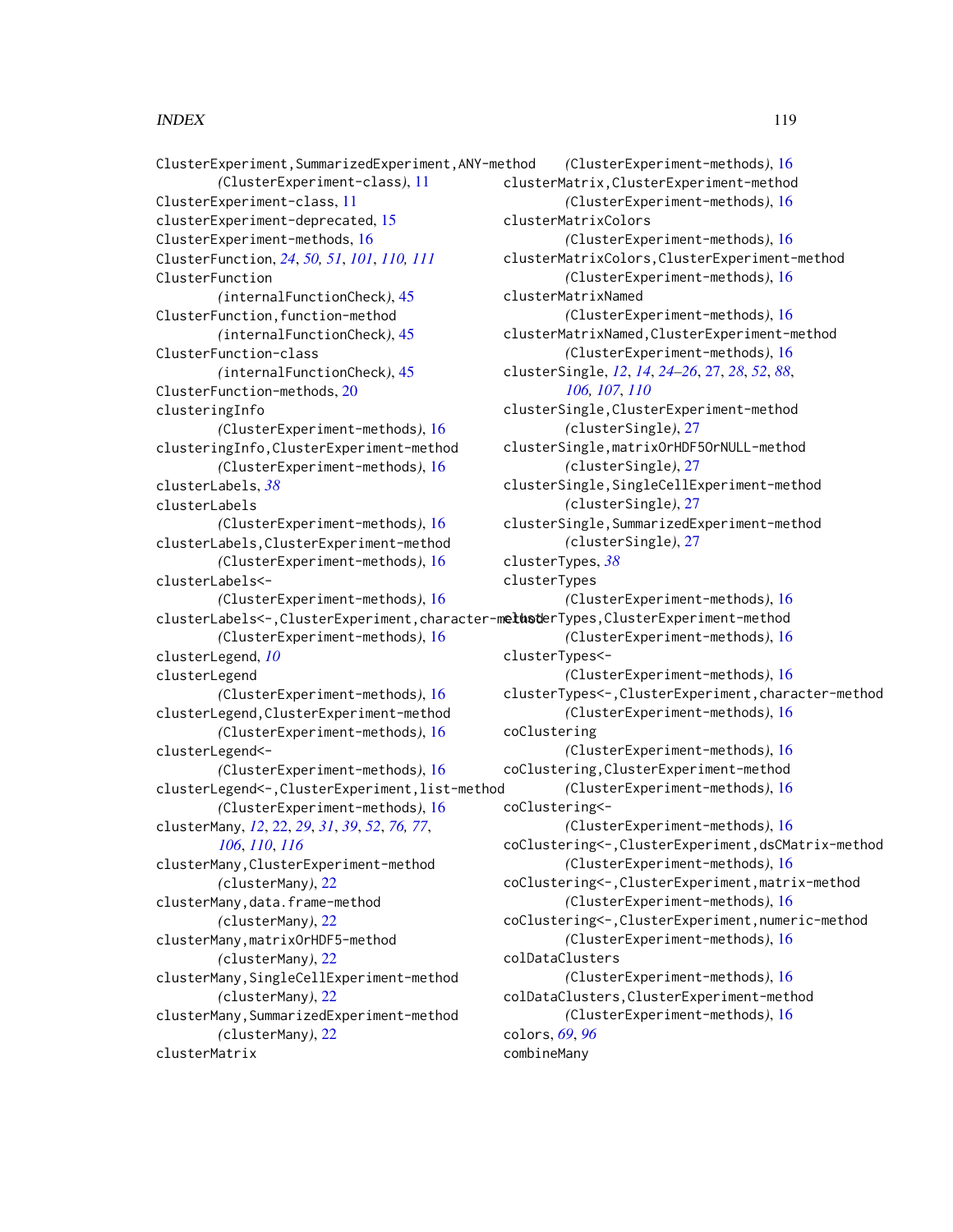*(*clusterExperiment-deprecated*)*, [15](#page-14-0) combineMany,ANY-method *(*clusterExperiment-deprecated*)*, [15](#page-14-0) ConsensusClusterPlus, *[70](#page-69-0)* convertClusterLegend *(*plottingFunctions*)*, [93](#page-92-0) convertClusterLegend,ClusterExperiment-method *(*plottingFunctions*)*, [93](#page-92-0) convertToDendrogram *(*clusterDendrogram*)*, [8](#page-7-1) convertToDendrogram,ClusterExperiment-method *(*clusterDendrogram*)*, [8](#page-7-1) cutree, *[49](#page-48-0)* defaultNDims, *[28](#page-27-0)*, *[42,](#page-41-0) [43](#page-42-0)*, *[57](#page-56-0)* defaultNDims *(*getReducedData,ClusterExperiment-method*)*, [40](#page-39-0) defaultNDims,matrixOrHDF5-method *(*getReducedData,ClusterExperiment-method*)*, [40](#page-39-0) defaultNDims,SingleCellExperiment-method *(*getReducedData,ClusterExperiment-method*)*, getMergeCorrespond *(*mergeClusters*)*, [58](#page-57-1) [40](#page-39-0) dendroClusterIndex *(*ClusterExperiment-methods*)*, [16](#page-15-0) dendroClusterIndex,ClusterExperiment-method *(*ClusterExperiment-methods*)*, [16](#page-15-0) dendrogram, *[10,](#page-9-0) [11](#page-10-1)*, *[86](#page-85-0)*, *[90](#page-89-0)* DGEList, *[34](#page-33-0)* eraseMergeInfo *(*mergeClusters*)*, [58](#page-57-1) eraseMergeInfo,ClusterExperiment-method *(*mergeClusters*)*, [58](#page-57-1) filterData, *[45](#page-44-1)* filterData *(*getReducedData,ClusterExperiment-method*)*, getSingleClusterIndex,ClusterExperiment-method [40](#page-39-0) filterData,SummarizedExperiment-method *(*getReducedData,ClusterExperiment-method*)*, glmLRT, *[36](#page-35-0)*  $40$ filterNames *(*getReducedData,ClusterExperiment-method*)*, hclust, *[49](#page-48-0)*, *[57](#page-56-0)* [40](#page-39-0) filterNames, SummarizedExperiment-method *(*getReducedData,ClusterExperiment-method*)*, inputType, *[49,](#page-48-0) [50](#page-49-1)* [40](#page-39-0) fluidigm, *[32](#page-31-0)*, *[103](#page-102-0)* fluidigmColData *(*fluidigmData*)*, [32](#page-31-0) fluidigmData, [32](#page-31-0) getBestFeatures, [33,](#page-32-0) *[60](#page-59-0)*, *[78,](#page-77-0) [79](#page-78-0)* getBestFeatures,ClusterExperiment-method *(*getBestFeatures*)*, [33](#page-32-0) getBestFeatures,matrixOrHDF5-method *(*getBestFeatures*)*, [33](#page-32-0) getBuiltInFunction *(*listBuiltInFunctions*)*, [48](#page-47-1) getBuiltInFunction,character-method *(*listBuiltInFunctions*)*, [48](#page-47-1) getClusterIndex, *[5](#page-4-0)*, *[9](#page-8-0)*, *[18](#page-17-0)*, *[34](#page-33-0)*, *[37](#page-36-1)*, [37,](#page-36-1) *[39](#page-38-0)*, *[42](#page-41-0)*, *[54](#page-53-0)*, *[56](#page-55-0)*, *[66](#page-65-0)*, *[68](#page-67-0)*, *[73](#page-72-0)*, *[76](#page-75-0)[–78](#page-77-0)*, *[80](#page-79-0)*, *[82](#page-81-0)*, *[84](#page-83-0)*, *[86](#page-85-0)*, *[92](#page-91-0)*, *[95](#page-94-0)*, *[98](#page-97-0)*, *[112](#page-111-0)*, *[116](#page-115-0)* getClusterIndex,ClusterExperiment-method *(*getClusterIndex*)*, [37](#page-36-1) getClusterManyParams *(*getClusterManyParams,ClusterExperiment-method*)*, [39](#page-38-0) getClusterManyParams, ClusterExperiment-method, [39](#page-38-0) getMergeCorrespond,ClusterExperiment-method *(*mergeClusters*)*, [58](#page-57-1) getPostProcessingArgs *(*mainClustering*)*, [50](#page-49-1) getPostProcessingArgs,ClusterFunction-method *(*mainClustering*)*, [50](#page-49-1) getReducedData, *[5,](#page-4-0) [6](#page-5-0)* getReducedData *(*getReducedData,ClusterExperiment-method*)*,  $40$ getReducedData,ClusterExperiment-method,  $40$ getSingleClusterIndex *(*getClusterIndex*)*, [37](#page-36-1) *(*getClusterIndex*)*, [37](#page-36-1) glmWeightedF, *[35,](#page-34-0) [36](#page-35-0)* howmany, *[61](#page-60-0)* inputType *(*ClusterFunction-methods*)*, [20](#page-19-1)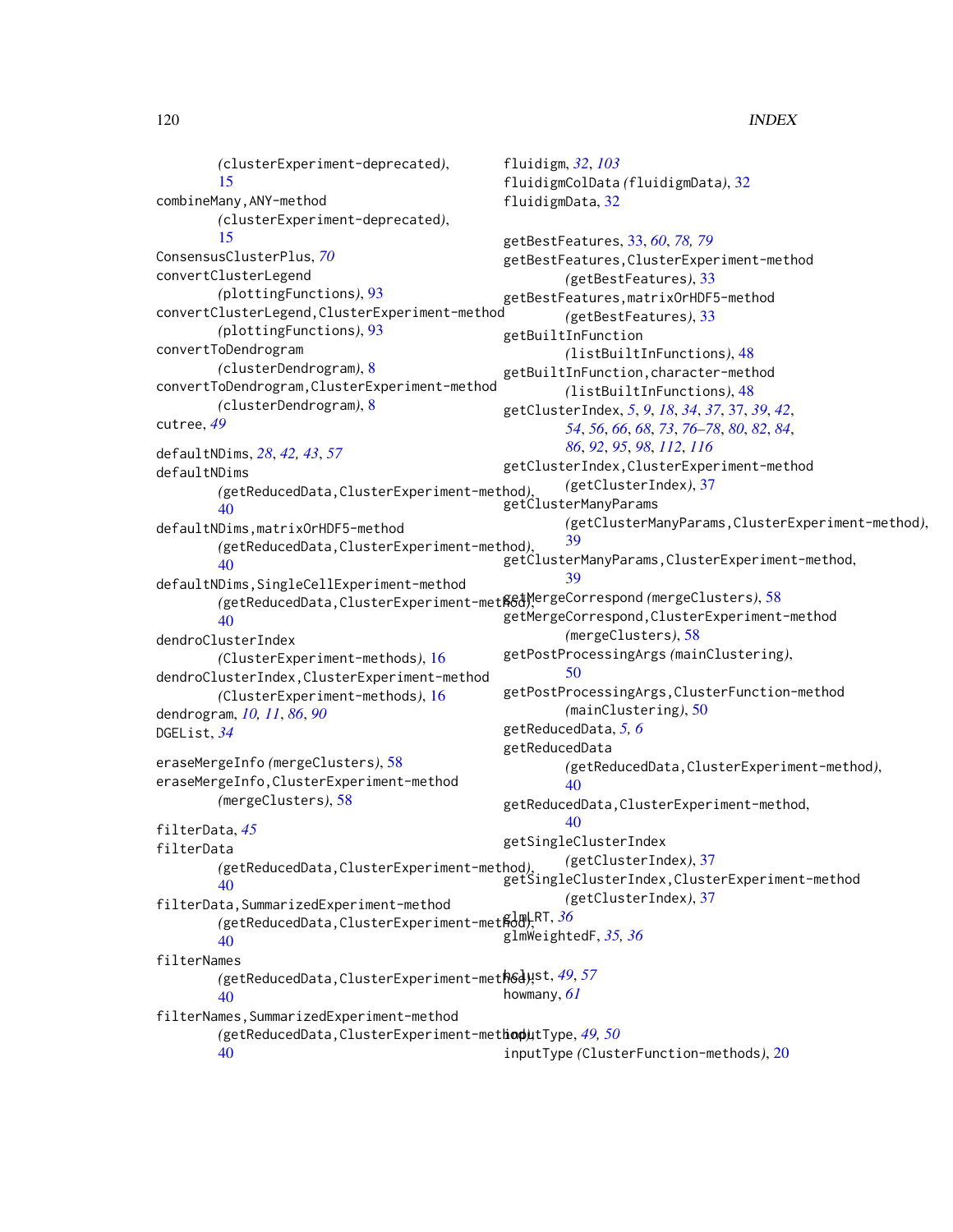### $INDEX$  and  $I21$

inputType,character-method *(*ClusterFunction-methods*)*, [20](#page-19-1) inputType,ClusterFunction-method *(*ClusterFunction-methods*)*, [20](#page-19-1) inputType,factor-method *(*ClusterFunction-methods*)*, [20](#page-19-1) inputType,list-method *(*ClusterFunction-methods*)*, [20](#page-19-1) internalFunctionCheck, [45](#page-44-1) jitter, *[84](#page-83-0)* kmeans, *[49](#page-48-0)* legend, *[92](#page-91-0)* limma, *[7](#page-6-0)*, *[34](#page-33-0)* listBuiltInFilterStats, *[42](#page-41-0)*, *[57](#page-56-0)* listBuiltInFilterStats *(*getReducedData,ClusterExperiment-method*)*, [40](#page-39-0) listBuiltInFunctions, [48,](#page-47-1) *[51](#page-50-0)*, *[110](#page-109-0)* listBuiltInReducedDims, *[92,](#page-91-0) [93](#page-92-0)* listBuiltInReducedDims *(*getReducedData,ClusterExperiment-method*)*, makeReducedDims,matrixOrHDF5-method [40](#page-39-0) listBuiltInType01 *(*listBuiltInFunctions*)*, [48](#page-47-1) listBuiltInTypeK *(*listBuiltInFunctions*)*, [48](#page-47-1) locfdr, *[61](#page-60-0)* mainClustering, *[24,](#page-23-0) [25](#page-24-0)*, *[29–](#page-28-0)[31](#page-30-0)*, *[47,](#page-46-0) [48](#page-47-1)*, [50,](#page-49-1) *[54,](#page-53-0) [55](#page-54-0)*, *[102](#page-101-0)*, *[105–](#page-104-0)[107](#page-106-0)*, *[111](#page-110-0)* mainClustering,character-method *(*mainClustering*)*, [50](#page-49-1) mainClustering,ClusterFunction-method *(*mainClustering*)*, [50](#page-49-1) makeBlankData, *[79](#page-78-0)*, *[87](#page-86-0)*, *[89,](#page-88-0) [90](#page-89-0)* makeBlankData *(*plottingFunctions*)*, [93](#page-92-0) makeConsensus, *[12](#page-11-0)*, *[16](#page-15-0)*, [53,](#page-52-1) *[77](#page-76-0)*, *[102](#page-101-0)*, *[116](#page-115-0)* makeConsensus,ClusterExperiment-method *(*makeConsensus*)*, [53](#page-52-1) makeConsensus,matrix-method *(*makeConsensus*)*, [53](#page-52-1) makeContrasts, *[7](#page-6-0)* makeDendrogram, *[11](#page-10-1)*, [56,](#page-55-0) *[59](#page-58-0)*, *[62](#page-61-0)*, *[88](#page-87-0)*, *[90](#page-89-0)*, *[102](#page-101-0)* makeDendrogram,ClusterExperiment-method *(*makeDendrogram*)*, [56](#page-55-0) makeDendrogram,dist-method *(*makeDendrogram*)*, [56](#page-55-0)

makeDendrogram,matrixOrHDF5-method *(*makeDendrogram*)*, [56](#page-55-0) makeFilterStats, *[5](#page-4-0)*, *[26](#page-25-0)*, *[42](#page-41-0)*, *[45](#page-44-1)*, *[57](#page-56-0)* makeFilterStats *(*getReducedData,ClusterExperiment-method*)*, [40](#page-39-0) makeFilterStats,ClusterExperiment-method *(*getReducedData,ClusterExperiment-method*)*, [40](#page-39-0) makeFilterStats,matrixOrHDF5-method *(*getReducedData,ClusterExperiment-method*)*, [40](#page-39-0) makeFilterStats,SummarizedExperiment-method *(*getReducedData,ClusterExperiment-method*)*, [40](#page-39-0) makeReducedDims, *[26](#page-25-0)*, *[45](#page-44-1)*, *[93](#page-92-0)* makeReducedDims *(*getReducedData,ClusterExperiment-method*)*,  $40$ makeReducedDims,ClusterExperiment-method *(*getReducedData,ClusterExperiment-method*)*, [40](#page-39-0) *(*getReducedData,ClusterExperiment-method*)*, [40](#page-39-0) makeReducedDims,SingleCellExperiment-method *(*getReducedData,ClusterExperiment-method*)*, [40](#page-39-0) makeReducedDims,SummarizedExperiment-method *(*getReducedData,ClusterExperiment-method*)*, [40](#page-39-0) makeRsecFluidigmObject *(*rsecFluidigm*)*, [103](#page-102-0) massivePalette *(*plottingFunctions*)*, [93](#page-92-0) MAST, *[7](#page-6-0)* match.arg, *[38](#page-37-0)* mbkmeans, *[49](#page-48-0)* mergeClusterIndex *(*mergeClusters*)*, [58](#page-57-1) mergeClusterIndex,ClusterExperiment-method *(*mergeClusters*)*, [58](#page-57-1) mergeClusters, *[14](#page-13-0)*, *[34](#page-33-0)*, [58,](#page-57-1) *[60](#page-59-0)*, *[77](#page-76-0)*, *[80,](#page-79-0) [81](#page-80-0)*, *[102,](#page-101-0) [103](#page-102-0)*, *[116](#page-115-0)* mergeClusters,ClusterExperiment-method *(*mergeClusters*)*, [58](#page-57-1) mergeClusters,matrixOrHDF5-method *(*mergeClusters*)*, [58](#page-57-1) mergeCutoff *(*mergeClusters*)*, [58](#page-57-1) mergeCutoff,ClusterExperiment-method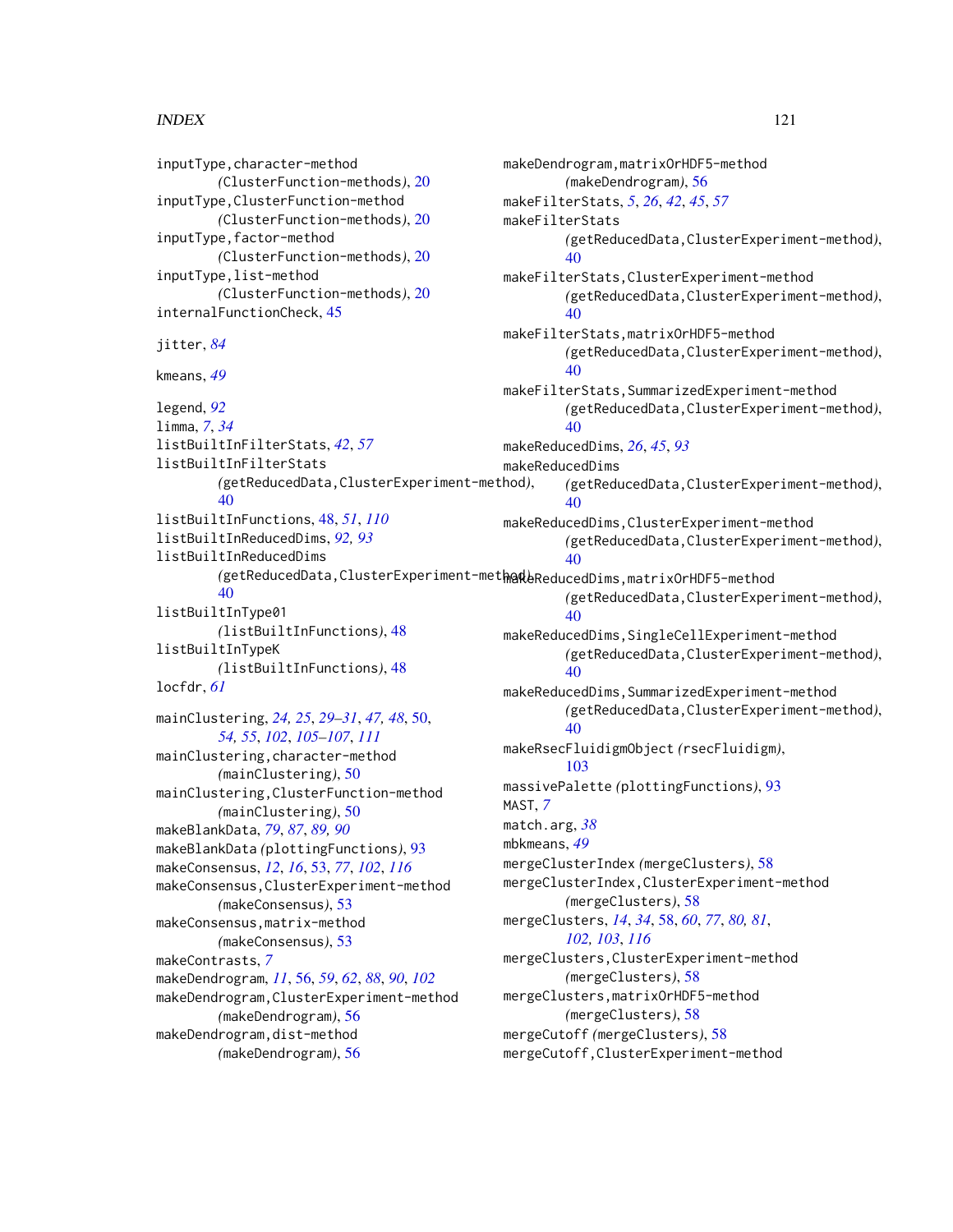*(*mergeClusters*)*, [58](#page-57-1) mergeMethod *(*mergeClusters*)*, [58](#page-57-1) mergeMethod,ClusterExperiment-method *(*mergeClusters*)*, [58](#page-57-1) message, *[115](#page-114-0)*

nClusterings *(*ClusterExperiment-methods*)*, [16](#page-15-0) nClusterings,ClusterExperiment-method *(*ClusterExperiment-methods*)*, [16](#page-15-0) nClusters *(*ClusterExperiment-methods*)*, [16](#page-15-0) nClusters,ClusterExperiment-method *(*ClusterExperiment-methods*)*, [16](#page-15-0) nFeatures *(*ClusterExperiment-methods*)*, [16](#page-15-0) nFeatures,ClusterExperiment-method *(*ClusterExperiment-methods*)*, [16](#page-15-0) nInternalNodes *(*clusterDendrogram*)*, [8](#page-7-1) nInternalNodes,ClusterExperiment-method *(*clusterDendrogram*)*, [8](#page-7-1) NMF, *[73](#page-72-0)* nNodes *(*clusterDendrogram*)*, [8](#page-7-1) nNodes,ClusterExperiment-method *(*clusterDendrogram*)*, [8](#page-7-1) nodeIds *(*clusterDendrogram*)*, [8](#page-7-1) nodeIds,ClusterExperiment-method *(*clusterDendrogram*)*, [8](#page-7-1) nodeLabels, *[115](#page-114-0)* nodeLabels *(*clusterDendrogram*)*, [8](#page-7-1) nodelabels, *[80,](#page-79-0) [81](#page-80-0)* nodeLabels,ClusterExperiment-method *(*clusterDendrogram*)*, [8](#page-7-1) nodeLabels<- *(*clusterDendrogram*)*, [8](#page-7-1) nodeLabels<-,ClusterExperiment-method *(*clusterDendrogram*)*, [8](#page-7-1) nodeMergeInfo *(*mergeClusters*)*, [58](#page-57-1) nodeMergeInfo,ClusterExperiment-method *(*mergeClusters*)*, [58](#page-57-1) nSamples *(*ClusterExperiment-methods*)*, [16](#page-15-0) nSamples,ClusterExperiment-method *(*ClusterExperiment-methods*)*, [16](#page-15-0) nTips *(*clusterDendrogram*)*, [8](#page-7-1) nTips,ClusterExperiment-method *(*clusterDendrogram*)*, [8](#page-7-1) numericalAsCharacter, [64](#page-63-0)

orderSamples *(*ClusterExperiment-methods*)*, [16](#page-15-0) orderSamples,ClusterExperiment-method *(*ClusterExperiment-methods*)*, [16](#page-15-0) orderSamples<- *(*ClusterExperiment-methods*)*, [16](#page-15-0) orderSamples<-,ClusterExperiment,numeric-method *(*ClusterExperiment-methods*)*, [16](#page-15-0) pairs, *[84](#page-83-0)* pam, *[49](#page-48-0)* par, *[74](#page-73-0)* phydataplot, *[80](#page-79-0)* phylo, *[9](#page-8-0)*, *[11](#page-10-1)* phylo4d, *[14,](#page-13-0) [15](#page-14-0)*, *[115](#page-114-0)* plot, *[69](#page-68-0)*, *[84](#page-83-0)* plot.default, *[92,](#page-91-0) [93](#page-92-0)* plot.dendrogram, *[57](#page-56-0)* plot.phylo, *[60](#page-59-0)*, *[81](#page-80-0)* plotBarplot *(*plotBarplot,ClusterExperiment-method*)*, [65](#page-64-0) plotBarplot,ClusterExperiment-method, [65](#page-64-0) plotBarplot,matrix-method *(*plotBarplot,ClusterExperiment-method*)*, [65](#page-64-0) plotBarplot,vector-method *(*plotBarplot,ClusterExperiment-method*)*, [65](#page-64-0) plotClusterLegend *(*plottingFunctions*)*, [93](#page-92-0) plotClusterLegend,ClusterExperiment-method *(*plottingFunctions*)*, [93](#page-92-0) plotClusters, [67,](#page-66-0) *[76,](#page-75-0) [77](#page-76-0)*, *[96](#page-95-0)* plotClusters,ClusterExperiment-method *(*plotClusters*)*, [67](#page-66-0) plotClusters,matrix-method *(*plotClusters*)*, [67](#page-66-0) plotClustersTable, [72](#page-71-0) plotClustersTable,ClusterExperiment-method *(*plotClustersTable*)*, [72](#page-71-0) plotClustersTable, table-method *(*plotClustersTable*)*, [72](#page-71-0) plotClustersWorkflow *(*plotClustersWorkflow,ClusterExperiment-method*)*, [76](#page-75-0) plotClustersWorkflow,ClusterExperiment-method, [76](#page-75-0) plotCoClustering *(*plotHeatmap*)*, [84](#page-83-0)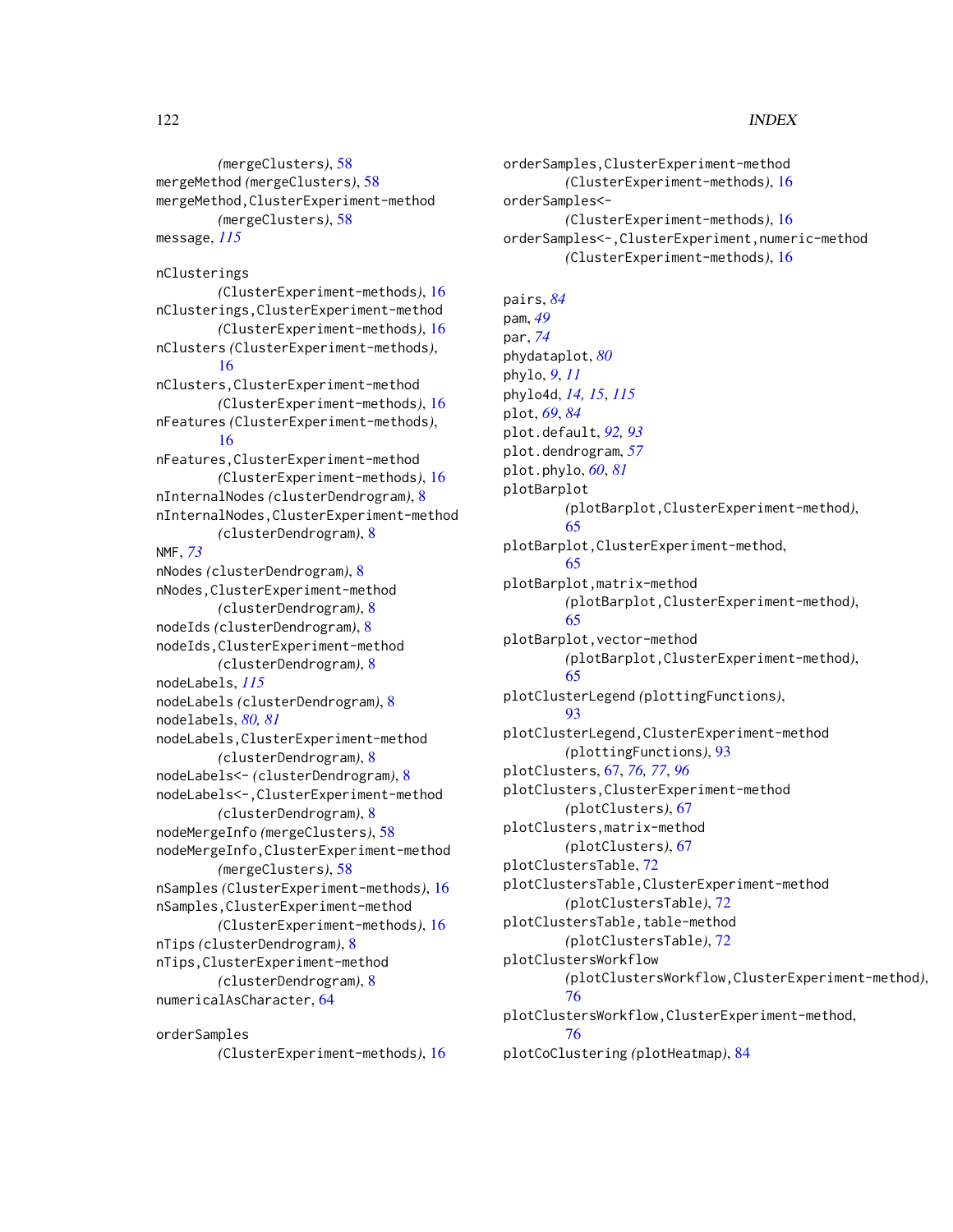INDEX 123 *(*ClusterExperiment-methods*)*, [16](#page-15-0)

plotCoClustering,ClusterExperiment-method *(*plotHeatmap*)*, [84](#page-83-0) plotContrastHeatmap *(*plotContrastHeatmap,ClusterExperiment-method*)*, primaryClusterIndex<- [78](#page-77-0) plotContrastHeatmap,ClusterExperiment-method, primaryClusterIndex<-,ClusterExperiment,numeric-method [78](#page-77-0) plotDendrogram, *[61](#page-60-0)* plotDendrogram *(*plotDendrogram,ClusterExperiment-method*)*, primaryClusterLabel,ClusterExperiment-method [79](#page-78-0) plotDendrogram,ClusterExperiment-method, [79](#page-78-0) plotFeatureBoxplot, [82](#page-81-0) plotFeatureBoxplot,ClusterExperiment,character-method *(*ClusterExperiment-methods*)*, [16](#page-15-0) *(*plotFeatureBoxplot*)*, [82](#page-81-0) plotFeatureBoxplot,ClusterExperiment,numeric-method *(*ClusterExperiment-methods*)*, [16](#page-15-0) *(*plotFeatureBoxplot*)*, [82](#page-81-0) plotFeatureScatter, [83](#page-82-0) plotFeatureScatter,ClusterExperiment,characte**propthodl**e,*[73](#page-72-0),[75](#page-74-0) (*plotFeatureScatter*)*, [83](#page-82-0) plotFeatureScatter,ClusterExperiment,numeric-method recolorClusters *(*renameClusters*)*, [98](#page-97-0) *(*plotFeatureScatter*)*, [83](#page-82-0) plotHeatmap, *[73](#page-72-0)*, *[75](#page-74-0)*, *[78,](#page-77-0) [79](#page-78-0)*, [84,](#page-83-0) *[96,](#page-95-0) [97](#page-96-0)* plotHeatmap,ClusterExperiment-method *(*plotHeatmap*)*, [84](#page-83-0) plotHeatmap,data.frame-method *(*plotHeatmap*)*, [84](#page-83-0) plotHeatmap,ExpressionSet-method *(*plotHeatmap*)*, [84](#page-83-0) plotHeatmap,matrixOrHDF5-method *(*plotHeatmap*)*, [84](#page-83-0) plotHeatmap,SingleCellExperiment-method *(*plotHeatmap*)*, [84](#page-83-0) plotHeatmap,SummarizedExperiment-method *(*plotHeatmap*)*, [84](#page-83-0) plotHeatmap,table-method *(*plotHeatmap*)*, [84](#page-83-0) plotReducedDims, [91](#page-90-0) plotReducedDims,ClusterExperiment-method *(*plotReducedDims*)*, [91](#page-90-0) plottingFunctions, [93](#page-92-0) primaryCluster *(*ClusterExperiment-methods*)*, [16](#page-15-0) primaryCluster,ClusterExperiment-method *(*ClusterExperiment-methods*)*, [16](#page-15-0) primaryClusterIndex, *[38](#page-37-0)* primaryClusterIndex primaryClusterIndex,ClusterExperiment-method *(*ClusterExperiment-methods*)*, [16](#page-15-0) *(*ClusterExperiment-methods*)*, [16](#page-15-0) *(*ClusterExperiment-methods*)*, [16](#page-15-0) primaryClusterLabel *(*ClusterExperiment-methods*)*, [16](#page-15-0) *(*ClusterExperiment-methods*)*, [16](#page-15-0) primaryClusterNamed *(*ClusterExperiment-methods*)*, [16](#page-15-0) primaryClusterNamed,ClusterExperiment-method primaryClusterType primaryClusterType,ClusterExperiment-method *(*ClusterExperiment-methods*)*, [16](#page-15-0) recolorClusters,ClusterExperiment,character-method *(*renameClusters*)*, [98](#page-97-0) reducedDim, *[45](#page-44-1)* reduceFunctions *(*getReducedData,ClusterExperiment-method*)*, [40](#page-39-0) removeClusterings *(*addClusterings*)*, [3](#page-2-0) removeClusterings,ClusterExperiment-method *(*subset*)*, [111](#page-110-0) removeClusters *(*subset*)*, [111](#page-110-0) removeClusters,ClusterExperiment-method *(*subset*)*, [111](#page-110-0) removeUnassigned, *[16](#page-15-0)* removeUnassigned *(*assignUnassigned*)*, [5](#page-4-0) removeUnassigned,ClusterExperiment-method *(*assignUnassigned*)*, [5](#page-4-0) renameClusters, *[10](#page-9-0)*, [98](#page-97-0) renameClusters,ClusterExperiment,character-method *(*renameClusters*)*, [98](#page-97-0) requiredArgs, *[21](#page-20-0)*, *[110](#page-109-0)* requiredArgs *(*ClusterFunction-methods*)*, [20](#page-19-1) requiredArgs,character-method *(*ClusterFunction-methods*)*, [20](#page-19-1) requiredArgs,ClusterFunction-method *(*ClusterFunction-methods*)*, [20](#page-19-1)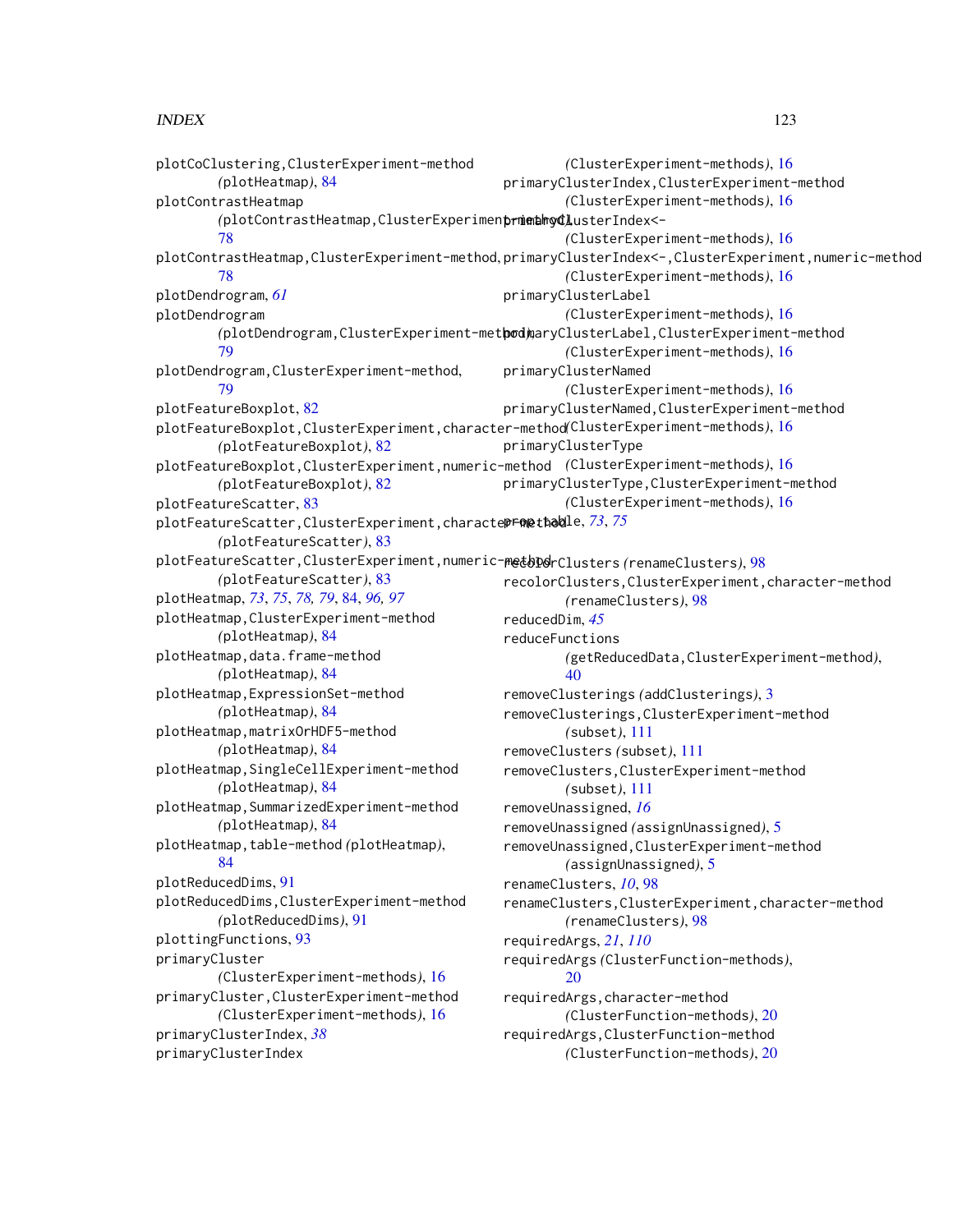# 124 INDEX

requiredArgs,factor-method *(*ClusterFunction-methods*)*, [20](#page-19-1) requiredArgs,list-method *(*ClusterFunction-methods*)*, [20](#page-19-1) RSEC, [99,](#page-98-0) *[103](#page-102-0)* RSEC,ClusterExperiment-method *(*RSEC*)*, [99](#page-98-0) RSEC,data.frame-method *(*RSEC*)*, [99](#page-98-0) RSEC,matrix-method *(*RSEC*)*, [99](#page-98-0) RSEC,matrixOrHDF5-method *(*RSEC*)*, [99](#page-98-0) RSEC,SingleCellExperiment-method *(*RSEC*)*, [99](#page-98-0) RSEC,SummarizedExperiment-method *(*RSEC*)*, [99](#page-98-0) RSEC-methods *(*RSEC*)*, [99](#page-98-0) rsecFluidigm, [103](#page-102-0) sampleDendrogram, *[15](#page-14-0)* sampleDendrogram *(*clusterDendrogram*)*, [8](#page-7-1) sampleDendrogram,ClusterExperiment-method *(*clusterDendrogram*)*, [8](#page-7-1) search\_pairs, [104](#page-103-0) seqCluster, *[24,](#page-23-0) [25](#page-24-0)*, *[28–](#page-27-0)[31](#page-30-0)*, *[101,](#page-100-0) [102](#page-101-0)*, [105](#page-104-0) seqPal1 *(*plottingFunctions*)*, [93](#page-92-0) seqPal2 *(*plottingFunctions*)*, [93](#page-92-0) seqPal3 *(*plottingFunctions*)*, [93](#page-92-0) seqPal4 *(*plottingFunctions*)*, [93](#page-92-0) seqPal5 *(*plottingFunctions*)*, [93](#page-92-0) setBreaks, *[87](#page-86-0)* setBreaks *(*plottingFunctions*)*, [93](#page-92-0) setToCurrent *(*workflowClusters*)*, [116](#page-115-0) setToCurrent,ClusterExperiment-method *(*workflowClusters*)*, [116](#page-115-0) setToFinal *(*workflowClusters*)*, [116](#page-115-0) setToFinal,ClusterExperiment-method *(*workflowClusters*)*, [116](#page-115-0) show *(*ClusterExperiment-methods*)*, [16](#page-15-0) show,ClusterExperiment-method *(*ClusterExperiment-methods*)*, [16](#page-15-0) showHeatmapPalettes, *[90](#page-89-0)* showHeatmapPalettes *(*plottingFunctions*)*, [93](#page-92-0) showPalette *(*plottingFunctions*)*, [93](#page-92-0) simCount *(*simData*)*, [108](#page-107-0) simData, [108](#page-107-0) SingleCellExperiment, *[23](#page-22-0)*, *[28](#page-27-0)*, *[44](#page-43-0)*, *[51](#page-50-0)*, *[86](#page-85-0)*, *[100](#page-99-0)*, *[105](#page-104-0)*, *[110](#page-109-0)*, *[113](#page-112-0)* sparseMatrix, *[15](#page-14-0)* specc, *[50](#page-49-1)* str\_pad, *[65](#page-64-0)*

subsampleClustering, *[24,](#page-23-0) [25](#page-24-0)*, *[28](#page-27-0)[–31](#page-30-0)*, *[47](#page-46-0)*, *[101,](#page-100-0) [102](#page-101-0)*, *[105](#page-104-0)[–107](#page-106-0)*, [109](#page-108-0) subsampleClustering,character-method *(*subsampleClustering*)*, [109](#page-108-0) subsampleClustering,ClusterFunction-method *(*subsampleClustering*)*, [109](#page-108-0) subset, [111](#page-110-0) subsetByCluster *(*subset*)*, [111](#page-110-0) subsetByCluster,ClusterExperiment-method *(*subset*)*, [111](#page-110-0) SummarizedExperiment, *[23](#page-22-0)*, *[28](#page-27-0)*, *[44](#page-43-0)*, *[51](#page-50-0)*, *[86](#page-85-0)*, *[100](#page-99-0)*, *[105](#page-104-0)*, *[110](#page-109-0)*

table, *[74,](#page-73-0) [75](#page-74-0)* tableClusters *(*plotClustersTable*)*, [72](#page-71-0) tableClusters,ClusterExperiment-method *(*plotClustersTable*)*, [72](#page-71-0) tdata, *[9](#page-8-0)* tiplabels, *[81](#page-80-0)* topTable, *[34](#page-33-0)[–36](#page-35-0)* topTags, *[35,](#page-34-0) [36](#page-35-0)* transformation *(*ClusterExperiment-methods*)*, [16](#page-15-0) transformation,ClusterExperiment-method *(*ClusterExperiment-methods*)*, [16](#page-15-0) transformation<- *(*ClusterExperiment-methods*)*, [16](#page-15-0) transformation<-,ClusterExperiment,function-method *(*ClusterExperiment-methods*)*, [16](#page-15-0) transformData, *[44](#page-43-0)*, [113](#page-112-0) transformData,ClusterExperiment-method *(*transformData*)*, [113](#page-112-0) transformData,matrixOrHDF5-method *(*transformData*)*, [113](#page-112-0) transformData,SingleCellExperiment-method *(*transformData*)*, [113](#page-112-0) transformData,SummarizedExperiment-method *(*transformData*)*, [113](#page-112-0) trueCluster *(*simData*)*, [108](#page-107-0)

updateObject, [114](#page-113-0) updateObject,ClusterExperiment-method *(*updateObject*)*, [114](#page-113-0)

workflowClusterDetails *(*workflowClusters*)*, [116](#page-115-0) workflowClusterDetails,ClusterExperiment-method *(*workflowClusters*)*, [116](#page-115-0) workflowClusters, *[38](#page-37-0)*, [116](#page-115-0)